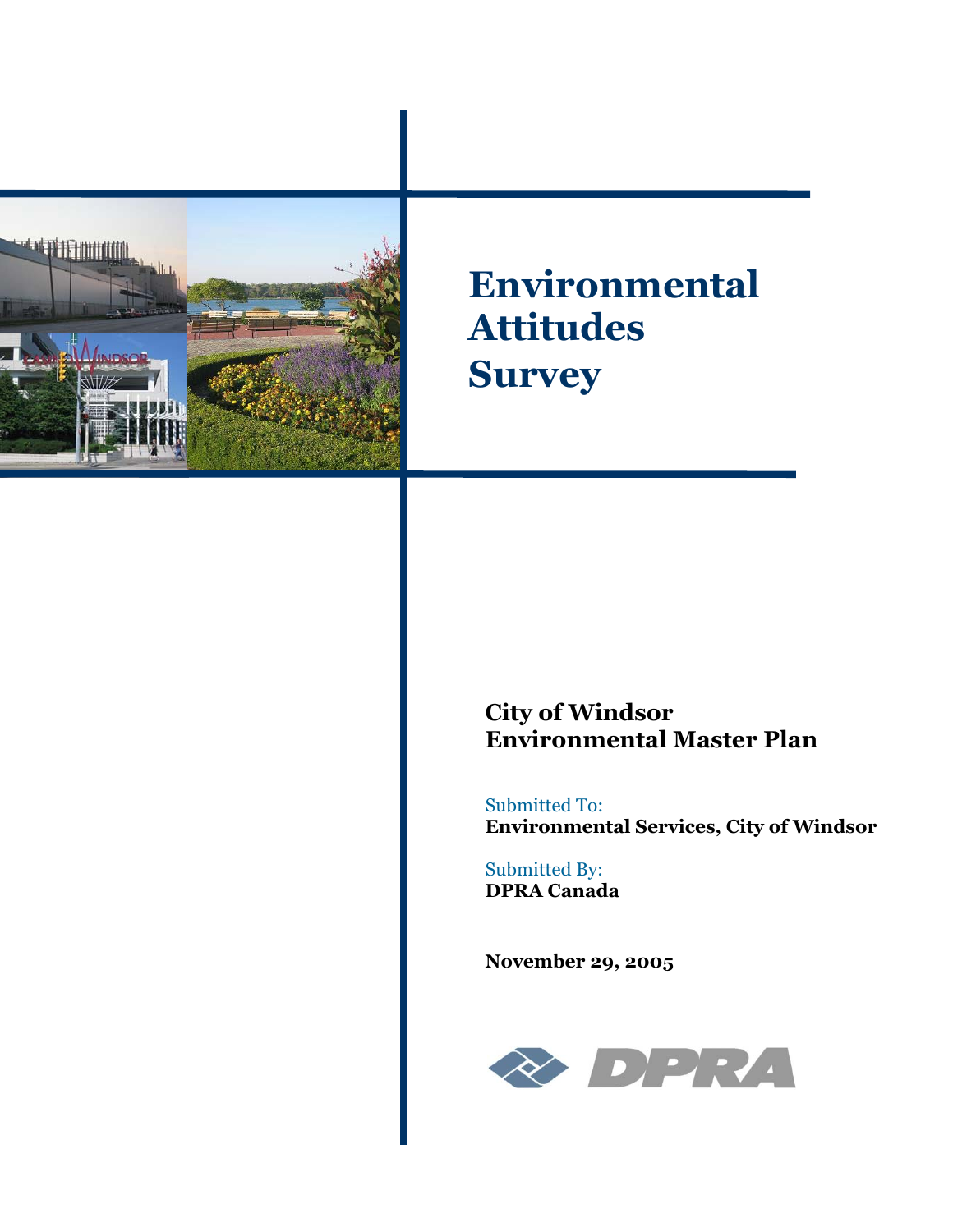*Copyright © 2007, City of Windsor* 

*All rights reserved. No part of this publication may be reproduced, recorded or transmitted in any form or by any means, electronic, mechanical, photographic, sound, magnetic or other without advance written permission from the owner.* 

*This study has been produced with the assistance of the Green Municipal Fund, a fund financed by the Government of Canada and administrated by the Federation of Canadian Municipalities. Notwithstanding this support, the views expressed are the personal views of the author(s), and the Government of Canada and the Federation of Canadian Municipalities accept no responsibility for them.* 

*The Great Lakes Sustainability Fund is a component of the Federal Government's Great Lakes program. The Sustainability Fund provides resources to demonstrate and implement technologies and techniques to assist in the remediation of Areas of Concern and other priority areas in the Great Lakes. The report that follows was sponsored by the Great Lakes Sustainability Fund and addresses environmental issues in the Detroit River Area of Concern in Windsor, Ontario. Although the report was subject to technical review, it does not necessarily reflect the views of the Sustainability Fund or Environment Canada.*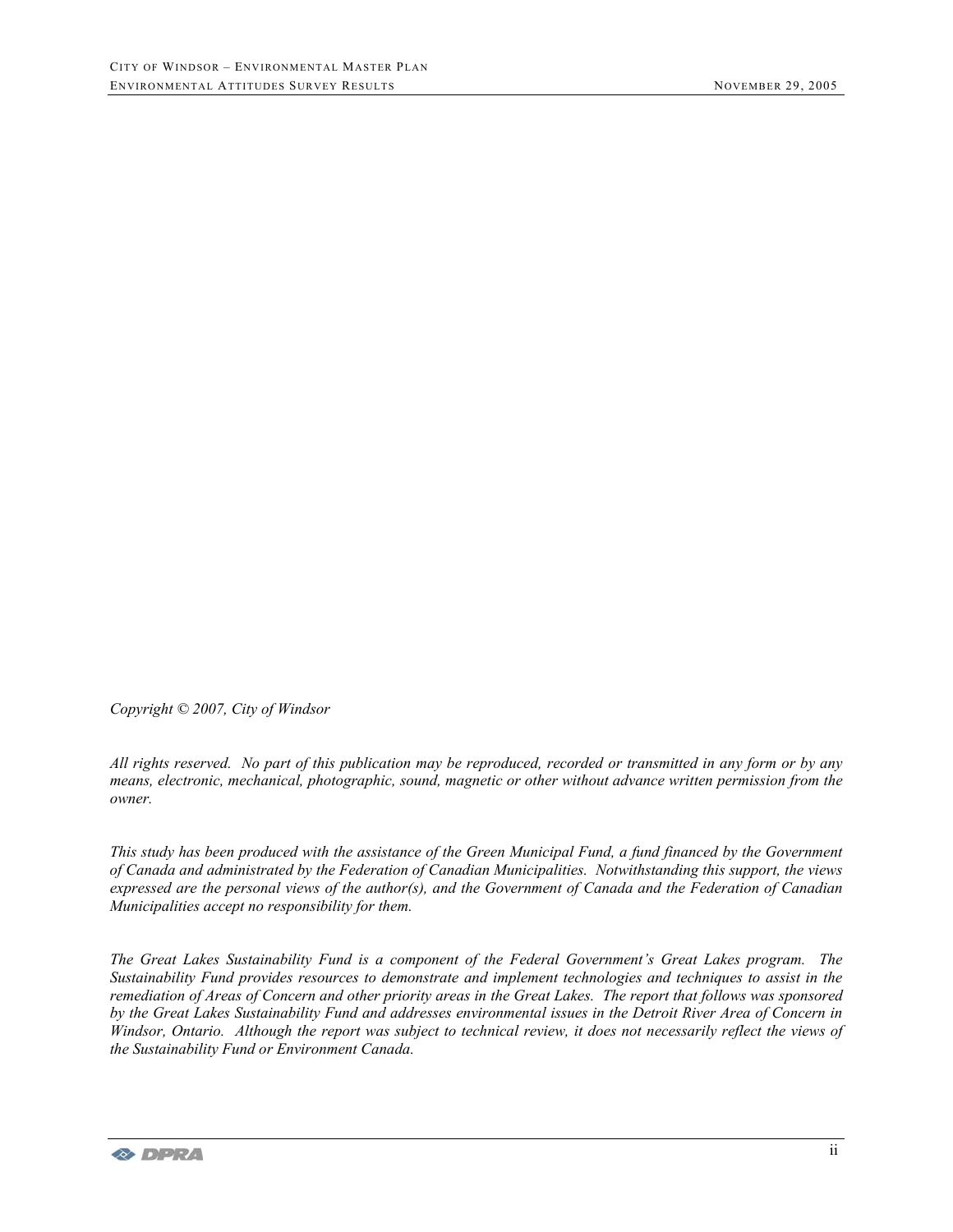# TABLE OF CONTENTS

| 1.0                             |  |
|---------------------------------|--|
| 1.1<br>1.2                      |  |
| 2.0                             |  |
| 2.1<br>2.2<br>2.3<br>2.4<br>2.5 |  |
| 3.0                             |  |
| 3.1<br>3.2                      |  |
| 4.0                             |  |
| 4.1                             |  |
| 5.0                             |  |
| 5.1<br>5.2<br>5.3               |  |
| 5.4<br>5.5                      |  |
| 5.6<br>5.7<br>5.8               |  |
|                                 |  |

### APPENDIX A: COPY OF SURVEY

#### APPENDIX B: SURVEY AND OPEN HOUSE ADVERTISING DETAILS

# APPENDIX C: ADDITIONAL SURVEY RESPONSES

# APPENDIX D: ON-LINE AND HARD COPY SURVEY RESULTS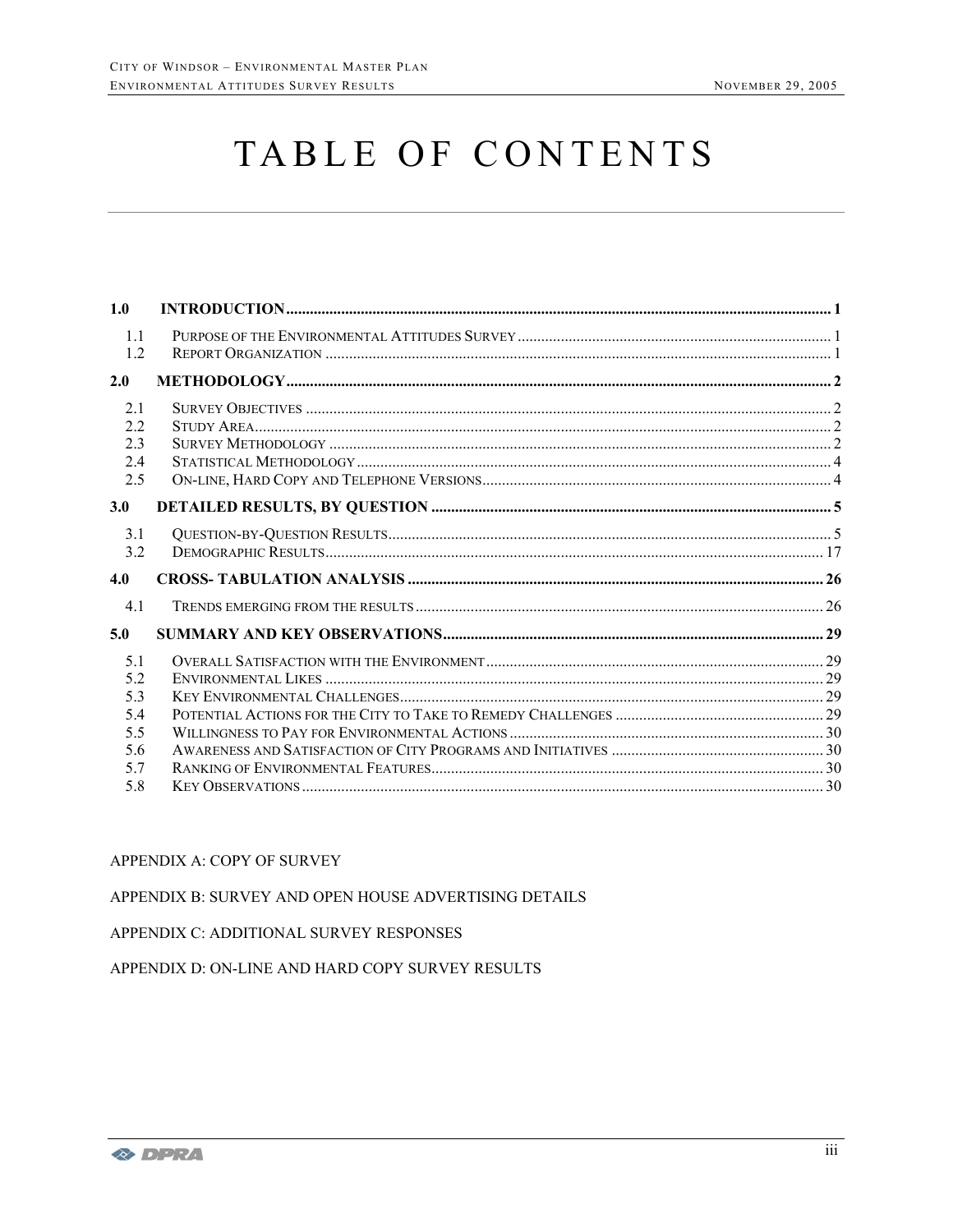# **LIST OF FIGURES**

| Figure 14. Mean scores and rankings of ten environmental features and qualities in Windsor (n=504) 16 |  |
|-------------------------------------------------------------------------------------------------------|--|
|                                                                                                       |  |
|                                                                                                       |  |
|                                                                                                       |  |
|                                                                                                       |  |
|                                                                                                       |  |
|                                                                                                       |  |
|                                                                                                       |  |
|                                                                                                       |  |
|                                                                                                       |  |
|                                                                                                       |  |

# **LIST OF TABLES**

| Table 1 Most frequently reported environmental challenges presently facing Windsor by percentage of responses  7 |  |
|------------------------------------------------------------------------------------------------------------------|--|
|                                                                                                                  |  |
|                                                                                                                  |  |
|                                                                                                                  |  |
|                                                                                                                  |  |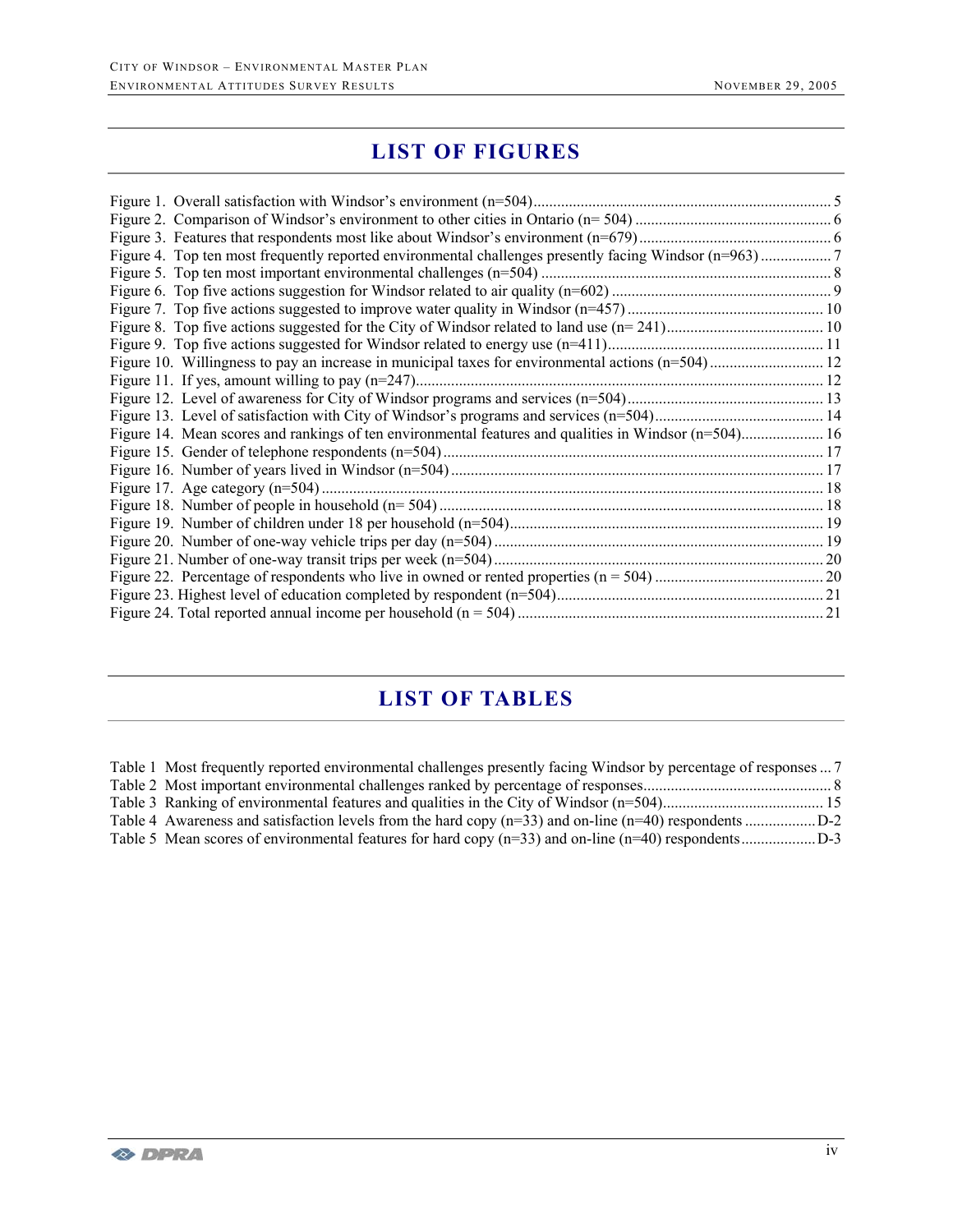# **1.0 INTRODUCTION**

## **1.1 PURPOSE OF THE ENVIRONMENTAL ATTITUDES SURVEY**

This report presents results from the Environmental Attitudes Survey for the City of Windsor in support of its Environmental Master Plan (EMP). The findings from the survey are intended to help the City better understand and assess residents' current attitudes and opinions about Windsor's environment. The results from the survey will be used to inform the development of the Environmental Master Plan.

DPRA Canada, a private consulting firm, was hired in July 2005 to assist the City of Windsor in developing its first Environmental Master Plan. Windsor has decided to create a Master Plan to lead by example. The City serves over 210,000 residents and operates numerous facilities. Therefore, the Corporation's decisions and actions affect the entire community and have a direct impact on the environment. The EMP will be focused on actions the Corporation of the City of Windsor can take to protect and improve the environment within the City of Windsor over the short- and long-term. In light of that, it is important that those decisions are guided by the desires of the residents that the Corporation serves. Therefore, in September 2005, the City decided to undertake an Environmental Attitudes Survey.

To attain statistically defensible results and to reach out to residents who might not otherwise participate in public consultation events, the survey was conducted over the telephone: 504 telephone interviews were completed over a two-week period. The survey was also made available in hard copy form at an Open House from Wednesday, October 26 to Saturday, October 29 and electronically on the City's website for a two-week period. This report includes results from all three survey types (telephone, hard copy and Internet-based) and is intended to inform the City as it goes forward with the development of its Environmental Master Plan.

### **1.2 REPORT ORGANIZATION**

This report is organized as follows:

- Section One provides a general introduction to the survey;
- Section Two summarizes the survey methodology;
- Section Three includes question-by-question results;
- Section Four explains the results of cross-tabulations;
- Section Five contains key findings and observations.

A copy of the survey, details of the public notice, all comments from respondents and on-line and hard copy results are included in Appendices A, B, C, and D respectively.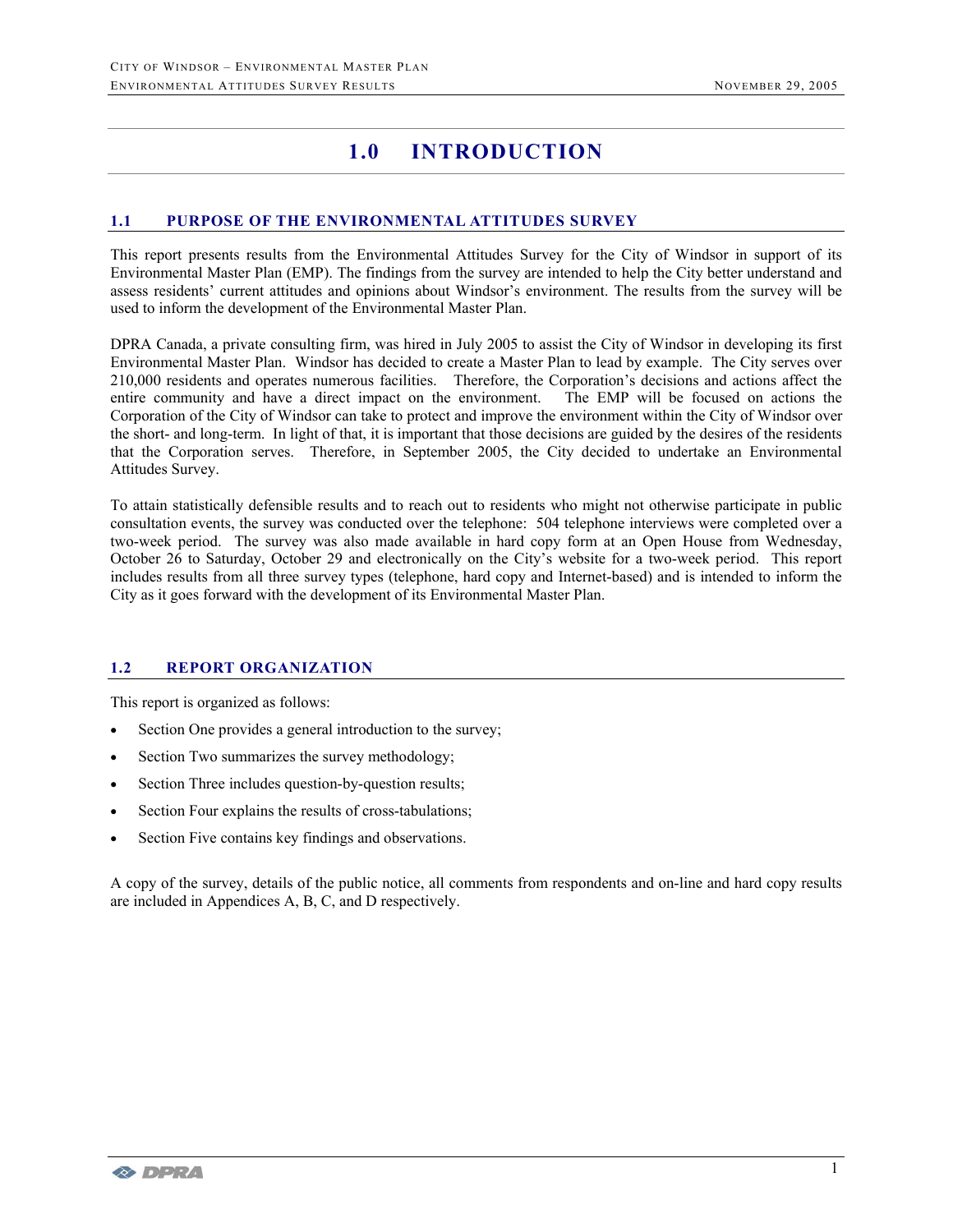# **2.0 METHODOLOGY**

Section Two provides an overview of the survey and statistical methodologies used for the Environmental Attitudes Survey.

# **2.1 SURVEY OBJECTIVES**

Baseline information for the development of the Environmental Master Plan has been obtained through many methods, including information gathered from the Environmental Attitudes Survey. The objectives of the Environmental Attitudes Survey included garnering an understanding of individual attitudes and opinions related to:

- Environmental likes and challenges within Windsor
- Actions that residents feel the City should take to improve Windsor's environment
- Willingness to pay additional taxes to support environmental actions
- Awareness of, and satisfaction with, environmentally-related City-run initiatives
- A ranking of environmental attributes such as air and water quality

In addition, the survey results form a baseline of information from which future comparisons can be made with respect to attitudes towards the environment. The results of the survey will also be used as a foundation for future consultation events and the development of priorities for the Environmental Master Plan.

### **2.2 STUDY AREA**

The study area for the Environmental Attitudes Survey is the entire geographical area of the City of Windsor. Calls were made to representative samples of residents within the City's five wards. To ensure that hard copy and on-line surveys were completed by City residents, the postal code field was mandatory. One hard-copy and three on-line surveys from residents living in outside of the City limits were received: these were not included in the analysis. One hard copy survey was received via mail after the analysis was complete: this was excluded from survey analysis but will be included in a database of resident comments.

To ensure statistically significant, reliable and comparable results, the survey was designed to reflect a 95% confidence level and a margin of error of +/- 4%. This means that if the study were replicated 20 times, the results obtained from the study would be similar 19 times out of 20 within 4%.<sup>1</sup> Based on this principle, calculations showed that the required sample size for the Environmental Attitudes Survey study area was approximately 500 completed surveys.

### **2.3 SURVEY METHODOLOGY**

In late September 2005, DPRA met with the Environmental Master Plan Technical and Steering Committees to discuss the potential for, and intent of, the survey. Based on the results of that meeting, survey questions were drafted by DPRA and then vetted by the Committees. The survey questions were designed to address a series of items with respect to community attitudes towards the environment within Windsor. The open- and closed-ended questions aimed to identify and extract information based on the objectives outlined in Section 2.1. The survey was intended to capture a current "snapshot" of attitudes related to Windsor's environment. The intent of the survey is to

 $\overline{a}$ 

<sup>&</sup>lt;sup>1</sup> The accepted research standard is a margin of error of  $+/$ -5%.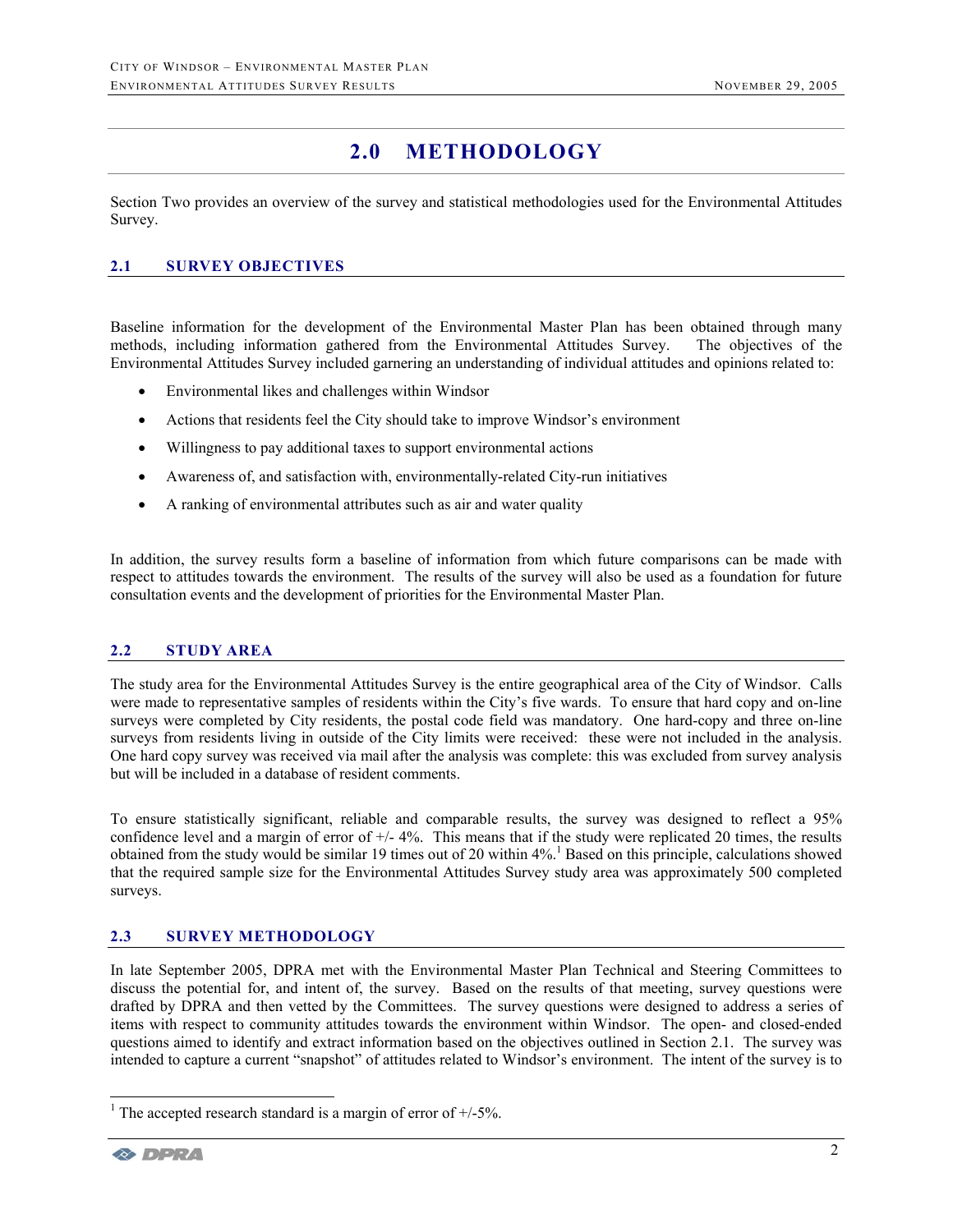contribute to the development of the Environmental Master Plan and, potentially, other City-based programs and plans.

Questions were designed to go from broad and self-defined to more specific. The survey began with more openended questions and did not prompt for rankings or scores until the latter portions. A series of demographic questions were asked at the end of survey: these included length of residency, household income, level of education, etc. A complete copy of the survey can be found in Appendix A.

A pre-test of the survey was conducted to ensure that any problems with the survey, such as sequencing or wording of questions, were identified and corrected.<sup>2</sup> The final product of the pre-testing and modification task was the production of a survey that was as "user-friendly" as possible for both surveyors and respondents.

Residential telephone numbers were selected at random by a company that specializes in retrieving phone numbers for surveying; telephone numbers were picked based on population density by Ward. Interviewing began on October 24 and was completed by November 7, 2005 by callers from DPRA's Concord office.<sup>3</sup> The majority of calls were made between 4 and 9 p.m. on weeknights, while some surveying was completed earlier in the afternoons. Average telephone survey completion times ranged from 8 to 20 minutes. For every completed survey, approximately 3 respondents declined to participate in the survey. Less than 0.5% of surveys were terminated mid-interview; surveys that were incomplete were excluded from the analysis. Over the two-week period 504 telephone surveys were completed with City of Windsor residents.

The telephone survey was adapted so that it could be posted to the Internet. The identical survey that was asked over the telephone was available on the Internet via a link from http://www.citywindsor.ca/001767.asp for a two-week period (October 25 to November 8, 2005). Forty surveys were received on-line.

The survey was also adapted for distribution at an Open House. The survey was made available in hard copy form from Wednesday, October 26 to Saturday, October 29, 2005 at Devonshire Mall, 3100 Howard Ave. Some residents dropped surveys off at the mall and others mailed them into the City. Overall, 33 hard copy surveys were received.

Participants were asked if they would like to be informed about future Environmental Master Plan events. Approximately 24% of telephone respondents and 52% of hard copy respondents asked to be added to the City's contact list. However, the survey results were strictly anonymous in that no comments were attributed to persons who provided their names for contact purposes and the contact information is stored in a separate database from the survey results. The survey results are representative by age cohort, Ward and gender for the City of Windsor. If residents had general questions about City services, they were directed to call 311 or their local Councillor.

The survey and the open house were widely advertised across Windsor. For advertising details, refer to Appendix B.

 $\overline{a}$ 

<sup>&</sup>lt;sup>2</sup> Note that the responses of pre-test surveys were not included in the final tabulations  $\frac{3}{2}$  No calls were made on Hallowa' on (Ostober 31, 2005)

 $3$  No calls were made on Hallowe'en (October 31, 2005)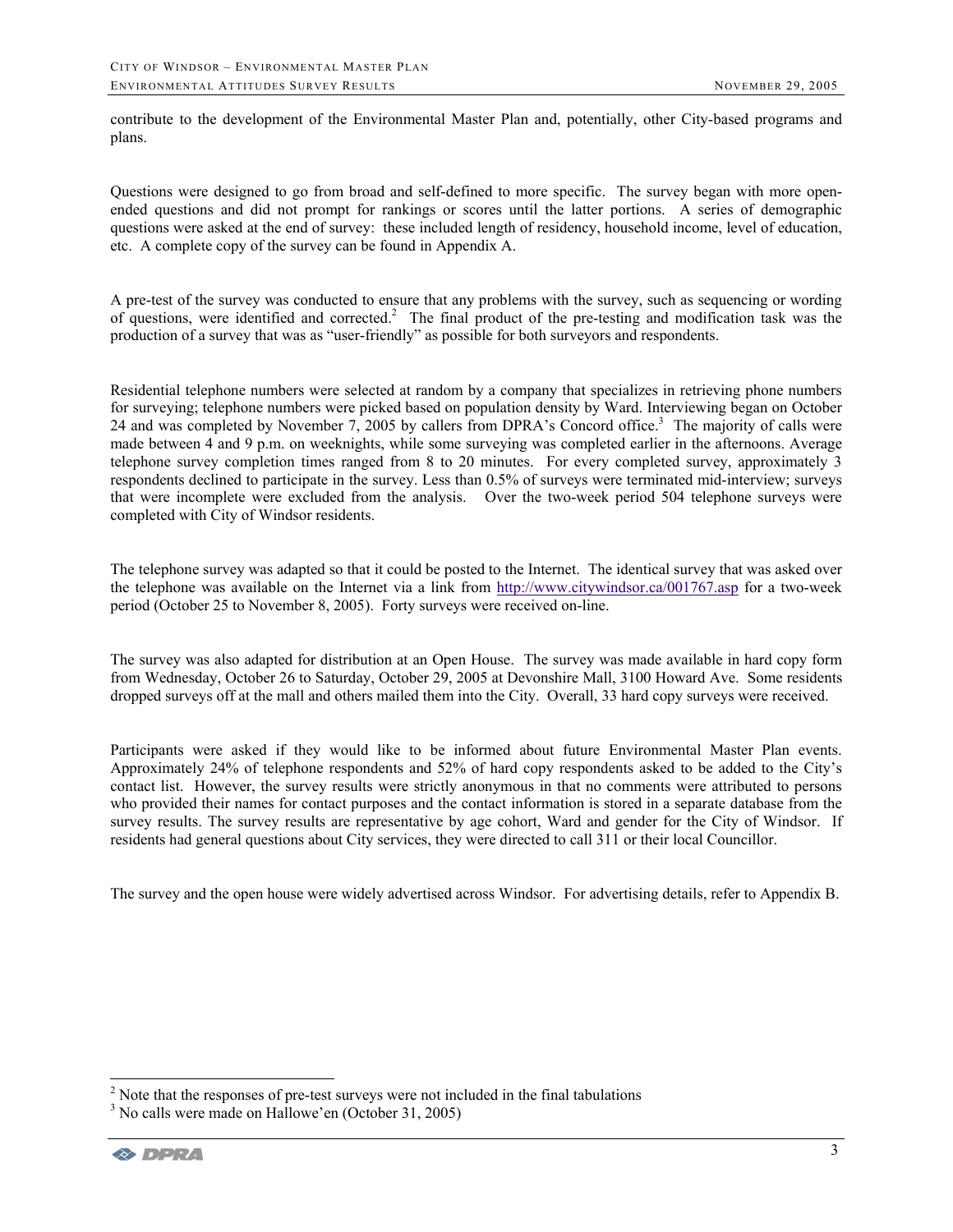# **2.4 STATISTICAL METHODOLOGY**

In order to have a central database for all of the survey results, a data entry file was created using the *Statisical Package for the Social Sciences* Version 14(SPSS). As the completed questionnaires were collected, each was given an identification number for reference purposes, starting at 001. Data collected from each of the surveys were entered into the database. Some open-ended responses, which asked respondents for their comments, were assessed and grouped into general themes, which were created based on the pre-editing of the surveys. Other responses to open-ended questions (i.e., Questions 9 and 20) were typed verbatim into the database.

Upon completion of the data entry task, SPSS was used to compute basic aggregate frequency tables, which displayed the counts and percentage of respondents for each question. Cross-tabulations were run on selected demographic questions versus closed questions determine trends in the data.

# **2.5 ON-LINE, HARD COPY AND TELEPHONE VERSIONS**

The results of the on-line, hard copy and telephone versions were entered into separate databases because of the difference in methodology – the telephone surveys were random in nature, whereas the hard copy and on-line submissions were from those with a specific interest in the subject matter or in completing the survey.

The hard copy, on-line and telephone survey results were analyzed separately and in grouped form. There were slight differences in responses from the different survey types. For that reason, this report presents three separate analyses: Section 3.1 and 3.2 are based on the telephone survey results and results from the hard copy and on-line surveys can be found in Appendix D.

All open-ended results and comments have been transcribed and are detailed in Appendix C.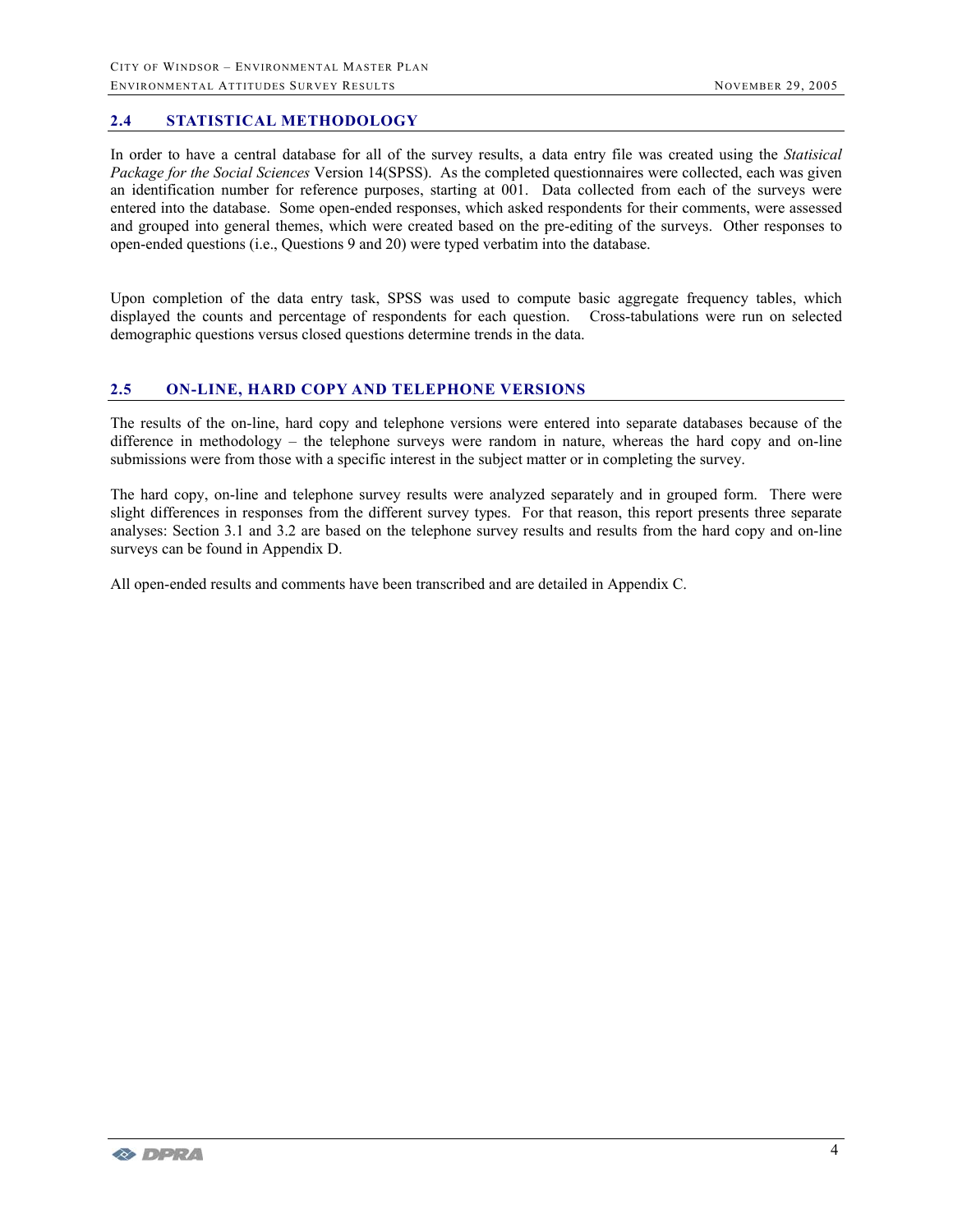# **3.0 DETAILED RESULTS, BY QUESTION**

This section presents results from the Environmental Attitudes Survey on a question-by-question basis. The total number of completed telephone surveys received was 504. An additional 33 hard copy surveys were collected at the open house or mailed in, and another 40 surveys were filled out via the internet. Since the telephone surveys are comprised of a statistically significant sample of Windsor's population, the presented data (Section 3.1 and 3.2) is based solely on the telephone survey results. Results from the hard copy and on-line surveys can be found in Appendix D

Responses to close-ended questions are shown in percentages. For open-ended questions, where multiple responses were possible, the results presented are based upon the *total* number of responses and totals are noted where applicable (for example, "A total of 679 responses were collected").

In some instances, the results may not add up to 100%. This is because:

- some figures may only illustrate the five or ten most common responses; in these cases, other responses may be discussed in the accompanying text;
- some figures illustrate total responses, and not percentages.

#### **3.1 QUESTION-BY-QUESTION RESULTS**

### *Question 1: Overall, how satisfied are you with the environment in the City of Windsor?*

Forty-nine percent (48.6%) of respondents stated that they felt dissatisfied (29%) or very dissatisfied (19.6%) with the environment in the City of Windsor (Figure 1). In addition, 34.7% of the respondents felt they were neither satisfied nor dissatisfied with Windsor's environment. Only 16.3 % of the respondents noted they were satisfied or very satisfied.



#### **Figure 1. Overall satisfaction with Windsor's environment (n=504)**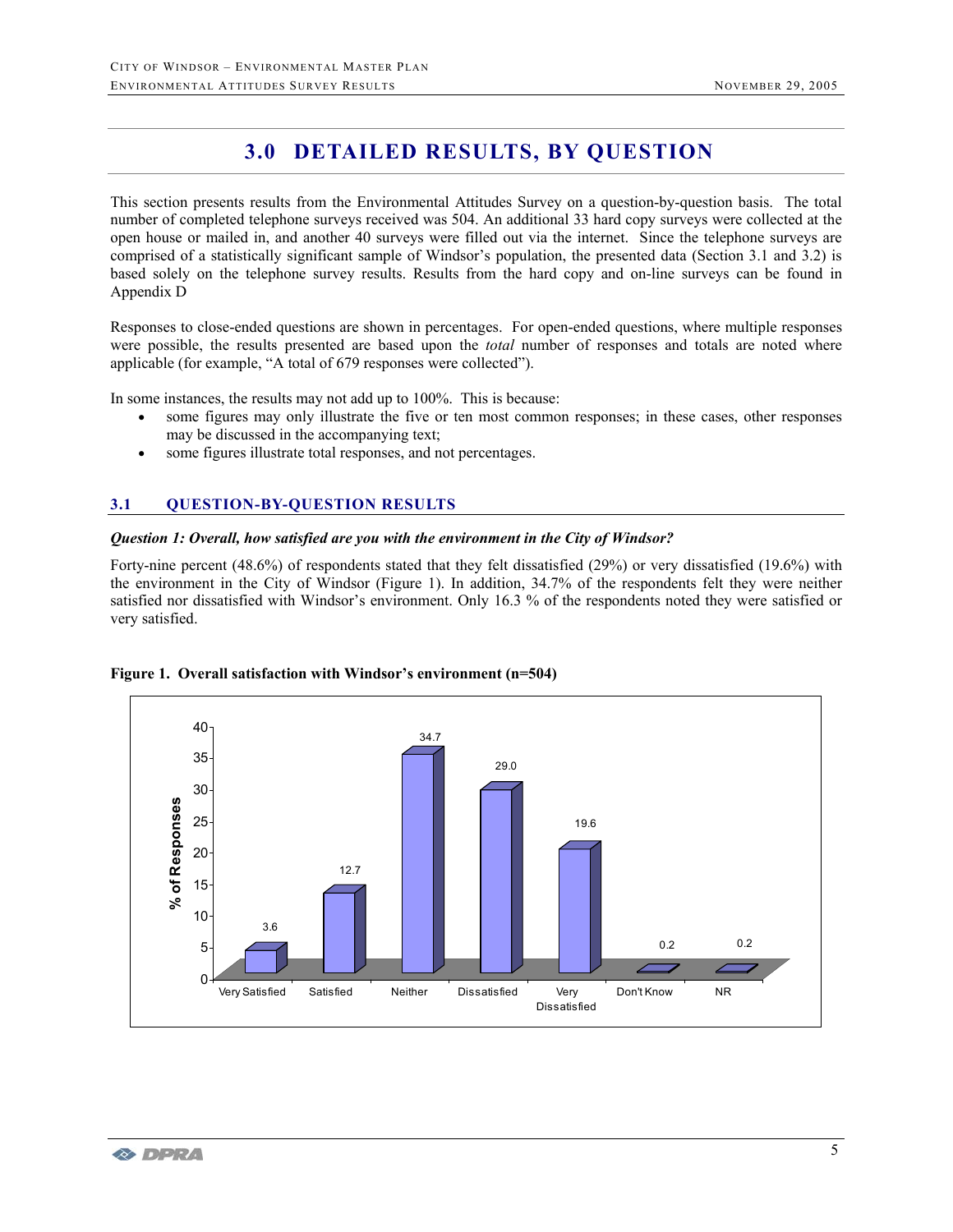#### *Question 2: Overall, would you say that Windsor's environment is: Better than most cities in Ontario? About the same as most cities in Ontario? Or not as good as most cities in Ontario?*

The majority of respondents (63%) felt that Windsor's environment was not as good as other cities in Ontario (Figure 2). Twenty-five percent (24.8%) of respondents felt that the City's environment was about the same as other cities in the province and only 4.8% rated it the better than other Ontario cities.

#### **Figure 2. Comparison of Windsor's environment to other cities in Ontario (n= 504)**



*Question 3: Please name three things you like most about the quality of the environment in Windsor.* 

In this open-ended question, respondents were asked to list up to three things about the environment in Windsor that they "liked." A total of 679 responses were collected. The responses are illustrated from most frequent to least in Figure 3 along with "other" and "don't know" totals at the end.

The most commonly reported liked characteristic was parks and recreation (17.5%) followed closely by the waterfront (17.2%) with trees, open spaces and green spaces rounding out the top three (8.8%). Respondents finding "nothing" they liked about Windsor's environment came in fourth with 7.2% response rate. In comparison, 13.5% of the respondents did not know what they liked about the environment in Windsor (Figure 3)

**Figure 3. Features that respondents most like about Windsor's environment (n=679)** 

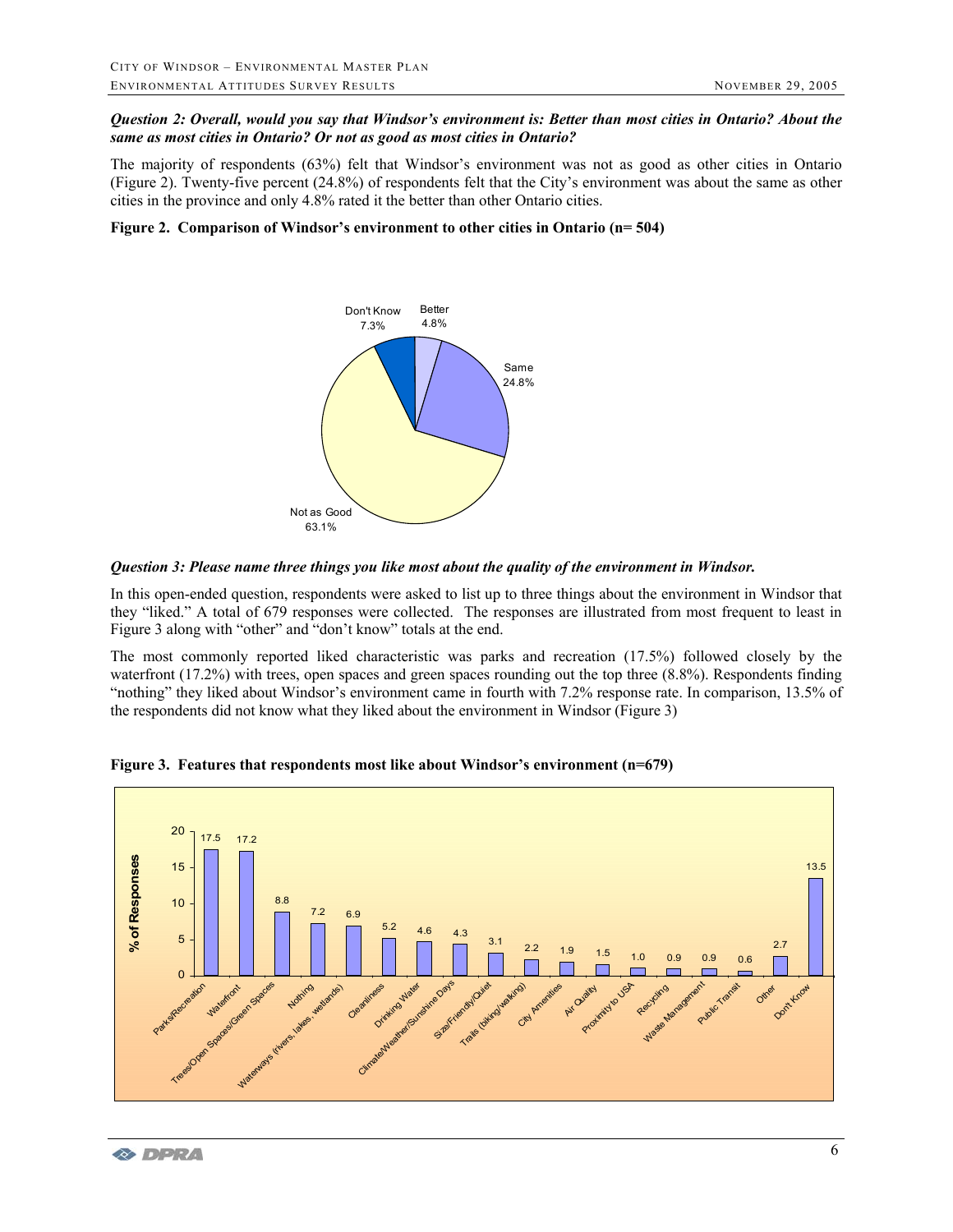# *Question 4: In your opinion, what are the most important environmental challenges facing the City of Windsor today?*

Respondents were asked to provide a list of environment challenges that Windsor is facing. A total of 963 responses were provided by participants over the telephone. The top ten responses are illustrated in Figure 4. The most frequently mentioned environmental challenge was air quality (41.8%). The second most reported challenge was water quality in the lakes and rivers (10.5%). Other responses include road congestion and traffic, trucks idling and proximity to the USA. A complete list of reported environmental challenges is outlined in Table 1.





|           |  | Table 1 Most frequently reported environmental challenges presently facing Windsor by percentage of |  |  |  |  |
|-----------|--|-----------------------------------------------------------------------------------------------------|--|--|--|--|
| responses |  |                                                                                                     |  |  |  |  |

| <b>Environmental Challenge</b>             | %    | <b>Environmental Challenge</b> | %   |
|--------------------------------------------|------|--------------------------------|-----|
| <b>Air Quality</b>                         | 41.8 | Sewage                         | 0.7 |
| Water Quality (lakes/rivers)               | 10.5 | Too Much Industry              | 0.6 |
| Road Congestion/traffic                    | 7.6  | Price of Energy                | 0.5 |
| Trucks Idling                              | 5.0  | Energy Usage                   | 0.5 |
| Proximity to USA                           | 4.8  | Pesticide Use                  | 0.4 |
| Water Quality (drinking)                   | 4.6  | Pressure on Infrastructure     | 0.4 |
| Litter                                     | 4.3  | <b>Bylaw Enforcement</b>       | 0.3 |
| <b>Road Condition</b>                      | 2.8  | <b>Public Transport</b>        | 0.3 |
| Lack/Protection of Trees/Green Space/Parks | 2.0  | Recycling                      | 0.2 |
| Waste Management                           | 1.8  | <b>Light Pollution</b>         | 0.2 |
| Urban Sprawl                               | 1.6  | Graffiti                       | 0.1 |
| <b>Noise</b>                               | 1.1  | Indoor Air Quality             | 0.1 |
| <b>Contaminated Sites</b>                  | 1.0  | Other                          | 3.5 |
| No Need for Improvement                    | 0.9  | Don't Know                     | 2.3 |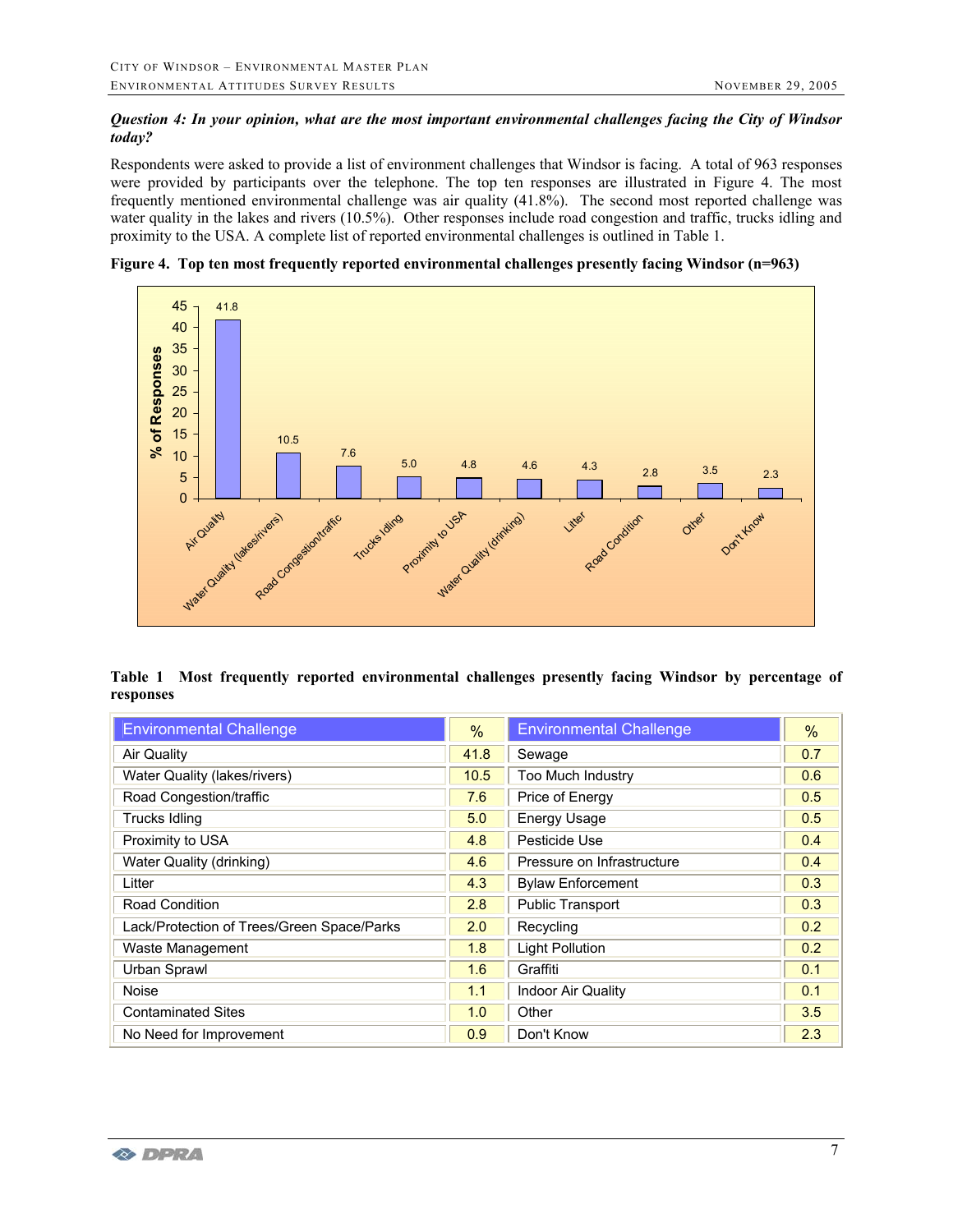#### *Question 5: Of those challenges you've mentioned, which one is the most important to you? Why?*

Respondents were then asked to indicate the most important issue to them from the list of challenges they had generated in Question 4. The top ten responses are illustrated in Figure 5. The top challenge is identical to the response to Question 4 (air quality). The remainder of the top five are also similar with the exception that water quality of lakes and rivers is pushed out by "all of them" as a top five issue. All environmental challenges identified as most important are listed in Table 2





#### **Table 2 Most important environmental challenges ranked by percentage of responses**

| <b>Environmental Challenge</b>         | $\frac{9}{6}$ | <b>Environmental Challenge</b> | $\frac{9}{6}$ |
|----------------------------------------|---------------|--------------------------------|---------------|
| Air Quality                            | 66.5          | Waste Management               | 0.8           |
| Road Congestion/Traffic                | 4.0           | <b>Road Condition</b>          | 0.6           |
| All of them                            | 3.6           | Urban Sprawl                   | 0.6           |
| <b>Trucks Idling</b>                   | 3.2           | Pressure on Infrastructure     | 0.4           |
| Proximity to USA                       | 1.8           | Recycling                      | 0.2           |
| Water Quality (lakes/rivers)           | 1.6           | Noise                          | 0.2           |
| Water Quality (drinking)               | 1.6           | Price of Energy                | 0.2           |
| Litter                                 | 1.4           | Other                          | 2.6           |
| Add/Protecting Trees/Parks/Green Space | 0.8           | Don't Know                     | 4.0           |
| Too Much Industry                      | 0.8           | No Response                    | 5.4           |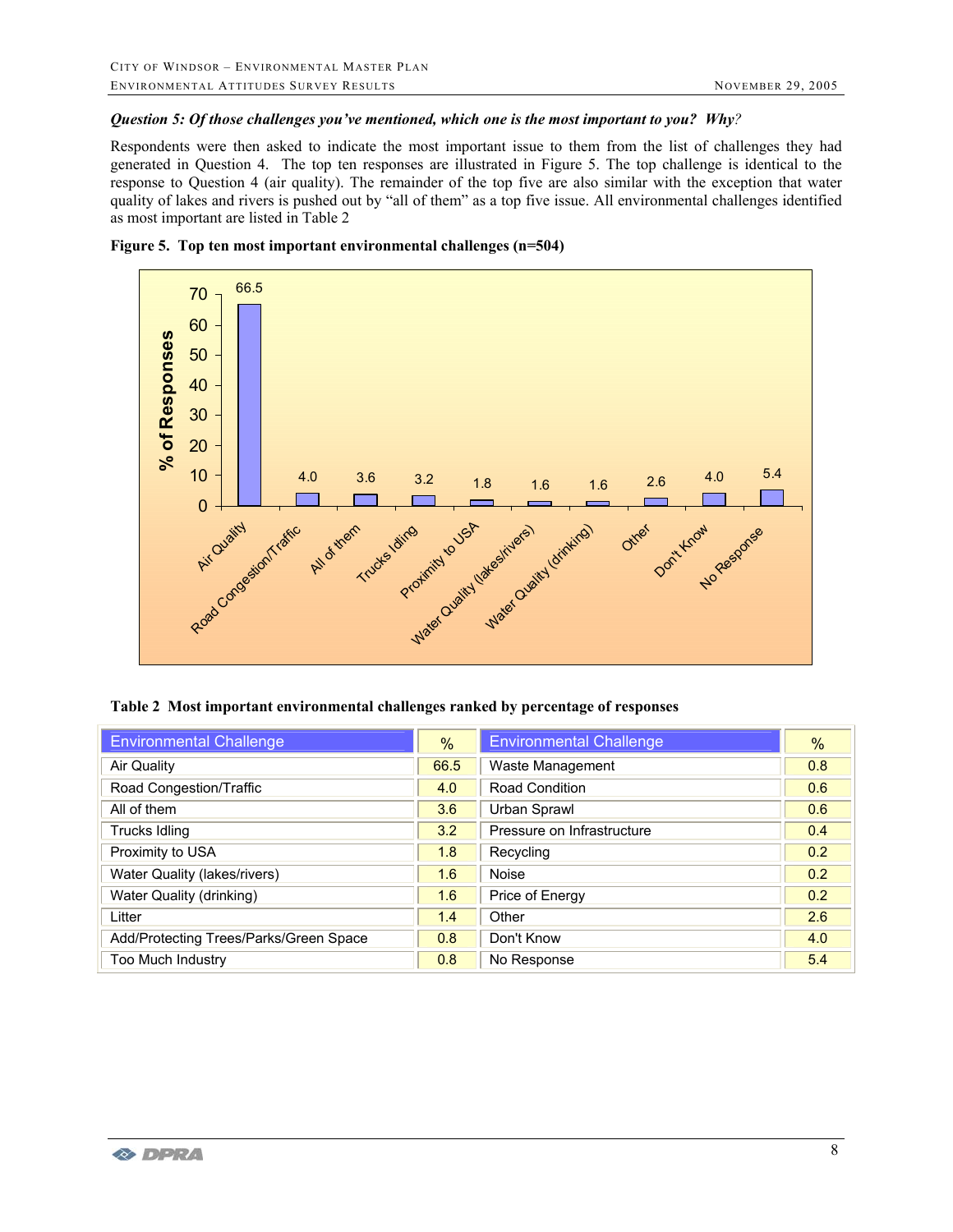### *Question 6: What actions can the City of Windsor to take to improve:*

Respondents were asked what actions the City of Windsor could take to remedy the above mentioned issues. The numbers presented in the following graphs (Figure 6 to Figure 9) are for the top five actions identified by the respondents. For this series, the totals in the figures will not add to 100%. Additional responses are listed in Appendix C.

#### *a) Air Quality*

As illustrated in Figure 6, the most frequent response to improve Windsor's air quality was to regulate/divert traffic (16.8%). This was closely followed by regulate industrial pollution (16.4%) Fifteen percent of the respondents did not know what the City of Windsor could do about air quality as it is an issue that goes beyond a city level. Another 15% felt that the City could lobby the USA while 7.5% felt that there wasn't much the City could do to change it.





Other responses to this open-ended question included:

- Improve enforcement of regulations
- Test car emissions
- Lobby higher levels of Canadian Government
- Maintain/increase tree cover
- Improve public transit

### *b) Water Quality*

Twenty-six percent (26%) of the respondents felt there is no need for improvement of Windsor's water quality. Equally, 26% did not know what the City could do to improve the water quality as the waterways are shared internationally. Others suggested that regulating industrial pollution (7.4%), updating equipment and plants (7.2%) or regular testing of the water (6.8%) are means of improving the quality of water (Figure 7).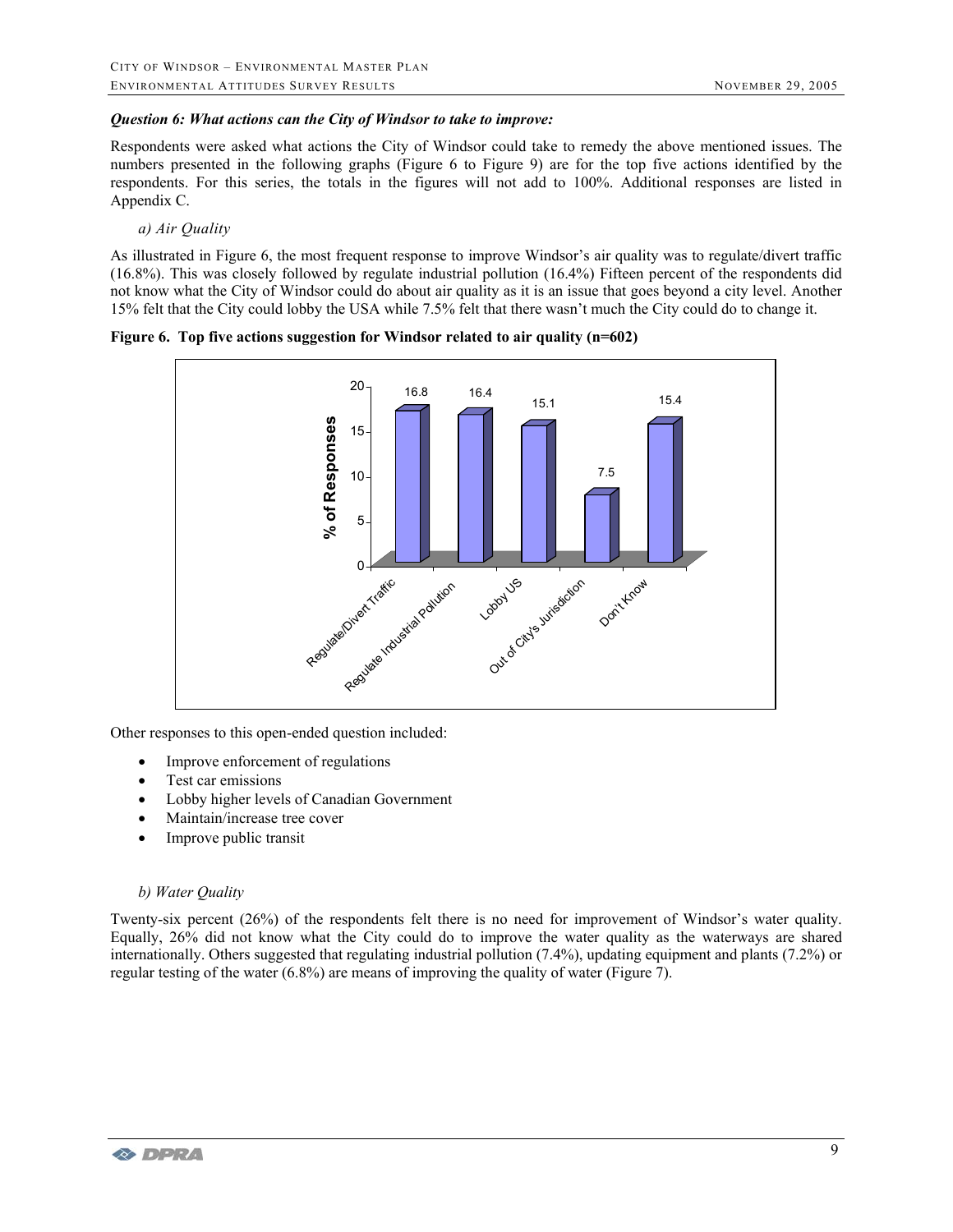



Other responses to this open-ended question included:

- Improve enforcement of the Water Pollution Prevention Regulations
- Improve/update the sewage system
- Lobby the USA
- Out of City's jurisdiction
- Add more treatment centres

#### *c) Land Use*

Twenty-seven percent (27%) of the respondents indicated that more trees and green spaces would improve the City of Windsor's land use (Figure 8). Another 20.3% felt that there is no need for improvement. The remainder of the top five most frequently heard responses were sustainable/long range planning (19.1%), stop expansion (17.4%), and preserve ecosystems/farmland (14.9%).



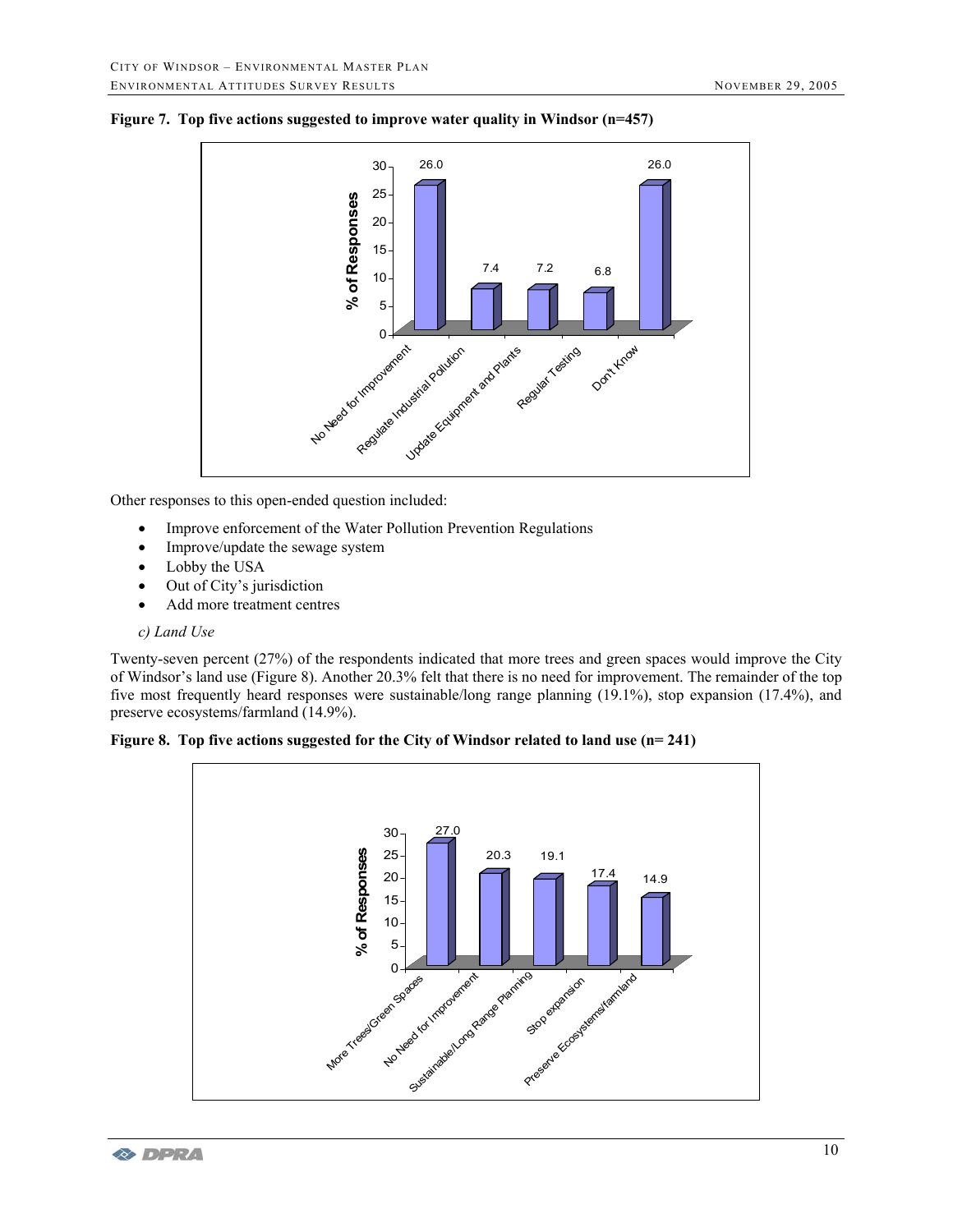Other responses to this open-ended question included:

- Out of City's jurisdiction
- Lobby higher levels of Canadian Government

#### *d) Energy Use*

"Don't know" topped the list of what the City can do improve energy use with a 33.1% response rate (Figure 9). However, 13.2% indicated that alternative energy sources would improve energy usage as well as increasing energy efficiency (12.9%), raising public awareness (10.7%) and incentives for residents (6.3%).

**Figure 9. Top five actions suggested for Windsor related to energy use (n=411)** 



Other responses to this open-ended question included:

- Out of City's jurisdiction
- No need for improvement
- Cut energy taxes
- Improve public transit
- Surcharges on heavy users

#### *Question 7a: Would you be willing to pay an additional amount on your annual municipal taxes to assist the City in taking action on the issues you mentioned above?*

Forty-nine percent (49%) of responded that they would be willing to pay an additional amount on their municipal taxes to assist with environmental actions while 41.9% indicated that they would not be willing to pay more for these programs. Only 4.4% stated that they were not municipal tax payers (Figure 10).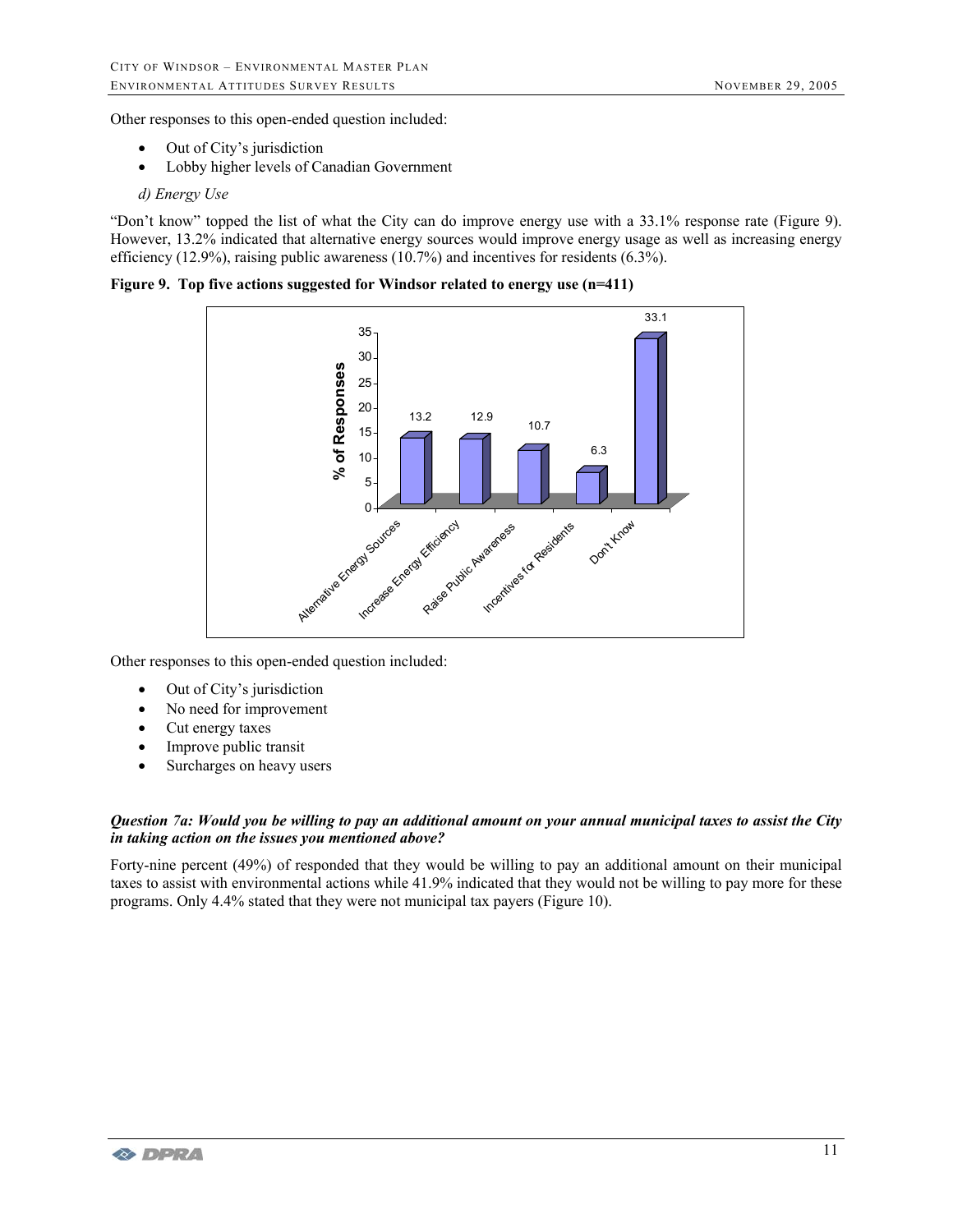

#### **Figure 10. Willingness to pay an increase in municipal taxes for environmental actions (n=504)**

#### *Question 7b: If yes, how much would your household be willing to contribute on an annual basis?*

Respondents who indicated they were willing to pay the additional fee were then asked how much they would be willing to contribute annually. Out of the 247 "yes" responses, 38.9% stated they would be willing to pay \$30 or more dollars per year. Nineteen percent (19%) did not know how much they would pay while 16.2 indicated between \$10 and \$20 per year (Figure 11).



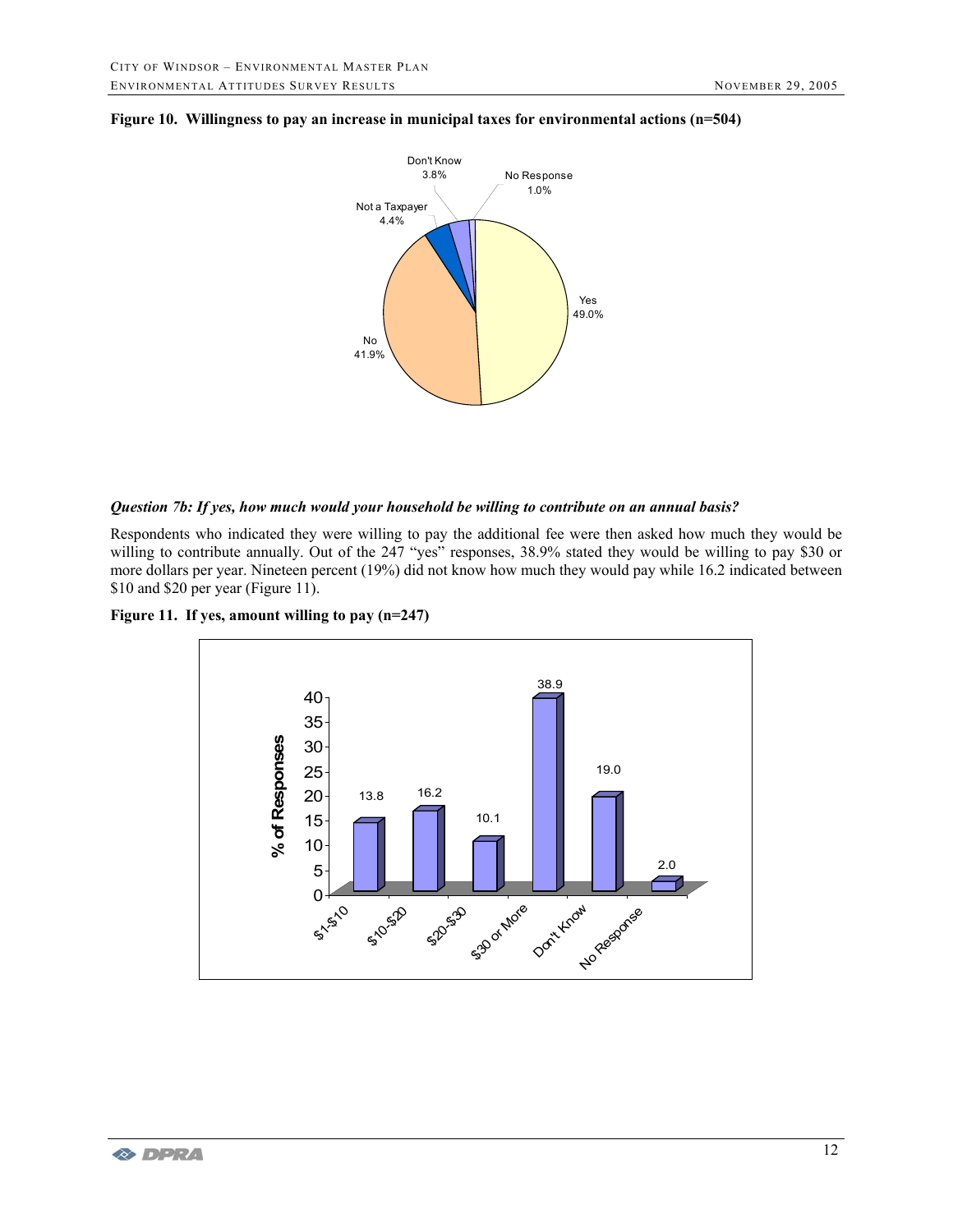#### *Question 8: I am going to read a list of current City of Windsor programs, services and initiatives I would like you to indicate your level of awareness about the program or service as they relate to the environment (Yes/No). If you are aware of the program or service, please also indicate your level of satisfaction (Very Satisfied/ Satisfied/ Neither Satisfied or Dissatisfied/ Dissatisfied/ Very Dissatisfied).*

Respondents were read a list of current environmental programs or services the City is administering and asked whether or not they were aware of them. If the respondent was aware of the program were they asked to rate their satisfaction with the service. The three programs with the highest level of awareness were Recycling Collection (96.4% awareness), Garbage Collection (95% awareness), and Parks (88.5% awareness). The three programs with the lowest levels of awareness were the Mercury Take-Back program (17.3% awareness), the Sewer Use By-law (28.6% awareness), the Windsor Essex County Environmental Committee (30% awareness) (Figure 12).



#### **Figure 12. Level of awareness for City of Windsor programs and services (n=504)**

Respondents that indicated awareness with the City of Windsor's environmental programs or services and were then asked to rate how satisfied they were with the program/service. For illustration purposes, responses for "very satisfied and satisfied" have been grouped, and so have "very dissatisfied and dissatisfied." Overall, the three programs with the highest levels of satisfaction were the Recycling Collection (83% of respondents were satisfied), Garbage Collection (82.9% were satisfied), and the One Million Trees campaign (81.1% were satisfied). The highest level of dissatisfaction was reported for the Anti-Idling By-law (32.5% of respondents were dissatisfied). Also in the bottom three were Transit Windsor (25.2% were dissatisfied) and the Pesticides By-law (23.4% dissatisfaction) (Figure 13).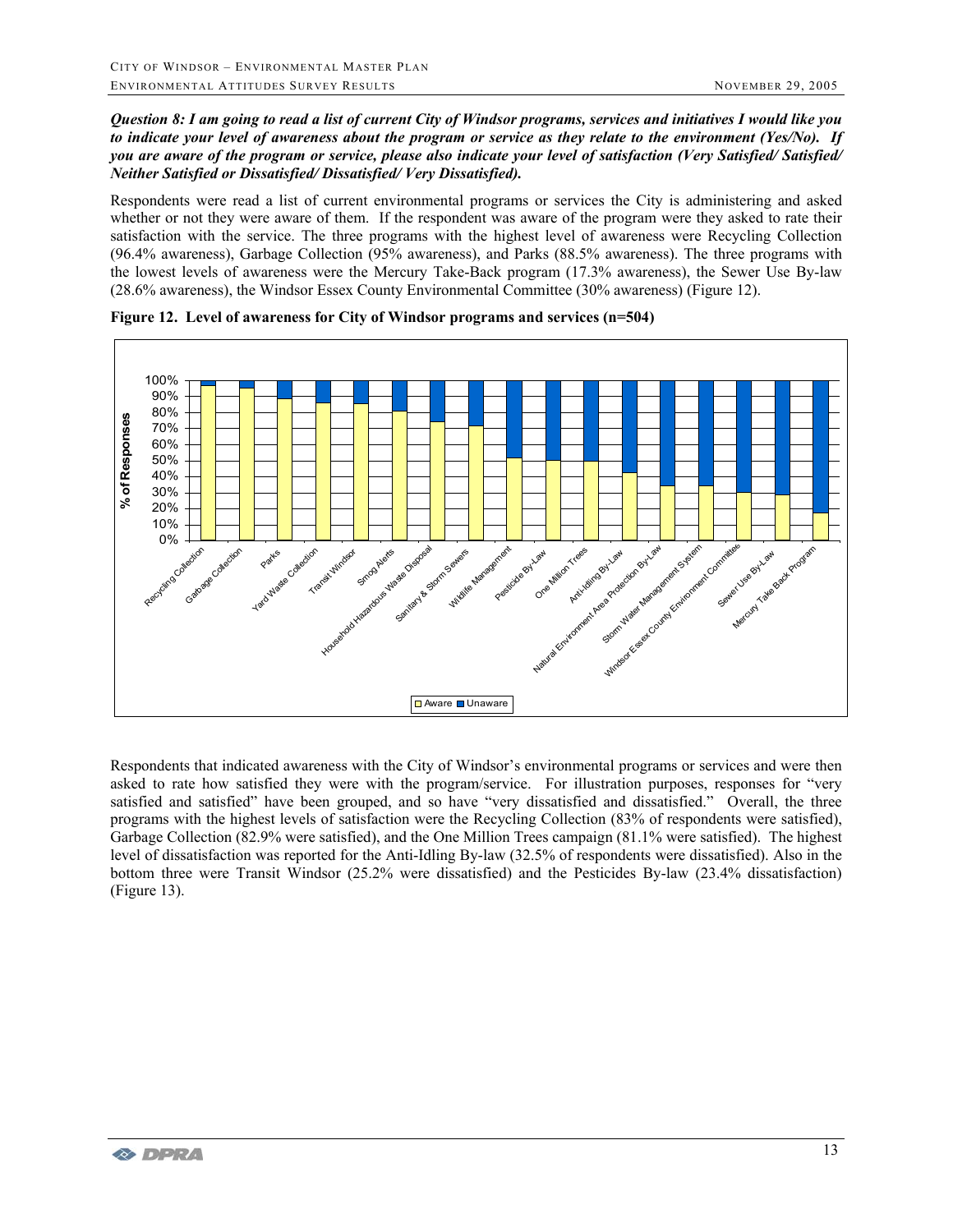

**Figure 13. Level of satisfaction with City of Windsor's programs and services (n=504)** 

*Question 9: Are there any changes to existing environmentally-related programs, services or initiatives that you would like to see offered by the City? Any new programs, services or initiatives?* 

Respondents provided a number of suggestions and comments in regard to changes that they would like to see to existing environmentally-related programs, services and initiatives offered by the City. Most suggestions were provided for garbage collection, transportation, building awareness, parks and recreation, by-law enforcement, pesticide control and cleanliness. Topics related to garbage and transportation in the City received the most comments and suggestions. A list of all the comments and suggestions made can be found in Appendix C.

The majority of respondents who answered this question suggested that there is a need to improve and expand the recycling program in Windsor. Many felt that there should be fewer restrictions placed on the types of items that can be recycled and also fewer restrictions on yard waste collection. There were also numerous suggestions for the various types of waste (e.g., yard waste, recycling, large items, and garbage) to be picked up more frequently. For example, several respondents suggested that recycling be picked up on a weekly basis and on the same day as garbage collection. It was felt that this would also help to encourage people to increase and improve their recycling habits. There were many suggestions for introducing a compost or green bin collection. Respondents frequently indicated an interest in the separate collection of organic waste that can be used for composting. The collection of hazardous waste was also mentioned quite often; residents would like hazardous waste to be collected more frequently, collected from their homes or have more accessible pick-up locations. Other suggestions and comments related to garbage in Windsor can be found in Appendix C.

The second topic that residents most frequently commented on was transportation in the City. There is a strong desire for the improvement of public transit. Several suggestions were made to make public transportation more efficient in the City, some of which are as follows: provide more coverage and expand transit routes; improve bus services by increasing the frequency of buses, providing more direct routes to destinations, expanding bus routes; extend public transit hours; and provide better publication of transit schedules. Comments were also provided on the roads in Windsor. Many felt that there are a number of roads in Windsor that need to be repaired and better maintained. As one respondent stated, "some streets haven't been fixed for years". Several suggestions to reduce truck traffic flowing through the City were also made. A few residents encouraged the development of a tunnel, as this would "get trucks out of neighbourhoods faster than any other solution and will have immediate impact on the quality of air". There was also significant interest in the promotion of alternative transportation, such as, implementing and promoting a carpooling program or providing incentives for citizens to ride bikes and to walk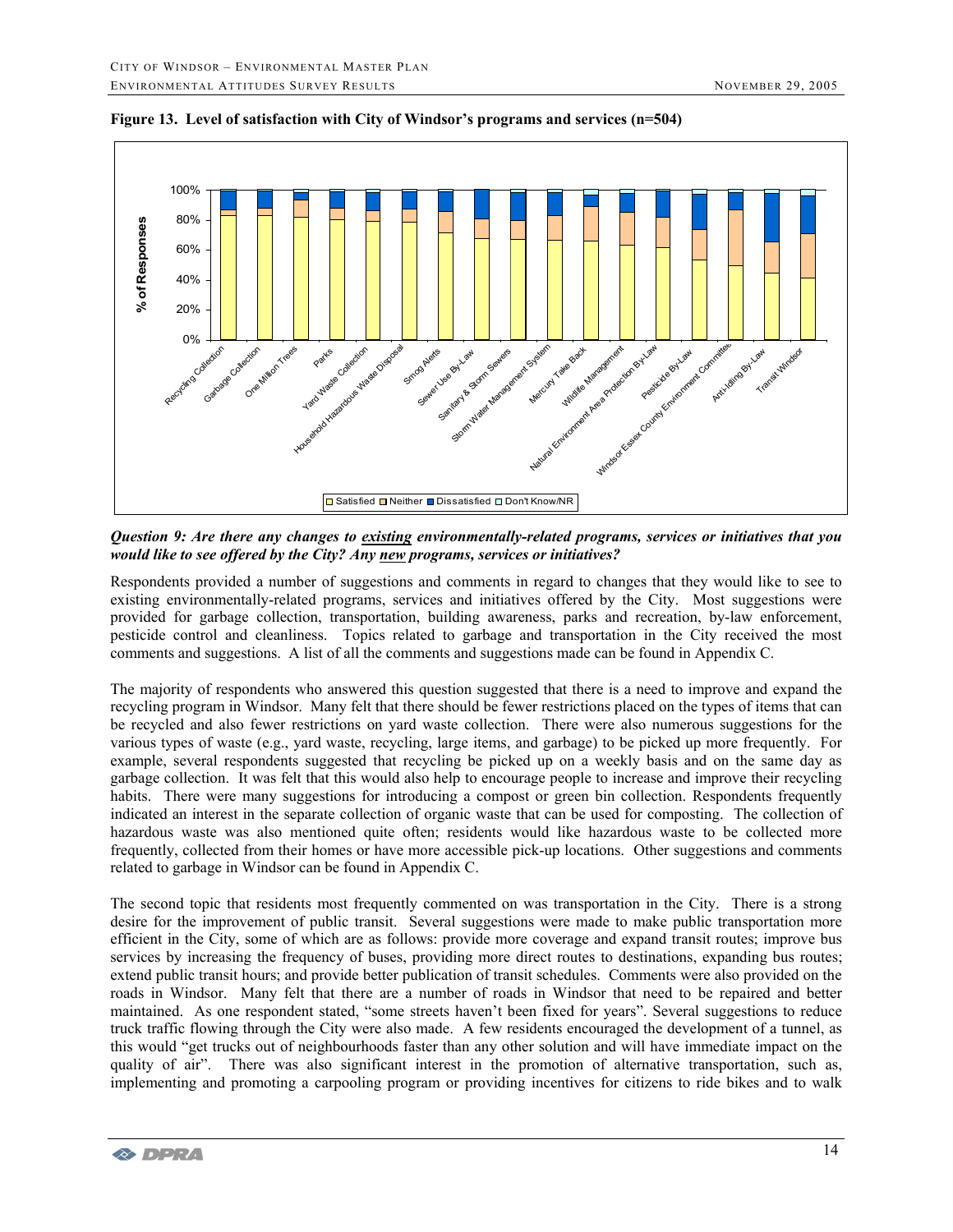more frequently. This was considered as a way to help reduce traffic congestion and to improve air quality, both of which are of significant concern to the community.

Raising public awareness of the various programs and services provided by the City was also a suggestion that was made frequently, as many felt that many residents are not aware of them. Recommendations for increasing awareness on recycling, improving air quality and the environment were also provided. Having programs that involve youth, schools and residents were seen as ways to build awareness in the community of environmental problems and various related programs and services offered by the City. It was also felt that more awareness is needed on the various City by-laws and that better enforcement of by-laws is needed, such as, for the anti-idling bylaw. A number of residents also encouraged the implementation of a pesticide by-law to reduce or to prevent the use of pesticides.

In terms of leisure and recreation, residents would like to see more parks and recreation areas; more cultural programs and activities for families and youth; and more walking and bike trails. Regarding environmental conservation and protection, several suggestions were made for planting more trees in the City, protecting natural areas, and improving wildlife management. See Appendix C for further comments on these topics.

#### *Question 10: Next, I am going read a list of environmental features and qualities that pertain to Windsor. On a scale of 1 to 5, five being excellent, and one being substandard, please assign a number to the following:*

Respondents were asked to rate a list of environmental features and qualities on a scale of one to five (five was the highest score and one was the lowest). The results, in chart form, are shown on the following page (Figure 14).

In some cases, respondents felt that they could not rate the feature and/or quality; these were recorded as "no response." Note that "no response" results were not used to calculate the mean scores. Below is a list (Table 3) of the features and qualities; they are sorted based on their mean scores and listed from high to low. The feature with the highest rating for the telephone surveys was accessibility of parks, walking trails and green space (3.80) and the lowest rating was for air quality (2.01).

#### **Table 3 Ranking of environmental features and qualities in the City of Windsor (n=504)**

| <b>Telephone Survey Responses</b>                         | <b>Mean</b><br><b>Score</b> |
|-----------------------------------------------------------|-----------------------------|
| Accessibility of parks, walking trails and<br>green space | 3.80                        |
| Drinking water quality                                    | 3.55                        |
| Accessibility of bicycle trails                           | 3.29                        |
| Ease of commuting in the City                             | 3.17                        |
| Availability and convenience of public<br>transportation  | 3.15                        |
| Amount of tree cover in Windsor                           | 3.01                        |
| Cleanliness of the City                                   | 2.97                        |
| Urban planning and neighbourhood design                   | 2.88                        |
| Water quality of rivers and streams                       | 2.37                        |
| Air quality                                               | 2.01                        |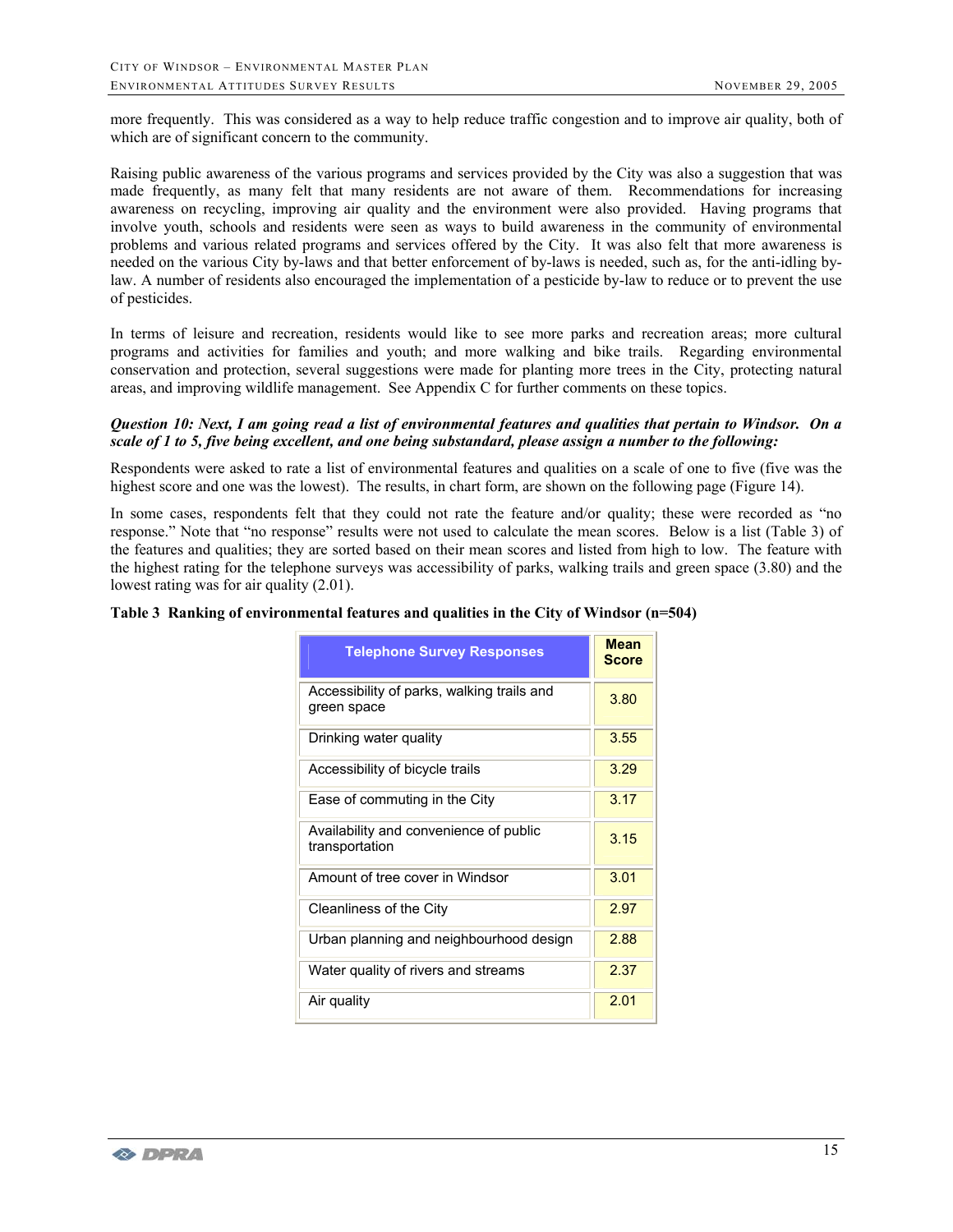

### **Figure 14**. **Mean scores and rankings of ten environmental features and qualities in Windsor (n=504)**





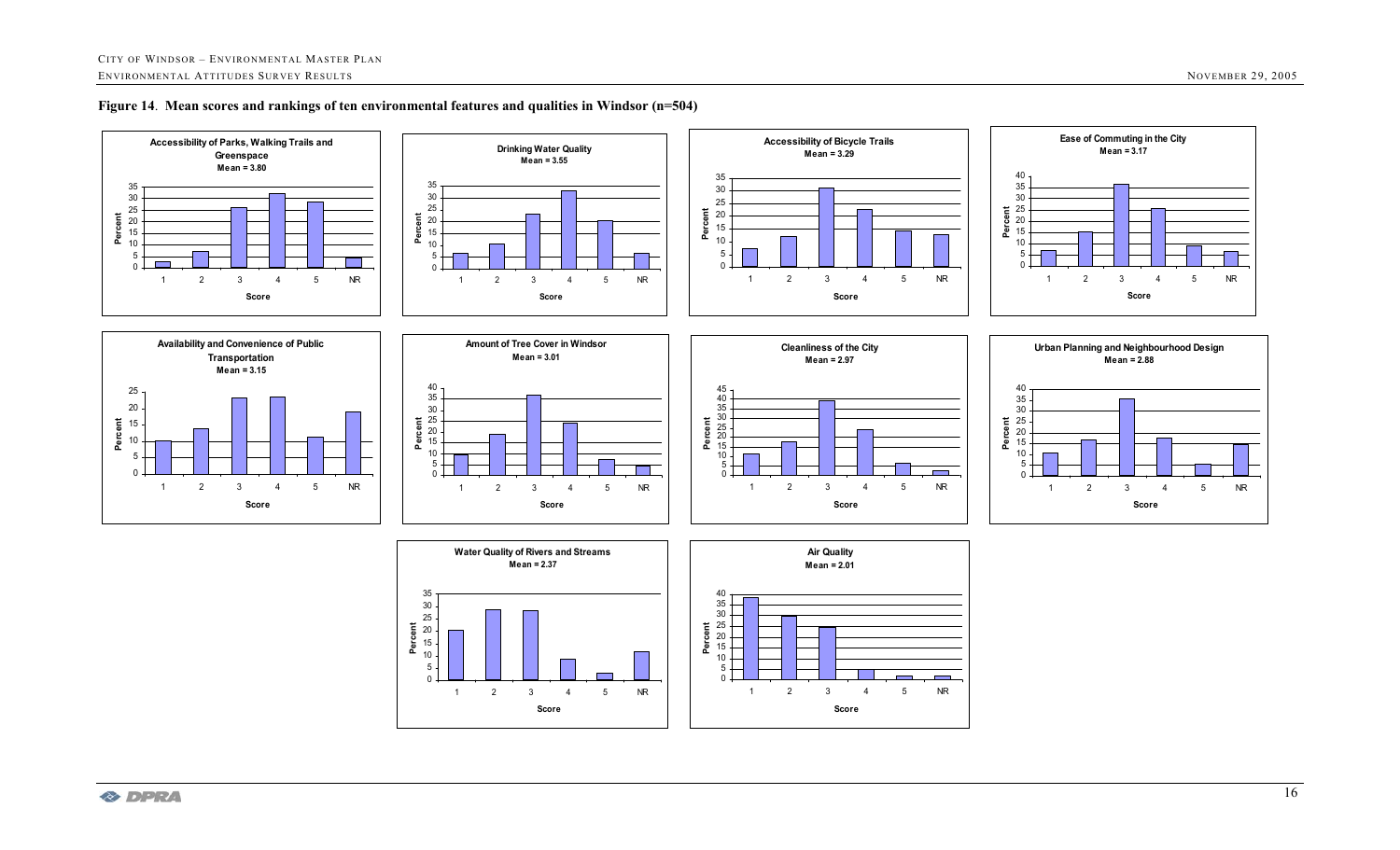# **3.2 DEMOGRAPHIC RESULTS**

Responses were obtained from 504 households in the City of Windsor. The number of completed surveys reflects population distribution across the City.

#### *Gender*

Fifty-five percent (55%) of telephone respondents were female and 45% were male as illustrated in Figure 15. According to Statistics Canada (Census, 2001), Windsor is composed of 51.1% females and 48.9% males.

#### **Figure 15. Gender of telephone respondents (n=504)**



#### *Question 11: How long have you been a resident of Windsor?*

Length of residency was predominantly over 20 years (64.7%) of residence (Figure 16). Statistics Canada (Census, 2001) does not publish results on length of residency, however dwelling characteristics show that 53.1% of Windsor's population has lived as the same residence as they did five years ago.

**Figure 16. Number of years lived in Windsor (n=504)** 

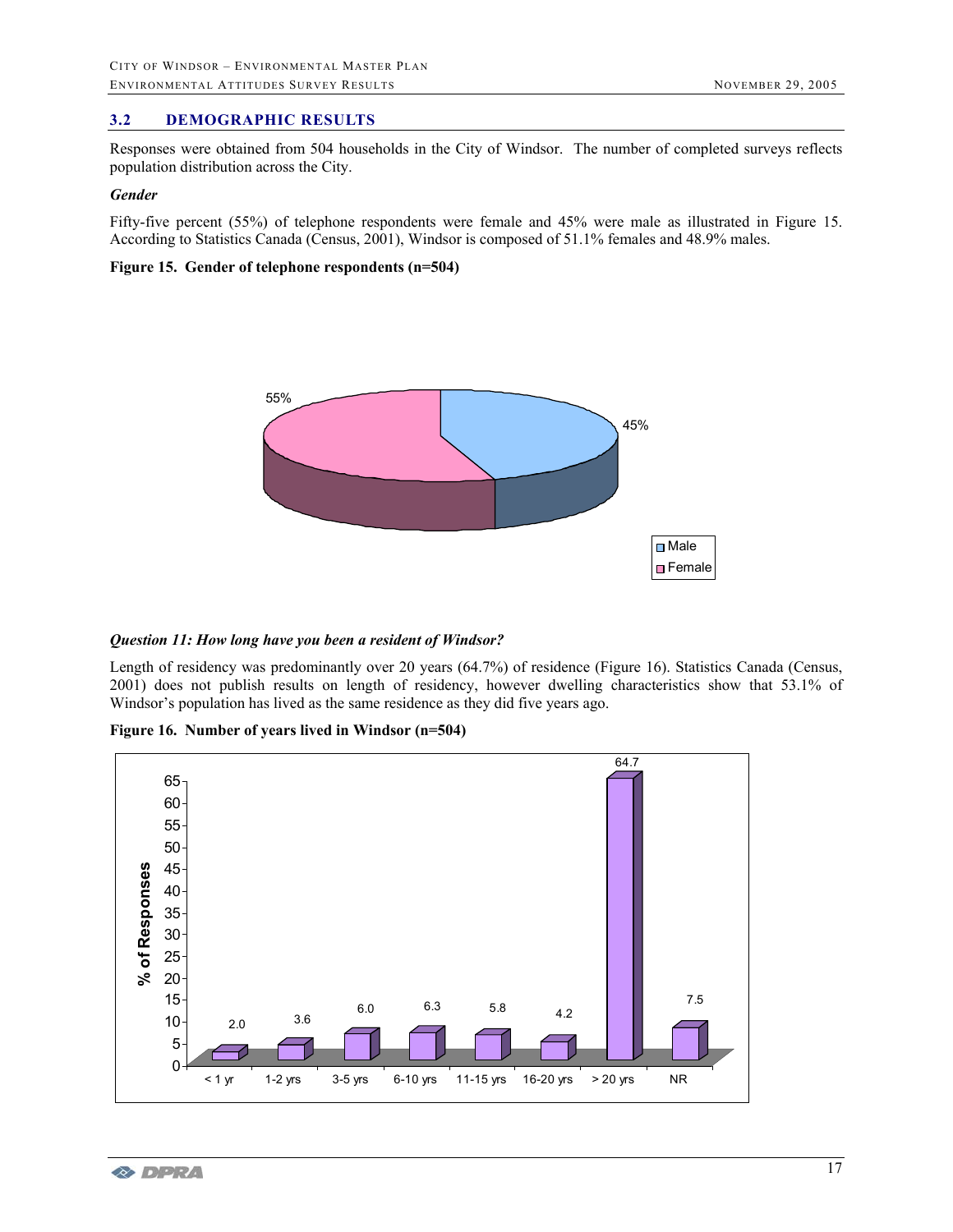#### *Question 12: I am going to read a list of age categories. Stop me when I get to your age:*

The most common age category for a respondent was 36 to 45 years. The graph below (Figure 17) shows the age distribution of respondents.



**Figure 17. Age category (n=504)** 

# *Question 13: How many people live in your household?*

Of the 504 completed surveys, the majority of residents lived in households with two members (31%) as illustrated in Figure 18. Statistics Canada (Census, 2001) indicates that 25.3% of the households in Windsor contain a couple without children.

**Figure 18. Number of people in household (n= 504)** 

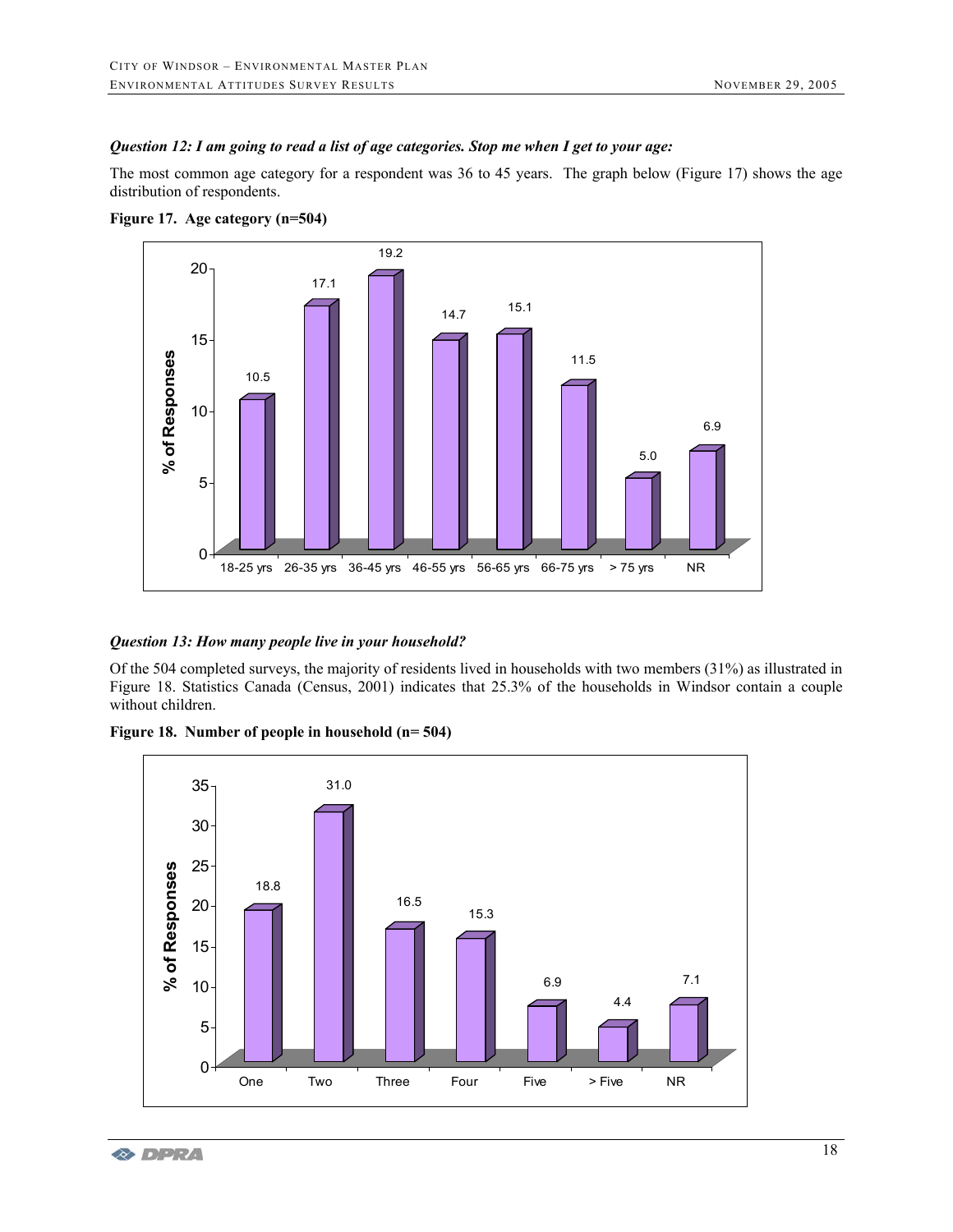### *Question 14: How many children under the age of 18 are living in your household?*

Over 60% of respondents had no children under 18 living in their household. Of those with children, one child (12.7%) was the most common response followed closely by two children at 12.1% (Figure 19).





Question 15: Approximately how many one-way trips<sup>4</sup> do members of your household take <u>per day</u>?

Over half (58.1%) of respondents indicated that the household makes between 1-5 one-way trips per day (Figure 20).



**Figure 20. Number of one-way vehicle trips per day (n=504)** 

<sup>&</sup>lt;sup>4</sup> A one-way trip is defined as a trip to a destination. For instance if in one day, a resident drove to and from work and stopped on the way home for a carton of milk, the response would be "three one-way trips."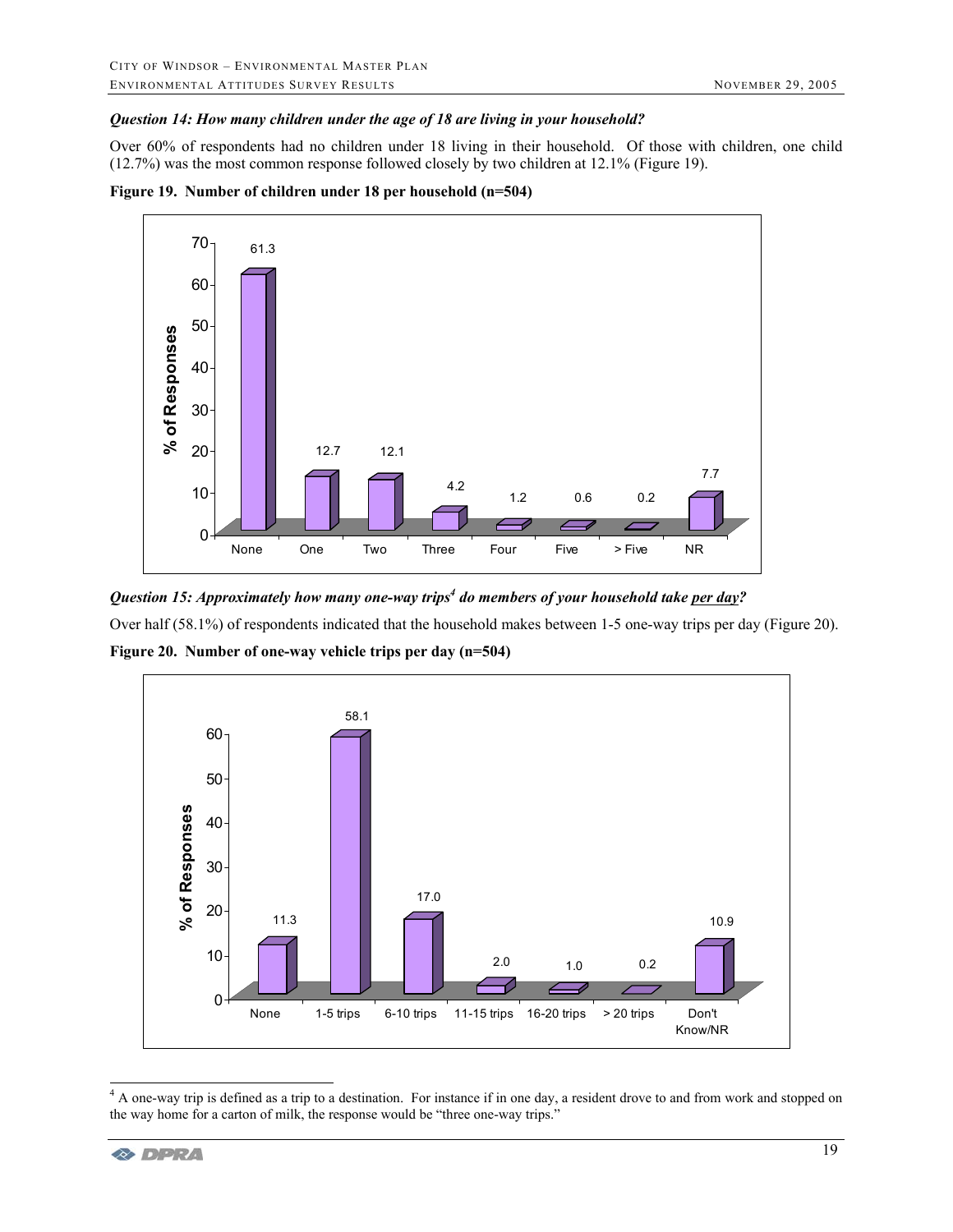# *Question 16: Approximately how many one-way trips do members of your household take on public transit per week?*

The majority of households indicated that they do not take any public transit trips (64.5%). Of those that do use public transit, 1-5 one-way trips per week was the most popular response (12.4%) (Figure 21).





### *Question 17: Do you own or rent your home?*

When asked if respondents owned or rented their homes, 68.7% indicated that they owned their homes (Figure 22). Statistics Canada (Census, 2001) indicated that 64.8% of Windsor homes were owned.

### **Figure 22. Percentage of respondents who live in owned or rented properties (n = 504)**

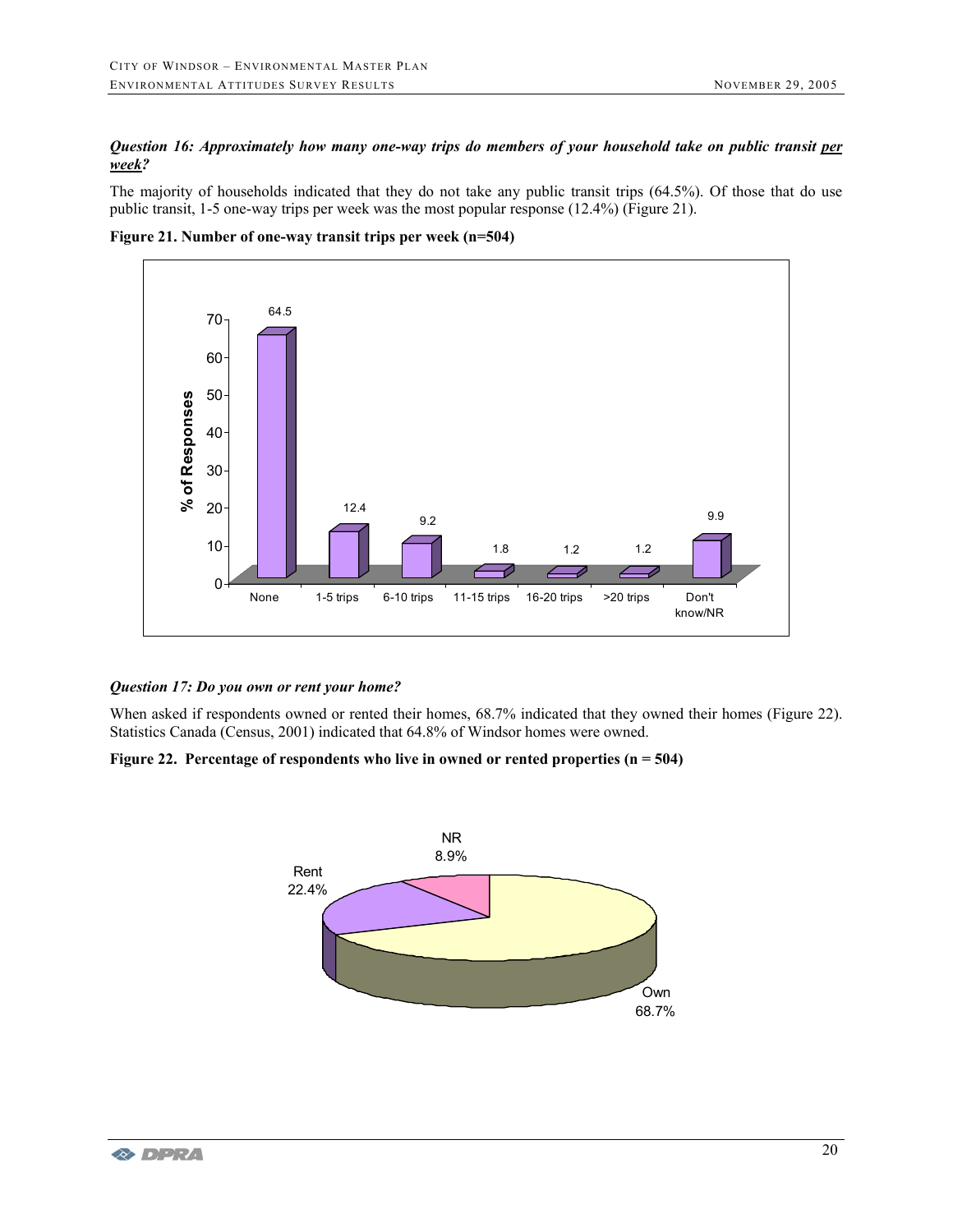### *Question 18: What is the highest level of education you have attained?*

Thirty-four percent (34.1%) of respondents had completed college or university while 21.6% of respondents had completed High School (Figure 23).



**Figure 23. Highest level of education completed by respondent (n=504)** 

*Question 19: I am going to read a list of income brackets. Stop me when I get to your household's gross total annual income (optional)* 

Over a quarter (28.2%) of respondents declined to answer the question related to total household income. Of those who responded, the total reported household income varies from less than \$25,000 to over \$150,000 per year (Figure 24)**.** Approximately 20% of those who responded had an income between \$25,000-\$50,000. According to Statistics Canada (Census, 2001), the median family income for all census families in Windsor was \$46, 949.



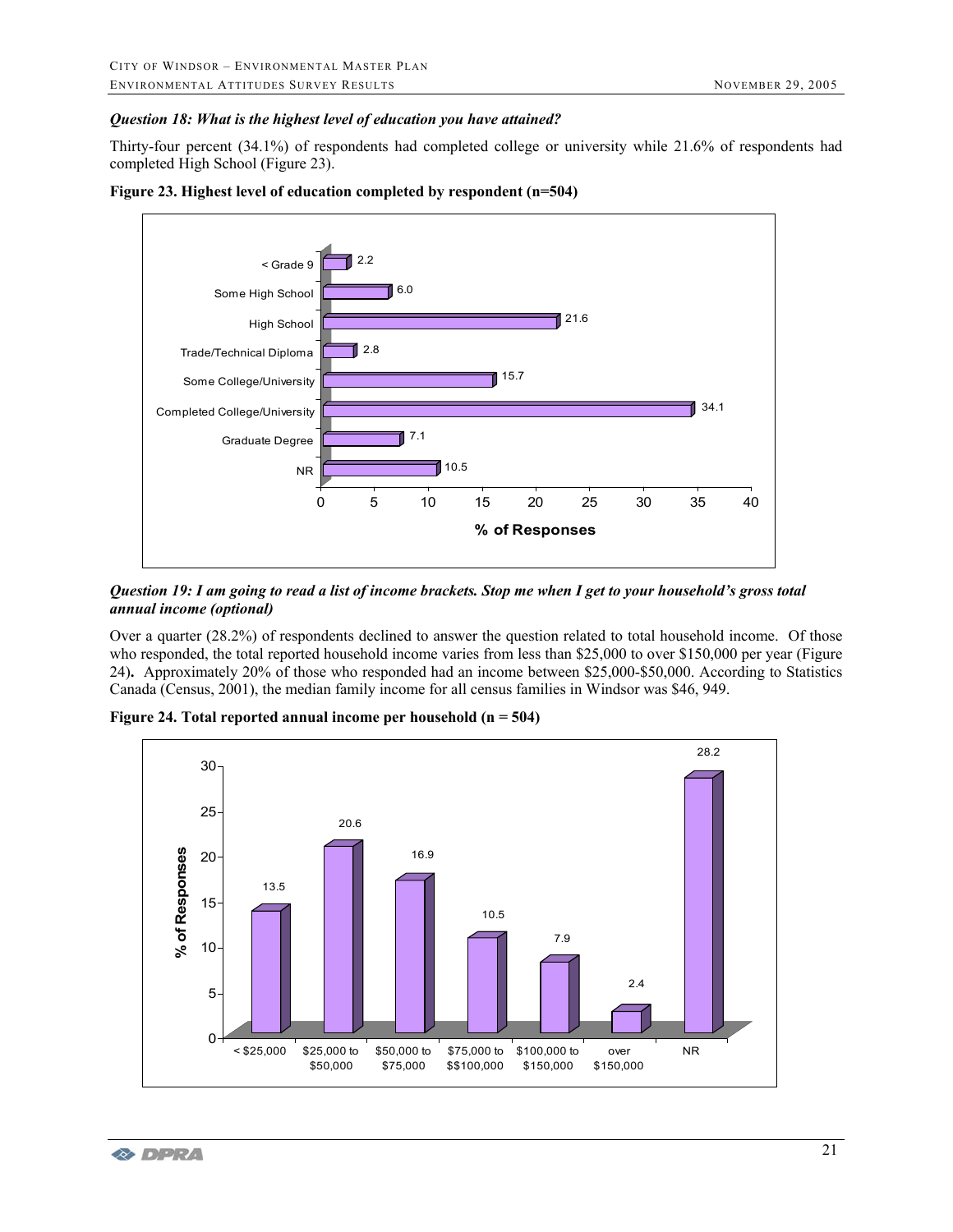#### *Question 20 – Other Concerns and Comments*

At the end of the survey, respondents were given an opportunity to provide additional comments (Question 20). The majority of respondents who answered this question chose to reassert their concerns regarding the environment and environmental concerns voiced during the survey. A number of respondents also provided comments that were not related to Windsor's environment, such as, transportation and traffic concerns, municipal finance and tax concerns. A significant number of respondents also provided positive feedback in regard to the survey itself. This section presents respondents' additional comments, which are divided into the following subsections:

- Comments on the Survey
- Environmental Comments
- **Other Comments**
- Overall Comments About Windsor

#### **COMMENTS ON THE SURVEY**

The majority of respondents that made reference to the survey, made positive comments. Many respondents appreciated being provided the opportunity to participate in the decision making process regarding Windsor's environment. Respondents were glad that the City was seeking the opinion of its residents, for example, one resident stated "I am pleased that you are inviting input from residents, and are working to address some serious problems" and another respondent stated, "It pleases me to see the city involving the community on these issues". Respondents also felt positively about the City taking initiative on Windsor's environment, as "improving the environment will improve the City and the life of residents". Some respondents felt that such surveys should be done more often. A comment was made that doing a survey is a good idea because, "So many people that would take the time to answer these questions would not be the type to go to council meetings or call their councillors".

Some of these comments are provided below:

| "Happy the survey is being done."                                                                                                                                                                                                           |                               | "Thank you for offering the survey. It was very worthwhile."                                                 |  |  |  |
|---------------------------------------------------------------------------------------------------------------------------------------------------------------------------------------------------------------------------------------------|-------------------------------|--------------------------------------------------------------------------------------------------------------|--|--|--|
| "Liked the survey."                                                                                                                                                                                                                         | "I enjoyed doing the survey." | "Glad this survey is being done."                                                                            |  |  |  |
| "Thank you for taking the time to explore this need in Windsor. The long term viability of Windsor and quality<br>of Life depends on some serious changes. Windsor has fallen behind other cities and we risk becoming another<br>Detroit." |                               |                                                                                                              |  |  |  |
| "Glad to see the City is looking at environmental issues."<br>"Glad this topic is being discussed."                                                                                                                                         |                               |                                                                                                              |  |  |  |
| "Glad with the work the mayor has done and all city managers."<br>"Good luck to the city and mayor."                                                                                                                                        |                               |                                                                                                              |  |  |  |
| Mayor this City has had in a long time."                                                                                                                                                                                                    |                               | "Thank you so much for encouraging citizens to participate in this survey. This is the best City Council and |  |  |  |

Respondents also provided some suggestions regarding the survey, which are provided below:

- Mail surveys to residents to increase the response rate.
- Announce the results on the radio for all those who do not have access to the internet.
- This collection of data from the public should have had a wider window of opportunity for completion. Gathering public opinions should have been publicized for a longer period of time.
- Surveys are important but environmental experts and their concerns should be paid attention to.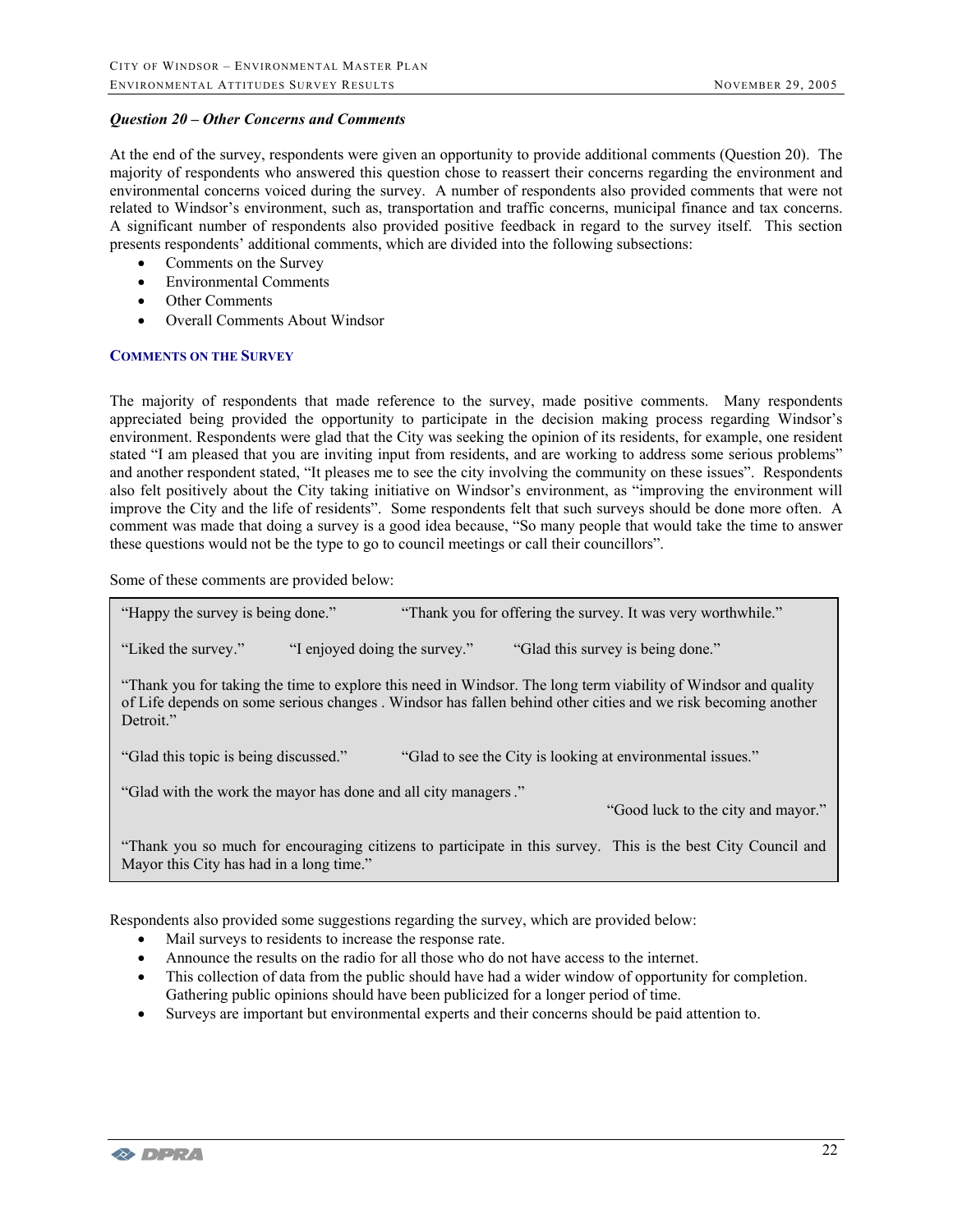#### **ENVIRONMENTAL COMMENTS**

Additional comments on the following environmental topics were provided by respondents: air quality, noise pollution, environmental pollution, cleanliness of the City, education, parks and recreation, wildlife management, and energy efficiency. Of these topics, respondents mostly commented on air quality in Windsor. There was one respondent that felt that the City did not have environmental issues and stated, "environmental issues are an illusion and don't exist. It's all fine. Left-wingers are making a big deal out of it and exaggerating about nothing".

#### *Air Quality*

There were several comments stating that the quality of air in Windsor is "bad" and that it needs to be improved. One respondent stated that the air quality has affected their health and that since moving to Windsor this respondent has had health problems. Respondents are very concerned about the quality of air in Windsor and related health impacts. There was as strong emphasis on the need to improve air quality. In an effort to help improve air quality and reduce pollution from automotives, a suggestion was made for employers to provide workers who commute with incentives to bike to work. There was also a suggestion for the City to work with the US to resolve cross-border pollution issues.

#### *General Environmental Pollution*

It was felt that the City must take action to reduce pollution by industries. There is great concern regarding Windsor's environment due to health impacts that result from pollution, pollen, fumes and mould. There was also a complaint regarding noise pollution from the airport. Another respondent stated, "I know that the factories are the lifeblood of this City but its killing people and the environment". Another respondent made reference to the fact that in some areas of the US "they try not to have lawns to reduce the use of lawnmowers and grass pesticides." It was felt by this respondent that shrubs can be maintained without the use of pesticides. A comment was made that citizens must commit to improving the environment in their community.

#### *Cleanliness and Aesthetics*

A number of respondents felt that there is a need to improve the cleanliness and aesthetic of the City. Others felt that while they did not think Windsor was "dirty", the presence of industry creates pollution and brings heavy transportation. A suggestion was made to initiate a "clean-up" program, for example, "…go after smokers who throw butts on the ground, dump ashtrays on streets and parking lots". Some respondents stated that they would like the City to look better and improve its presentation.

### *Education*

There was the view that environmental awareness and promotion must be encouraged. It was felt that public awareness and education is key to improving the environment and solving environmental issues. There was a comment that environmental programs need to link the environment to human health. It was suggested that more public meetings should be held to help keep people informed about environmental issues, concerns and status. For example, a public meeting could be held to show air quality monitoring results, so that people can see whether or not air quality is improving. Some respondents requested that the City consider saving the Children's Science Centre on Marion Avenue. It was felt that the Children's Science Centre is an "…invaluable asset to the City". Another respondent stated, "there is nothing more compelling than saving our environment and the science centre would help teach that".

#### *Transportation Issues*

Many respondents complained about trucks in the City. It was strongly felt that trucks should be kept off city streets and only allowed on expressways. Many people have issues with truck routes. For example, trucks try using neighbourhoods to bypass traffic. The brakes on trucks make a lot of noise and are seen as noise pollution. Other respondents stated that the trucks should be moved away from the City. Many feel that there is a need to reduce truck traffic as it affects commuters, contributes to smog and noise pollution. There were a number of respondents who felt very concerned about the City considering developing a truck route through Ojibway. One respondent stated, "Its appalling that City council would even consider a truck route through Ojibway - there are so few wild green spaces left for wildlife and people to visit to relax and unwind". Respondents strongly felt the need to protect Ojibway and its natural heritage and to prevent any possibility of a truck route being put through it. Another respondent stated, "Please don't destroy Ojibway for a truck highway - our grandparents didn't leave us much of a natural heritage but what we have saved is extraordinary".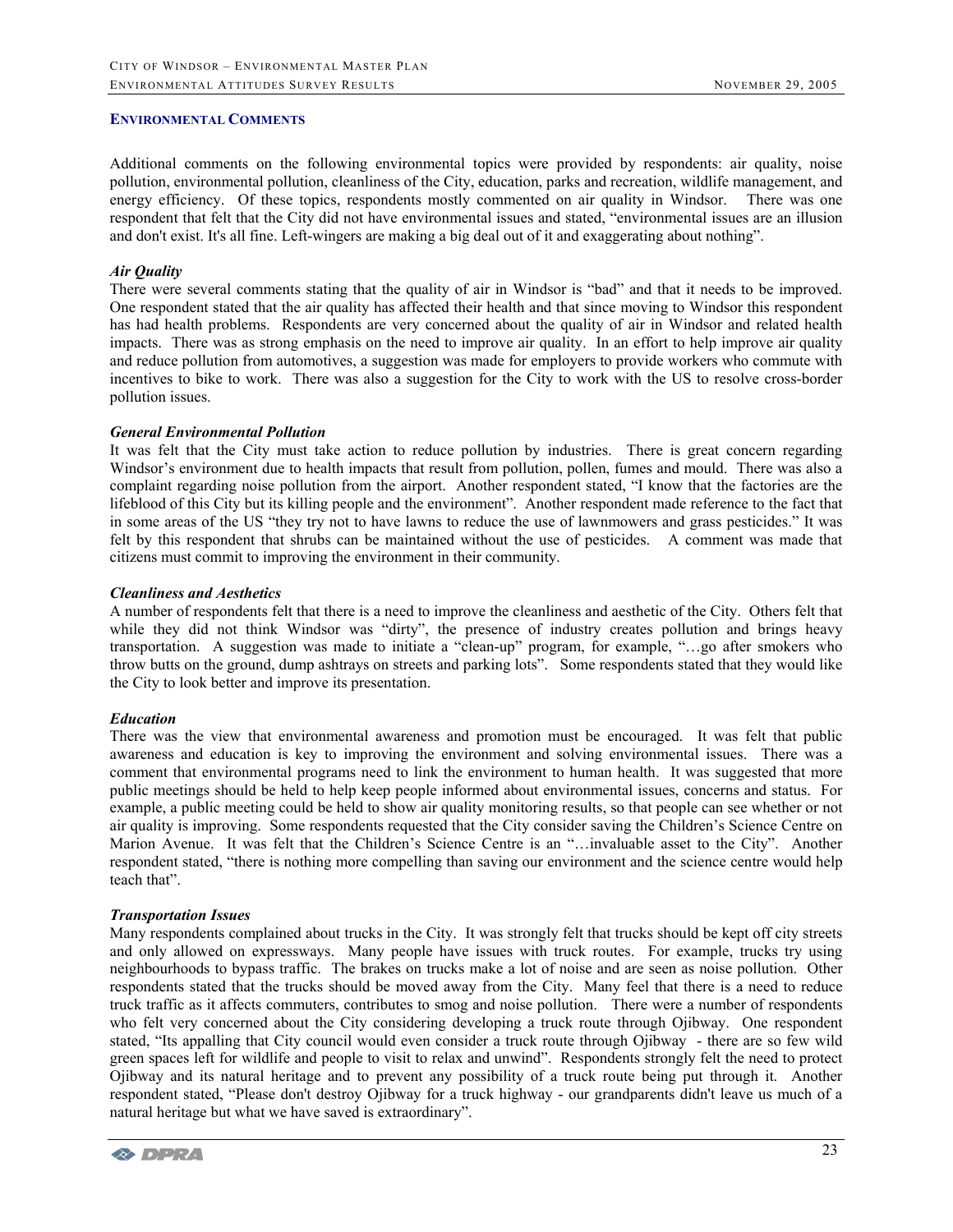Many respondents complained about traffic congestion and felt that there is too much traffic on the roads. As a solution, respondents felt that the City should take more action to manage traffic, by expanding road size, fixing and maintaining roads, making public transit more accessible, placement of traffic lights at intersections and education. One respondent stated that people should be encouraged to plan their daily trips, appointments and errands to avoid unnecessary driving.

One respondent stated that the intersection at Peter Street floods when there is heavy rain fall.

#### *Parks and Recreation*

Residents would like to see the development of more green space, recreation areas, and cultural centres. A number of respondents also stated that they would like to see better trail and biking systems, for example, more connected bike trails, and more bike routes. In relation to bike trails, a respondent commented, "the City needs to develop a serious bike use policy".

In terms of green space, respondents felt that there should be a focus on providing more green spaces in the City and protecting native species. It was also felt that there is a need to maintain fields and parks, for example, by regularly cutting the grass. A respondent also emphasized the desire to protect urban forests.

#### *Wildlife Management*

A respondent felt that there is a need to improve wildlife management, with particular reference to rats and skunks.

#### *Energy Efficiency*

Residents also suggested the use of more alternative resources, such as windmills, solar power and corn oil.

#### *Municipal Finance/Tax*

It was felt that the "City needs to recognize that despite the increasing costs to implement environmental programs, incomes are not increasing but if results are seen people won't mind contributing more". Another respondent suggested that more money should be provided by the Federal and Provincial governments, the lottery and casino to help contribute to environmental initiatives.

#### *Strategic Planning/Urban Planning/Infrastructure*

In order to accommodate current population growth, it was felt that there is a need to improve roads, other infrastructure, and urban development. It was also felt that the downtown area needs to be revitalized and that rundown neighbourhoods and houses need to be removed. There was concern that commercial areas are infringing upon residential areas. A comment was provided stating that land use planning needs to be improved and that a green belt should be created.

#### *Garbage*

It was felt that the City should lead the way towards a successful recycling program. For example, after festivals and events one resident stated that they witnessed, "deplorable means of garbage collection and non-existent recycling". Another resident stated, "everything in a one bin program is unacceptable!"

#### *Politics*

There were a number of comments regarding how the City has managed environmental issues, concerns and areas in Windsor. Some respondents felt that the City has not done enough in regard to the environment and environmental issues. Suggestions were made for the Federal Government to negotiate with Detroit in regard to cross border issues and pollution. Another respondent felt that the environment was a Provincial matter. A comment was made that in terms of finding solutions to environmental issues, the City should think about the long term and not just about the next election. It was felt that "It's time to act. We must develop a goal and get to it. Keep the backroom politics and bickering out of it. Make Windsor a better place now and for the future".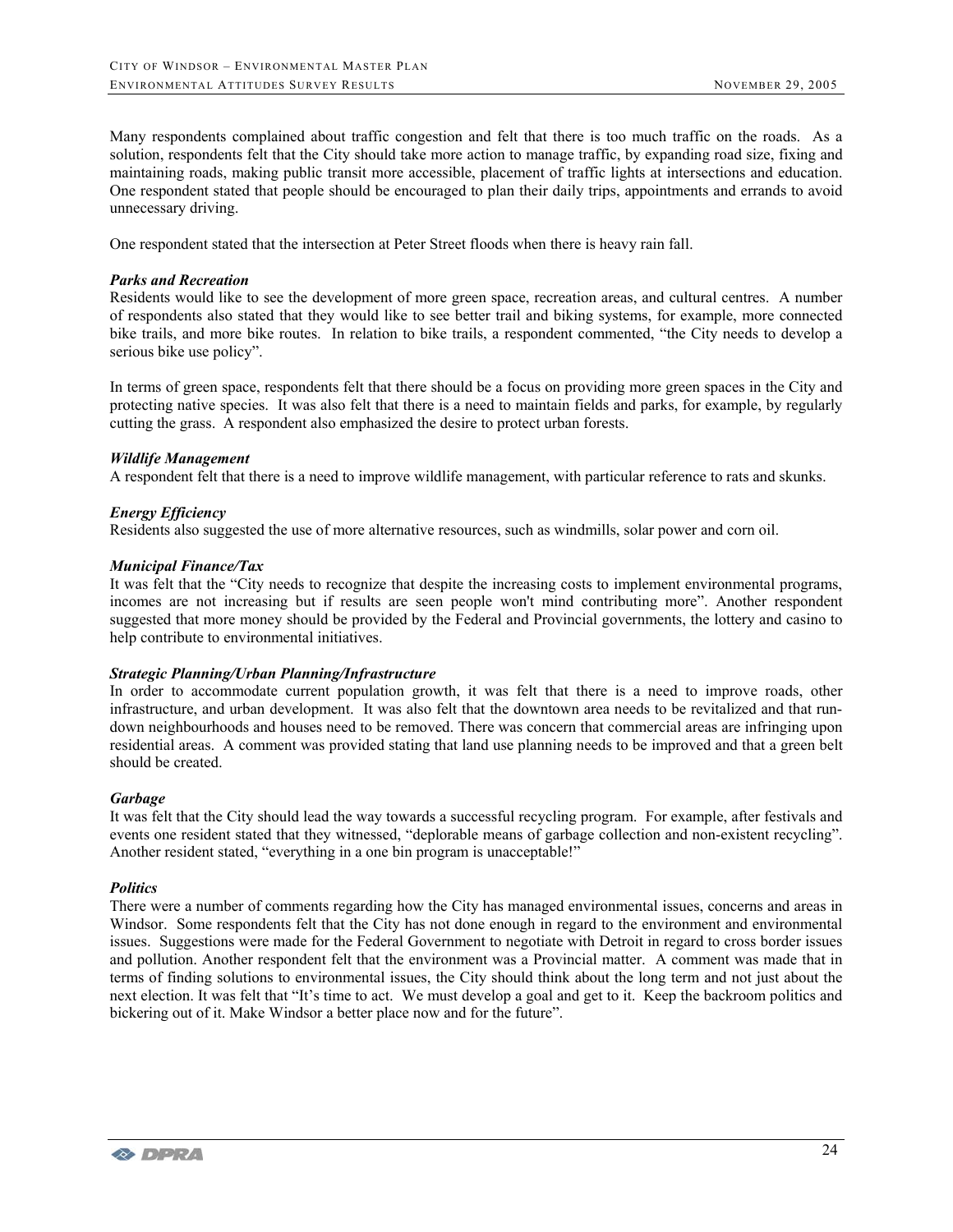#### **OTHER COMMENTS**

Many residents provided a number of additional comments unrelated to the City of Windsor's environment or Environmental Master Plan, for example, comments on municipal finance, taxes, politics and general communication with the public. These comments are presented in more detail below.

#### *Financial Needs/Taxes*

Many respondents felt that the City does not manage municipal finances well. It was felt that the City mismanages taxes, finances and programs; therefore, better fiscal management is needed for the City. Some respondents were also concerned that taxes would be raised; others felt that taxes should be lowered and that the tax system should be revised. One resident complained that "as a city tax payer it annoys me that city council frequently makes decisions affecting homeowners without consulting them".

#### *Politics*

Several comments were made regarding municipal, provincial and federal responsibilities and actions. For example, there was a comment stating that Windsor should let City administrators do their job, as they know what to do. It was felt that the Mayor and Council should oversee not interfere with people who know how to do their work. It was also felt that several City departments are obstructionist and are rigid in making progress and therefore it was felt that Windsor lags behind other Ontario municipalities. A comment was made stating that council does not listen to citizen concerns. Some residents felt that there needs to be more communication between the City and citizens, "Cut government red tape".

#### *Other General Comments*

Other general comments provided by respondents are listed below:

- Stop hiring consulting firms
- Need quick action on issues
- Need to focus more on citizen concerns
- Please move some factories
- Set up programs to deal with factory worker's health issues
- Would like to see a monthly statement to show bylaws enforced by bylaw officers (the same as the police force).

#### **OVERALL COMMENTS ABOUT WINDSOR**

Respondents also made some general comments about their views on Windsor as a whole and as a place to live. While some respondents were unsatisfied with Windsor's environment, others were happy with the City as a place to live. For example, one respondent felt that Windsor is not a good place for raising a family and felt that although it is a hard decision to leave due to their family and relatives living in the City, they are concerned for the health of their children. Another respondent stated, "Windsor really has a chance to be special - everyone has to improve their attitude and pitch in." One resident stated that they are proud of the riverfront.

Not all responses and anecdotal comments have been listed in the body of this report, however, a full list of responses are included in Appendix C. In open-ended questions, it is not only the most frequently reported ideas that have merit; all of the ideas can be used to lend support to the forthcoming goals, objectives and actions for the Environmental Master Plan.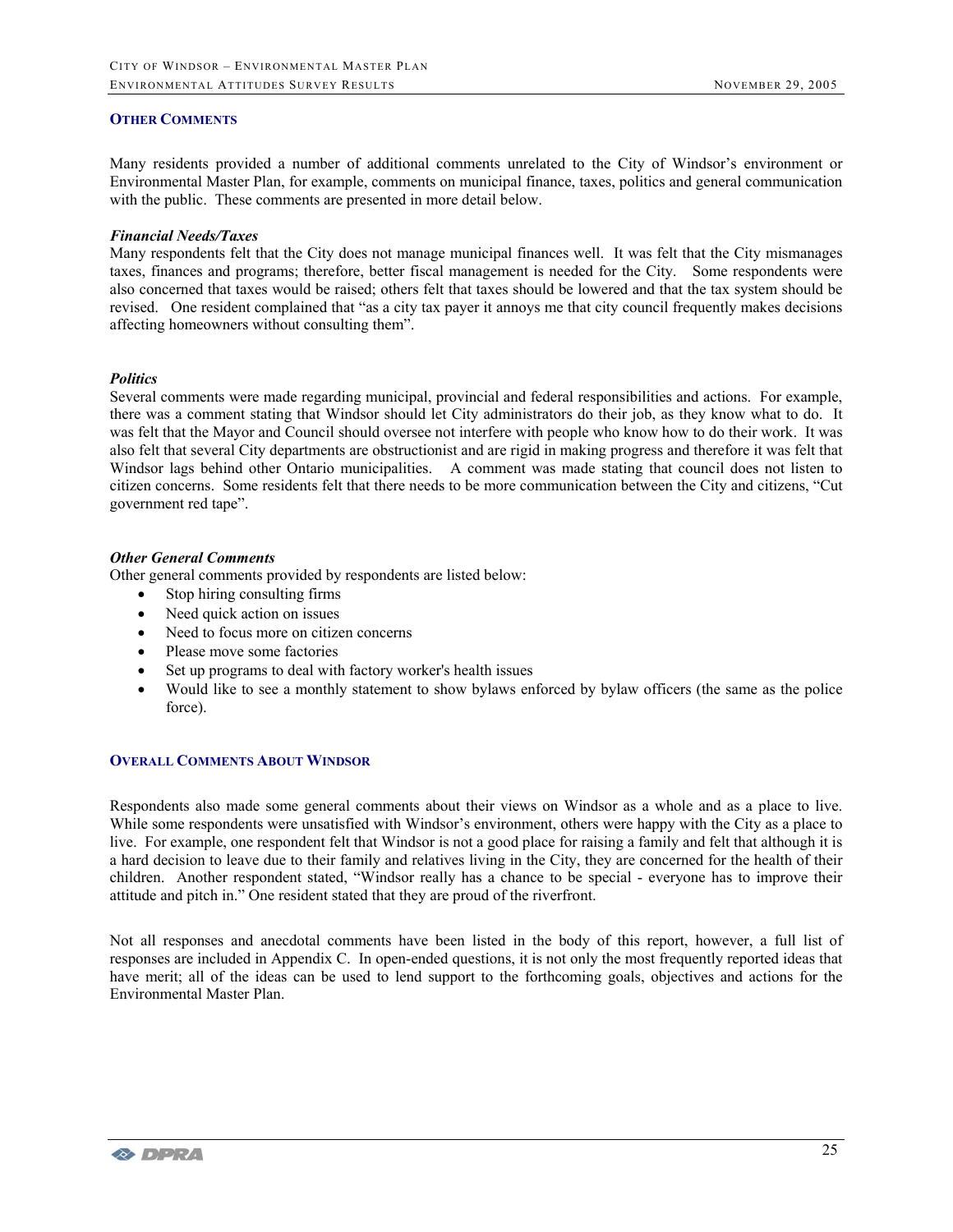# **4.0 CROSS- TABULATION ANALYSIS**

Cross-tabulations were used to examine the relationship between the demographic information and responses to specific questions. Cross-tabulation is the simplest technique for understanding patterns of differences between populations. Cross-tabulations can provide further insight into the data than the tables and graphs in Section 3.0. Cross-tabulations were run for the following demographic questions against the responses to Question 1, 2, 7, 8 and  $10:$ 

- Gender
- Age
- Household income
- **Education**
- Length of residency

versus

- Question 1: Overall, how satisfied are you with the environment in the City of Windsor?
- Question 2: Overall, would you say that Windsor's environment is: Better, worse, or the same as other cities in Ontario?
- Question 7: Willingness to pay additional municipal taxes
- Question 8: Level of awareness of environmentally-related City programs
- Question 10: Ranking of environmental attributes

Comparisons for three other questions were also made:

- Question 1 (Satisfaction) vs. Question 7 (Willingness to pay additional municipal taxes)
- Question 16 (Number of public transit trips per week) vs. Question 8n (Satisfaction with Transit Windsor)
- Question 15 (Number of one-way vehicle trips per day) vs. Question 10h (Ranking of ease of commuting within the City)

The key trends for each of the questions are discussed in Section 4.1

# **4.1 TRENDS EMERGING FROM THE RESULTS**

For each question below, major trends in the cross-tabulations are discussed. Overall, there were no statistically significant differences in response frequencies based on the gender of respondents. For each question, differences in response rates based on age, education, income and length of residency are discussed.

#### *Question 1. Overall, how satisfied are you with the environment in the City of Windsor?*

- In general, older residents reported higher levels of dissatisfaction that younger respondents. The level of satisfaction is the highest among the youngest population group (18-25 years). Those in the 36-45 and 46-55 age groups were generally less satisfied with the environment and those in those 56-75 reported the greatest levels of dissatisfaction with the environment.
- In terms of length of residency, newcomers (1-2 years of residency) are the most satisfied with Windsor's environment. Residents that have been living in the City over 16 years are the most dissatisfied with the environment.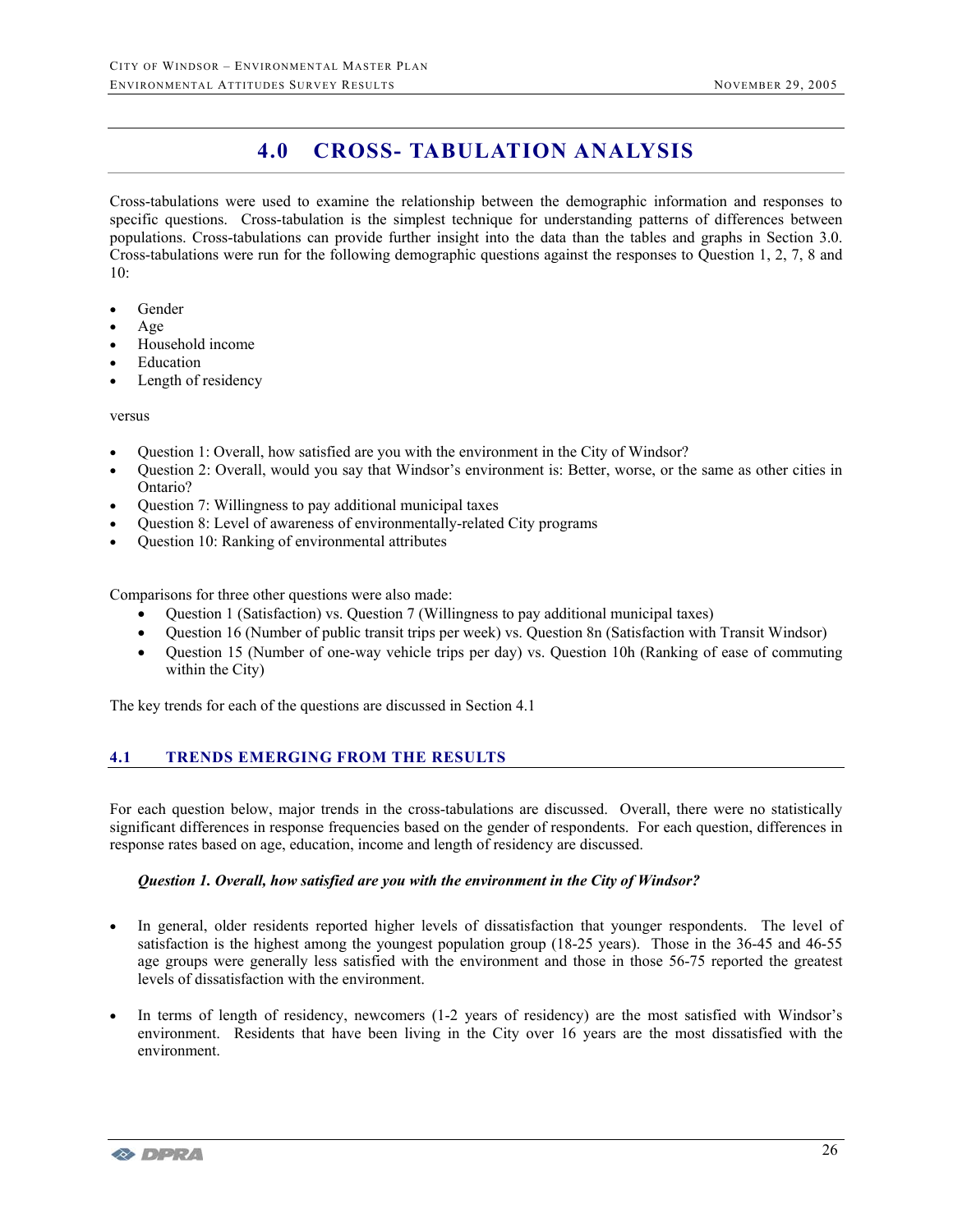### *Question 2. Overall, would you say that Windsor's environment better, about the same, or not as good as most cities in Ontario?*

- In general, residents in lower income brackets felt that the City's environment was better than other cities in Ontario. Households with incomes over \$75,000 were the most likely to report that Windsor's environment is not as good as other cities in Ontario.
- Newcomers think that Windsor's environment is better than in most Ontario cities. Those who have lived in the City over 11 years are most likely to report that Windsor's environment is worse that other cities in Ontario.

#### *Question 7a. Would you be willing to pay an additional amount on your annual municipal taxes to assist the City in taking action on the issues mentioned above?*

- Generally, the younger the respondent, the more likely they were to answer in the affirmative to this question. Eighteen to 25 year-old residents were most likely to say yes to a tax increase to support environmental actions by the City.
- Those households with higher reported annual incomes were more likely to be willing to pay an additional amount on municipal taxes.
- Residents reporting higher levels of education were more likely to pay an additional amount to support environmental programs.

### *Question 8a. Awareness and satisfaction with the Anti-Idling By-Law*

• In general, residents who have lived in Windsor for a longer period of time and those in higher age brackets have higher reported levels of awareness of the Anti-Idling By-Law.

### *Question 8d. Awareness and satisfaction with Hazardous Household Waste Disposal*

• Older residents, those with higher reported incomes, longer lengths of residency and more education were all more aware of Hazardous Household Waste Disposal than others in their demographic groups.

### *Question 8g. Awareness and satisfaction with One Million Trees*

• Residents older than 56 had the highest level of awareness about the One Million Trees program.

### *Question 8j. Awareness and satisfaction with sanitary and storm sewers*

• This is one of the only questions where there was difference in the frequency of responses based on gender: men were slightly more aware of sanitary and storm sewers than female respondents. In addition, those with annual household incomes less than \$25,000 were the least aware of sanitary and storm sewers.

#### *Question 8m. Awareness and satisfaction with storm water management system*

• This is the second question where there was difference in the frequency of responses based on gender: men were slightly more aware of the City's storm water management system.

#### *Question 8q. Awareness and satisfaction with yard waste collection*

Those respondents who have lived in Windsor for less than 2 years are more likely to report that they are unaware of yard waste collection than longer-term residents.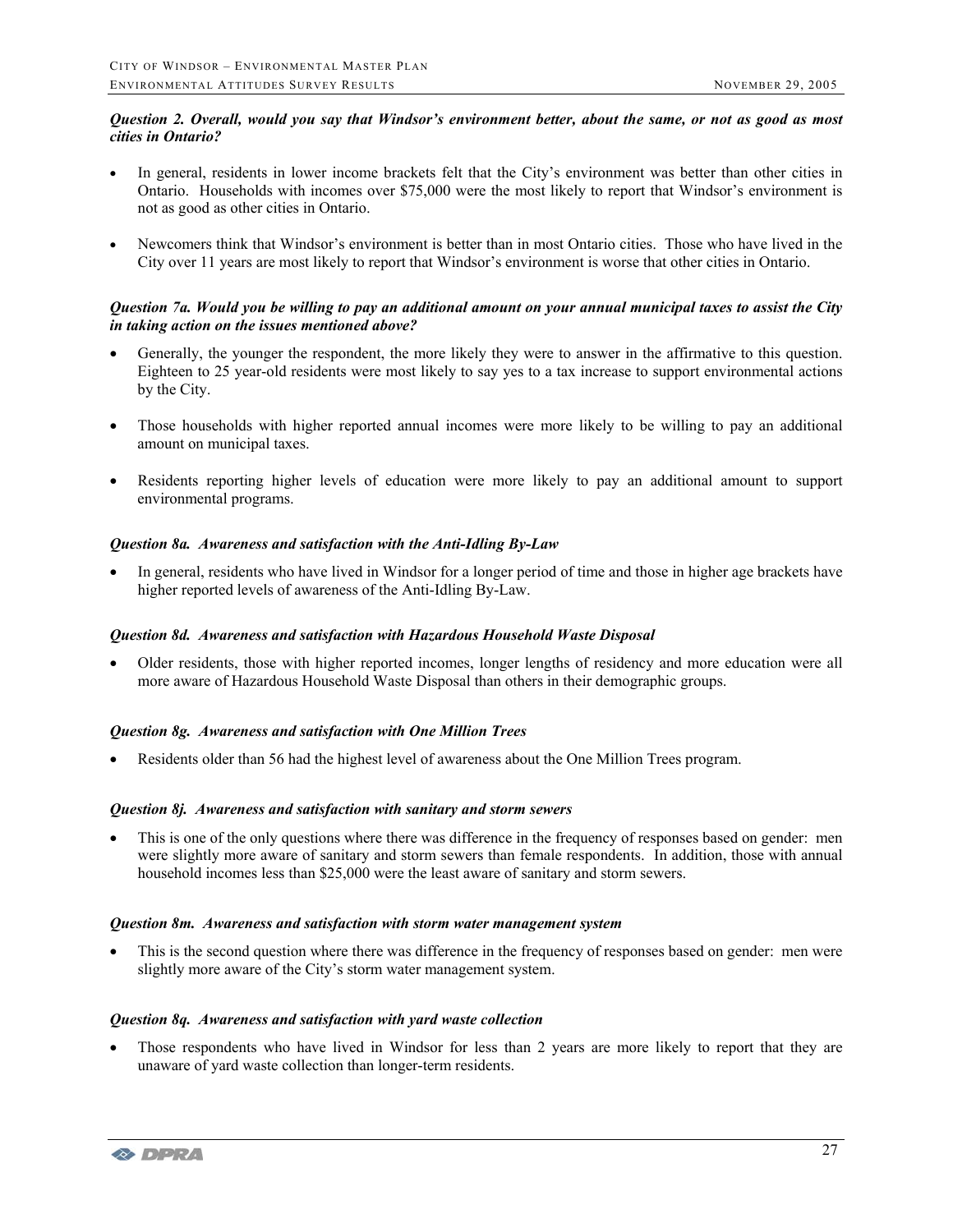#### *Question 1 (Satisfaction) vs. Question 7 (Willingness to pay additional municipal taxes)*

• Cross-tabulations reveal that there was no discernable statistically significant difference in the likelihood of a respondent's willingness to pay addition municipal taxes based on their overall satisfaction with the environment.

#### *Question 16 (Number of public transit trips per week) vs. Question 8n (Satisfaction with Transit Windsor)*

• The results to Question 16 showed that less than half of households in Windsor take a trip on public transit on a weekly basis. However, those that do ride Transit Windsor more than once a week rated the service more highly than non-riders. Over 50% of weekly riders were satisfied with Transit Windsor. For specific anecdotal comments from readers, refer to Appendix C.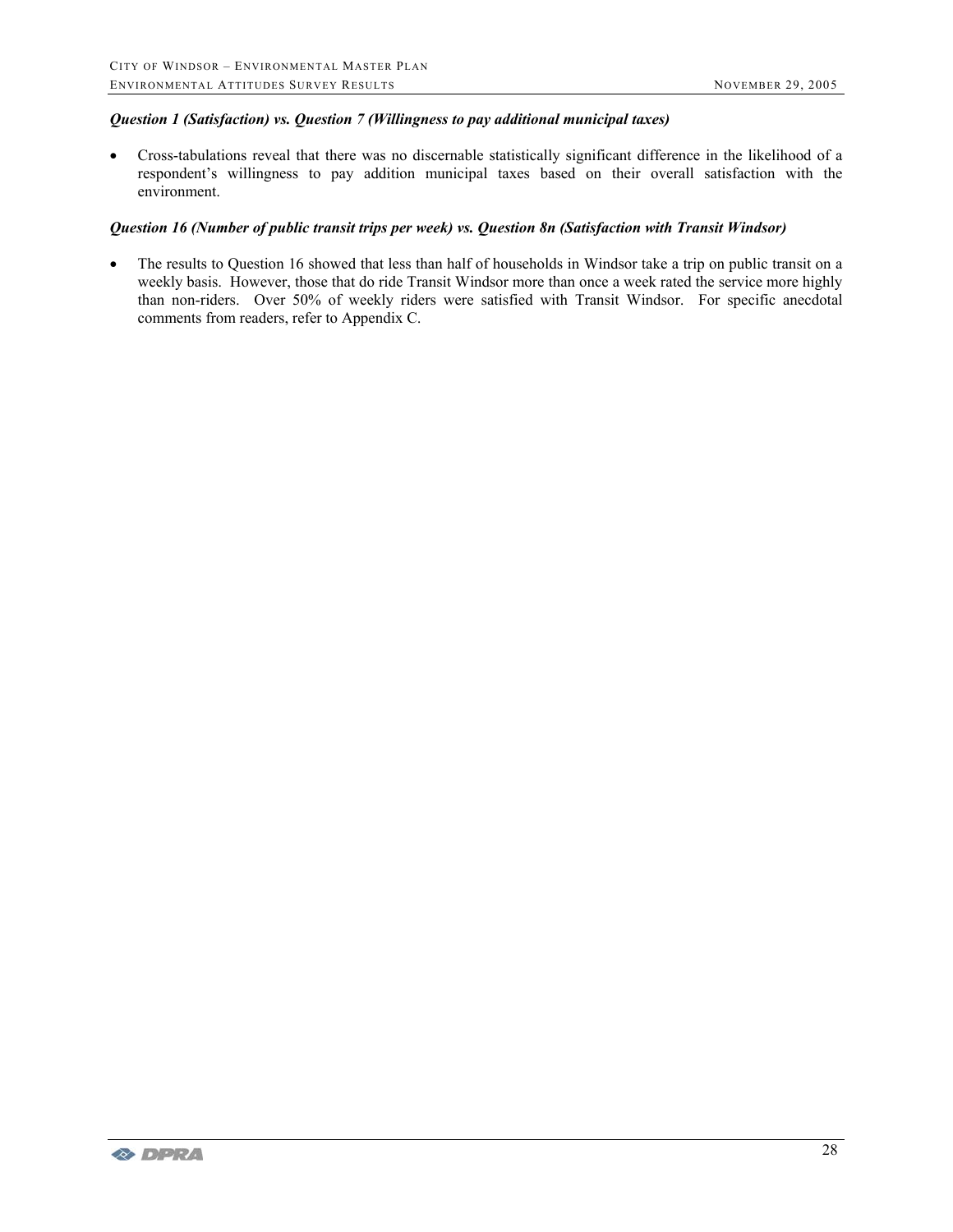# **5.0 SUMMARY AND KEY OBSERVATIONS**

This section provides an overview of responses to key questions from the 2005 Environmental Attitudes Survey for the City of Windsor.

## **5.1 OVERALL SATISFACTION WITH THE ENVIRONMENT**

In general, respondents are dissatisfied with the environment in Windsor, and a majority of respondents rated the City's environment worse than other cities in Ontario (Questions 1 and 2). Cross tabulations show that newcomers to the City are more satisfied with the environment and also tend think that Windsor's environment is better than in most other cities in the Province. Older respondents were less likely to think that Windsor's environment was better than in other cities.

### **5.2 ENVIRONMENTAL LIKES**

When probed about specific environmental likes, the three most commonly reported were parks and recreation, the waterfront and trees, open space and greenspace (Question 3). Of interest, the fourth item on the list of likes was "nothing:" These were respondents that had nothing positive to say about the environment in Windsor. Note that issues related to quality of life, such as cleanliness, community size/friendliness/quietness also ranked in the top ten most frequently reported likes. City amenities such as the Casino, galleries and the Green Corridor were also mentioned.

# **5.3 KEY ENVIRONMENTAL CHALLENGES**

In terms of environmental challenges, respondents to the Environmental Attitudes Survey mentioned air quality more than all other issues combined. Other top-of-mind issues were road congestion/traffic and idling trucks: interestingly, these two concerns contribute to poor air quality. On-line respondents seemed to have a specific interest in the protection of trees, parks and greenspace. Forty percent on on-line surveys mentioned this topic whereas only 2% of telephone respondents reported the same challenge.

When probed for the *most important* environmental challenge facing the City, air quality was, again, the most frequently reported challenge (Question 5).

# **5.4 POTENTIAL ACTIONS FOR THE CITY TO TAKE TO REMEDY CHALLENGES**

Residents were asked to suggest general or specific actions that the City could take to help remedy some of the environmental challenges listed in Question 6. There were many interesting and insightful responses to Question 6.

*Air Quality:* On a local scale, residents suggested regulating or diverting traffic to reduce emissions and to better regulate industrial pollution. Some residents mentioned specific plants, sites and factories in the City that were emitting noxious fumes or emissions.

*Water Quality:* Although the water quality in the City's waterways was mentioned as a challenge in Question 4, a majority of respondents felt that there was nothing the City could or should do to improve it.

*Land Use:* The responses to this question were related to many of the "likes" reported in Question 3: suggestions included more trees and green space and sustainable long-term planning.

*Energy Use:* Reducing energy use is one area where residents can play a large role. Suggestions such as providing incentives for residents and increasing public awareness echoed these sentiments.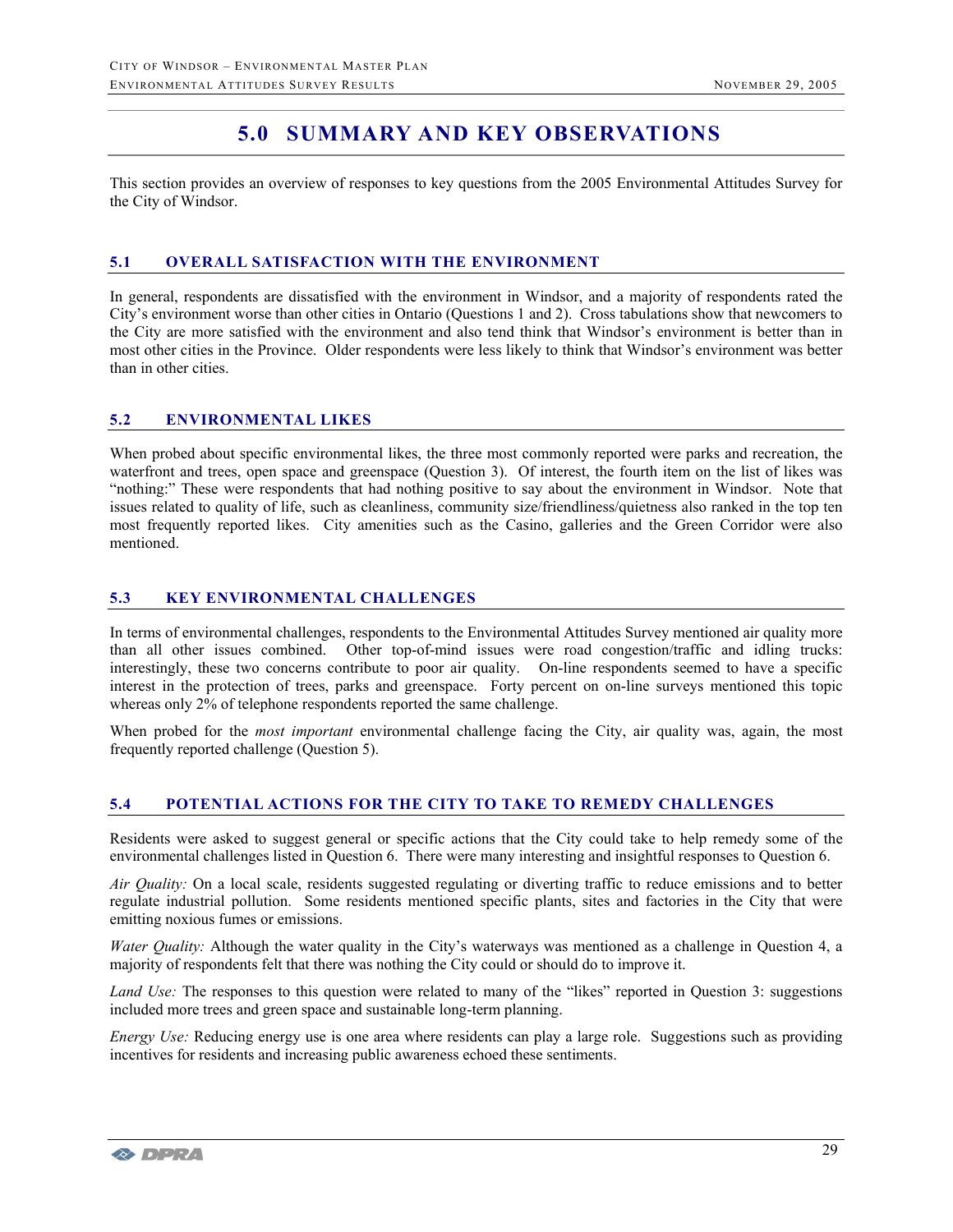# **5.5 WILLINGNESS TO PAY FOR ENVIRONMENTAL ACTIONS**

A majority of respondents are willing to pay an additional amount to support environmental actions at the municipal level. Telephone (49%), hard copy (55%) and internet (63%) respondents were all willing to pay an increase: most indicated over \$30 per year. Anecdotally, some respondents indicated that they would be willing to pay hundreds of additional dollars per year to see areas in the City "cleaned up." Other respondents indicated that, yes, they would be willing to pay, but would like to specify to which programs their voluntary dollars flow.

### **5.6 AWARENESS AND SATISFACTION OF CITY PROGRAMS AND INITIATIVES**

Awareness levels for environmentally-related programs and services varied from 17.3% (Mercury Take-Back Program) to a high of 96.4% (Recycling Collection). Discrepancies in awareness and satisfaction levels for environmental programs could vary because of the age and target of the programs.

Several of the programs/services received very high satisfaction ratings by those who were aware of them; these include:

- Recycling collection (83% satisfied)
- Garbage collection (83%)
- One Million Trees (59%)

For some residents that were unaware of the programs/services and were curious about them, surveyors had at their disposal a short summary of each of the programs/services. So, in part, this question acted as an awareness building for those that were unaware yet interested.

# **5.7 RANKING OF ENVIRONMENTAL FEATURES**

When asked to rate specific environmental qualities and features in Question 10, similar issues to the top three likes in Question 3 had the highest mean scores. The three environmental qualities and features that had the highest mean score were (in descending order): accessibility of trails and greenspace (mean: 3.8), drinking water quality (mean: 3.55) and accessibility of bicycle trails (mean: 3.29).

Respondents echoed the sentiments expressed in Questions 4 and 5 in their response to Question 10 when they ranked air quality the lowest of all features.

# **5.8 KEY OBSERVATIONS**

Overall, the survey results are indicative of a community that is dissatisfied with the environment, mainly because of air quality issues. However, respondents were pleased that the City was taking action and including their opinions on environmental matters. For the most part, respondents were pleased with the initiative and were hopeful about the results.

Air quality ranked as the most important environmental challenge facing the City: this is not surprising, as the Ministry of the Environment and the media frequently report on air quality issues in the City. In addition, traffic congestion and trucks idling in the City are frequent visual reminders of air pollution sources. Many who were surveyed were cognizant that poor air quality is not only a local issue, but that prevailing winds bring air pollution from Ohio and Michigan into West Windsor and beyond. Residents called for partnerships, lobbying and action by their local government. However, residents also wanted to take action on a local scale (i.e., enforce anti-idling bylaw).

Survey respondents, although keen for the municipal government to take action on the items described in the body of the report, were also willing to take individual and community-based actions to improve local environmental quality.

Interestingly, Windsor's location was cited as both a "like" and "dislike" by survey respondents. Many cited the City's location as beneficial because its close proximity to the United States means easy access to the border,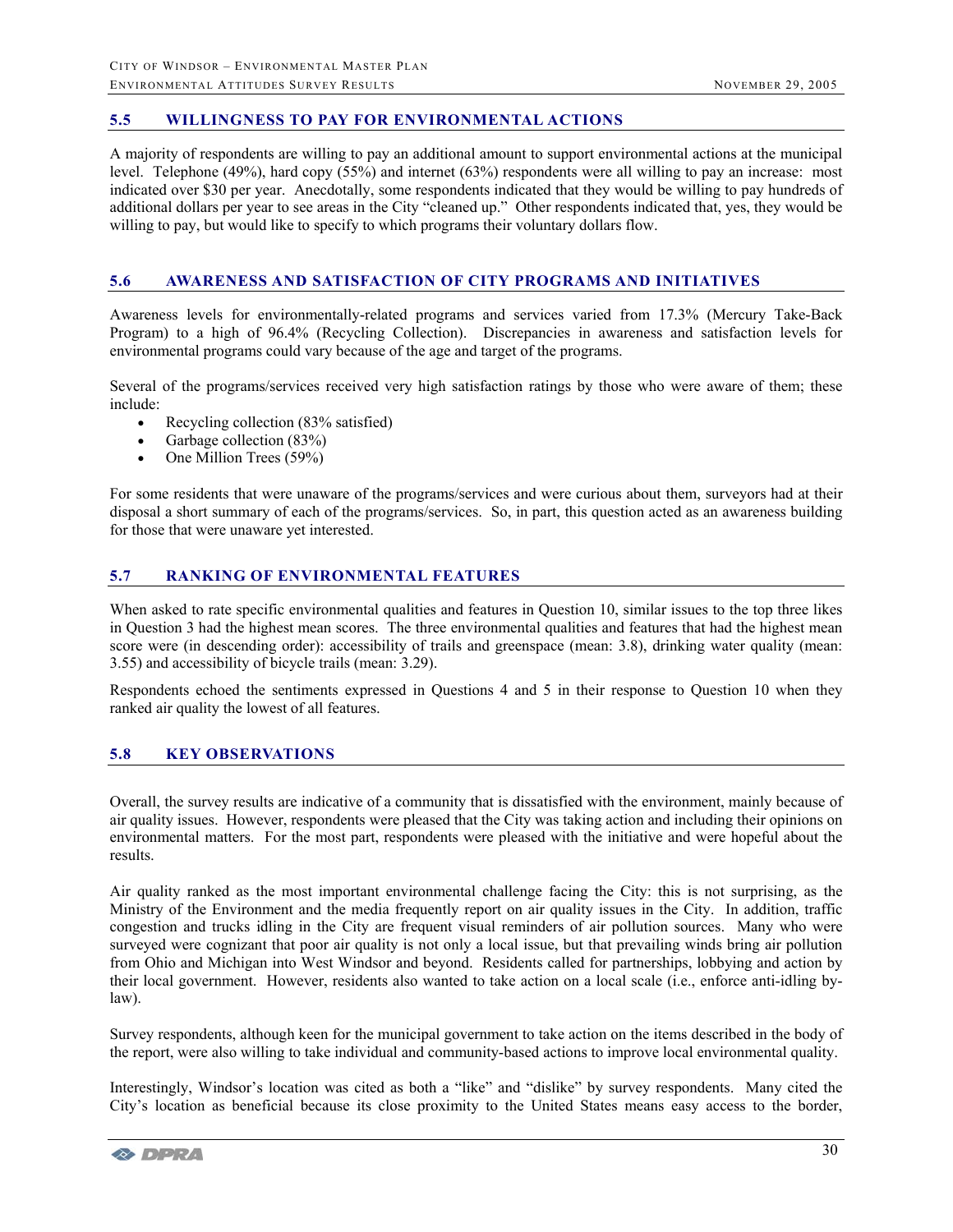tourism, and associated income. However, the City's location, for some, was a double-edged sword: many cited the City's location as the cause of poor air pollution and increased air-related health effects.

Respondents enjoyed using, and were proud of, the City's greenspaces: parks, trails and trees all ranked high with respondents. Respondents from a wide range of income brackets noted that they would be willing to pay increased taxes to sustain, enhance or improve environmental services. The majority of respondents who were willing to pay suggested that over \$30 a year was a reasonable amount. Windsor's 2001 Community Profile (Statistics Canada) shows that there are 83,645 households in the City. If each household was to contribute \$30 and that money was earmarked for environmental initiatives, the City could have over \$2.5 million to spend. Even a modest increase of \$1 per household would be enough to hire a full-time environmental coordinator.

One theme that emerged was that residents would like to see more frequent reporting and/or enforcement on environmental issues. Respondents had a vested interest in seeing the results of City initiatives and were interested in having these published and publicized.

Overall, the results are indicative of a community that is generally dissatisfied with its environment and heavily concerned about the potential health effects of poor air quality in the area. However, residents made many useful suggestions that the City can consider when developing the Environmental Master Plan. The results of this Environmental Attitudes Survey will also be a useful baseline for further studies. In addition, the City and its residents are in a strong position to use these results to guide the development of a series of goals and associated measurable objectives and action plans. The development of the Environmental Master Plan for Windsor will include serious consideration of the results, frequencies of responses and the multitude of general and specific comments provided by respondents.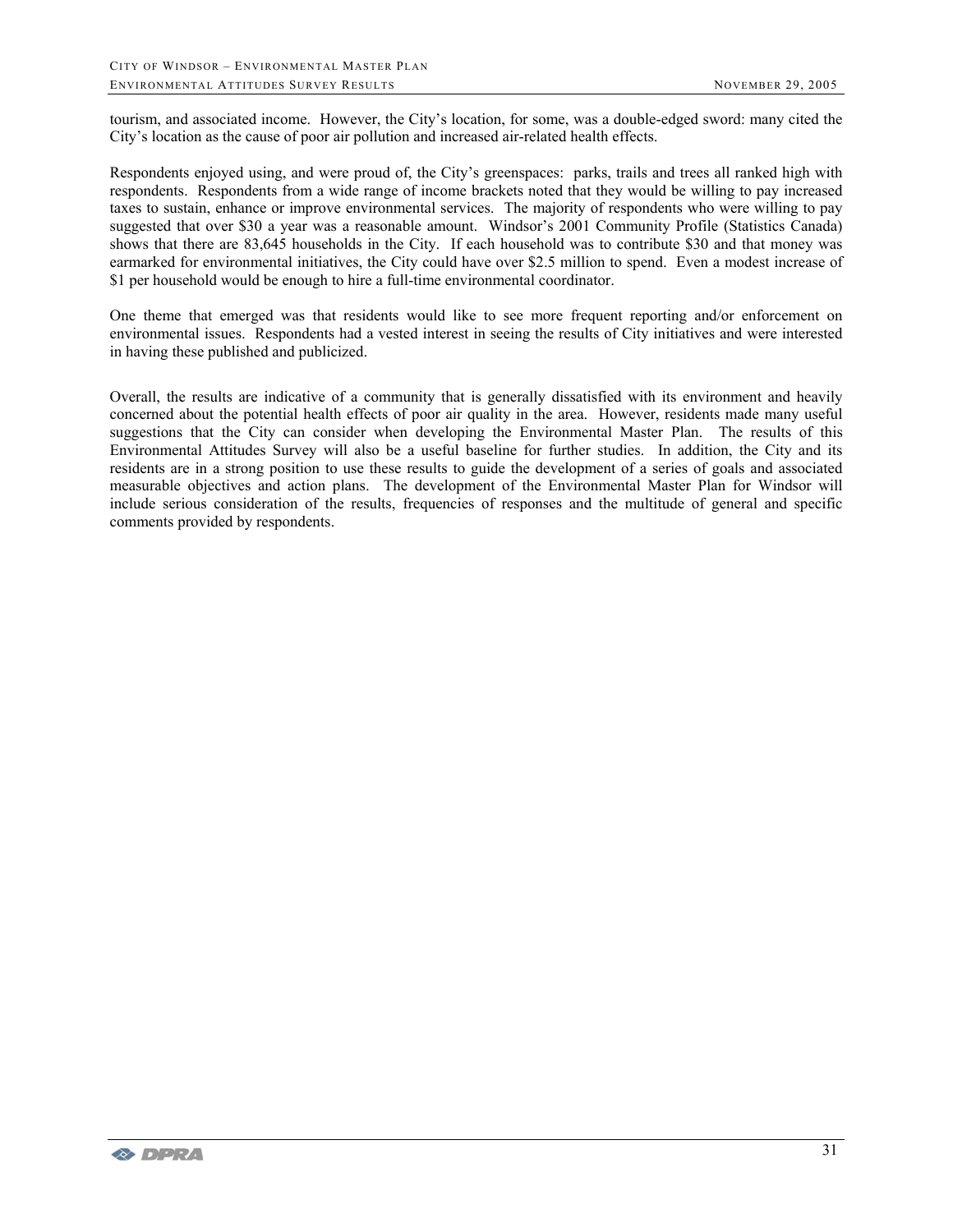# APPENDIX A: COPY OF SURVEY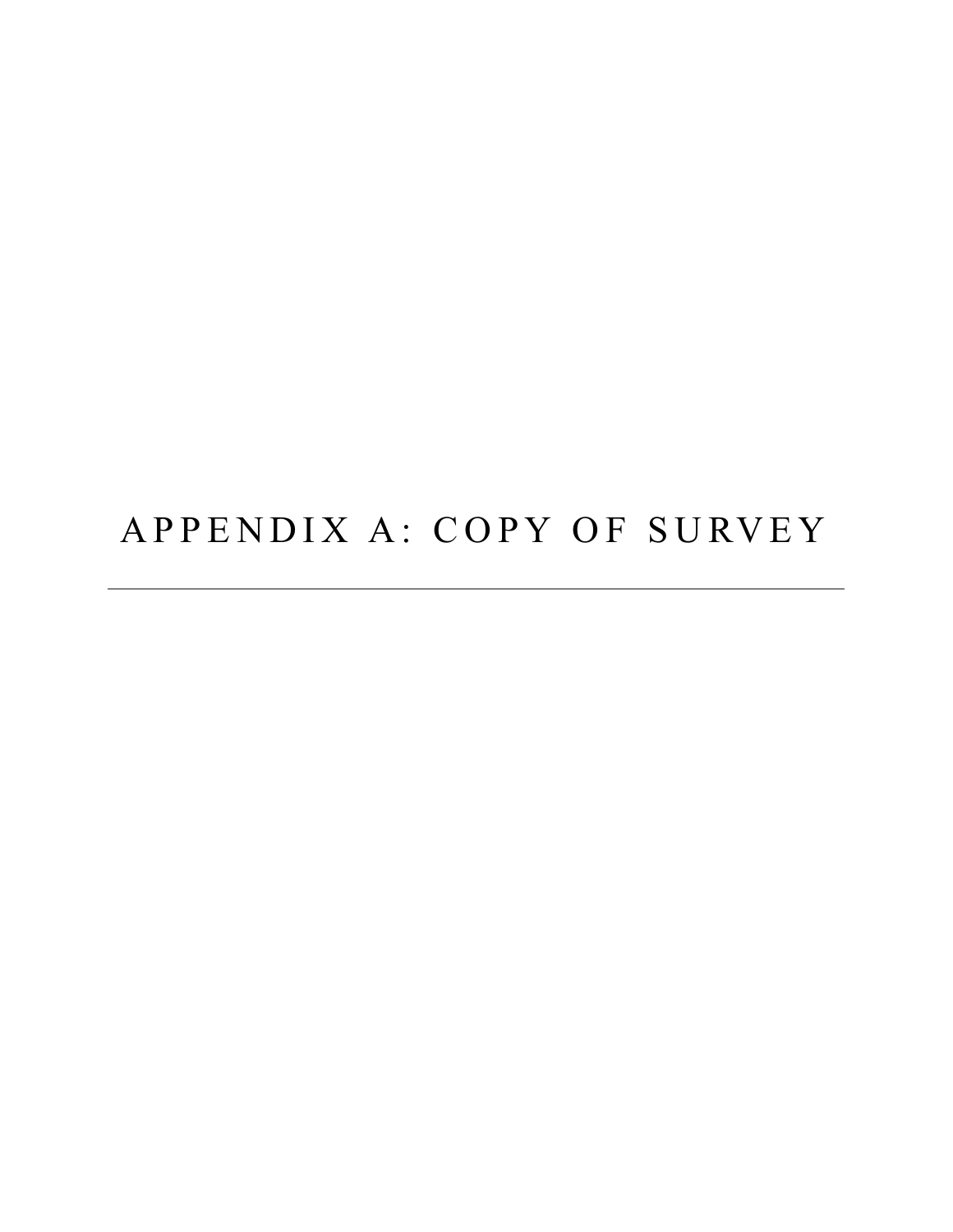#### **ENVIRONMENTAL MASTER PLAN**

## **COMMUNITY ATTITUDE SURVEY – TELEPHONE VERSION**

Survey # Interviewer ID \_\_\_\_\_\_\_\_\_\_\_\_\_\_\_\_\_ Date Time \_\_\_\_\_\_\_\_\_\_\_\_\_\_\_\_\_

Good afternoon/evening, this is and I am calling on behalf of the City of Windsor. This is not a sales call. We are conducting a survey to discuss residents' views of Windsor's environment to help inform the City as it develops its first Environmental Master Plan.

- A. Would you have a few minutes to complete a survey? (it should take about 10 minutes)
	- $Yes$   $\Rightarrow$  Continue to question B
	- No  $\Rightarrow$  When would be a good time to call back?
		- $\Rightarrow$  Record day & time

#### B. Are you over the age of 18?

- $Yes$   $\Rightarrow$  Continue to Question 1
- No  $\Rightarrow$  Could I speak to someone who is?
	- $Yes$   $\Rightarrow$  Continue to Question 1
	- No  $\Rightarrow$  When would be a good time to call back?

 To begin, I'd like to ask you about your sense of the quality of the environment in the City of Windsor. For the purposes of this Plan, the City has defined the environment as land, air, water and energy issues.

1. Overall, how satisfied are you with the environment in the City of Windsor? Please rate on a scale on 1 to 5: 1 being very dissatisfied and 5 being very satisfied. *[DO NOT READ]*

*Note to interviewer: We are looking for an overall rating. If interviewee asks, note that we'll be touching on specifics later in the survey.* 

- 1 Very Dissatisfied
- 2 Dissatisfied
- 3 Neither dissatisfied or satisfied
- **Satisfied**
- 5 Very Satisfied<br>9 Don't know
- Don't know
- 0 No response

2. Overall, would you say that Windsor's environment is:

- 1 Better than most cities in Ontario
- 2 About the same as most cities in Ontario
- 3 Not as good as most cities in Ontario
- 9 Don't know<br>0 No response
- No response

3. Please name three things that you like most about the quality of the environment in Windsor:

| Don't know  |  |
|-------------|--|
| No response |  |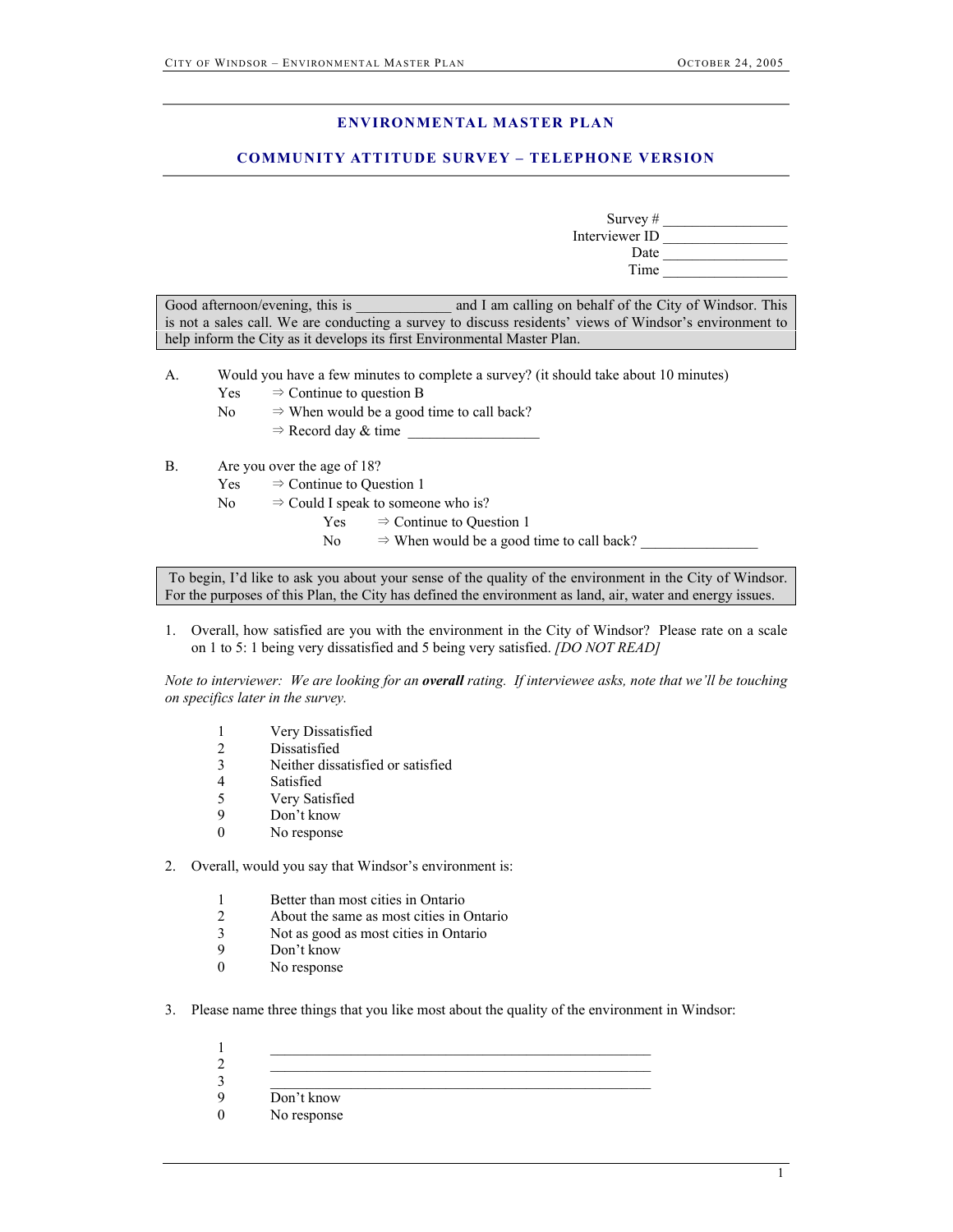4. In your opinion, what are the most important environmental challenges facing the City of Windsor today? *Interviewer Note: Looking for three to five responses* 

| $\mathbf{1}$     |                                                                                                                                                                            |  |
|------------------|----------------------------------------------------------------------------------------------------------------------------------------------------------------------------|--|
| 2                |                                                                                                                                                                            |  |
| 3                |                                                                                                                                                                            |  |
| $\overline{4}$   |                                                                                                                                                                            |  |
| 5                |                                                                                                                                                                            |  |
| 9                | Don't know                                                                                                                                                                 |  |
| $\boldsymbol{0}$ | No response                                                                                                                                                                |  |
|                  | 5. Of those challenges you've mentioned, which one is the most important to you? Why?                                                                                      |  |
| $\mathbf{1}$     |                                                                                                                                                                            |  |
| $\overline{2}$   |                                                                                                                                                                            |  |
|                  |                                                                                                                                                                            |  |
| 9                | Don't Know                                                                                                                                                                 |  |
| $\boldsymbol{0}$ | No response                                                                                                                                                                |  |
|                  |                                                                                                                                                                            |  |
|                  | 6. What actions can the City of Windsor take to improve                                                                                                                    |  |
| $\mathbf{1}$     |                                                                                                                                                                            |  |
|                  | <u> 1989 - Jan Andrea Stein, amerikan bestean ing disebut di pangangan di pangangan di pangangan di pangangan di </u>                                                      |  |
| $\overline{2}$   | Water Quality?                                                                                                                                                             |  |
|                  |                                                                                                                                                                            |  |
| 3                |                                                                                                                                                                            |  |
|                  |                                                                                                                                                                            |  |
| 4                | Energy Use?                                                                                                                                                                |  |
|                  |                                                                                                                                                                            |  |
| 9                | Don't Know                                                                                                                                                                 |  |
| $\boldsymbol{0}$ | No response                                                                                                                                                                |  |
| 7.               | a) Would you be willing to pay an additional amount on your annual municipal taxes to assist<br>the City in taking action on the issues you mentioned above? [DO NOT READ] |  |
|                  |                                                                                                                                                                            |  |

- 
- 1 Yes 9 Don't know<br>
2 No 0 No response<br>
3 I'm not a municipal tax payer No No response and No response
	- I'm not a municipal tax payer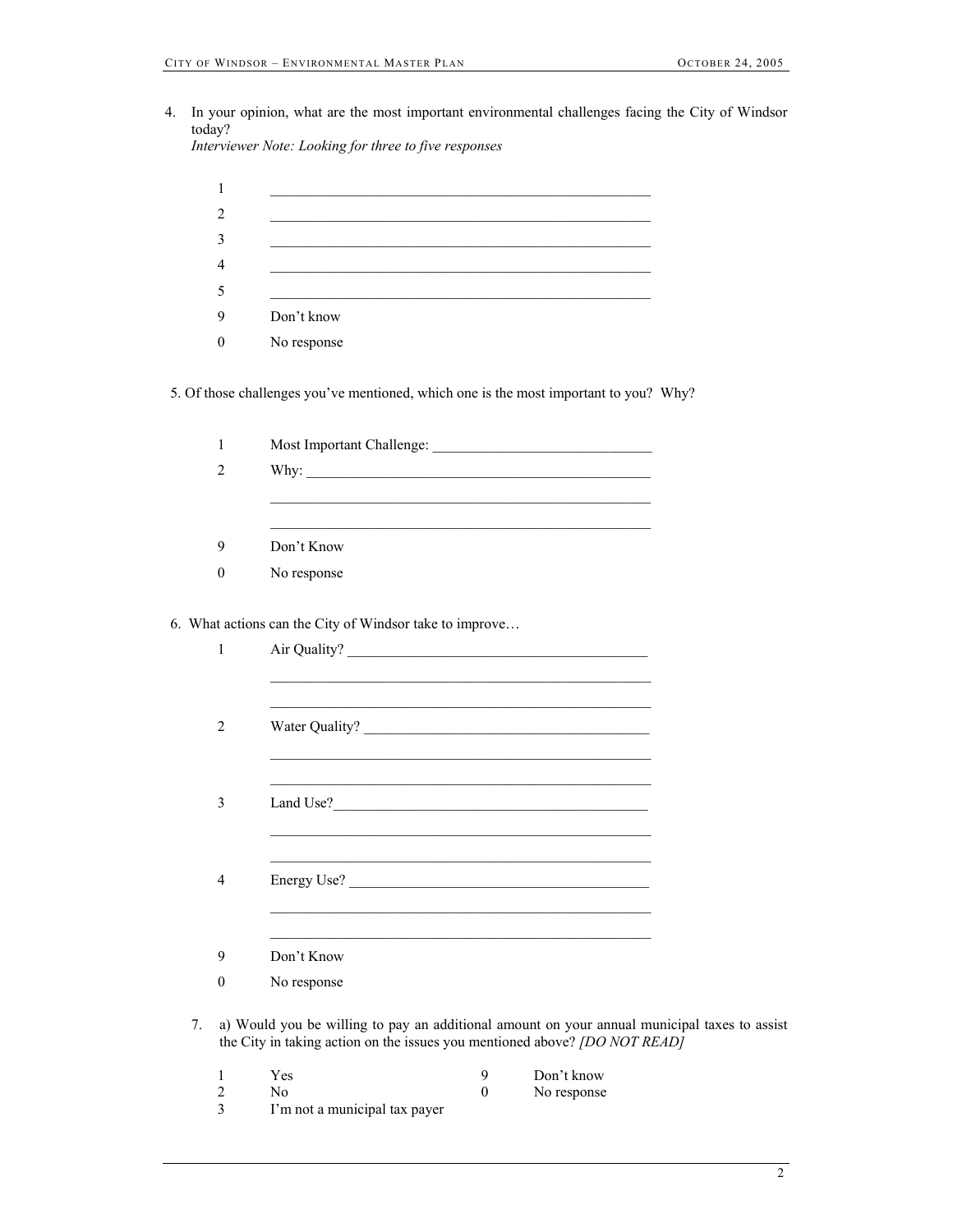b) If yes, how much would your household be willing to contribute on an annual basis?

| 1 | \$1 to \$10  |
|---|--------------|
| 2 | \$10 to \$20 |
| 3 | \$20 to \$30 |
| 4 | \$30 or more |
| 9 | Don't know   |
| 0 | No response  |

Now I would like to move on to your opinions on some services, programs and initiatives that the City of Windsor provides to its residents

8. I am going to read a list of current City of Windsor programs, services and initiatives. I would like you to indicate your level of awareness about the program or service as they relate to the environment (Yes/No). If you are aware of the program or service, please also indicate your level of satisfaction (V. Satisfied/ Satisfied/ Neither Satisfied or Dissatisfied/ Dissatisfied/ V. Dissatisfied).

*Interviewer notes: (1) If you require a definition for the program, refer to interviewer's guide; (2) If ranking is below satisfactory, probe the resident for a response on how the program could be improved. (3) Also jot down notes if the respondent comments on the program.* 

|                |                                                               | <b>Awareness</b> |                | <b>Satisfaction</b>       | <b>Comments</b> |
|----------------|---------------------------------------------------------------|------------------|----------------|---------------------------|-----------------|
|                |                                                               | Aware            | <b>Unaware</b> | VS/S/NSOD/D/<br><b>VD</b> |                 |
| a)             | Anti-Idling By-Law                                            | $\Box$           | $\Box$         | VS/S/NSOD/D/<br><b>VD</b> |                 |
| b)             | <b>Draft Pesticides</b><br>By-Law                             | $\Box$           | $\Box$         | VS/S/NSOD/D/<br>VD        |                 |
| c)             | Garbage Collection                                            | $\Box$           | $\Box$         | VS/S/NSOD/D/<br><b>VD</b> |                 |
| d)             | Household<br>Hazardous Waste<br>Disposal                      | $\Box$           | $\Box$         | VS/S/NSOD/D/<br>VD        |                 |
| e)             | Mercury Take-<br>back Program                                 | $\Box$           | $\Box$         | VS/S/NSOD/D/<br><b>VD</b> |                 |
| $f$ )          | Natural<br><b>Environment Area</b><br><b>Protection Bylaw</b> | $\Box$           | $\Box$         | VS/S/NSOD/D/<br><b>VD</b> |                 |
| g)             | One Million Trees                                             | $\Box$           | $\Box$         | VS/S/NSOD/D/<br><b>VD</b> |                 |
| h)             | Parks                                                         | $\Box$           | $\Box$         | VS/S/NSOD/D/<br>VD        |                 |
| $\overline{1}$ | Recycling<br>Collection                                       | $\Box$           | $\Box$         | VS/S/NSOD/D/<br>VD        |                 |
| $\mathbf{i}$   | Sanitary and Storm<br>Sewers                                  | $\Box$           | $\Box$         | VS/S/NSOD/D/<br>VD        |                 |
| k)             | Sewer Use Bylaw                                               | $\Box$           | $\Box$         | VS/S/NSOD/D/<br><b>VD</b> |                 |
| $\vert$ )      | Smog Alerts                                                   | $\Box$           | $\Box$         | VS/S/NSOD/D/<br>VD        |                 |
| m)             | Storm Water<br>Management<br>System                           | $\Box$           | $\Box$         | VS/S/NSOD/D/<br><b>VD</b> |                 |
| n)             | <b>Transit Windsor</b>                                        | $\Box$           | $\Box$         | VS/S/NSOD/D/<br><b>VD</b> |                 |
| O)             | <b>Windsor Essex</b><br>County<br>Environment<br>Committee    | $\Box$           | □              | VS/S/NSOD/D/<br><b>VD</b> |                 |
| p)             | Wildlife<br>Management                                        | $\Box$           | $\Box$         | VS/S/NSOD/D/<br><b>VD</b> |                 |
| q)             | <b>Yard Waste</b><br>Collection                               | $\Box$           | $\Box$         | VS/S/NSOD/D/<br><b>VD</b> |                 |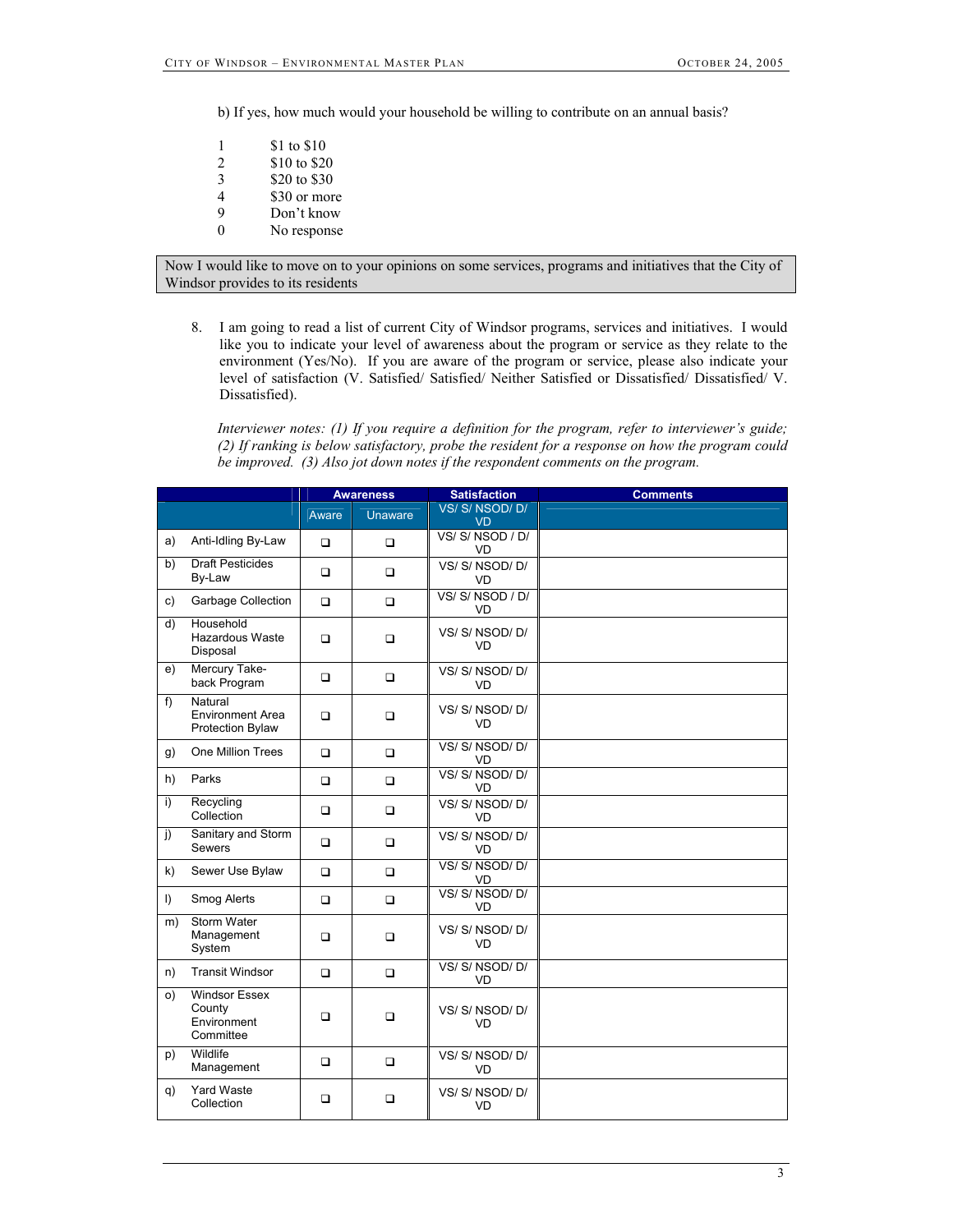9. Are there any *changes to existing* environmentally-related programs, services or initiatives that you would like to see offered by the City? Any *new* programs, services or initiatives?



10. Next, I am going read a list of environmental features and qualities that pertain to Windsor. On a scale of 1 to 5, five being excellent, and one being substandard, please assign a number to the following:

*Interviewer Note: (1) If respondent comments on the feature or quality, jot down notes; (2) Tick box () if respondent does not know or has no response* 

|                                                          | <b>Score</b>    | <b>Comments</b> |
|----------------------------------------------------------|-----------------|-----------------|
| Accessibility of bicycle trails                          | $12345 \square$ |                 |
| Accessibility of parks, walking trails<br>and greenspace | $12345 \square$ |                 |
| Air quality                                              | $12345 \square$ |                 |
| Amount of tree cover in Windsor                          | $12345 \Box$    |                 |
| Availability and convenience of<br>public transportation | $12345 \square$ |                 |
| Cleanliness of the City                                  | $12345 \square$ |                 |
| Drinking water quality                                   | $12345 \square$ |                 |
| Ease of commuting in the City                            | $12345 \square$ |                 |
| Urban planning and neighbourhood<br>design               | $12345 \square$ |                 |
| Water quality of rivers and streams                      | $12345 \square$ |                 |

**I'm now going to ask you a few demographic questions. You are not obliged to answer any question you do not wish, and please rest assured that all of your responses are anonymous and will be kept strictly confidential.** 

*Interviewer Note: If a respondent asks the purpose for these questions inform them that this information allows us to compare against census data so we can ensure we are getting a fair and representative cross section of the community.* 

*Interviewer Note: If respondent declines to answer demographic questions, skip ahead to Question 20*

- 11. How long have you been a resident of Windsor? *[DO NOT READ]*
	- 1 Less than one year<br>2 1-2 years
	- 1-2 years
	- 3 3-5 years<br>4 6-10 years
	- 4 6-10 years<br>5 11-15 year
	- 5 11-15 years
	- 6 16-20 years<br>7 Over 20 years
	- Over 20 years
	- 0 No Response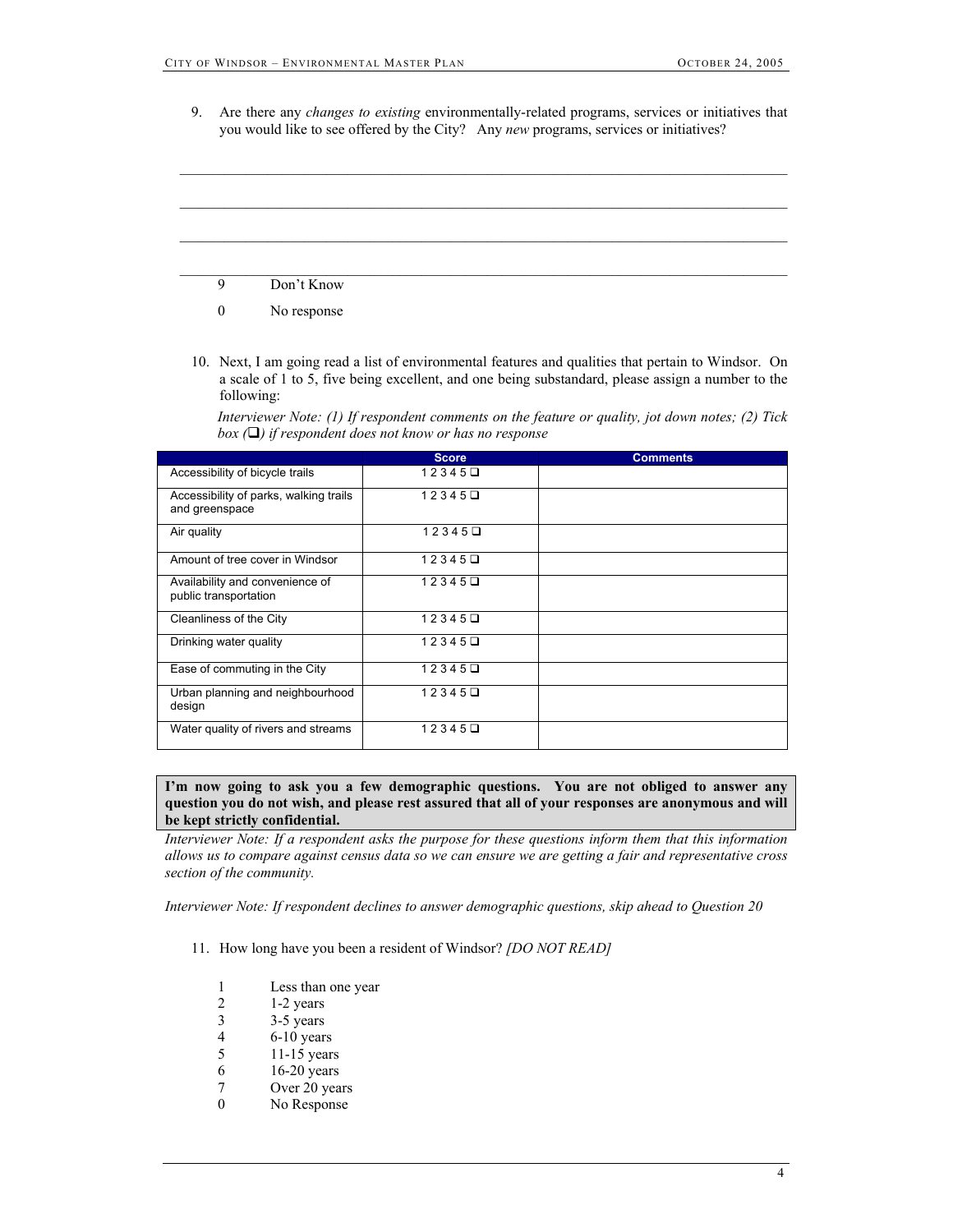- 12. I am going to read a list of age categories. Stop me when I get your age:
	- 1 18-25
	- $\frac{2}{3}$  26-35<br>36-45
	- $\begin{array}{cc} 3 & 36-45 \\ 4 & 46-55 \end{array}$
	- 4 46-55<br>5 56-65
	- 5 56-65<br>6 66-75
	- 66-75
	- $\begin{array}{ccc} 7 & & > 75 \\ 0 & & \text{No F} \end{array}$
	- No Response
- 13. How many people live in your household? *[DO NOT READ]*
	- 1 One
	- 2 Two<br>3 Three
	- **Three**
	- 4 Four<br>5 Five
	- 5 Five<br>6 More
	- More than Five
	- 0 No Response
- 14. How many children under the age of 18 are living in your household? *[DO NOT READ]*
	- 1 None
	- 2 One<br>3 Two
	- Two
	- 4 Three<br>5 Four
	- **Four** 6 Five
	-
	- 7 More than Five<br>0 No Response
	- No Response
- 15. Approximately how many one-way vehicle trips do members of your household take **per day**?
	- $1$   $\qquad \qquad$   $\qquad$   $\qquad$   $\qquad$   $\qquad$   $\qquad$   $\qquad$   $\qquad$   $\qquad$   $\qquad$   $\qquad$   $\qquad$   $\qquad$   $\qquad$   $\qquad$   $\qquad$   $\qquad$   $\qquad$   $\qquad$   $\qquad$   $\qquad$   $\qquad$   $\qquad$   $\qquad$   $\qquad$   $\qquad$   $\qquad$   $\qquad$   $\qquad$   $\qquad$   $\qquad$   $\qquad$   $\qquad$   $\qquad$   $\qquad$   $\qquad$
	- 9 Don't know
	- 0 No response
- 16. Approximately how many one-way trips do members of your household take on public transit **per week**?
	- $1 -$
	- 9 Don't know<br>0 No response
	- No response
- 17. Do you own or rent your home?
	- 1 Rent
	- 2 Own<br>0 No R
	- No Response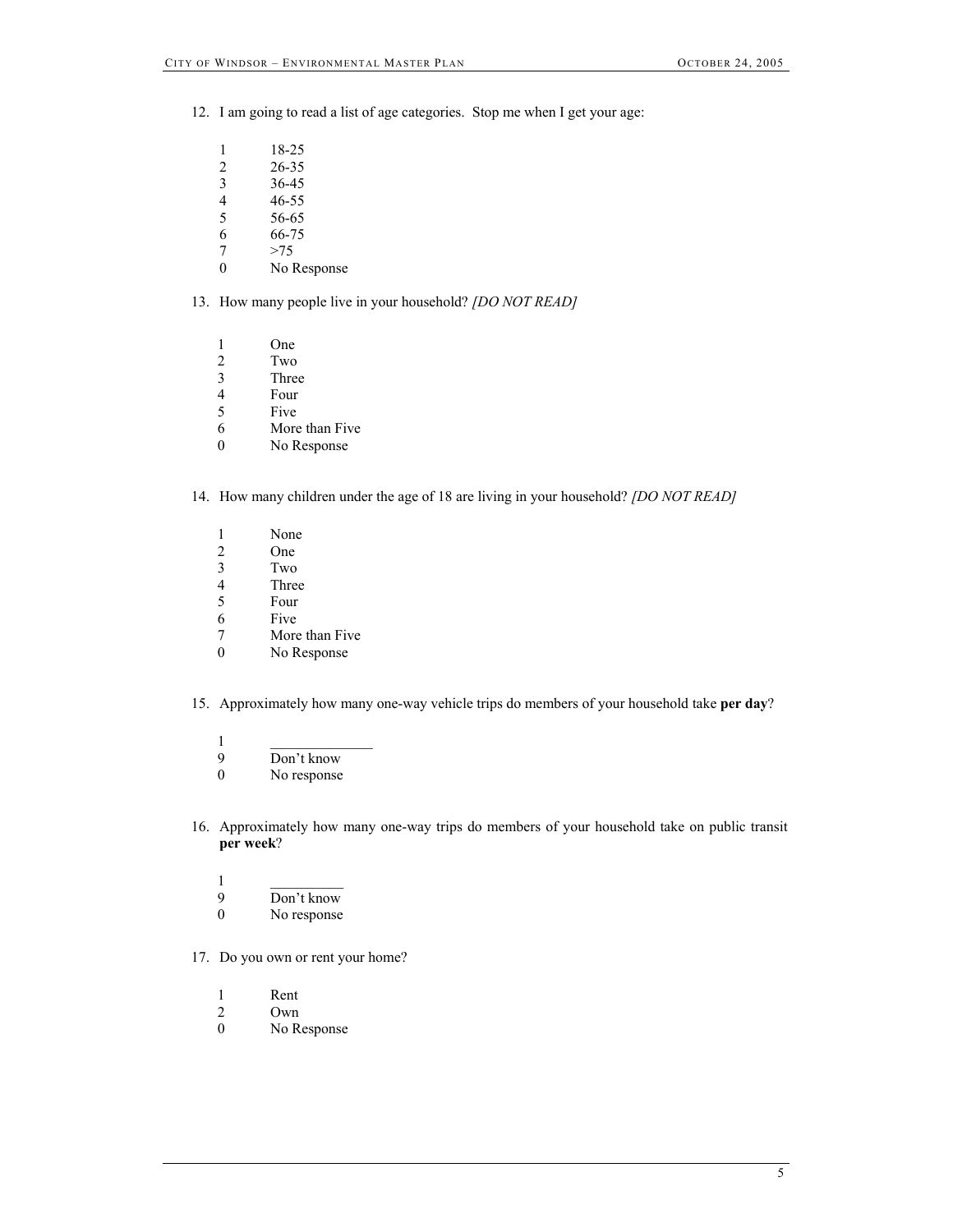18. What is the highest level of education you have attained? *[DO NOT READ]*

- 1  $\leq$  Grade 9
- 2 Some high school<br>3 High school
- 3 High school<br>4 Trade/Techn
- Trade/Technical Diploma
- 5 Some college/university
- 6 Completed college/university
- 7 Graduate Degree
- No Response
- 19. I am going to read a list of income brackets. Stop me when I get your household's gross total annual income (optional):
	- $1 \leq$ \$25,000
	- 2 \$25,000 to \$50,000
	- 3 \$50,000 to \$75,000
	- 4 \$75,000 to \$100,000<br>5 \$100,000 to \$150,000
	- \$100,000 to \$150,000
	- 6 over \$150,000
	- 0 No response

20. We're nearing the end of the survey; at this time, do you have any additional comments?

As part of awareness building, and in an effort to engage the broader community in the Environmental Master Plan, we would like to invite you to participate further.

 $\mathcal{L}_\text{max}$ 

 $\mathcal{L}_\text{max}$ 

I want to let you know that five **Open Houses** will be held for the Environmental Master Plan. The first one will be on Saturday, October 29, from 9 a.m. to 6 p.m. It will be for information sharing purposes and will be held at Devonshire Mall at 3100 Howard Ave.

Would you like to be contacted about future Environmental Master Planning events? Please rest assured that your contact information will not be sold or provided to a third party. In addition, it will be stored in a separate database from the information you just provided me.

| Address:                       |  |      |  |
|--------------------------------|--|------|--|
|                                |  |      |  |
|                                |  |      |  |
|                                |  |      |  |
| Email Address:                 |  |      |  |
| Phone Number:                  |  |      |  |
| $\sim$ $\sim$ $\sim$<br>$\sim$ |  | $ -$ |  |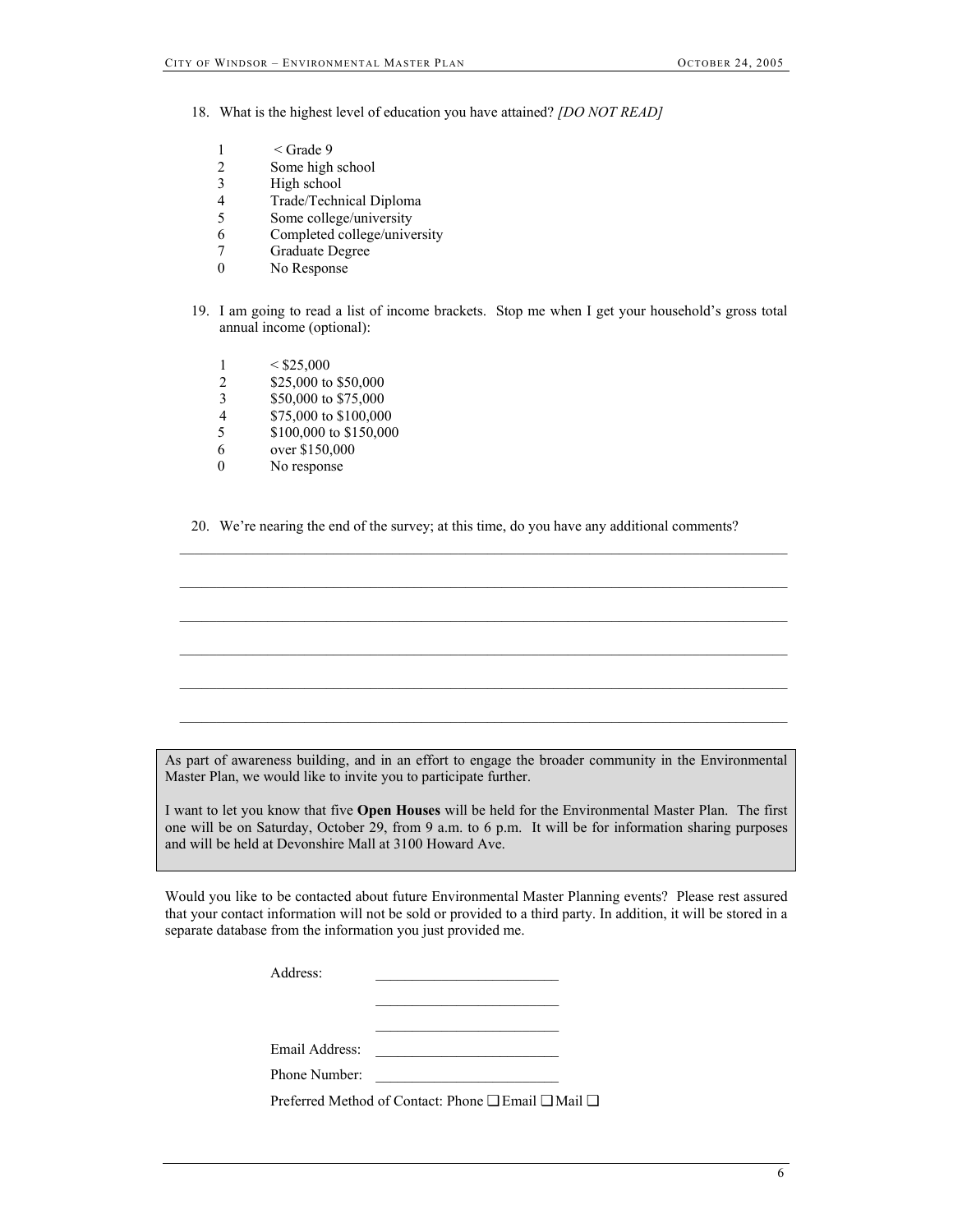Thank you for your input into Windsor's Environmental Master Plan. I appreciate the time you spent talking with me today. The results of the survey will be published and available to all residents on www.citywindsor.ca sometime later this year. If you have any further questions or comments, I can provide you with a telephone number and email address: 519-253-7217 or emp@city.windsor.on.ca

*Interviewer Record the following [DO NOT ASK]* 

*Telephone # \_\_\_\_\_\_\_\_\_\_\_\_\_\_\_\_\_\_\_\_\_\_\_* 

*Gender Male* ❏ *Female* ❏

First Three Letters of Postal Code: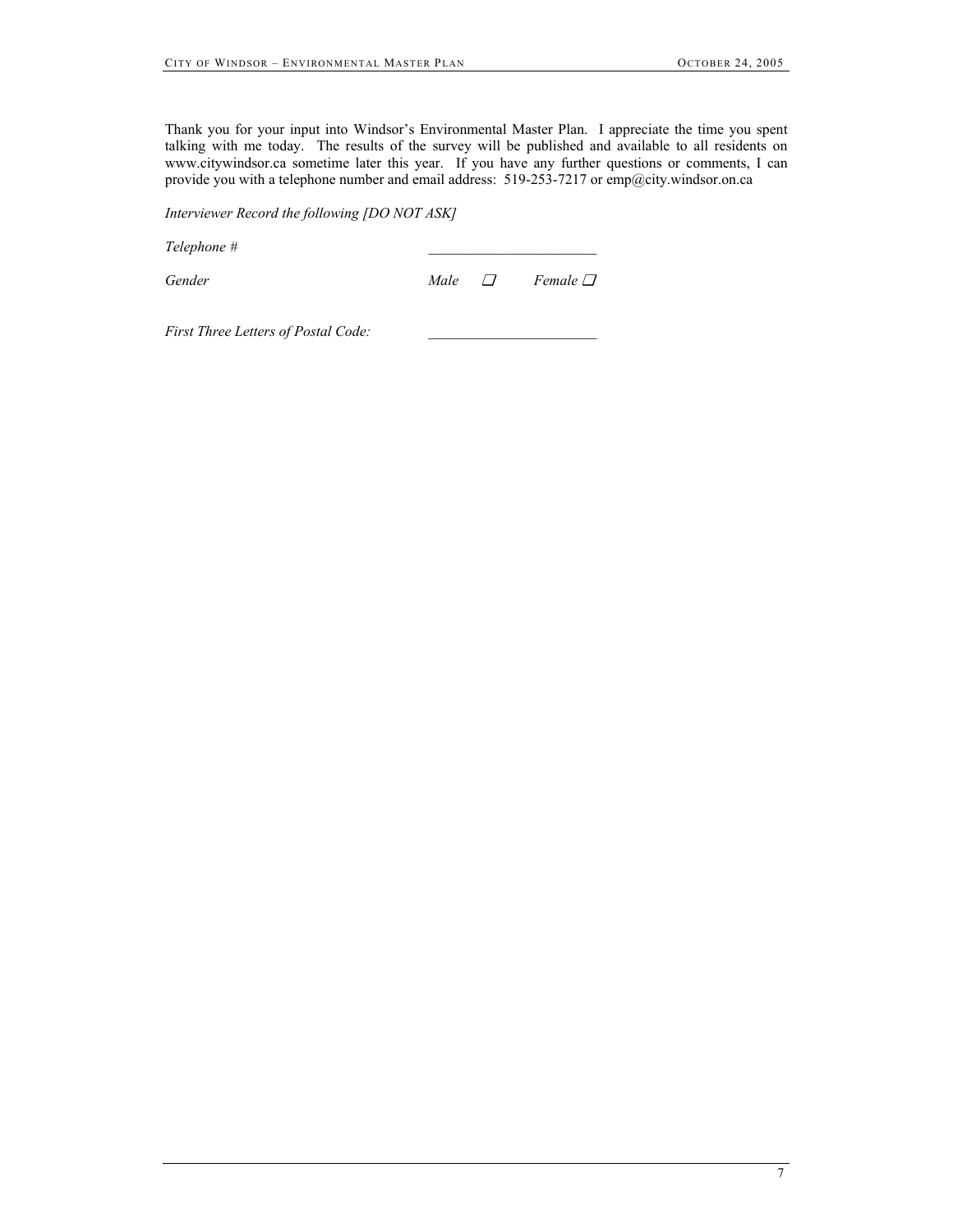# APPENDIX B: SURVEY AND OPEN HOUSE ADVERTISING DETAILS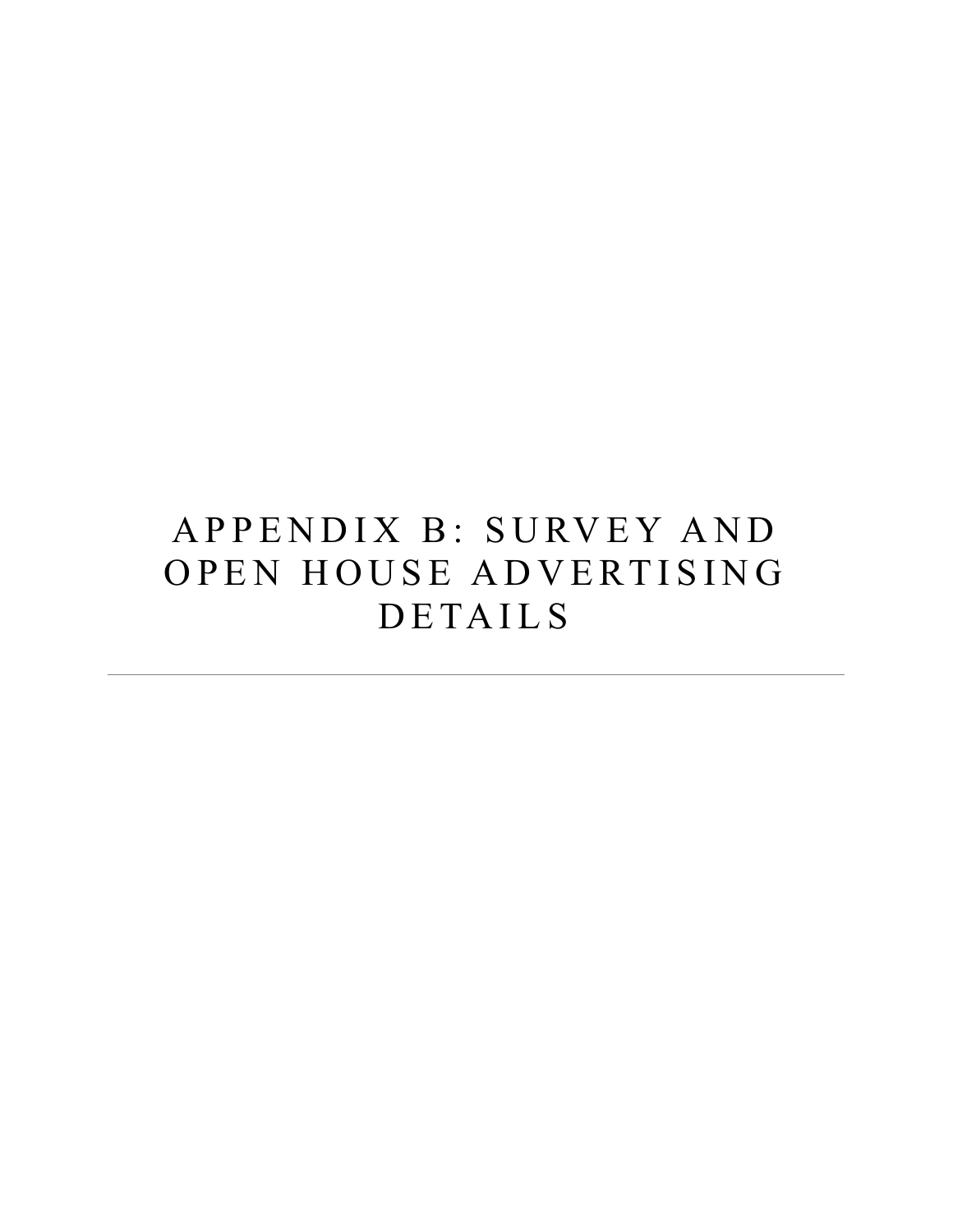#### **WINDSOR STAR – PRINT**



Chris Manzon or Paul Drea at (519) 253-7217.

- Ad, Saturday October 15
- Ad, Saturday October 22
- Ad, Tuesday October 25
- Three short articles, week of October 28

#### **INTERNET**

- Windsor Star Web Site from October 15-25 (http://shopping.windsorstar.canada.com/ROP/ads.aspx?adid=2119740&advid=273302&type=)
- City of Windsor Web Site from October 6-29 (http://www.citywindsor.ca)
	- o Front Page News Note and Links
	- o News Release
	- o Environmental Master Plan City page
	- o Link to Environmental Master Plan Web Site
- DPRA Web Site from October 6 to November 7, ongoing (http://windsoremp.dpra.ca)

#### **RADIO**

- AM 800 CKLW Radio, October 24-28 inclusive 20 x 30 seconds prime time
- Interview with Paul Drca, AM 1550 CBC, Wednesday, October 26
- Interview with Chris Manzon, AM 540 CBC French Radio, October 28
- Interview with Chris Manzon, AM 800, October 28 and October 29

#### **TELEVISION**

• Highlights of the Open House, A Channel, Saturday, October 29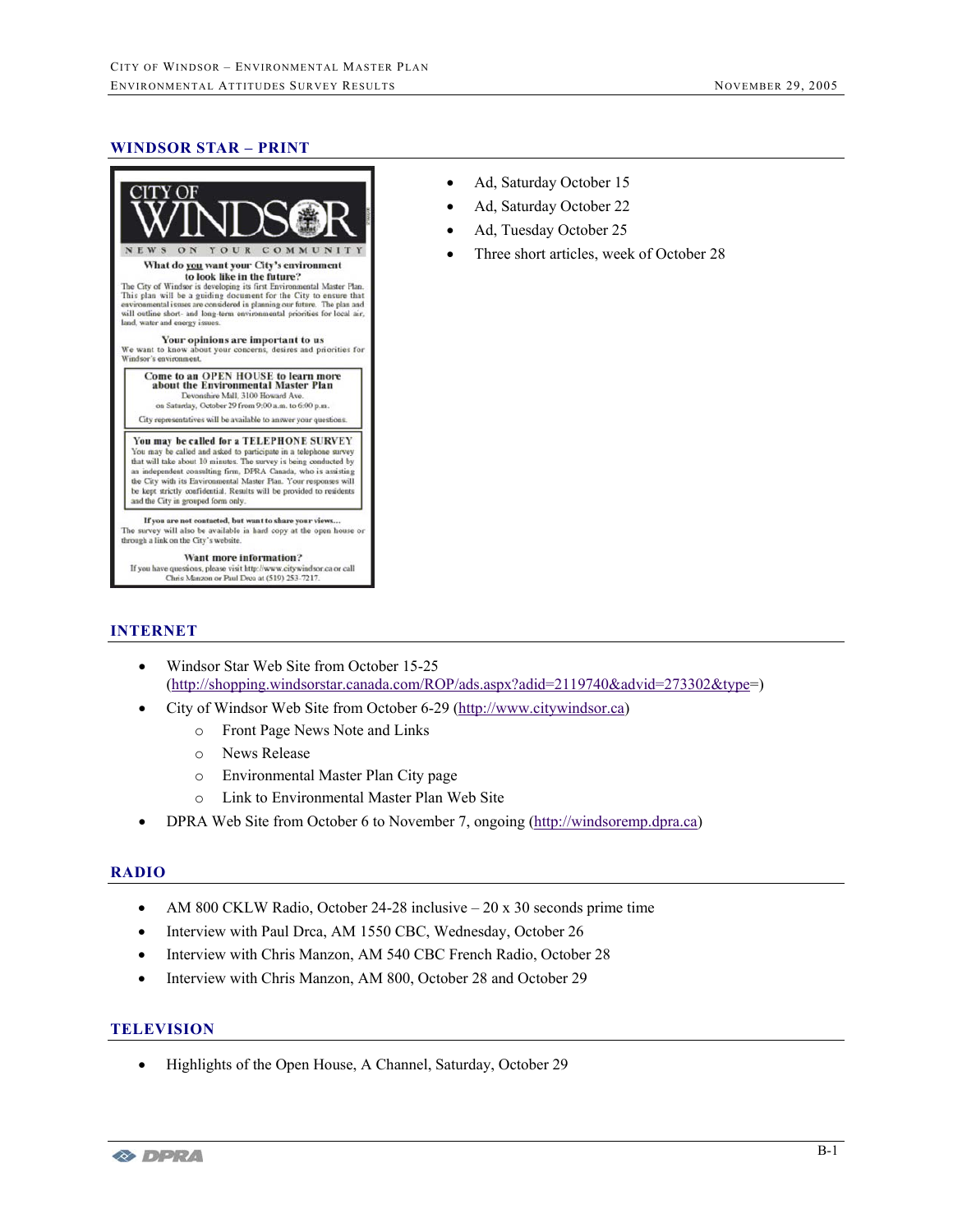# APPENDIX C: ADDITIONAL SURVEY RESPONSES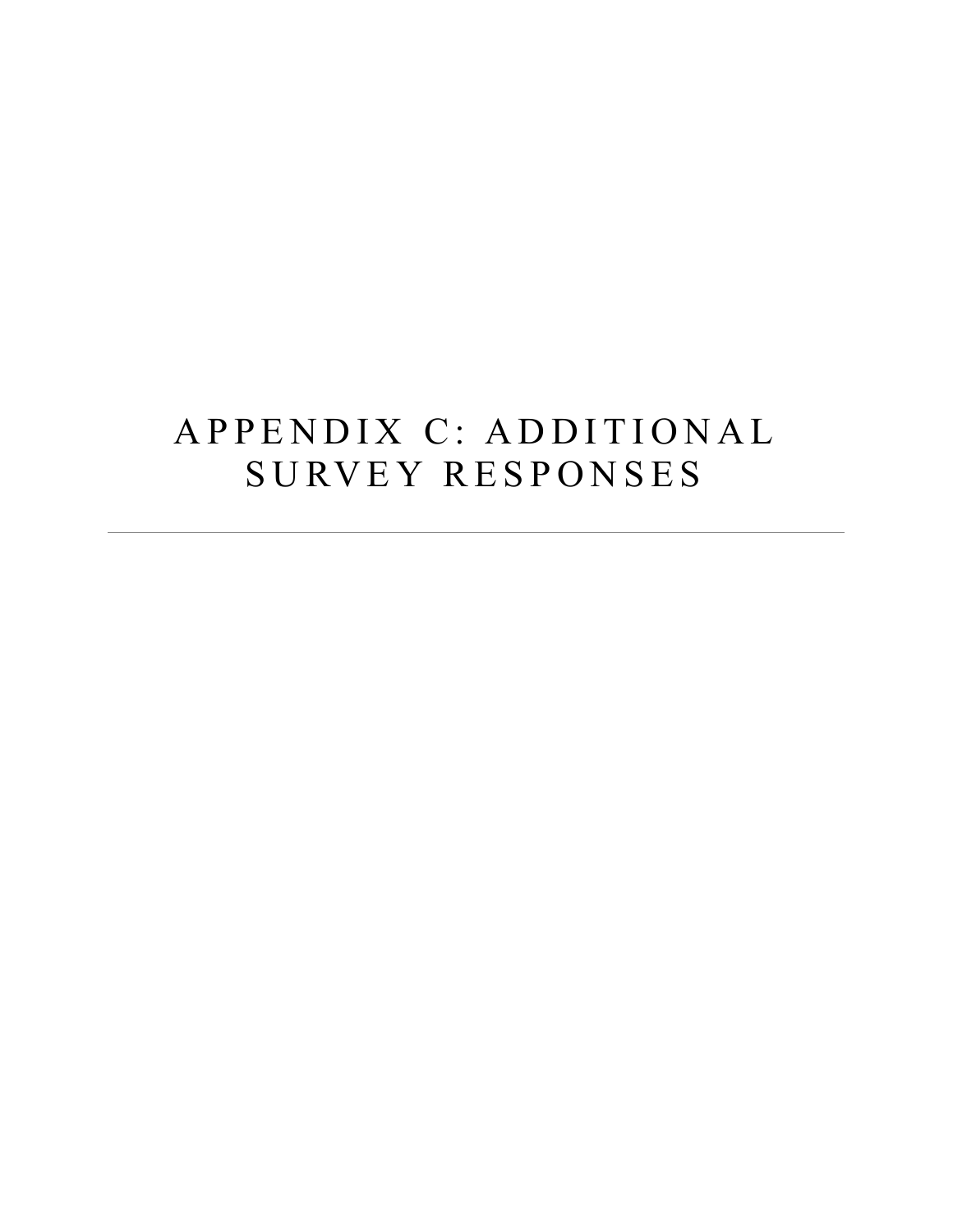# **QUESTION 6**

## **Q6: What actions can the City of Windsor take to improve…..**

# *a) Air Quality*

| Telephone                                  | %    |
|--------------------------------------------|------|
| Regulate/divert traffic                    | 16.8 |
| Regulate industrial pollution              | 16.4 |
| Lobby US                                   | 15.1 |
| Out of City's jurisdiction                 | 7.5  |
| Improve enforcement of regulations         | 5.5  |
| Test car emissions                         | 3.8  |
| Lobby higher levels of Canadian government | 3.7  |
| Maintain/increase tree cover               | 3.5  |
| Improve Public Transit                     | 2.0  |
| Enforce Anti-idling By-law                 | 1.8  |
| Involve industry                           | 1.3  |
| Build new bridge                           | 1.3  |
| Alternative energy sources                 | 1.2  |
| Build new roads                            | 1.0  |
| No need for improvement                    | 0.7  |
| Equalize environmental standards with US   | 0.7  |
| Improve/expand trail system                | 0.7  |
| Reduce the number of Drive-thrus           | 0.5  |
| Other                                      | 1.2  |
| Don't know                                 | 15.4 |

| <b>Hard copy</b>                           | $\%$ |
|--------------------------------------------|------|
| Regulate/divert traffic                    | 25.6 |
| Improve enforcement of regulations         | 15.4 |
| Improve Public Transit                     | 15.4 |
| Enforce Anti-idling By-law                 | 7.7  |
| Build new bridge                           | 7.7  |
| Maintain/increase tree cover               | 5.1  |
| Build new roads                            | 2.6  |
| Lobby higher levels of Canadian government | 2.6  |
| Regulate industrial pollution              | 2.6  |
| Out of City's jurisdiction                 | 2.6  |
| Alternative energy sources                 | 2.6  |
| No need for improvement                    | 2.6  |
| Equalize environmental standards with US   | 2.6  |
| Lobby US                                   | 2.6  |
| Don't know                                 | 2.6  |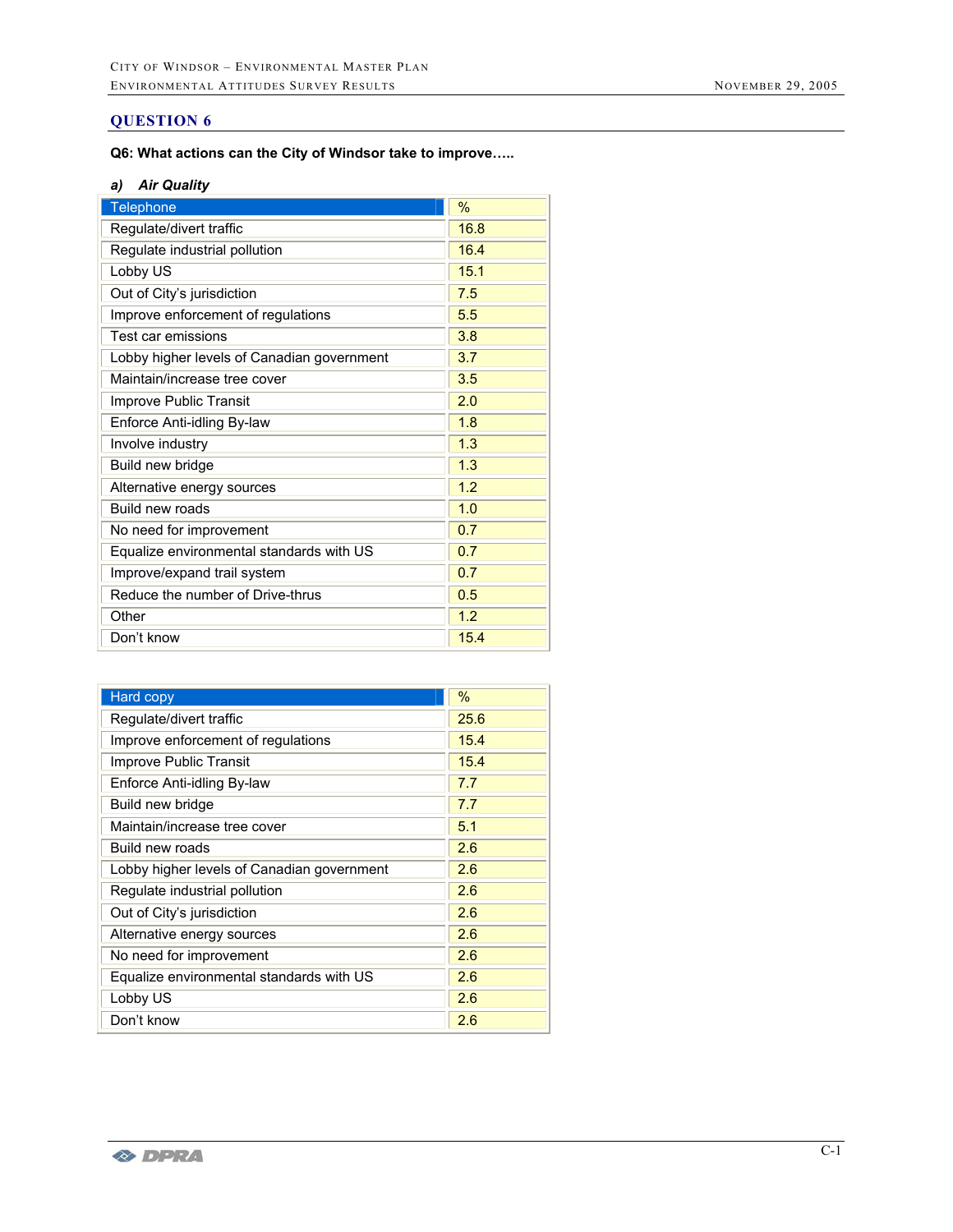| Internet                                   | $\%$ |
|--------------------------------------------|------|
| Improve Public Transit                     | 21.7 |
| Maintain/increase tree cover               | 16.7 |
| Regulate/divert traffic                    | 15.0 |
| Lobby US                                   | 13.3 |
| Regulate industrial pollution              | 10.0 |
| Improve enforcement of regulations         | 3.3  |
| Equalize environmental standards with US   | 3.3  |
| Alternative energy sources                 | 3.3  |
| Lobby higher levels of Canadian government | 3.3  |
| Out of City's jurisdiction                 | 3.3  |
| Enforce Anti-idling By-law                 | 1.7  |
| Build new bridge                           | 1.7  |
| Involve industry                           | 1.7  |
| Improve/expand trail system                | 1.7  |

## *b) Water Quality*

| <b>Telephone</b>                           | $\%$ |
|--------------------------------------------|------|
| No need for improvement                    | 26.0 |
| Regulate Industrial Pollution              | 7.4  |
| Update equipment and plants                | 7.2  |
| Regular testing                            | 6.8  |
| Improve enforcement of regulations         | 5.5  |
| Improve sewage system                      | 4.4  |
| Lobby US                                   | 3.5  |
| Out of City's jurisdiction                 | 3.3  |
| Add more water treatment centres           | 3.3  |
| Lobby higher levels of Canadian government | 2.4  |
| New initiatives                            | 0.9  |
| Equalize environmental standards with US   | 0.4  |
| Other                                      | 2.8  |
| Don't know                                 | 26.0 |

| Hard copy                                | $\%$ |
|------------------------------------------|------|
| Improve enforcement of regulations       | 25.9 |
| No need for improvement                  | 18.5 |
| Regular testing                          | 11.1 |
| Update equipment and plants              | 11.1 |
| Regulate industrial pollution            | 11.1 |
| Improve sewage system                    | 7.4  |
| Equalize environmental standards with US | 3.7  |
| Don't know                               | 11.1 |

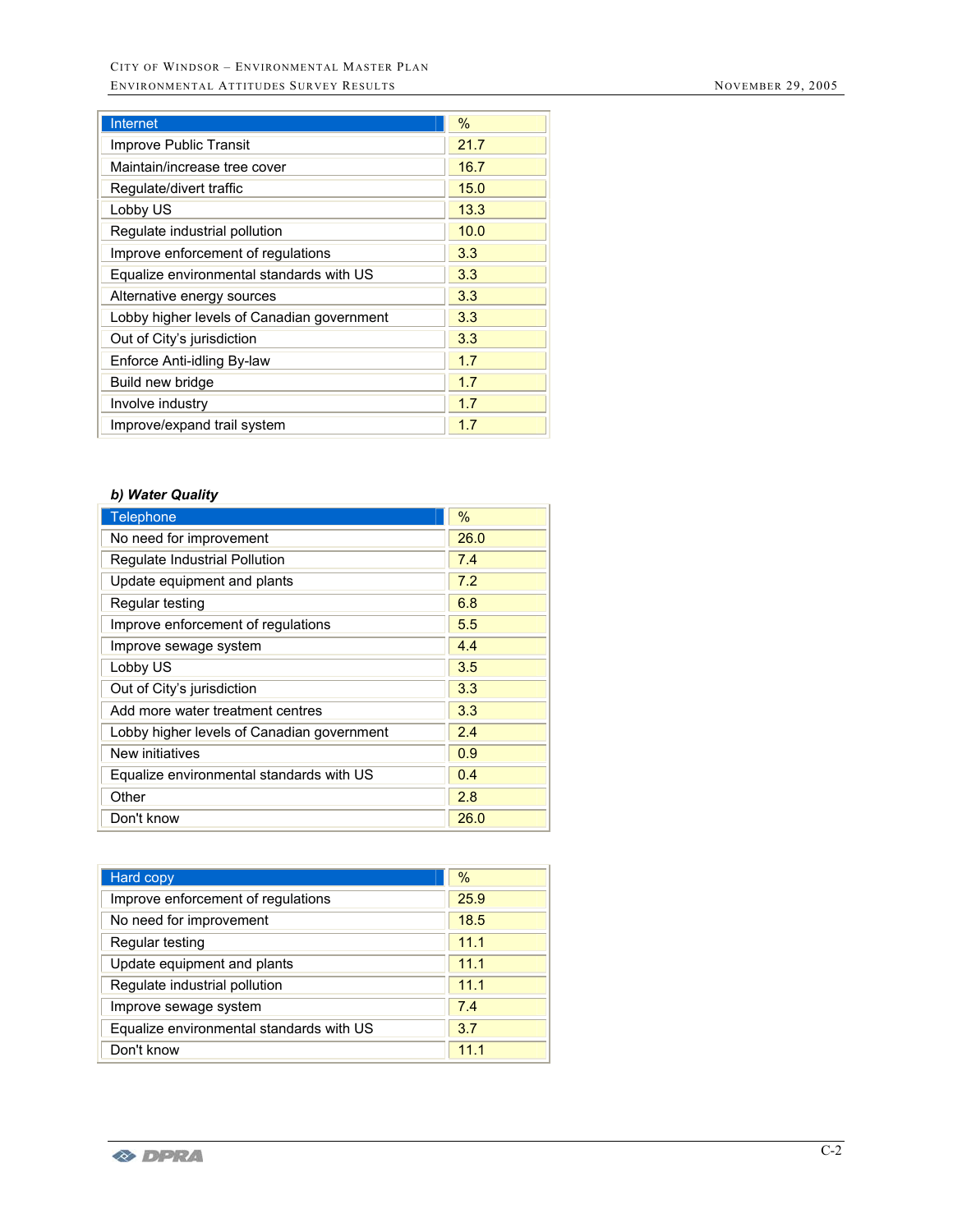| <b>Internet</b>                            | $\frac{0}{0}$ |
|--------------------------------------------|---------------|
| No need for improvement                    | 14.8          |
| Improve sewage system                      | 14.8          |
| New initiatives                            | 13.0          |
| Regulate industrial pollution              | 11.1          |
| Update equipment and plants                | 9.3           |
| Regular testing                            | 7.4           |
| Lobby US                                   | 7.4           |
| Equalize environmental standards with US   | 7.4           |
| Improve enforcement of regulations         | 5.6           |
| Lobby higher levels of Canadian government | 3.7           |
| Other                                      | 1.9           |
| Don't know                                 | 3.7           |

## *c) Land Use*

| Telephone                                  | $\%$ |
|--------------------------------------------|------|
| More tree planting/Green spaces            | 27.0 |
| No need for improvement                    | 20.3 |
| Sustainable/long-range planning            | 19.1 |
| Stop expansion                             | 17.4 |
| Preserve ecosystems/farmland               | 14.9 |
| City can't do much                         | 0.8  |
| Lobby higher levels of Canadian government | 0.4  |

| Hard copy                       | $\%$ |
|---------------------------------|------|
| More tree planting/Green spaces | 42.4 |
| Preserve ecosystems/farmland    | 27.3 |
| Stop expansion                  | 12.1 |
| Sustainable/long-range planning | 9.1  |
| No need for improvement         | 3.0  |
| Build higher density buildings  | 3.0  |
| Don't know                      | 3.0  |

| <b>Internet</b>                            | $\%$ |
|--------------------------------------------|------|
| Preserve ecosystems/farmland               | 326  |
| More tree planting/Green spaces            | 23.9 |
| Stop expansion                             | 217  |
| Sustainable/long-range planning            | 19.6 |
| Lobby higher levels of Canadian government | 22   |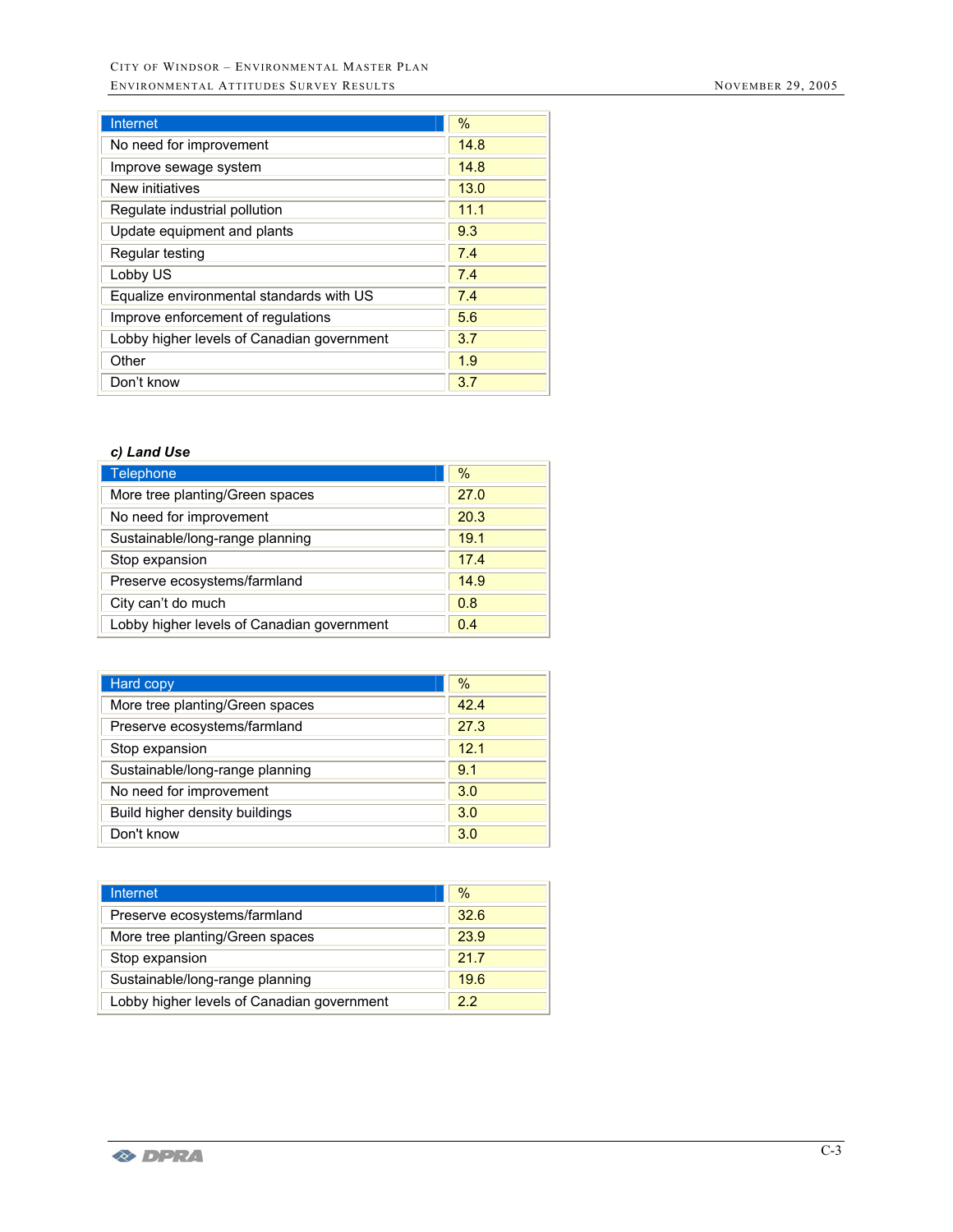# *d) Energy Use*

| Telephone                                     | $\%$ |
|-----------------------------------------------|------|
| Alternative energy sources                    | 13.2 |
| Increase energy efficiency                    | 12.9 |
| Raise public awareness/Education              | 10.7 |
| Incentives to residents                       | 6.3  |
| Out of City's jurisdiction                    | 4.1  |
| No need for improvement                       | 3.2  |
| Cut energy taxes                              | 2.3  |
| <b>Improve Public Transit</b>                 | 2.0  |
| Surcharges on heavy users                     | 1.8  |
| Enforce By-laws                               | 1.6  |
| Shut off street/office lights when not in use | 1.6  |
| More environmentally friendly vehicles        | 1.4  |
| Improve facilities                            | 0.9  |
| Lobby higher levels of Canadian government    | 0.7  |
| Other                                         | 4.3  |
| Don't know                                    | 33.1 |

| Hard copy                                     | $\%$ |
|-----------------------------------------------|------|
| Raise public awareness/Education              | 16.7 |
| Alternative energy sources                    | 16.7 |
| Incentives to residents                       | 16.7 |
| More environmentally friendly vehicles        | 6.7  |
| Shut off street/office lights when not in use | 6.7  |
| Increase energy efficiency                    | 6.7  |
| No need For improvement                       | 6.7  |
| Improve Public Transit                        | 6.7  |
| Surcharges on heavy users                     | 6.7  |
| Cut energy taxes                              | 3.3  |
| Don't know                                    | 6.7  |

| Internet                                      | $\%$ |
|-----------------------------------------------|------|
| Alternative energy sources                    | 25.0 |
| Incentives to residents                       | 20.8 |
| Raise public awareness/Education              | 12.5 |
| Increase energy efficiency                    | 8.3  |
| Improve Public Transit                        | 8.3  |
| More environmentally friendly vehicles        | 6.3  |
| Lobby higher levels of Canadian government    | 2.1  |
| Enforce By-laws                               | 2.1  |
| Shut off street/office lights when not in use | 2.1  |
| Cut energy taxes                              | 2.1  |
| Improve facilities                            | 2.1  |
| Out of City's jurisdiction                    | 2.1  |
| Don't know                                    | 6.3  |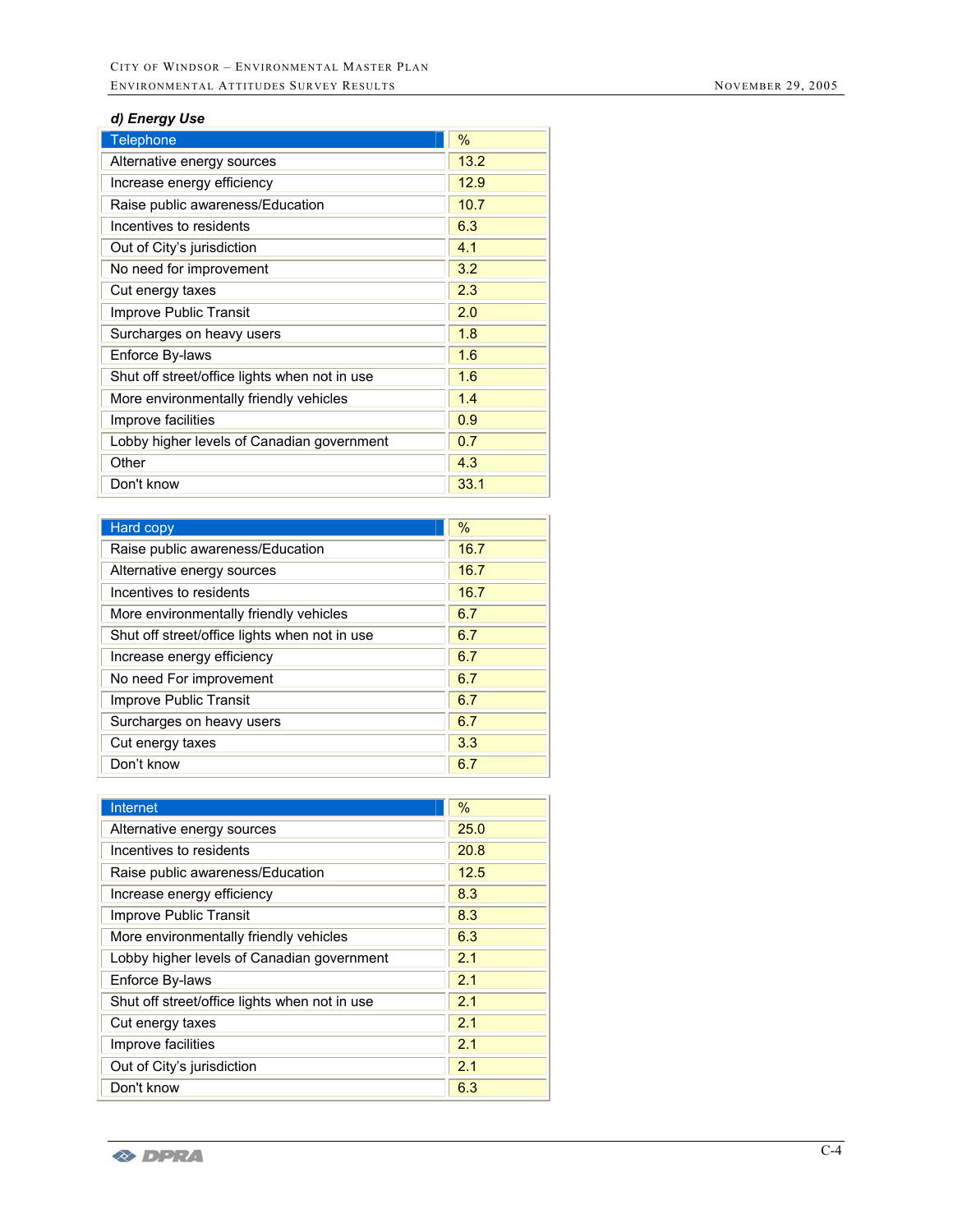# **QUESTION 8**

## *Q8a Anti-idling By-law*

| <b>Comments</b>                                            | Frequency      |
|------------------------------------------------------------|----------------|
| <b>Bad</b>                                                 | 1              |
| Calls 311 (Windsor City Services) to report idling 311     | $\mathbf{1}$   |
| Can't be enforced                                          | 3              |
| Cars still idle                                            | 1              |
| City employees do it all the time and are not fined<br>1   | 1              |
| Drive-thrus are the problem                                | 2              |
| Expansion of bike lanes throughout the city                | 1              |
| Frivolous issue                                            | 1              |
| Idle a lot due to congestion                               | 1              |
| It's not enforced; people don't do it                      | 37             |
| Need less stop signs and lights                            | 1              |
| No one practices it                                        | 2              |
| Not well publicized                                        | $\overline{2}$ |
| People idle for no reason at times                         | 1              |
| Supports it                                                | 1              |
| Taxis are horrible for this! Has anyone been ticketed yet? | $\mathbf{1}$   |
| Too expensive to enforce                                   | $\mathbf{1}$   |

## *Q8b Draft Pesticides By-law*

| <b>Comments</b>                                                                            | Frequency      |
|--------------------------------------------------------------------------------------------|----------------|
| Ash trees                                                                                  | 1              |
| Ban them all                                                                               | 1              |
| Can't enforce/hard to enforce                                                              | 4              |
| Control private use as well                                                                | 1              |
| Cut back on regulations                                                                    | $\mathbf{1}$   |
| Don't agree with it; we need to bring back DEET; we can't control bugs in house without it | $\mathbf{1}$   |
| Great work need to incl herbicides as well (non agricultural)                              | $\mathbf{1}$   |
| Has cancer                                                                                 | 1              |
| Hope it passes                                                                             | $\overline{2}$ |
| It's Draft. Can't comment                                                                  | 1              |
| It's only a draft; pesticides should not be for anybody, they should be licensed           | $\mathbf{1}$   |
| Just started                                                                               | $\mathbf{1}$   |
| More education needed                                                                      | $\mathbf{1}$   |
| More enforcement needed                                                                    | $\overline{7}$ |
| Need it to apply to businesses as well                                                     | $\mathbf{1}$   |
| Need to move on it                                                                         | 1              |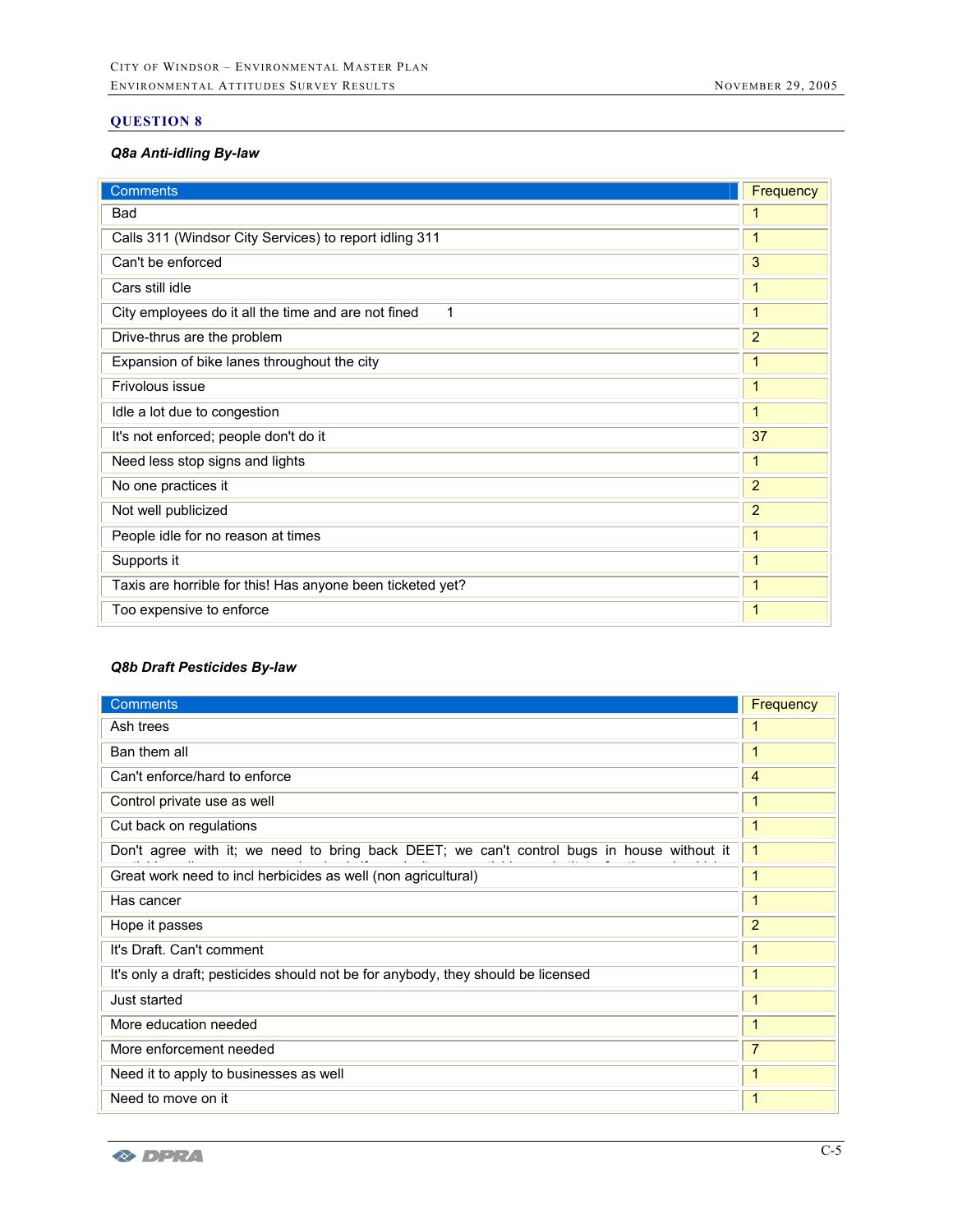| Needs more information                                      | $\overline{2}$ |
|-------------------------------------------------------------|----------------|
| Not city's business to meddle                               | 1              |
| Not much has been done                                      | 1              |
| Not very aware of it                                        | $\overline{2}$ |
| Not passed yet                                              | 1              |
| Outright ban on Pesticides use instead of phase in period   | 1              |
| People have right to treat own lawn                         | 1              |
| Poison ones get into water supply, use organic ones instead | $\mathbf{1}$   |
| Should be strict                                            | $\overline{2}$ |
| Tough to say, improve fertilizers to not harm environment   | 1              |
| What about mosquitoes?                                      | 1              |

# *Q8c Garbage Collection*

| <b>Comments</b>                                               | Frequency      |
|---------------------------------------------------------------|----------------|
| 2 days a week/more frequent pickups (especially in summer)    | 10             |
| Accept more plastics in recycling                             | $\mathbf{1}$   |
| <b>Bad collection service</b>                                 | 1              |
| Be more efficient and cheaper                                 | 1              |
| City does not collect enough garbage                          | $\overline{4}$ |
| Enforce by-laws                                               | $\mathbf{1}$   |
| Enforce recycling in apartments                               | $\mathbf{1}$   |
| Garbage bins tossed everywhere. upset about that              | Ţ              |
| Implement tagging or per pound collection rate                | $\mathbf{1}$   |
| Improved in her neighbourhood                                 | $\mathbf{1}$   |
| Inconsistent                                                  | $\overline{7}$ |
| It's selective; it's a garbage scheme                         | $\mathbf{1}$   |
| Levy heavier fines for littering                              | $\mathbf{1}$   |
| Litter on the streets                                         | $\mathbf{1}$   |
| More information regarding rules and times needed             | $\mathbf{1}$   |
| Need more publicity on hazardous waste profile                | $\mathbf{1}$   |
| Need more recycling services                                  | $\mathbf{1}$   |
| No extra charges for bag                                      | $\mathbf{1}$   |
| Not as good as used to be                                     | $\mathbf{1}$   |
| People not aware of what they throw out                       | $\mathbf{1}$   |
| Privatize collection                                          | $\mathbf{1}$   |
| Prompt service and very clean                                 | 1              |
| Shouldn't charge people to go to dump                         | $\mathbf{1}$   |
| They leave empty bins on road instead of putting back on lawn | $\mathbf{1}$   |
| Thinks it should be picked up in an alley, not in front       | $\mathbf{1}$   |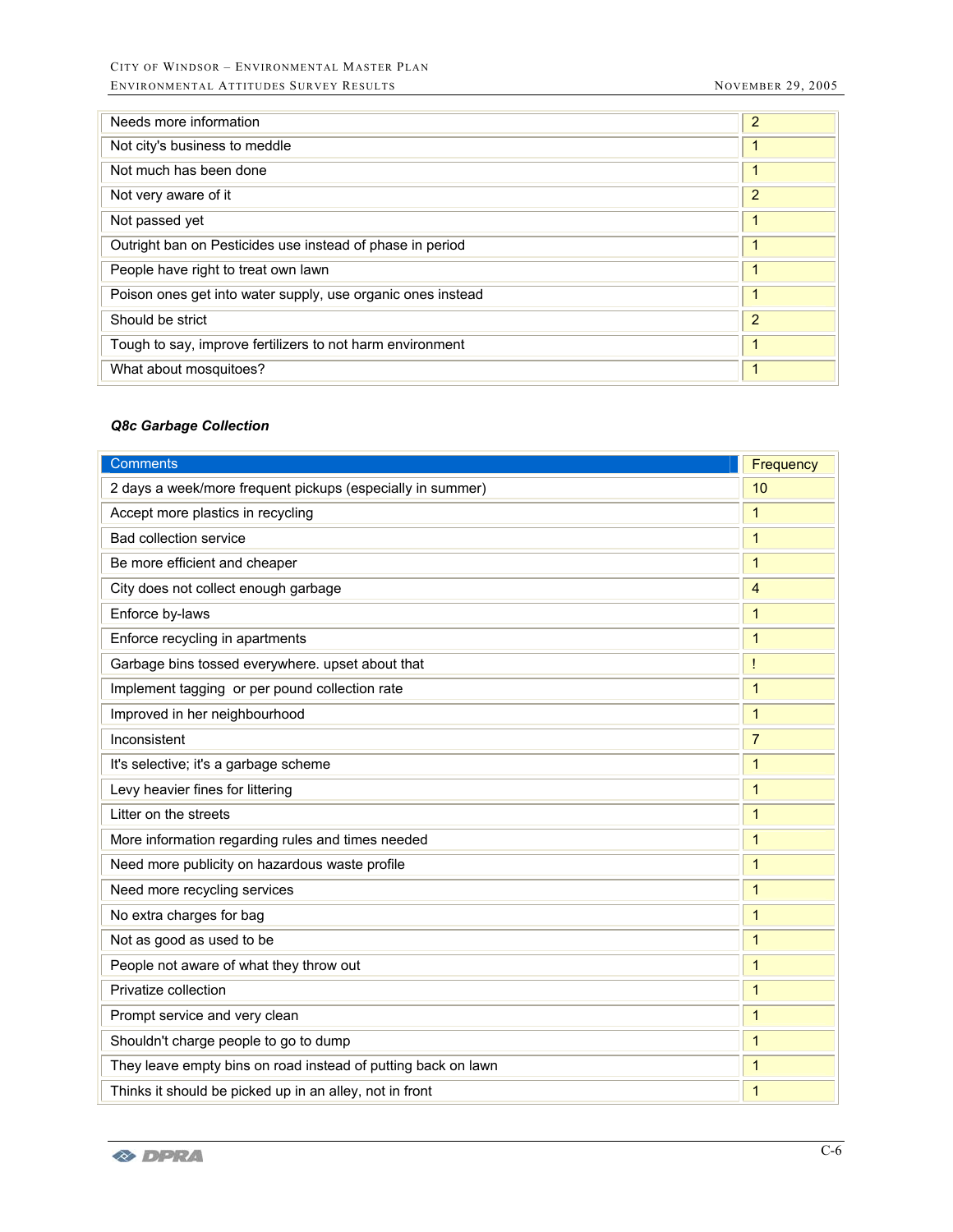| Trying to reduce garbage                           |  |
|----------------------------------------------------|--|
| Would like to know were garbage disposal areas are |  |

## *Q8d Household Hazardous Waste Disposal*

| <b>Comments</b>                                                            | Frequency      |
|----------------------------------------------------------------------------|----------------|
| As long as its done properly by citizens                                   | $\mathbf{1}$   |
| Awkward to do yourself                                                     | $\overline{1}$ |
| Charge \$50 to dump A/C                                                    | $\mathbf{1}$   |
| City dump is great                                                         | $\mathbf{1}$   |
| City should pick it up                                                     | 14             |
| control of chemicals                                                       | $\overline{1}$ |
| Don't drive - difficult to get to depot                                    | $\overline{2}$ |
| Don't make pick ups some times                                             | $\mathbf{1}$   |
| Expand services, improve education                                         | $\overline{4}$ |
| Great service. respond quickly                                             | $\mathbf{1}$   |
| How well is it utilized                                                    | $\mathbf{1}$   |
| Inconvenient depots/need longer hours                                      | $\overline{2}$ |
| Increase its profile                                                       | $\overline{1}$ |
| More drop off centres needed                                               | 4              |
| More promotion                                                             | 3              |
| Need more clarification on the program                                     | $\overline{a}$ |
| Needs better disposal method                                               | $\mathbf{1}$   |
| Needs higher profile                                                       | 3              |
| Nice and quick                                                             | $\overline{1}$ |
| Not managed properly                                                       | $\overline{1}$ |
| Not place to properly dispose                                              | $\mathbf{1}$   |
| Should be better enforced                                                  | $\mathbf{1}$   |
| Slow scheduling                                                            | $\overline{1}$ |
| Used to be battery disposal box at Canadian Tire - now they are thrown out | 1              |
| Very happy with it                                                         | $\overline{1}$ |

## *Q8e Mercury Take Back Program*

| <b>Comments</b>                                         | Frequency |
|---------------------------------------------------------|-----------|
| Fish have lots of mercury in them                       |           |
| More promotion/awareness is required about this program | 5         |
| More than once a year                                   |           |
| Not sure how successful it is                           |           |
| Seen it on calendar                                     |           |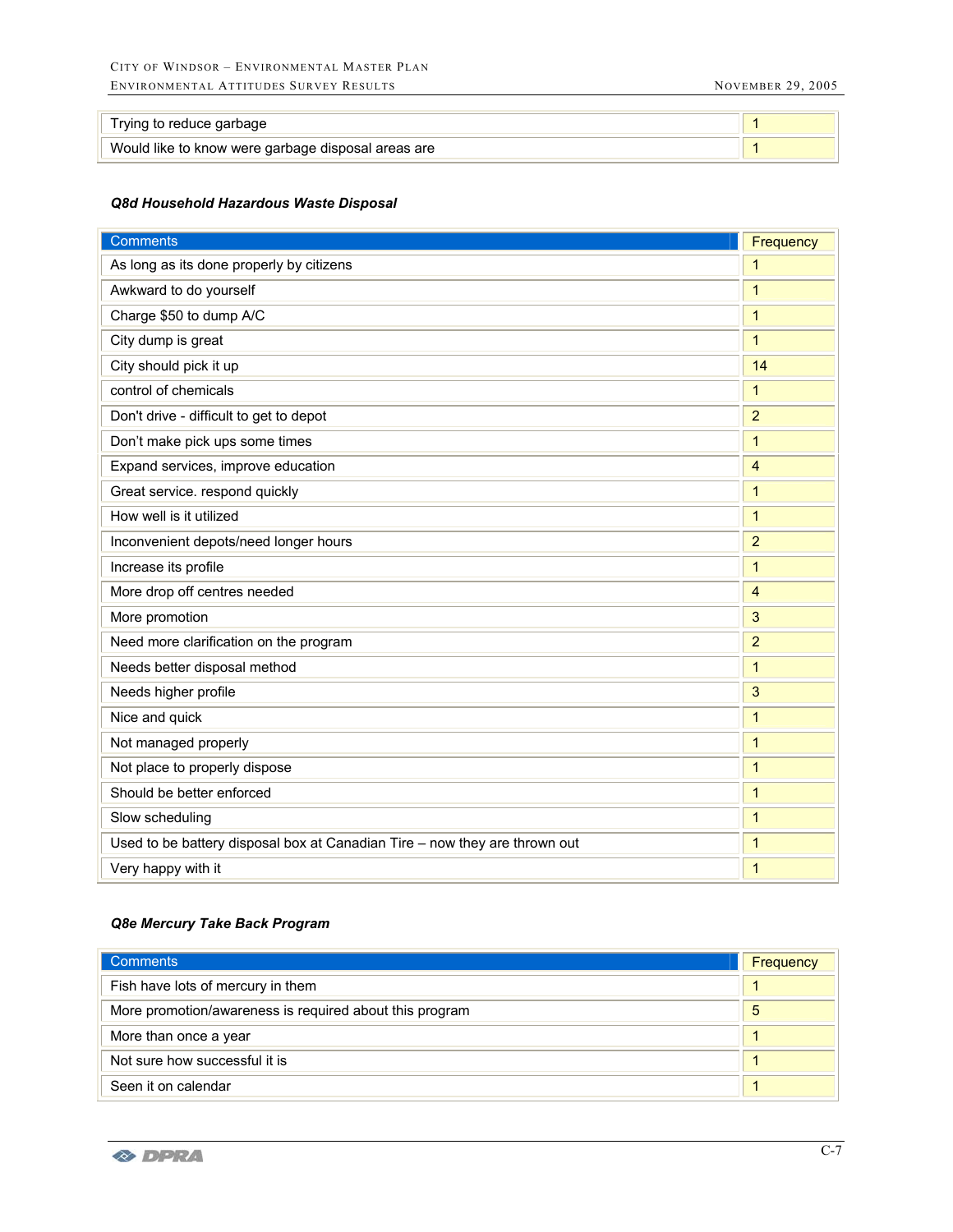## *Q8f Natural Environment Area Protection By-law*

| <b>Comments</b>                                                                               | Frequency |
|-----------------------------------------------------------------------------------------------|-----------|
| Ripped out trails for houses                                                                  |           |
| Good idea                                                                                     |           |
| It's stupid                                                                                   |           |
| Needs improvement                                                                             | 9         |
| Not enough protected areas                                                                    | 4         |
| Not sure of its effectiveness                                                                 |           |
| Private property, none of city's business                                                     |           |
| Stricter enforcement, which means no truck bypass through Ojibway and less development around |           |
| Too much conservation                                                                         |           |

# *Q8g One Millions Trees*

| <b>Comments</b>                                    | Frequency      |
|----------------------------------------------------|----------------|
| Are trying                                         | 1              |
| Doesn't think it will happen                       | $\mathbf{1}$   |
| Don't notice any improvements                      | $\overline{2}$ |
| Don't overload one area                            | $\mathbf{1}$   |
| Don't plant trees atop of sewers                   | $\mathbf{1}$   |
| Get rid of the dead ones                           | $\mathbf{1}$   |
| Give free trees to each household to plant         | $\mathbf{1}$   |
| Good start                                         | $\overline{2}$ |
| Great program                                      | $\mathbf{1}$   |
| Haven't noticed anything yet                       | $\mathbf{1}$   |
| More in the city proper                            | $\mathbf{1}$   |
| More publicity                                     | 3              |
| More trees the better                              | 5              |
| Needs to move quicker. Need provincial involvement | $\mathbf{1}$   |
| No progress report yet                             | $\mathbf{1}$   |
| Plant native trees/species                         | $\mathbf{1}$   |
| Protect existing trees                             | $\overline{2}$ |
| Red maples please                                  | 1              |
| Stop cutting down old trees                        | 1              |
| Stop talking about trees                           | 1              |
| Waste of money                                     | 1              |
| Where?                                             | 1              |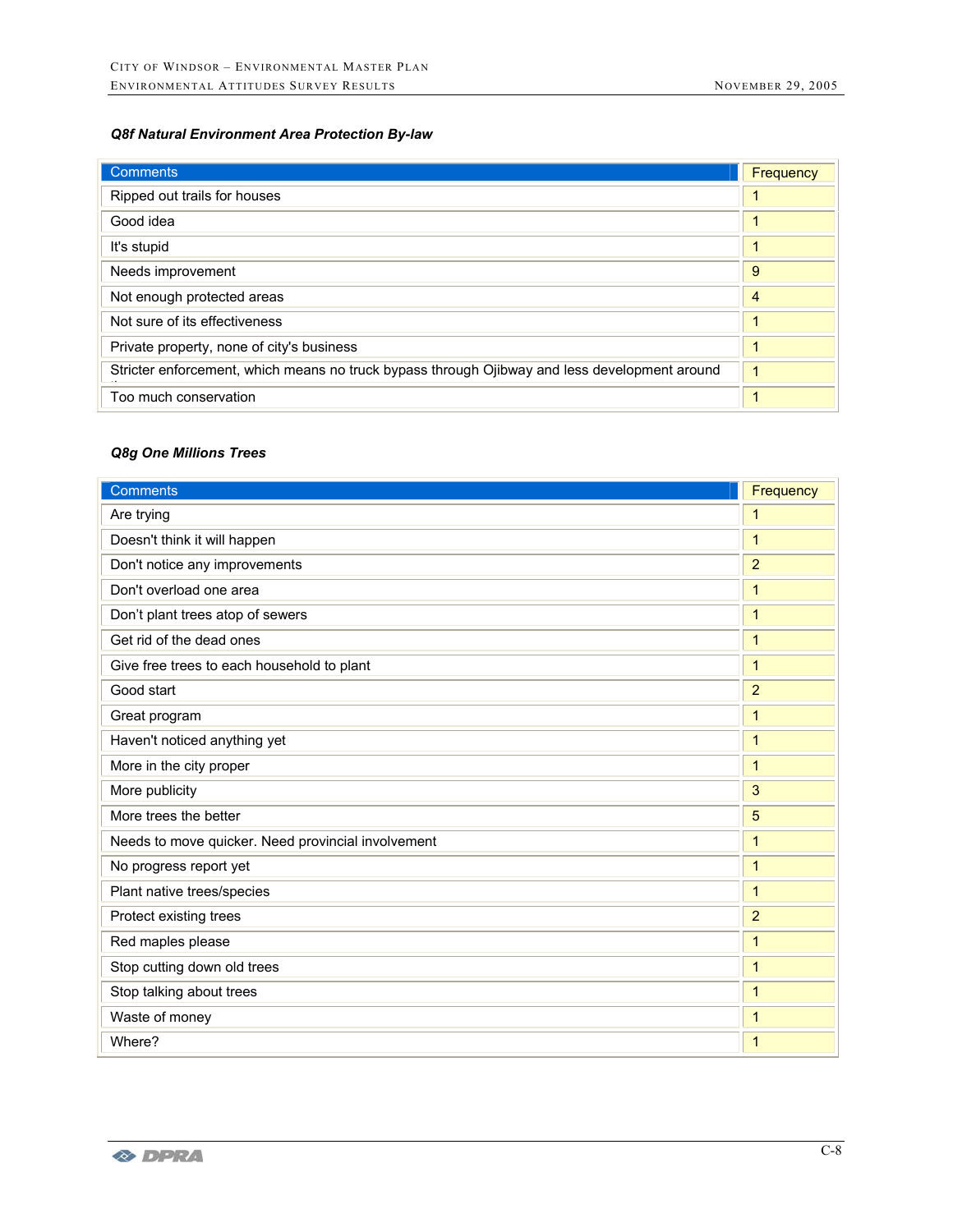## *Q8h Parks*

| <b>Comments</b>                                                                      | Frequency               |
|--------------------------------------------------------------------------------------|-------------------------|
| Above average                                                                        | $\overline{2}$          |
| Adequate                                                                             | 1                       |
| Best tax dollars spent                                                               | $\mathbf{1}$            |
| Better playgrounds                                                                   | $\mathbf{1}$            |
| Can do more                                                                          | 3                       |
| City doesn't keep them clean/update equipment                                        | 3                       |
| Clean and enjoyable                                                                  | 1                       |
| Could be better for children                                                         | 1                       |
| Doing best they can                                                                  | $\mathbf{1}$            |
| Don't close small parks                                                              | $\mathbf{1}$            |
| Don't have enough supervisors                                                        | 1                       |
| Don't see as much as could                                                           | $\mathbf{1}$            |
| Enough - all maintained except Memorial Park (overgrown)                             | $\mathbf{1}$            |
| Expand and protect green spaces including Ojibway/Spring Garden complex at all costs | 1                       |
| Favour certain parks over others                                                     | $\mathbf{1}$            |
| Finish trails                                                                        | 1                       |
| Focus more on neighbourhood parks/need better neighbourhood parks                    | $\overline{2}$          |
| Dog parks are great                                                                  | $\mathbf{1}$            |
| Great waterfront parks, no natural parks                                             | 1                       |
| Interesting to hear about it                                                         | 1                       |
| Knees are bad so she has no need for parks                                           | 1                       |
| Likes coming to parks                                                                | 1                       |
| Lots of garbage in parks left by TEENAGERS                                           | $\mathbf{1}$            |
| Lots of them, but some are "sub par"                                                 | 1                       |
| Malden park is good                                                                  | $\mathbf 1$             |
| More fountains should be put in; more schools                                        | 1                       |
| More green spaces/parks                                                              | 16                      |
| More trees                                                                           | 3                       |
| More user-friendly staff                                                             | 1                       |
| More water parks needed                                                              | $\mathbf{1}$            |
| Need better maintenance                                                              | $\overline{\mathbf{4}}$ |
| Need more lights in parks                                                            | 1                       |
| Neglect marshland, no waste receptacles in some parks                                | $\mathbf{1}$            |
| Nobody uses it                                                                       | 1                       |
| Not managed efficiently                                                              | $\overline{2}$          |
| Parks are good, like landscaping                                                     | $\mathbf{1}$            |
| Replace some parks                                                                   | $\mathbf{1}$            |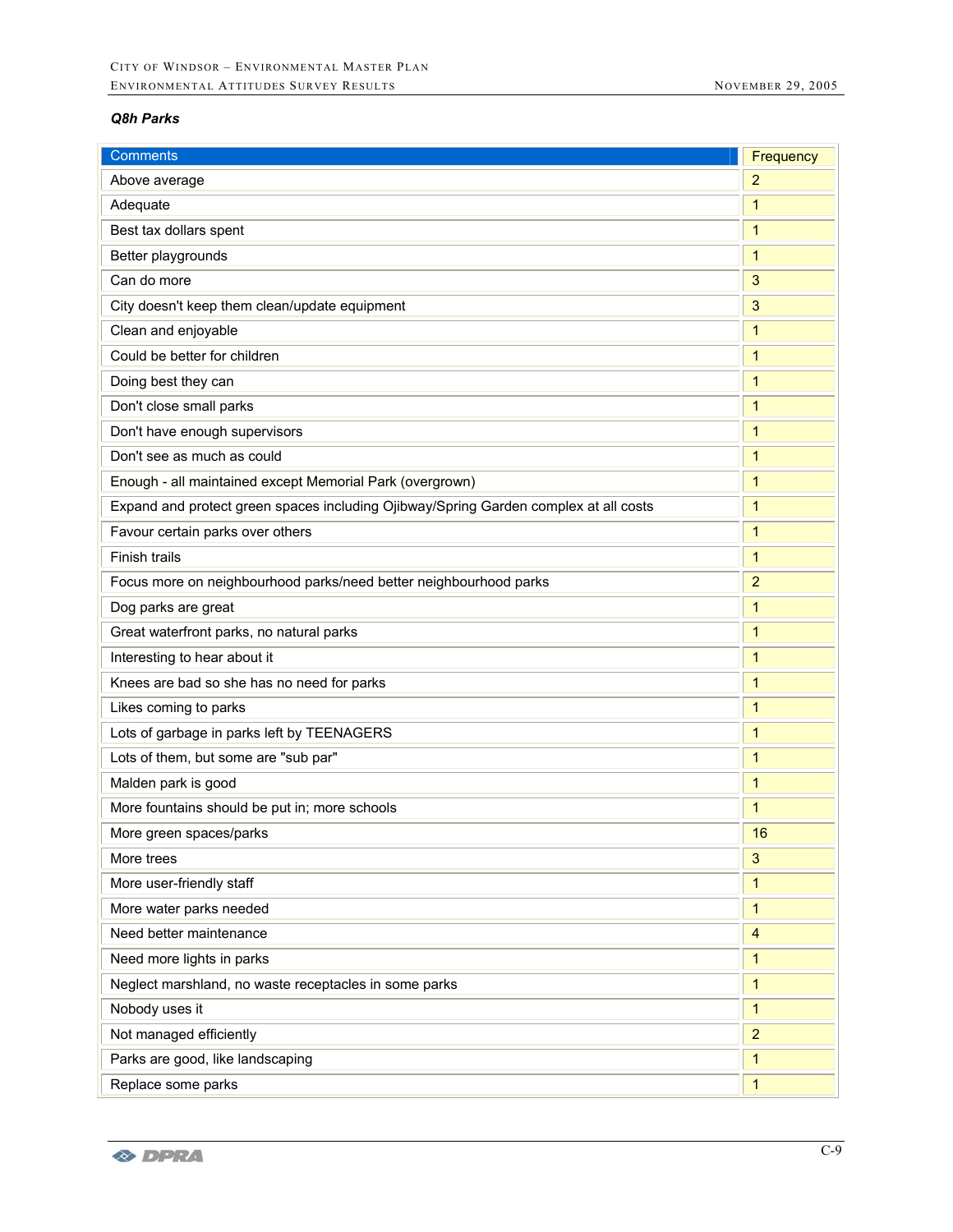| Should be some type of security system; they are abused (day and night) |  |
|-------------------------------------------------------------------------|--|
| Shouldn't sell them to developers                                       |  |
| Small parks                                                             |  |
| Use them more                                                           |  |
| Wonderful                                                               |  |

# *Q8i Recycling Collection*

| <b>Comments</b>                                                                        | Frequency      |
|----------------------------------------------------------------------------------------|----------------|
| Broke his bin                                                                          | $\overline{2}$ |
| Better advertising                                                                     | $\mathbf{1}$   |
| Boxes tend to disappear, would like to see boxes returned                              | $\mathbf{1}$   |
| Businesses should recycle                                                              | $\mathbf{1}$   |
| Could take composting                                                                  | $\mathbf{1}$   |
| Don't have it in area                                                                  | $\overline{2}$ |
| Enforce it                                                                             | $\mathbf{1}$   |
| Expand range of services                                                               | 22             |
| Give more bins to home owners                                                          | $\mathbf{1}$   |
| Good idea                                                                              | $\mathbf{1}$   |
| Inefficient/takes long time                                                            | 6              |
| <b>Introduce Green Boxes</b>                                                           | 1              |
| It's ridiculous                                                                        | $\mathbf{1}$   |
| Lack of education                                                                      | 5              |
| More aggressive approach to recycling                                                  | $\mathbf{1}$   |
| More often/should be same day as garbage pick up                                       | 18             |
| More participation needed                                                              | $\overline{2}$ |
| Not in townhouses                                                                      | 1              |
| Not sure what they take e.g. plastic bags should be taken                              | $\mathbf{1}$   |
| Paper should be allowed to be put in paper bags; workers not trained properly 1        | 1              |
| <b>Restrictions</b>                                                                    | $\mathbf{1}$   |
| Spread out more                                                                        | $\mathbf{1}$   |
| Too specific, boxes have to broken down - difficult for seniors, could be more lenient | $\mathbf{1}$   |
| Used by most of neighbourhood                                                          | $\mathbf{1}$   |
| Utilize to capacity                                                                    | $\mathbf{1}$   |
| Why was glass collection stopped?                                                      | $\mathbf{1}$   |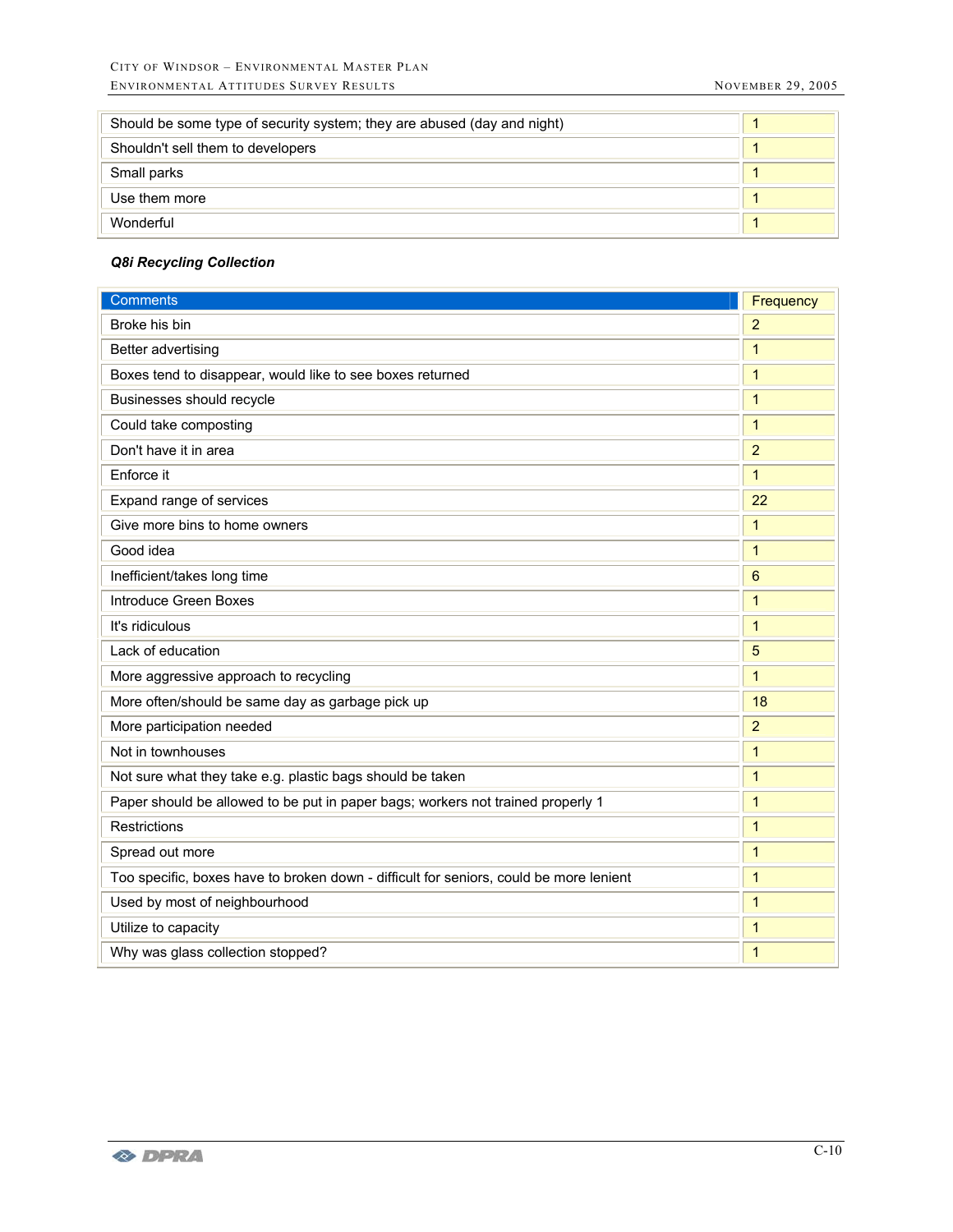# *Q8j Sanitary and Storm Sewers*

| <b>Comments</b>                                                                             | Frequency      |
|---------------------------------------------------------------------------------------------|----------------|
| Bad in some parts of the city/need new ones                                                 | $\overline{7}$ |
| Bigger/Better System Just Put In                                                            | 3              |
| City cleaned up basement when it flooded                                                    | $\mathbf{1}$   |
| City has not upgraded pipes and system                                                      | $\overline{2}$ |
| Clean more often                                                                            | $\mathbf{1}$   |
| Companies not being regulated or enforced                                                   | $\mathbf{1}$   |
| Constant flooding on streets                                                                | 3              |
| Expansion of Windsor is faster than installation of sewage system, underdeveloped, backflow | $\mathbf{1}$   |
| Lives in areas with problems, not happy                                                     | $\overline{2}$ |
| Need to get upgraded                                                                        | 1              |
| Not good in some areas                                                                      | 1              |
| Repair pipes on west end                                                                    | $\mathbf{1}$   |
| Replace old pipes, even in residential areas                                                | $\overline{2}$ |
| Seem to be clean most of the time                                                           | 1              |
| Slow service, needs improvement                                                             | $\mathbf{1}$   |
| Roads should also be replaced and neglected if sewers not put in                            | 1              |
| Still on septic tanks                                                                       | $\mathbf{1}$   |
| Strong smell from them                                                                      | 1              |
| Surcharges are too high                                                                     | $\mathbf{1}$   |
| Trying to fix it though                                                                     | 1              |

#### *Q8k Sewer Use By-law*

| <b>Comments</b>                                      | Frequency      |
|------------------------------------------------------|----------------|
| Charge too much                                      | 3              |
| Doesn't know details                                 | $\overline{2}$ |
| Enforce it                                           | 5              |
| Hard to regulate                                     |                |
| It's going in the river                              |                |
| Lower taxes                                          |                |
| Municipality is too involved                         | 1              |
| Needs maintenance                                    |                |
| Not tough enough                                     | $\overline{2}$ |
| People still pour hazardous materials down the drain |                |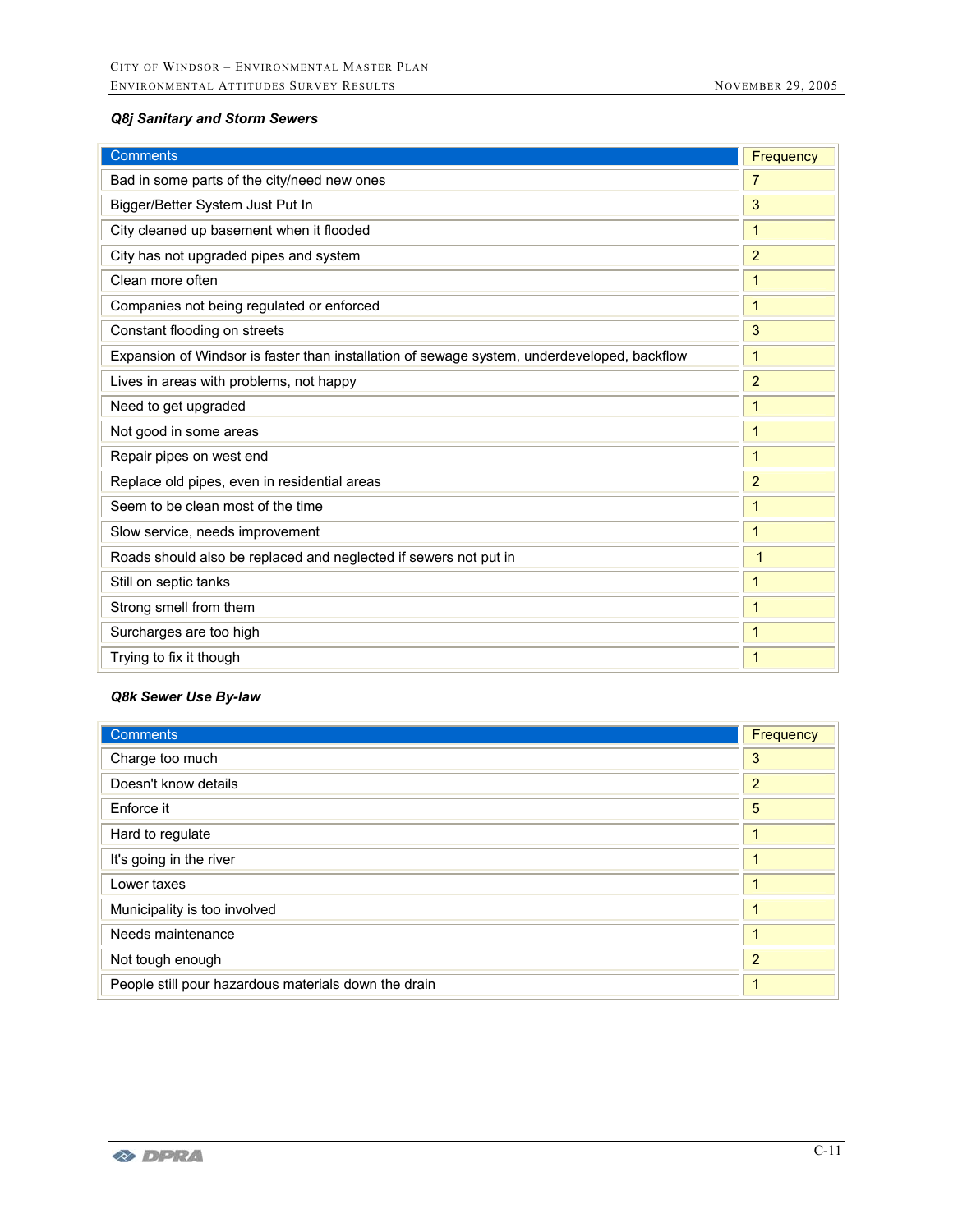# *Q8l Smog Alerts*

| <b>Comments</b>                                                                                | Frequency      |
|------------------------------------------------------------------------------------------------|----------------|
| Accurate, but too many of them                                                                 | 3              |
| Could be improved                                                                              | $\overline{4}$ |
| Could be quicker with announcements                                                            | 12             |
| Don't know if they really do anything                                                          | 3              |
| Don't' say when they are finished                                                              | $\mathbf{1}$   |
| Enforce more                                                                                   | 3              |
| Encourage car pooling                                                                          | $\mathbf{1}$   |
| Free bus trips on smog days -good idea                                                         | $\overline{2}$ |
| Good idea                                                                                      | $\mathbf{1}$   |
| Good info sharing                                                                              | $\mathbf{1}$   |
| How does this help when people continue to drive, cut lawns etc?                               | $\mathbf{1}$   |
| It's useless                                                                                   | $\overline{2}$ |
| Levy fines to abusers on smog alert days i.e. cutting grass                                    | $\mathbf{1}$   |
| More cooperation with TW                                                                       | $\mathbf{1}$   |
| Most comes from States side                                                                    | $\mathbf{1}$   |
| Need more sensors on east side                                                                 | $\mathbf{1}$   |
| Never heard one                                                                                | 1              |
| Never seen any on Windsor news networks                                                        | 1              |
| Pay attention                                                                                  | 1              |
| People ignore alerts                                                                           | $\mathbf{1}$   |
| Post on TV only; put on radio and newspaper                                                    | $\overline{2}$ |
| Should control smog                                                                            | $\mathbf{1}$   |
| There's no smog                                                                                | $\mathbf{1}$   |
| Very good. People need them                                                                    | $\mathbf{1}$   |
| Get people to understand to reduce emissions activities during peak hours, help the smog cause | $\mathbf{1}$   |

## *Q8m Storm Water Management System*

| <b>Comments</b>                                                    | Frequency      |
|--------------------------------------------------------------------|----------------|
| Floods when it rains                                               | 3              |
| Inadequate in controlling water - seems to contribute to pollution | $\blacksquare$ |
| Needs improvement                                                  | $\overline{2}$ |
| No more flooding in basement now                                   | $\mathbf 1$    |
| Not managed well in parts of the city                              | $\overline{2}$ |
| Not strict building codes same as roads                            | $\mathbf 1$    |
| Shouldn't go back in river                                         | $\mathbf{1}$   |
| System needs upgrading                                             | $\overline{2}$ |
| The catch basin in my backyard has been plugged for 10 years       | $\mathbf{1}$   |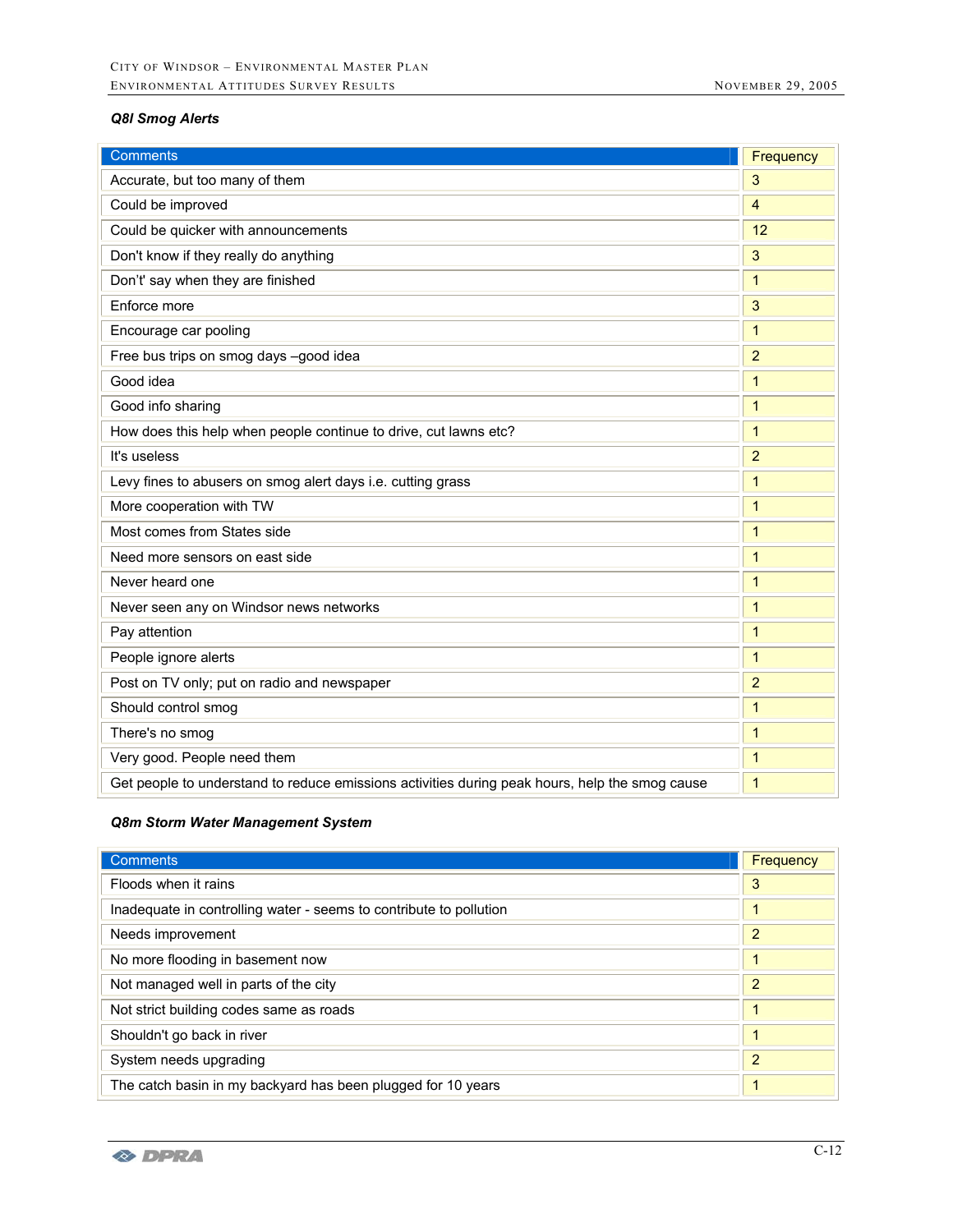#### *Q8n Transit Windsor*

| <b>Comments</b>                                                          | Frequency      |
|--------------------------------------------------------------------------|----------------|
| Always expanding programs, no one on bus, losing money                   | $\mathbf{1}$   |
| Bad service-could be better                                              | 12             |
| Buses are dirty                                                          | 1              |
| Can't ride on transit because of illness                                 | $\mathbf{1}$   |
| City is growing too fast - not enough buses to new residential areas     | $\mathbf{1}$   |
| College students should get reduced rates                                | 1              |
| Confusing to use                                                         | 1              |
| Depends where you live                                                   | 1              |
| Dislikes colour of the buses                                             | $\mathbf{1}$   |
| Doesn't use                                                              | 9              |
| Don't use - too costly                                                   | 3              |
| Empty all the time, go with smaller ones                                 | $\mathbf{1}$   |
| Expand routes; increase frequency of buses & encourage people to use bus | 3              |
| Expensive                                                                | 8              |
| Extend service to LaSalle county; promote more; could do more            | $\mathbf{1}$   |
| Good Upgrades                                                            | $\mathbf{1}$   |
| Hybrid/more efficient buses                                              | $\mathbf{1}$   |
| Improve system -make it more accessible for seniors                      | $\mathbf{1}$   |
| Improve transit/increase rider ship                                      | 1              |
| Insufficient/long wait times in some areas                               | $\overline{4}$ |
| Likes idea of Handitransit                                               | 1              |
| Likes the bike racks                                                     | $\mathbf{1}$   |
| Lots of pollution                                                        | $\mathbf{1}$   |
| Lots of services available                                               | 1              |
| Lousy customer service (drivers have bad attitudes)                      | $\mathbf{1}$   |
| More punctual                                                            | 6              |
| More service needed                                                      | 3              |
| Need a veteran bus pass                                                  | $\mathbf{1}$   |
| Need better service and air conditioning                                 | $\mathbf{1}$   |
| Need more buses on weekends                                              | 5              |
| Need more routes & schedules                                             | 8              |
| Need to improve it                                                       | $\overline{2}$ |
| Needs more money                                                         | $\mathbf{1}$   |
| Polite drivers                                                           | $\mathbf{1}$   |
| Rates were raised and service got worse. Stopped riding it               | 1              |
| Routes should be carried on later into the night - after certain hours   | $\mathbf{1}$   |
| Sees buses idling                                                        | $\mathbf{1}$   |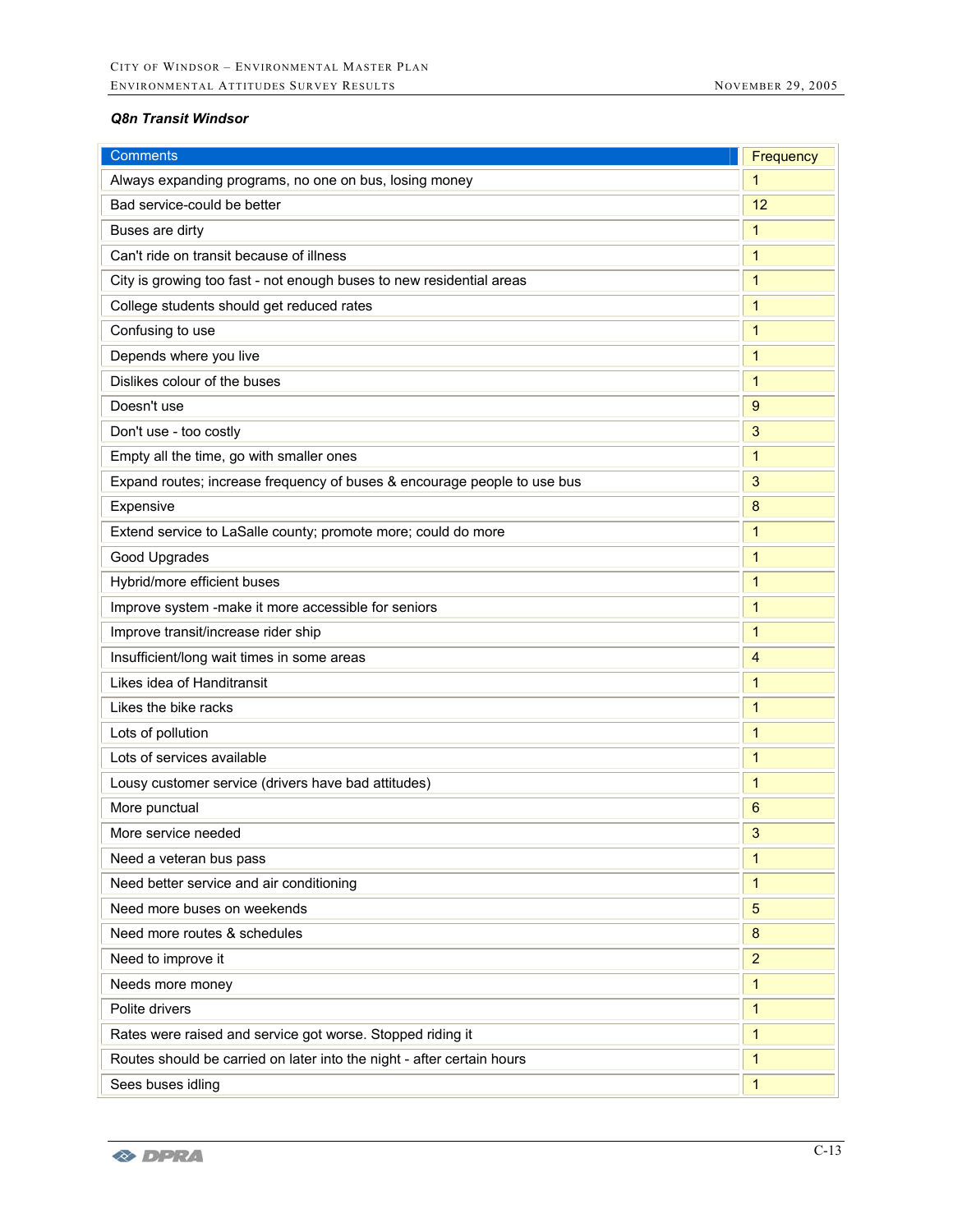| Shorter waiting times                                                                           |  |
|-------------------------------------------------------------------------------------------------|--|
| Should add free shuttles                                                                        |  |
| Should be more accessible in newer areas                                                        |  |
| Should be more routes though                                                                    |  |
| Should privatize it                                                                             |  |
| Take money from auto infrastructure and put in public transit, it will pay multiple dividends 1 |  |
| Too confusing                                                                                   |  |
| Uncomfortable and stinky buses                                                                  |  |
| Use more buses, make more efficient system                                                      |  |

## *Q8o Windsor Essex County Environment Committee*

| <b>Comments</b>                                    | Frequency |
|----------------------------------------------------|-----------|
| Better publicity needed                            | 2         |
| Could do more                                      |           |
| Don't "have a clue" and don't respect public input |           |
| Incompetent and ineffective                        |           |
| Limited mandate, should have more power            | 3         |

#### *Q8p Wildlife Management*

.

| <b>Comments</b>                                                                            | Frequency      |
|--------------------------------------------------------------------------------------------|----------------|
| Could be quicker                                                                           |                |
| Doesn't know too much about it                                                             |                |
| Doesn't like ducks                                                                         |                |
| Equally conserve all areas, not just ones by waterfront                                    |                |
| Good job on North Talbot Rd.                                                               |                |
| More municipal involvement, less volunteers                                                |                |
| Need more help, more staff                                                                 |                |
| Needs improvement                                                                          | $\overline{2}$ |
| Not enough conservation areas                                                              | $\overline{2}$ |
| Not evenly enforced across the board                                                       |                |
| Raise more awareness of the diverse wildlife in our area and encourage habitat development |                |
| Rat problems that city did not help with                                                   |                |
| Too much development                                                                       |                |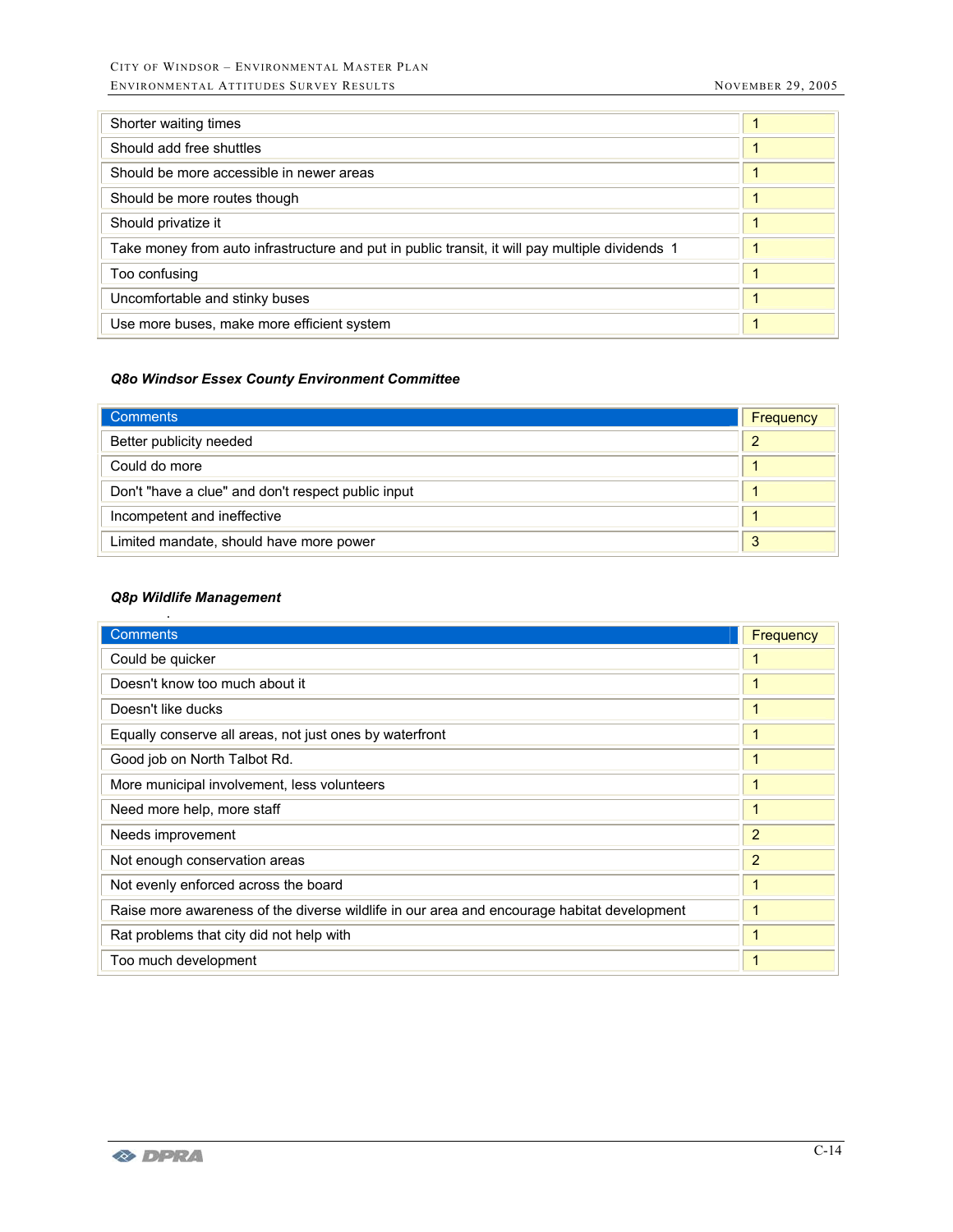# *Q8q Yard Waste Collection*

| <b>Comments</b>                                                                               | Frequency      |
|-----------------------------------------------------------------------------------------------|----------------|
| Better collection system                                                                      | 1              |
| Burns it                                                                                      | $\mathbf{1}$   |
| Can't put grass out etc, but 2 minutes down road LaSalle grass is okay. - Why the difference? | $\mathbf{1}$   |
| City should supply bags                                                                       | $\mathbf{1}$   |
| Collect items at other times in the year                                                      | $\overline{2}$ |
| Could come more often in late spring early summer                                             | 23             |
| Encourage homeowners to clear walks                                                           | 1              |
| Expand and improve it                                                                         | $\overline{2}$ |
| Information should be sent to schools to educate young people                                 | $\mathbf{1}$   |
| Kind of slow                                                                                  | $\mathbf{1}$   |
| Lack of information re: the program                                                           | $\mathbf{1}$   |
| Make it more convenient                                                                       | $\mathbf{1}$   |
| Make system more user friendly                                                                | $\mathbf{1}$   |
| Miss her house. "it's pathetic"                                                               | $\mathbf{1}$   |
| More durable bags                                                                             | $\mathbf{1}$   |
| Need more flexible and better service                                                         | $\overline{2}$ |
| Need to pick up grass clippings in summer                                                     | 3              |
| Need to publicize pick up dates better                                                        | $\mathbf{1}$   |
| No collections in the past two years                                                          | $\mathbf{1}$   |
| Needs to change with weather                                                                  | $\mathbf{1}$   |
| Restrictions                                                                                  | $\mathbf{1}$   |
| Takes too long to pick it up                                                                  | $\mathbf{1}$   |
| They refuse to pick it up                                                                     | $\mathbf{1}$   |
| Too much left in construction sites                                                           | $\mathbf{1}$   |
| Very picky - has to be set up in an certain way - has to be "gift wrapped"                    | $\mathbf{1}$   |
| We should burn it                                                                             | $\mathbf{1}$   |
| Yard waste left in bin, not careful                                                           | $\mathbf{1}$   |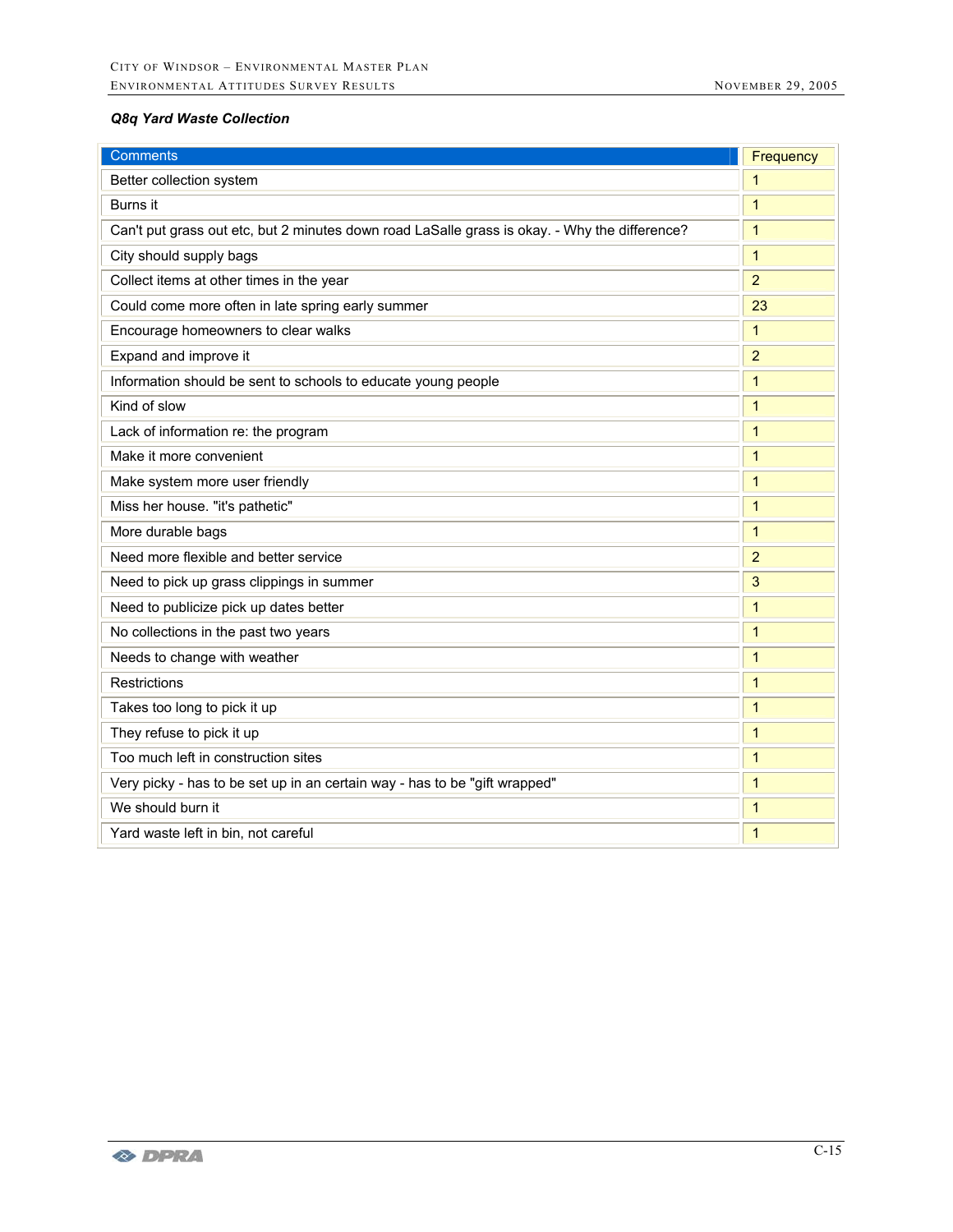#### **QUESTION 9 – COMMENTS**

Respondents provided a number suggestions and comments in regard to changes that they would like to see to existing environmentally-related programs, services and initiatives offered by the City. Most suggestions were provided for garbage collection, public transit, roads, education, parks and recreation, bylaw enforcement, pesticide control and cleanliness. Comments for various topics are listed below. The numbers in brackets represents the frequency of the comment.

#### *Garbage*

| <b>Comments</b>                                                                                                                                                                                                                                                                                             | Frequency      |
|-------------------------------------------------------------------------------------------------------------------------------------------------------------------------------------------------------------------------------------------------------------------------------------------------------------|----------------|
| Apply fewer restrictions on recycling and yard waste. Improve recycling programs to take more<br>items.                                                                                                                                                                                                     | $\mathbf{1}$   |
| Expand recycling program                                                                                                                                                                                                                                                                                    | 16             |
| Pick up large items more frequently. Garbage collection should set aside days to collect large items                                                                                                                                                                                                        | $\overline{4}$ |
| Add green boxes (i.e., Compost collection service (Green bins))                                                                                                                                                                                                                                             | 11             |
| Collect yard waste more frequently. Need more yard waste pick ups                                                                                                                                                                                                                                           | 10             |
| Increase recycling pick ups and services. Blue box should be weekly and on same day as garbage.                                                                                                                                                                                                             | $\overline{7}$ |
| Would like to see more recycling at businesses - work at photo lab and take empty plastic bottles<br>home for recycling otherwise get thrown out. Bingo halls throw out paper; grocery stores throw out<br>#2 bottles, bread, produce, flowers from flower shops etc Businesses should have free recycling. | $\overline{2}$ |
| Disposal of hazardous waste should be friendlier; it's hassle to get rid of it. More ads (flyers, on<br>cable channel) on what to do with this kind of waste                                                                                                                                                | 1              |
| More recycling bins in public areas                                                                                                                                                                                                                                                                         | 1              |
| Have garbage collection twice a week. There is a need for more waste collection days                                                                                                                                                                                                                        | 3              |
| Establish garbage/waste reduction programs to reduce the amount                                                                                                                                                                                                                                             | $\mathbf{1}$   |
| Improve waste management                                                                                                                                                                                                                                                                                    | 1              |
| Institute recycling in townhouses                                                                                                                                                                                                                                                                           | $\mathbf{1}$   |
| Keep public informed as to where dump sites are                                                                                                                                                                                                                                                             | 1              |
| More recycling bins need to be distributed                                                                                                                                                                                                                                                                  | 1              |
| Not enough accessibility to recycling                                                                                                                                                                                                                                                                       | 1              |
| Need Styrofoam recycling                                                                                                                                                                                                                                                                                    | $\mathbf{1}$   |
| Pay attention to garbage and landscaping needs                                                                                                                                                                                                                                                              | $\mathbf{1}$   |
| Pick up hazardous waste at homes                                                                                                                                                                                                                                                                            | 4              |
| Recycling education.                                                                                                                                                                                                                                                                                        | $\mathbf{1}$   |
| Regulatory measures to make schools participate in recycling programs                                                                                                                                                                                                                                       | 1              |
| Set up new program to pick up items that garbage truck usually leave behind                                                                                                                                                                                                                                 | $\mathbf{1}$   |
| Should be allowed to burn our own waste in back yard with permits                                                                                                                                                                                                                                           | $\mathbf{1}$   |
| Take better care of recycling and garbage bins                                                                                                                                                                                                                                                              | $\mathbf{1}$   |
| Use plastic bins or more durable bags for yard waste collection                                                                                                                                                                                                                                             | $\mathbf{1}$   |
| Be neater when they replace garbage and recycling bins                                                                                                                                                                                                                                                      | $\mathbf{1}$   |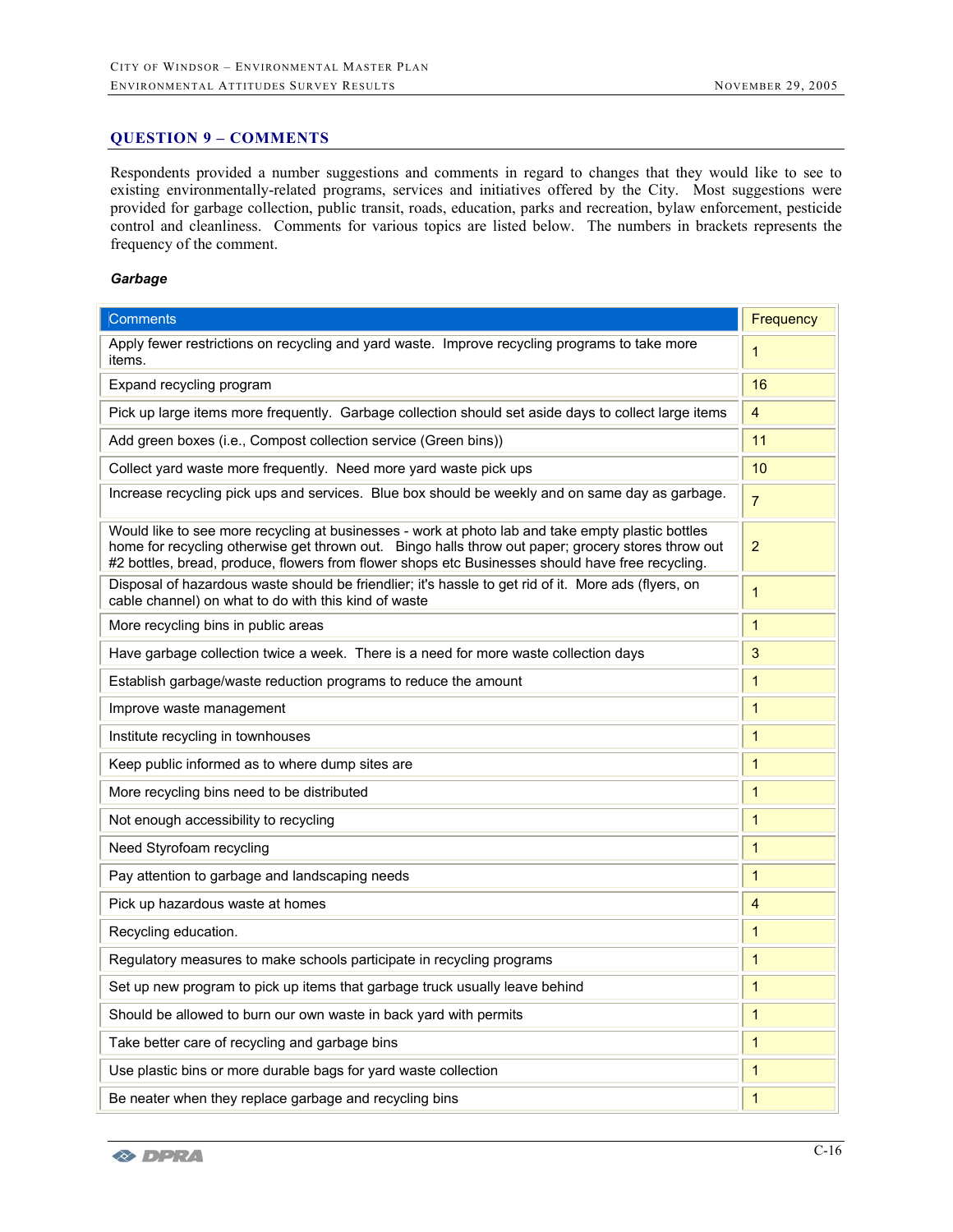| Change dumping station to more rural location                                                   |                |
|-------------------------------------------------------------------------------------------------|----------------|
| Expand recycling program to public space (recycling bins in public places for bottles and cans) |                |
| Have recycling mandatory and stricter recycling rules.                                          | $\overline{4}$ |
| Involve the children in school e.g., recycling all containers                                   |                |
| No pay-by-bag garbage system                                                                    | 1              |
| Force a pay per use garbage collection                                                          | 1              |
| Punish those who do not comply with hazardous waste disposal                                    | 1              |
| Provide incentive for people to recycle                                                         | 1              |

#### *Sewers*

| <b>Comments</b>                                                                                                                 | Frequency |
|---------------------------------------------------------------------------------------------------------------------------------|-----------|
| Against Sewer Use By-Law                                                                                                        |           |
| The costs associated with sewer use are exorbitant and amount to a second level of taxation. Put a<br>stop to these high costs. |           |
| Inner city storm sewers need to be replaced, as they are too old.                                                               |           |

## *Cleanliness*

| <b>Comments</b>                                                                                         | Frequency      |
|---------------------------------------------------------------------------------------------------------|----------------|
| City should develop an anti-littering campaign                                                          | 3              |
| Clean up downtown core                                                                                  | $\overline{2}$ |
| Clean up Detroit River                                                                                  | $\overline{2}$ |
| Do not let people put junked cars in driveway                                                           | 1              |
| Factory on McDougal (no name provided) is a "disgusting place. It stinks up whole city. Get rid of it". |                |
| Fine people who leave garbage in alley ways                                                             | 1              |
| Keep the City clean                                                                                     | 1              |
| Develop more clean up programs                                                                          | $\overline{2}$ |
| Establish volunteer clean up programs                                                                   | 1              |
| Involve community in activities to clean the city                                                       | 1              |
| There should be street cleaning services                                                                |                |
| Develop signage to encourage proper litter disposal habits                                              | 1              |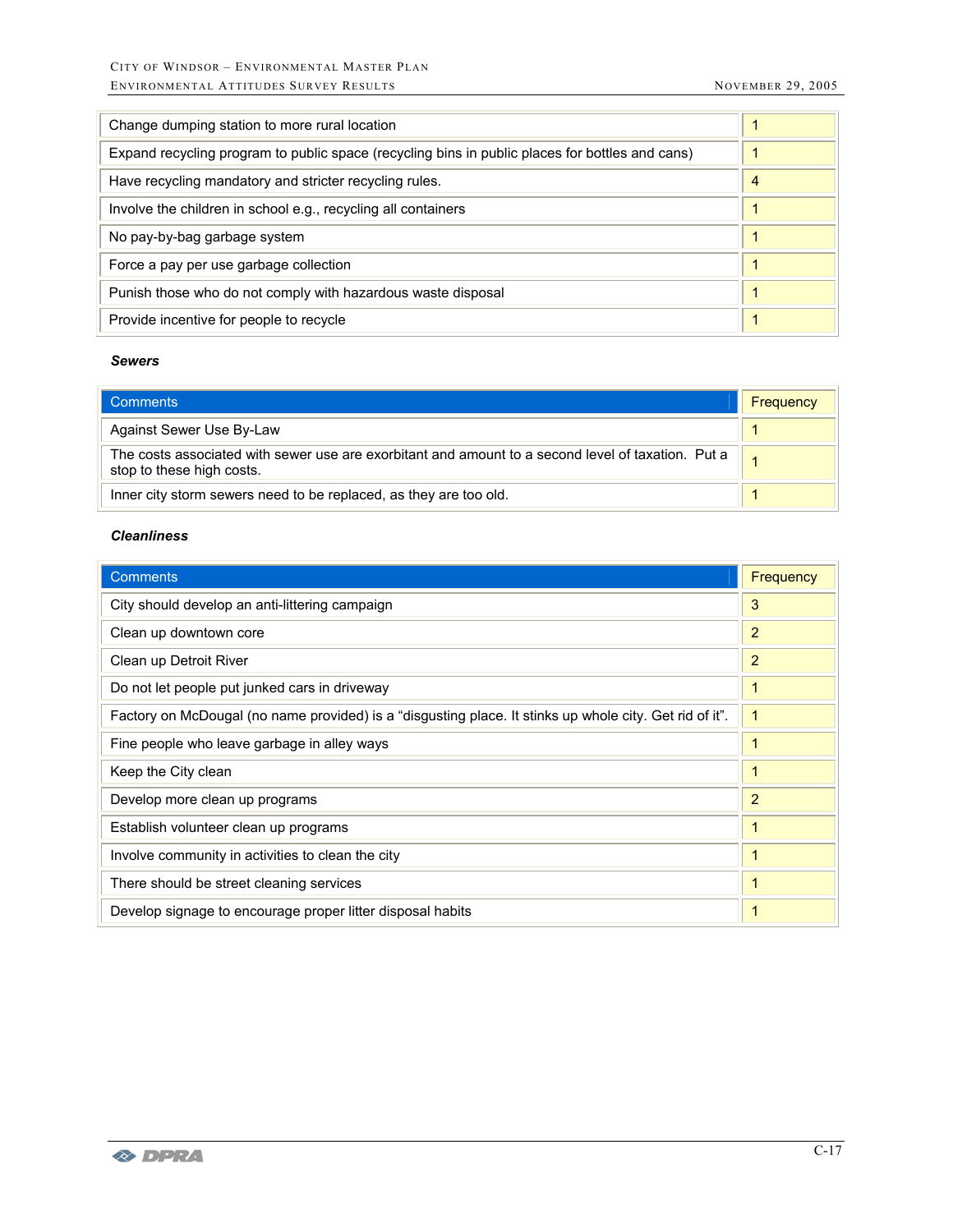# *Air Quality*

| <b>Comments</b>                                                                                                                                                                                                             | Frequency      |
|-----------------------------------------------------------------------------------------------------------------------------------------------------------------------------------------------------------------------------|----------------|
| The City and public should be very aware of smog and air quality issues                                                                                                                                                     | 1              |
| Need to solve the problem of air pollution coming from Detroit. Lobby US in regard to air pollution<br>coming from Detroit.                                                                                                 | $\overline{2}$ |
| Need to improve the quality of air                                                                                                                                                                                          | 4              |
| Improve air quality management                                                                                                                                                                                              | 1              |
| In government housing area, the City cuts the grass on smog days. This should not be occurring.<br>The City should inform people and staff about smog days.                                                                 | $\overline{1}$ |
| More citizen groups should work with industry regarding air pollution reduction                                                                                                                                             | 1              |
| New clean air initiatives                                                                                                                                                                                                   | 1              |
| Pollution has to decrease over next 10-15 yrs                                                                                                                                                                               | 1              |
| Need programs to deal specifically with pollution                                                                                                                                                                           | 1              |
| Public awareness and promotion on air quality issues can be improved                                                                                                                                                        | $\mathbf{1}$   |
| There is a need for air quality monitoring stations in Windsor. Stations should stay open at night<br>since factories pollute at night when Toronto stations are closed.                                                    | $\mathbf 1$    |
| The anti-idling law needs to be strongly enforced                                                                                                                                                                           | 1              |
| Ban smoking in all public places                                                                                                                                                                                            | 1              |
| There was a waste treatment plant in Romulus Twp that was on fire recently - where did the plume<br>of contaminated air go? The Provincial Government told us everything is ok. Need more<br>communication on such matters. | 1              |

# *Water Quality*

| Comments                         | Frequency |
|----------------------------------|-----------|
| Monitor water coming out of taps |           |
| Need more effective water tests  |           |

## *Animal Control*

| <b>Comments</b>            | -<br><b>Frequency</b> |
|----------------------------|-----------------------|
| Need better animal control |                       |

## *Transportation*

| <b>Comments</b>                                                                                                                                                                                                                                                                                                                                                                                                                                                                                                       | Frequency |
|-----------------------------------------------------------------------------------------------------------------------------------------------------------------------------------------------------------------------------------------------------------------------------------------------------------------------------------------------------------------------------------------------------------------------------------------------------------------------------------------------------------------------|-----------|
| Need a better mass transit system. Need more coverage and routes for public transit. Public transit<br>improvements are needed. Make public transit more efficient. For example, improve bus services,<br>provide more direct routes, extend transit services, improve frequency. The bus system is very poor<br>for the size of the City's population. Transit Windsor should service more rural areas & work late<br>night more. There is also a need for better publication of the transit schedule. Encourage use | -28       |
| Improve road conditions. Road repair and more road maintenance is needed, "Some streets haven't<br>been fixed for years".                                                                                                                                                                                                                                                                                                                                                                                             |           |
| Promote alternative transportation (e.g., implement and promote carpool programs). Provide<br>incentives for the public to take alternative modes of transport e.g., by establishing more bike lanes.                                                                                                                                                                                                                                                                                                                 | 6         |

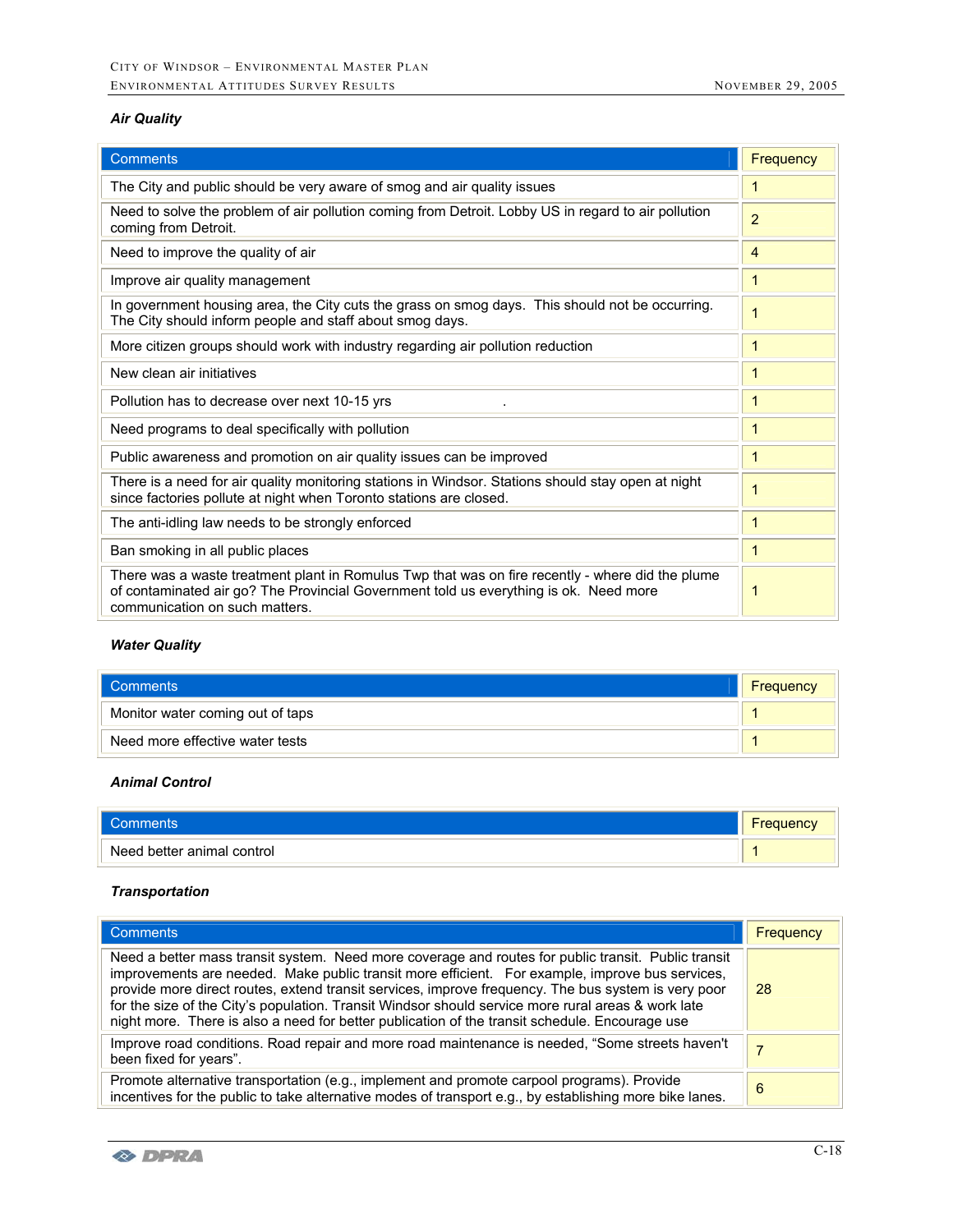$\rightarrow$ 

| Have smaller buses, as big buses are always empty                                                                                                                                                                                                   | 4              |
|-----------------------------------------------------------------------------------------------------------------------------------------------------------------------------------------------------------------------------------------------------|----------------|
| Improve truck traffic at the border. Solve cross border problems.                                                                                                                                                                                   | 2              |
| Reduce trucks                                                                                                                                                                                                                                       | 2              |
| Stop blocking legitimate proposals (i.e., Tunnelled DRTP) to get trucks off city streets for political<br>purposes. A tunnel will get trucks out of neighbourhoods faster than any other solution and will have<br>immediate impact on air quality. | 3              |
| Improve traffic flow. More green lights or get rid of lights.                                                                                                                                                                                       | 1              |
| Introduce Car Zoning programs, especially during peak times.                                                                                                                                                                                        | 1              |
| Need new truck route                                                                                                                                                                                                                                | 1              |
| Need public bus in South Windsor                                                                                                                                                                                                                    | 1              |
| Need a bylaw to provide trucks with a road or route only for trucks, so that they do not pass through<br>Windsor                                                                                                                                    | $\overline{1}$ |
| Have road signs with bigger fonts and make it more clear to read                                                                                                                                                                                    | 1              |
| Tax big vehicles                                                                                                                                                                                                                                    | 1              |
| Need better management of transportation and traffic                                                                                                                                                                                                | 1              |
| Stop advocating for Schwartz Plan Option 3, allow trucks on city streets and work towards<br>decreasing automobile traffic.                                                                                                                         | 1              |
| Buses are dirty and seats are uncomfortable.                                                                                                                                                                                                        | 1              |

## *Education*

| <b>Comments</b>                                                                                                        | <b>Frequency</b> |
|------------------------------------------------------------------------------------------------------------------------|------------------|
| Need more public education on environmental issues. More programs to raise environmental<br>awareness are needed.      | 8                |
| Need more education about air quality and smog                                                                         | $\overline{2}$   |
| Better public education on mercury take-back                                                                           |                  |
| Get youth involved in environmental issues                                                                             | 1                |
| Increase awareness on importance of recycling to encourage participation                                               |                  |
| Increase awareness and budget for improving air quality, water quality etc.                                            |                  |
| Need more education regarding environment services. Make people aware of services and programs<br>offered by the City. | $\overline{2}$   |
| Need more promotion and education of the bylaws                                                                        |                  |
| For education, use other media besides TV                                                                              |                  |
| Need more information regarding environmental policies and incentives                                                  |                  |
| Provide information centres                                                                                            | $\mathbf 1$      |
| Need school programs to explains these programs                                                                        |                  |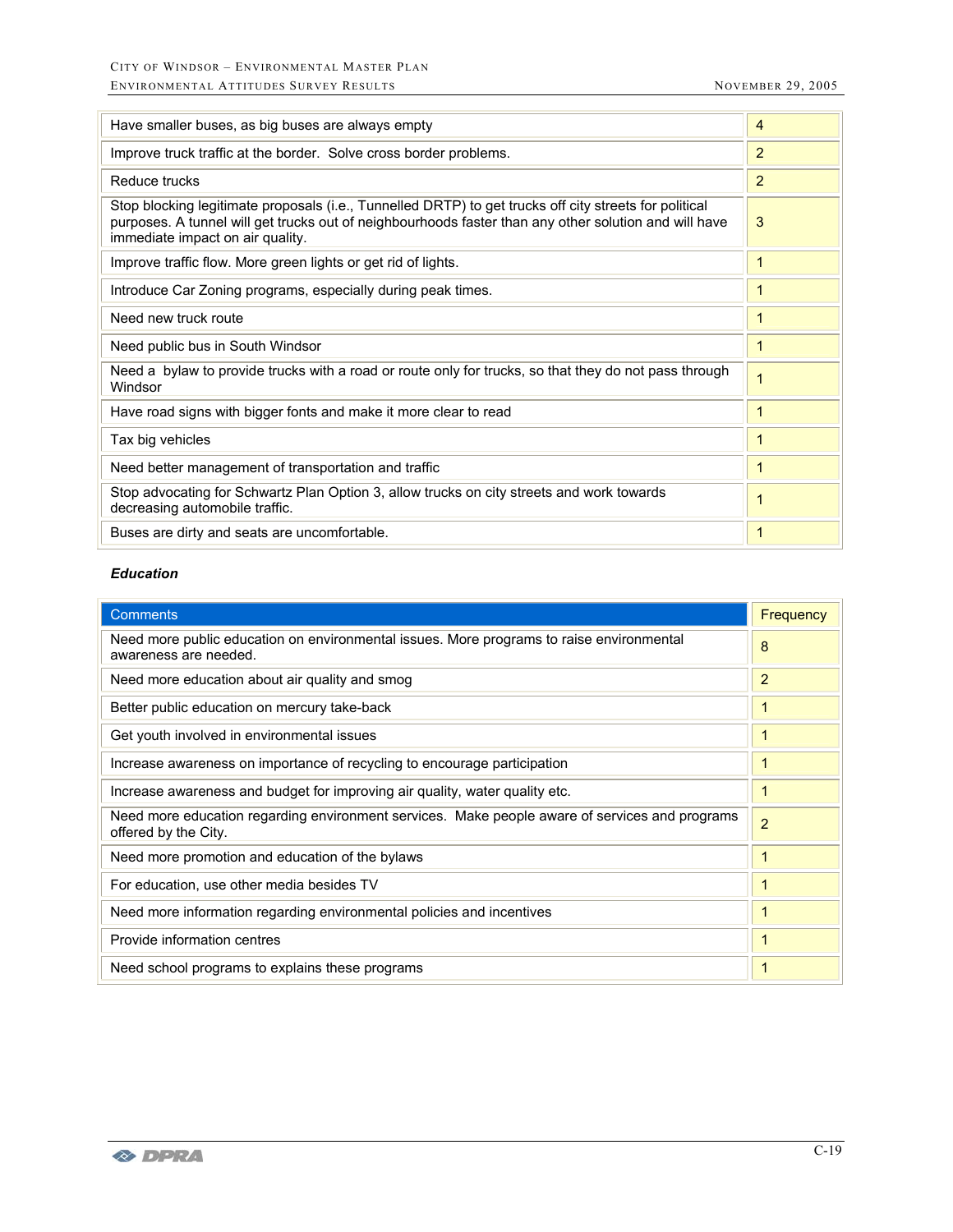#### *Law and Enforcement*

| <b>Comments</b>                                                                                                | Frequency |
|----------------------------------------------------------------------------------------------------------------|-----------|
| Better enforcement of bylaws and programs is needed.                                                           | 5         |
| Better publicity of environmental bylaws                                                                       |           |
| Crack down on polluters                                                                                        |           |
| Encourage public involvement of bylaws                                                                         |           |
| Need new bodies to enforce bylaws                                                                              |           |
| Enforce idling bylaw                                                                                           |           |
| Enforce existing helmet law                                                                                    |           |
| No smoking bylaw needs to be enforced                                                                          |           |
| Bylaw officers are too lenient "do the job you were hired to do or quit and stop wasting taxpayer's<br>money". |           |

#### *Public Communication*

| <b>Comments</b>                                                                                                                                                                  | Frequency |
|----------------------------------------------------------------------------------------------------------------------------------------------------------------------------------|-----------|
| Put publications or messages online                                                                                                                                              |           |
| Council should listen to people more                                                                                                                                             |           |
| Advertise services and initiatives better                                                                                                                                        | 4         |
| More information about services and programs provided by the City is needed. Also need more<br>media coverage on the programs. Some of these programs are unknown to the public. | 2         |
| Provide information in other media besides papers                                                                                                                                |           |
| Use public forums to communicate with the public                                                                                                                                 |           |

#### *Parks and Recreation*

| <b>Comments</b>                                                                     | Frequency      |
|-------------------------------------------------------------------------------------|----------------|
| Build more parks and paths                                                          | 2              |
| Build more sport arenas.                                                            | 2              |
| Establish or designate more dog parks                                               | 1              |
| Finish trails                                                                       | 1              |
| Need places for the elderly to go                                                   | 1              |
| Improve quality of parks: update old equipment and give them more benches and trees | 1              |
| Provide more activities for children and families                                   | 2              |
| Provide more children's recreation areas                                            | 1              |
| More bike trails                                                                    | 3              |
| More jogging and pedestrian trails                                                  | 1              |
| More programs for youth                                                             | $\overline{2}$ |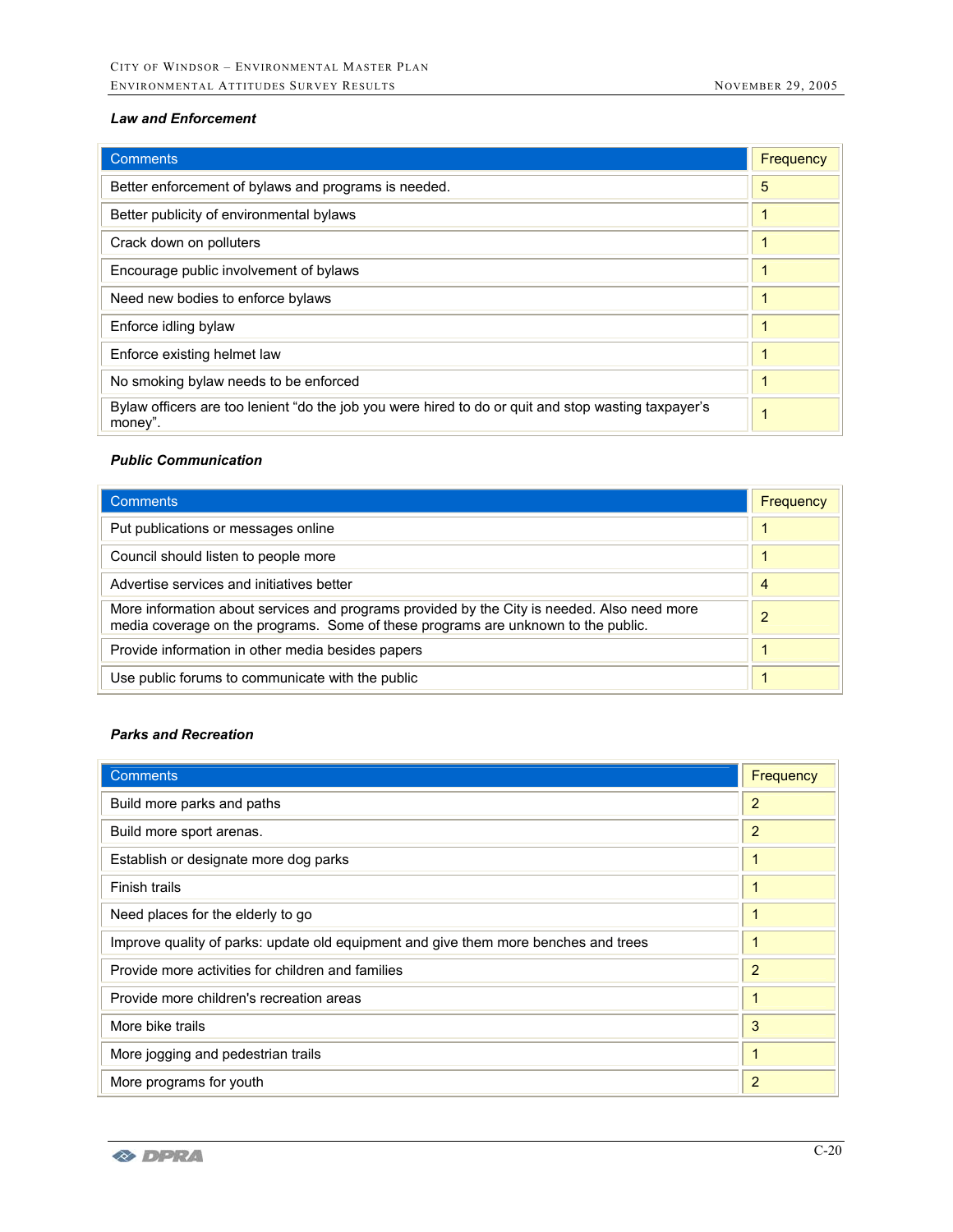| Protect/maintain smaller community parks    |  |
|---------------------------------------------|--|
| Promote other parks instead of closing them |  |
| Keep existing parks and golf courses        |  |

#### *Municipal Finance Concerns*

| <b>Comments</b>                                                                                                                                                                                                                        | Frequency |
|----------------------------------------------------------------------------------------------------------------------------------------------------------------------------------------------------------------------------------------|-----------|
| City needs better fiscal management                                                                                                                                                                                                    |           |
| Lower taxes                                                                                                                                                                                                                            |           |
| Lower utility costs                                                                                                                                                                                                                    |           |
| Need to see where the money is going                                                                                                                                                                                                   |           |
| Provide new programs without increasing taxes. "We are already taxed through the nose. Liberals<br>should spend taxpayer's money on the environment. We are willing to have additional tax if it's clear<br>where the money is spent". | 2         |
| Casino or GST could pay additional amount to take action instead of taxing the public                                                                                                                                                  |           |
| Paying an additional amount should specify to what programs money would go to. Give residents a<br>choice of where their money goes.                                                                                                   |           |
| Would support additional amount on taxes only if it goes towards actions not bureaucracy                                                                                                                                               |           |

# *Revitalization/Urban Planning/Strategic Municipal Planning*

| <b>Comments</b>                                                                                                                                                                                                         | Frequency |
|-------------------------------------------------------------------------------------------------------------------------------------------------------------------------------------------------------------------------|-----------|
| Plant more trees. Provide new initiatives for people to plant more trees in residential areas. For<br>example, provide trees to homeowners for free. Encourage homeowners to plant trees by providing<br>free saplings. | 5         |
| Demolish old buildings                                                                                                                                                                                                  |           |
| Limit houses in the area                                                                                                                                                                                                |           |
| New housing developments should include sidewalks and bike lanes                                                                                                                                                        |           |
| Develop more sidewalks                                                                                                                                                                                                  |           |
| Rebuild/improve streets                                                                                                                                                                                                 |           |
| Revitalize vacant areas                                                                                                                                                                                                 |           |
| Plant trees around power lines                                                                                                                                                                                          |           |
| Trim trees on front lawns                                                                                                                                                                                               |           |
| When developers purchase land, they should be obliged to preserve the natural environment (i.e.,<br>wildlife habitat, trees, etc.) on that land.                                                                        |           |
| Riverfront is crowded                                                                                                                                                                                                   |           |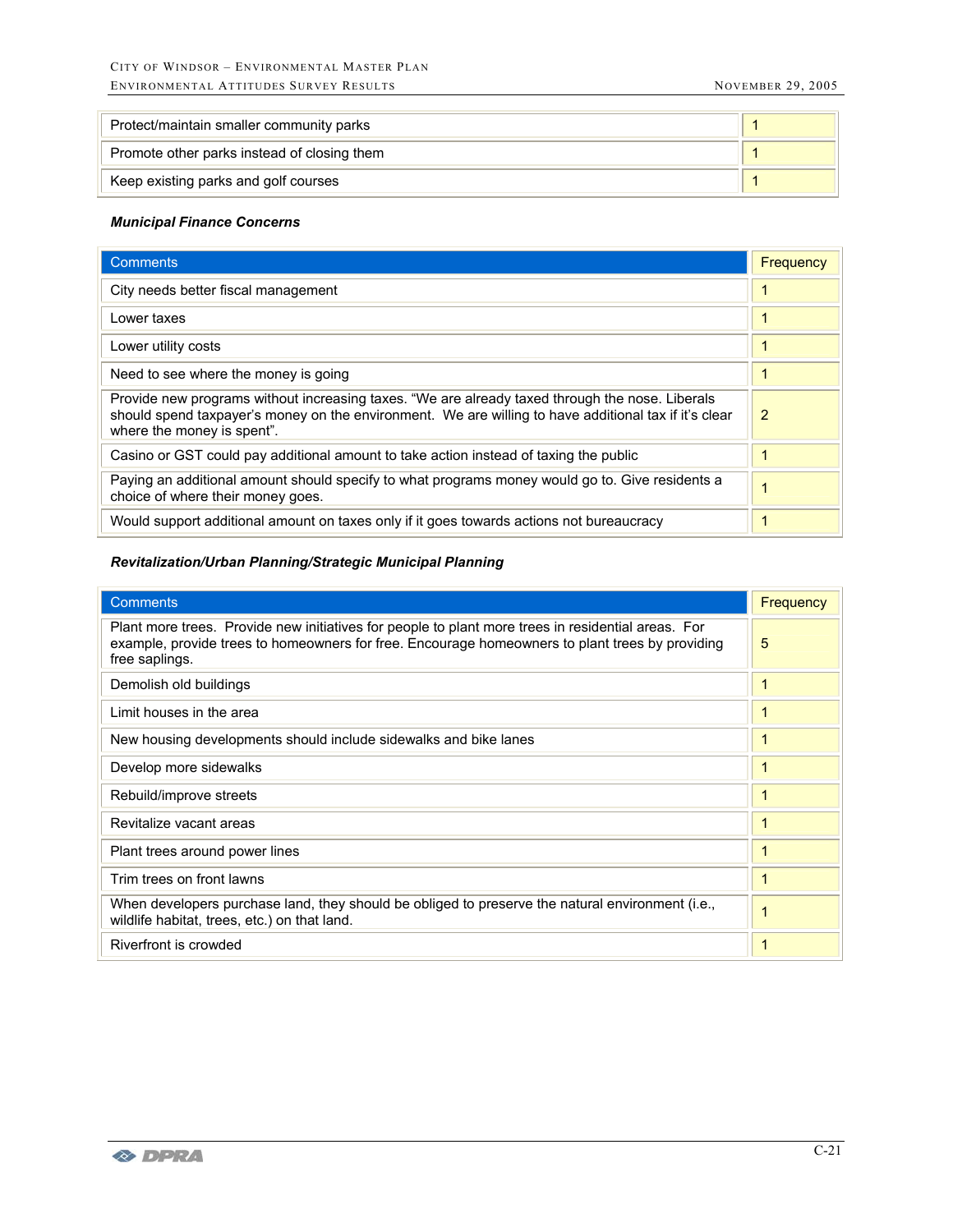## *Public Safety*

| l Comments                                         | <b>Frequency</b> |
|----------------------------------------------------|------------------|
| Trails down by Detroit river are not safe at night |                  |

## *Pesticide Use*

| <b>Comments</b>                                                                                                                                                                                           | Frequency |
|-----------------------------------------------------------------------------------------------------------------------------------------------------------------------------------------------------------|-----------|
| Draft pesticide by aw is useless, as it is not able to enforce. There is a need for new programs to<br>force citizens to abide by this bylaw. There needs to be more efficient use of existing resources. |           |
| Pass the pesticides bylaw                                                                                                                                                                                 |           |
| In regard to pesticide use, everyone needs to obey the bylaw.                                                                                                                                             |           |
| Enforce/publicize the draft pesticide bylaw                                                                                                                                                               |           |
| Less pesticides/herbicides would be good                                                                                                                                                                  |           |
| Pesticide bylaw is good                                                                                                                                                                                   |           |
| Make pesticides illegal                                                                                                                                                                                   |           |
| Draft a new pesticide bylaw with total ban on the use of pesticides                                                                                                                                       |           |

#### *Alternative Energy*

| <b>Comments</b>                                                                                                                                                                                                         | Frequency |
|-------------------------------------------------------------------------------------------------------------------------------------------------------------------------------------------------------------------------|-----------|
| Find alternative energy sources for public transit                                                                                                                                                                      |           |
| Provide funding for research and use of wind, solar, biomass and other renewable energies.                                                                                                                              |           |
| Reserve energy                                                                                                                                                                                                          |           |
| Create a Chair or Research grant at the University of Windsor for innovative and alternative energy<br>exploration/design. Publicize this as a City of Windsor achievement to draw new<br>investors/developers to area. |           |

#### *Environmental Protection/Conservation*

| <b>Comments</b>                                                                                                                     | Frequency |
|-------------------------------------------------------------------------------------------------------------------------------------|-----------|
| Initiate a tree cutting bylaw similar to other Ontario cities - Windsor has the least tree cover and least<br>vision in this regard | 3         |
| Focus on conservation                                                                                                               |           |
| Fund environmental groups in the City                                                                                               |           |
| Keep up with 1 million trees                                                                                                        |           |
| Provide more volunteer opportunities for young people                                                                               |           |
| Focus more on preventing environmental issues                                                                                       |           |
| Save more trees                                                                                                                     |           |
| It is important that we continue to protect out natural areas                                                                       |           |
| Stop encroaching on the few remaining green spaces left in Windsor                                                                  |           |
| Pass a new bylaw for 100% protection of current natural areas and increase the number of natural<br>areas in the City.              |           |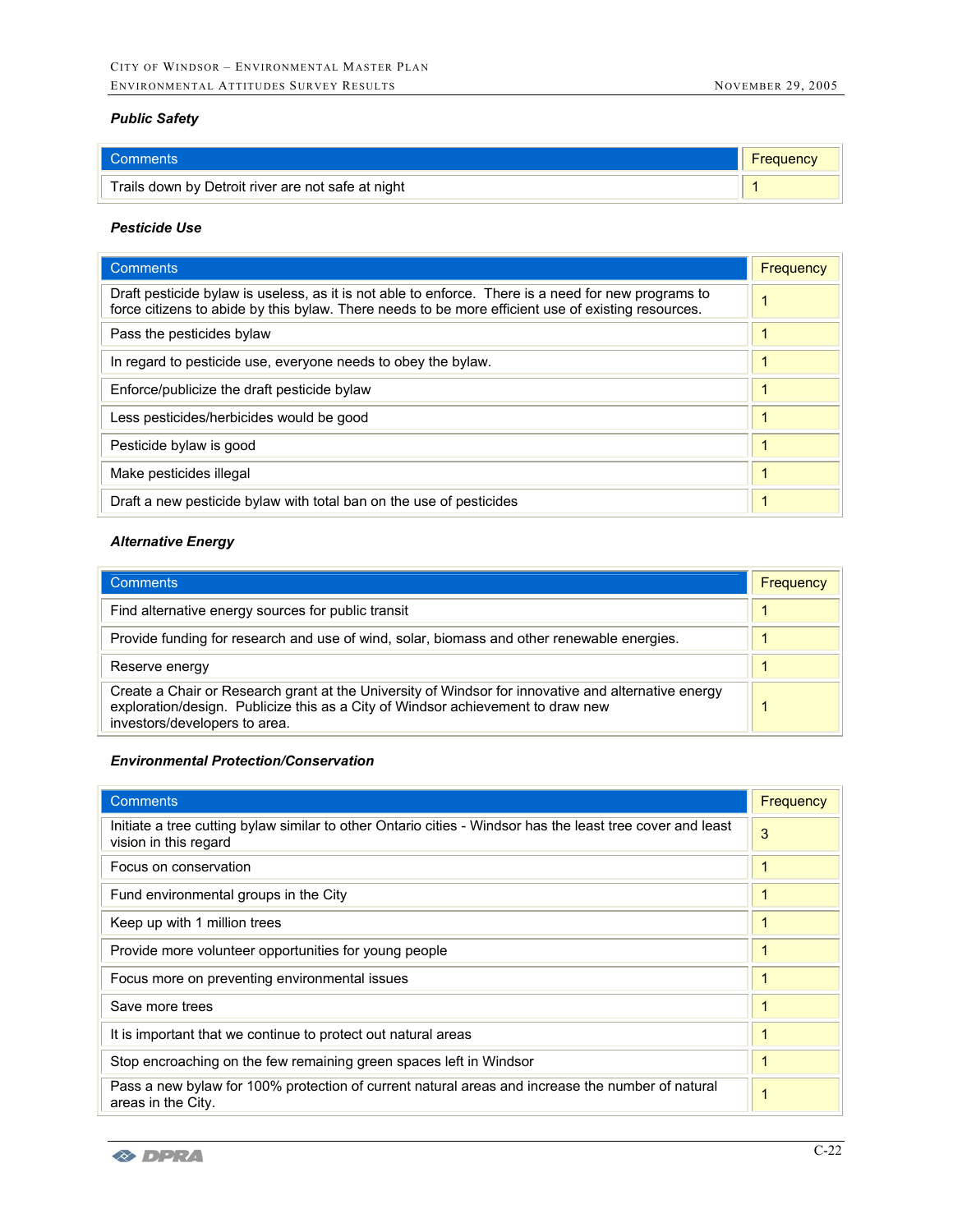## *Wildlife Management*

| Comment                                                                                       | Frequency |
|-----------------------------------------------------------------------------------------------|-----------|
| Improve wildlife management; it costs money to drop off animals at the humane society.        |           |
| Provide more funds for wildlife management                                                    |           |
| Need more promotion for programs for injured animals found in neighbourhoods                  |           |
| Pest control is not good                                                                      |           |
| Feral cats - institute a catch/neuter and release program, as this will assist in rat control |           |

## *General Comments*

| <b>Comments</b>                                                                                                                                                         | Frequency               |
|-------------------------------------------------------------------------------------------------------------------------------------------------------------------------|-------------------------|
| Be efficient                                                                                                                                                            | $\mathbf 1$             |
| City is doing fine                                                                                                                                                      | $\mathbf{1}$            |
| Improve existing programs                                                                                                                                               | $\mathbf{1}$            |
| Give notice when streets are closed for maintenance                                                                                                                     | 1                       |
| Install berm on Riberdy Rd - keeps traffic out of sight, noise will decrease                                                                                            | $\mathbf{1}$            |
| The Mayor is doing a great job                                                                                                                                          | $\mathbf 1$             |
| Deal with Zalev (shut it down or move it)                                                                                                                               | $\mathbf{1}$            |
| Do more for people with asthma and cancer                                                                                                                               | $\mathbf{1}$            |
| More action, less talk is needed                                                                                                                                        | $\mathbf{1}$            |
| More community involvement and volunteer opportunities are needed                                                                                                       | $\mathbf{1}$            |
| Programs are in good shape                                                                                                                                              | $\overline{1}$          |
| Reorganize Burocracy to deal with these issues                                                                                                                          | $\mathbf{1}$            |
| Services are quite good                                                                                                                                                 | $\mathbf{1}$            |
| Staff could be friendlier                                                                                                                                               | $\mathbf 1$             |
| The City is too regulatory                                                                                                                                              | $\overline{1}$          |
| There is worry regarding the mosquito situation                                                                                                                         | $\mathbf{1}$            |
| The City does not investigate issues enough before implementing programs                                                                                                | $\mathbf{1}$            |
| Improve appearance of the city                                                                                                                                          | $\mathbf{1}$            |
| Raise profile of volunteer program                                                                                                                                      | $\overline{\mathbf{1}}$ |
| The Master Plan is a great idea but it should be comprehensive and include: a green city plan,<br>education plan, demonstration projects                                | $\mathbf{1}$            |
| Study light pollution problem to see if more efficient ways of lighting desired areas without wasting it<br>all over night sky                                          | $\overline{1}$          |
| Changing the City's official plan to allow for the Ojibway By-pass is extremely bad                                                                                     | $\mathbf{1}$            |
| Need to better service South Windsor                                                                                                                                    | $\mathbf{1}$            |
| Council makes serious decision without adequate knowledge, consultation and still reacts to vested<br>corporate measures without consideration of future needs/impacts. | 1                       |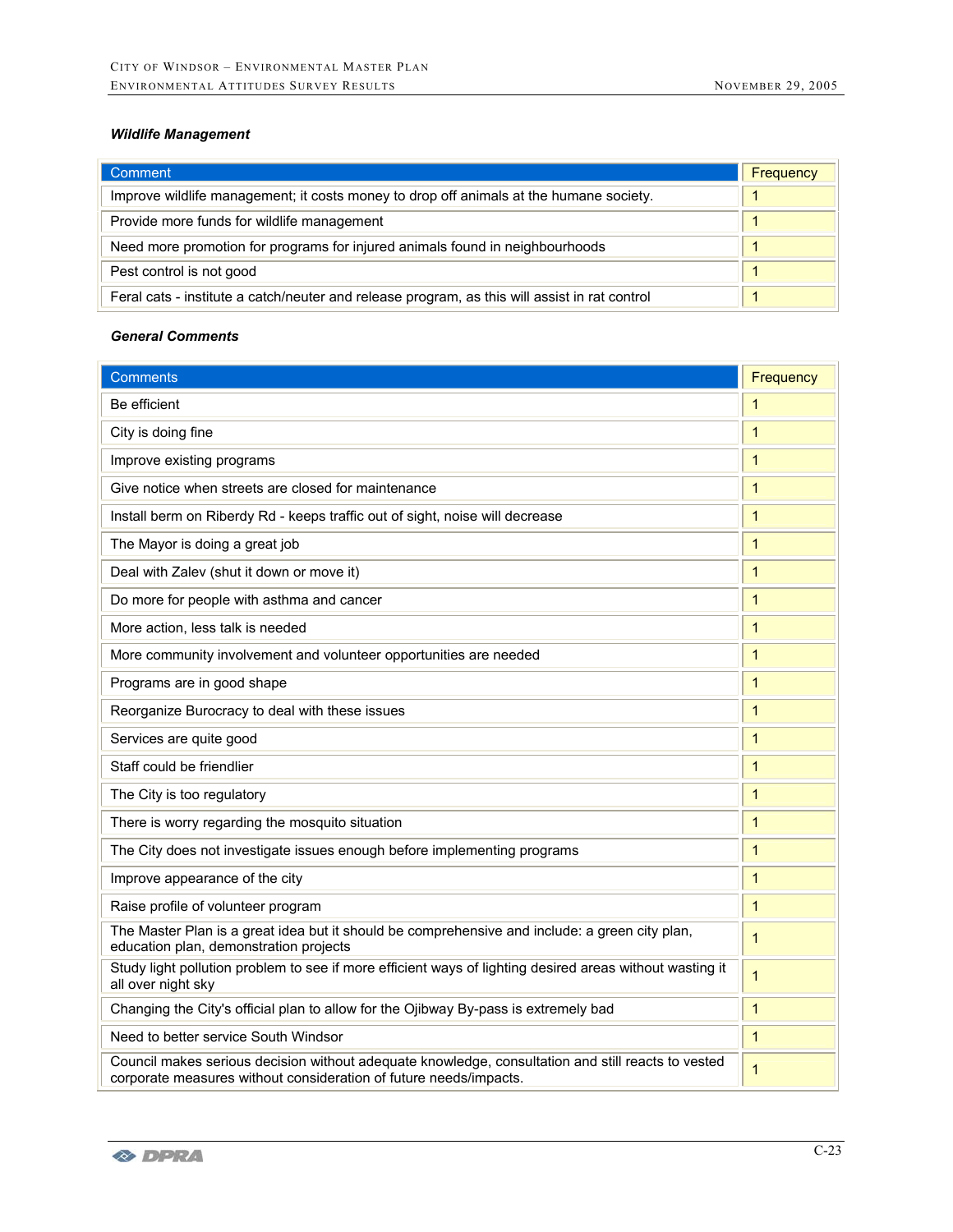# **QUESTION 10**

## *Q10a Accessibility of Bicycle Trails*

| <b>Comments</b>                                                                | Frequency      |
|--------------------------------------------------------------------------------|----------------|
| Are needed but not done properly; putting people at risk for accidents         | $\mathbf{1}$   |
| Badly designed, dangerous, too close to cars, too, narrow                      | 3              |
| Big mistake - one on Riverside Drive, should be just autos                     | $\mathbf{1}$   |
| Bikes are "too crazy"                                                          | 1              |
| Bikes not obeying traffic at present, no point otherwise                       | $\mathbf{1}$   |
| Could be improved                                                              | $\mathbf{1}$   |
| Cycling trails cross with roads                                                | $\mathbf{1}$   |
| Depending on road                                                              | $\mathbf{1}$   |
| Doesn't know about good ones                                                   | $\mathbf{1}$   |
| Don't put bikes on road                                                        | $\mathbf{1}$   |
| Finish them                                                                    | $\overline{2}$ |
| Hates Riverside Drive Route                                                    | $\mathbf{1}$   |
| No bike trail accessible                                                       | $\mathbf{1}$   |
| Not being used that often                                                      | $\mathbf{1}$   |
| Not enough                                                                     | 14             |
| Not visible                                                                    | 1              |
| Pain on streets- riding on sidewalks still                                     | $\mathbf{1}$   |
| Room for improvement                                                           | $\mathbf{1}$   |
| Seems ok                                                                       | $\mathbf{1}$   |
| Should span city                                                               | $\mathbf{1}$   |
| Some abruptly stop then pickup again; would like more; cars drive on bike lane | $\overline{2}$ |
| Uses them a lot                                                                | $\mathbf{1}$   |
| Very good                                                                      | 1              |
| Worst trails in Canada                                                         | 1              |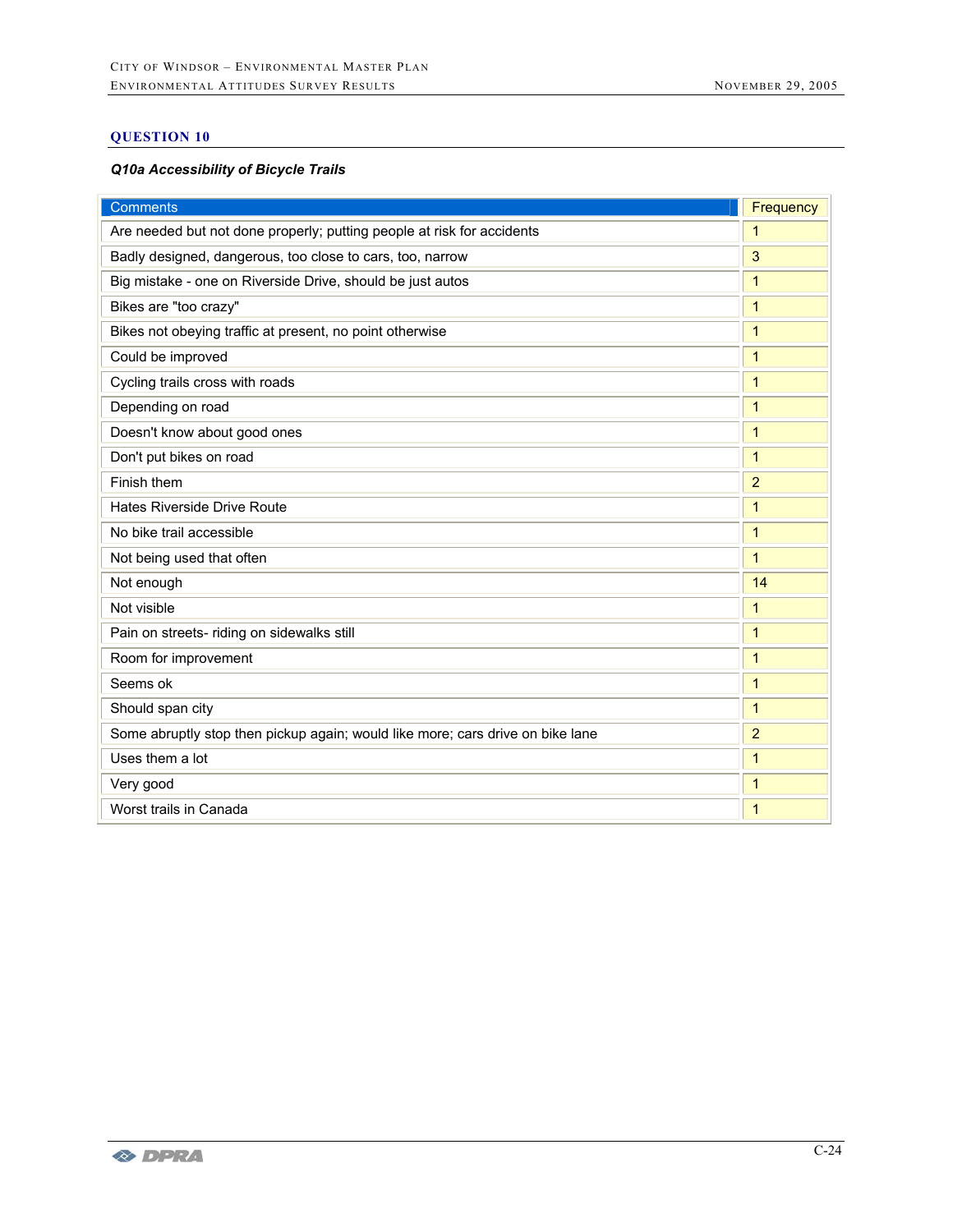# *Q10b Accessibility of Parks, Walking Trails, and Green Space*

| <b>Comments</b>                                      | Frequency      |
|------------------------------------------------------|----------------|
| Dangerous at night                                   |                |
| Depends on the part of the city: east good, west bad |                |
| Don't know where to park                             |                |
| Don't sell off parks/green space                     | $\overline{2}$ |
| More green space/parks                               | 5              |
| Neighbourhood parks need to be better                |                |
| Not well maintained                                  |                |
| No walking /biking in my area                        |                |
| Should still improve them though                     |                |
| The fountain                                         |                |

# *Q10c Air Quality*

| <b>Comments</b>                                        | Frequency      |
|--------------------------------------------------------|----------------|
| Awful                                                  | 2              |
| Depends on heat too & US smog                          |                |
| Depends on season                                      | $\overline{2}$ |
| Has heard it is bad                                    |                |
| Industrial space causes pollution                      |                |
| Lives in industrial area and lots of construction/dust |                |
| Needs to be better                                     |                |
| Smog and trucks from Detroit                           |                |
| Some areas are better than others                      | $\overline{2}$ |
| Trying to improve it.                                  |                |
| Unacceptable                                           |                |

# *Q10d Amount of Tree Cover in Windsor*

| <b>Comments</b>                          | Frequency |
|------------------------------------------|-----------|
| Building new residences - cut down trees |           |
| Constantly improving                     | 1         |
| Cutting ash trees this year not good     | 1         |
| Cutting more trees than before           | 5         |
| Depends on where you are                 | 1         |
| Likes million tree plan                  | 1         |
| More trees                               | 14        |
| More trees in new sections               | 2         |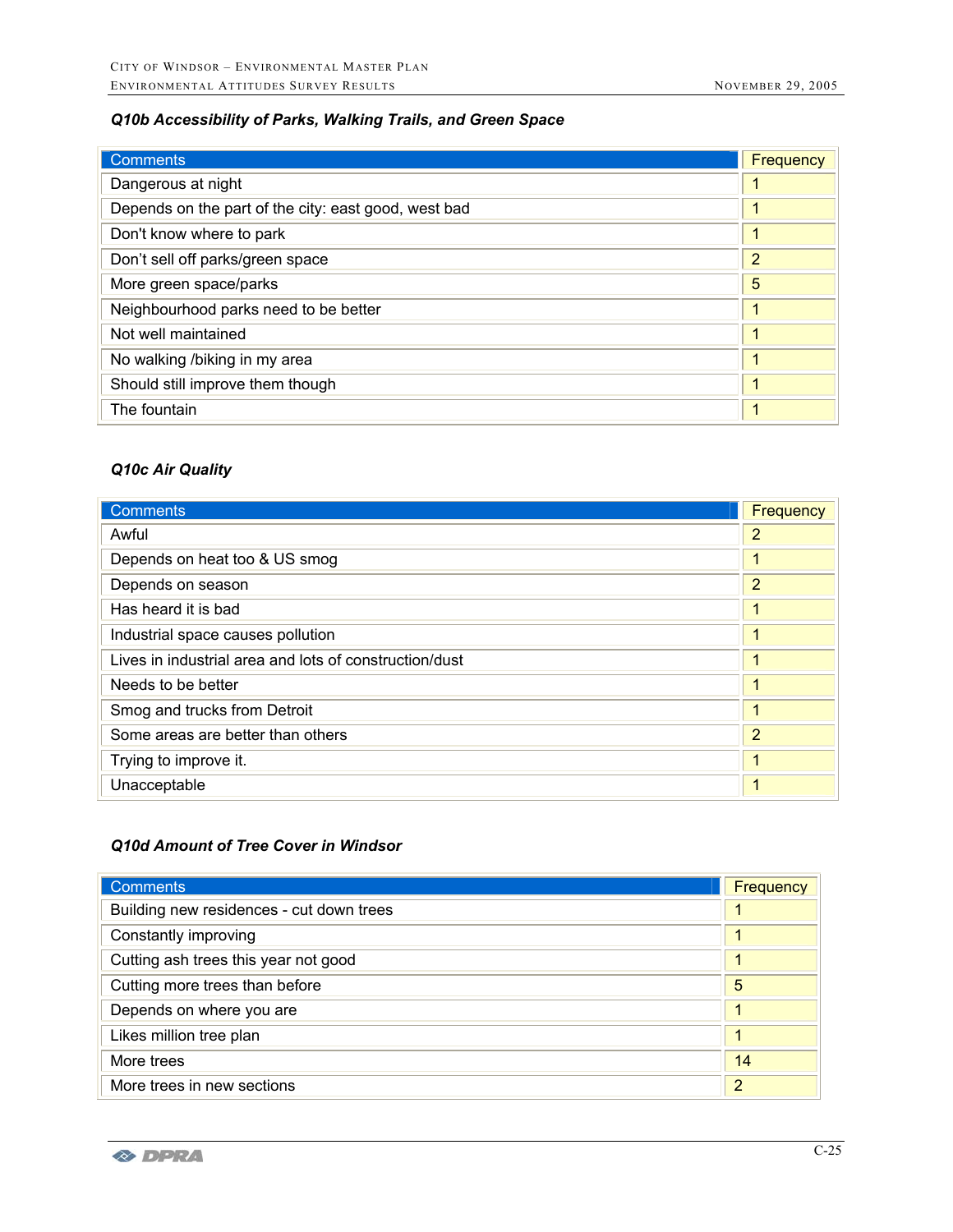| Need a tree cutting by-law       |  |
|----------------------------------|--|
| Place trees well                 |  |
| Smallest problem                 |  |
| Tree areas becoming subdivisions |  |

# *Q10e Availability and Convenience of Public Transportation*

| <b>Comments</b>                                    | Frequency      |
|----------------------------------------------------|----------------|
| Bad service in suburbs                             | 1              |
| Bad service on weekends                            | 4              |
| Better service needed all round                    | 1              |
| Close to system                                    | $\mathbf{1}$   |
| Community doesn't use it                           | $\mathbf{1}$   |
| Doesn't like it                                    | $\mathbf{1}$   |
| Doesn't use it                                     | 5              |
| Sees large empty buses, should have smaller buses  | $\overline{4}$ |
| Drivers need uniforms                              | $\overline{1}$ |
| Greatly improved                                   | 1              |
| Improve transportation system to cut down on cars  | $\mathbf{1}$   |
| Increase schedule                                  | $\mathbf{1}$   |
| Inefficient                                        | $\mathbf{1}$   |
| Lives in a good area                               | $\overline{1}$ |
| More bus routes/expand service                     | $\overline{2}$ |
| Non-polluting buses and must travel through city   | $\overline{1}$ |
| Not frequent service                               | $\overline{2}$ |
| On Walker Rd bus doesn't go into industrial places | $\overline{1}$ |
| Poor off main routes                               | $\mathbf{1}$   |
| This area is not convenient for taking buses       | $\mathbf{1}$   |
| Too expensive                                      | 1              |
| Very good                                          | $\mathbf{1}$   |
| Wait too long for buses, especially in winter      | $\overline{1}$ |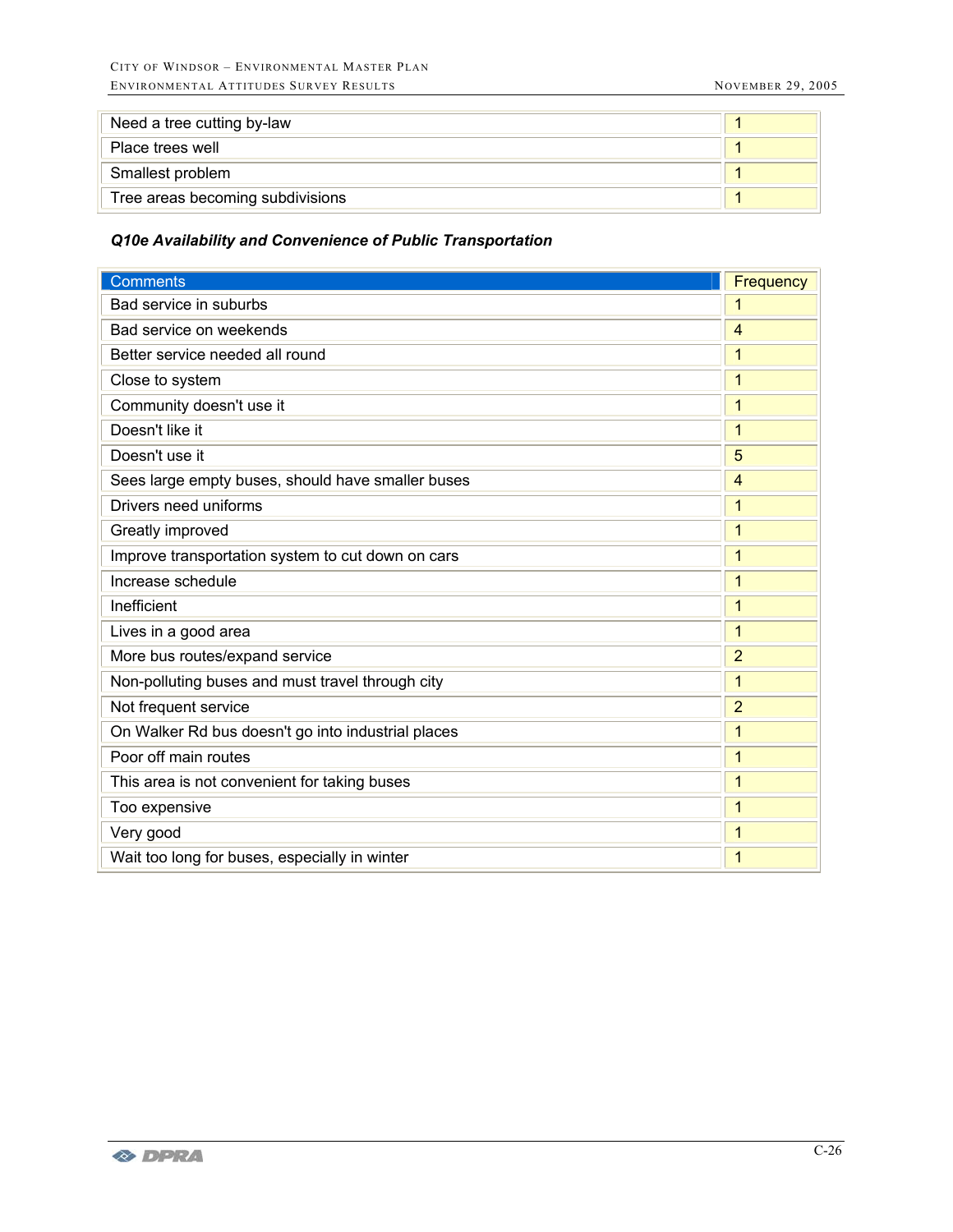# *Q10f Cleanliness of the City*

| <b>Comments</b>                                | Frequency      |
|------------------------------------------------|----------------|
| Horrible!                                      | 1              |
| Depends on the people who live in the area     | 4              |
| Dirty                                          | 4              |
| Downtown "sucks"                               | 1              |
| Downtown dirty                                 | 1              |
| Increase in graffiti                           | 1              |
| Litter on ground                               | 4              |
| More anti-littering campaigns                  | 1              |
| More bins                                      | $\mathbf{1}$   |
| More sweepers on the street                    | 1              |
| Need to enforce anti-littering by-law          | 1              |
| Not clean, only done twice a year - not enough | 1              |
| Not happy with South National                  | 1              |
| People need to take better care of it          | 1              |
| Some areas could be better                     | $\overline{2}$ |
| Spurts of cleanliness, weeds are a big problem | 1              |
| West side is very bad                          | 1              |

# *Q10g Drinking Water Quality*

| Comments                            | Frequency       |
|-------------------------------------|-----------------|
| Boil advisory in last two years     |                 |
| Can taste the chlorine              | 5               |
| Doesn't believe its clean/bad taste |                 |
| Doesn't drink tap water             | $6\phantom{1}6$ |
| Doing well                          | 4               |
| <b>Drinkable</b>                    | 1               |
| <b>Dubious</b>                      | 1               |
| Very good                           | 1               |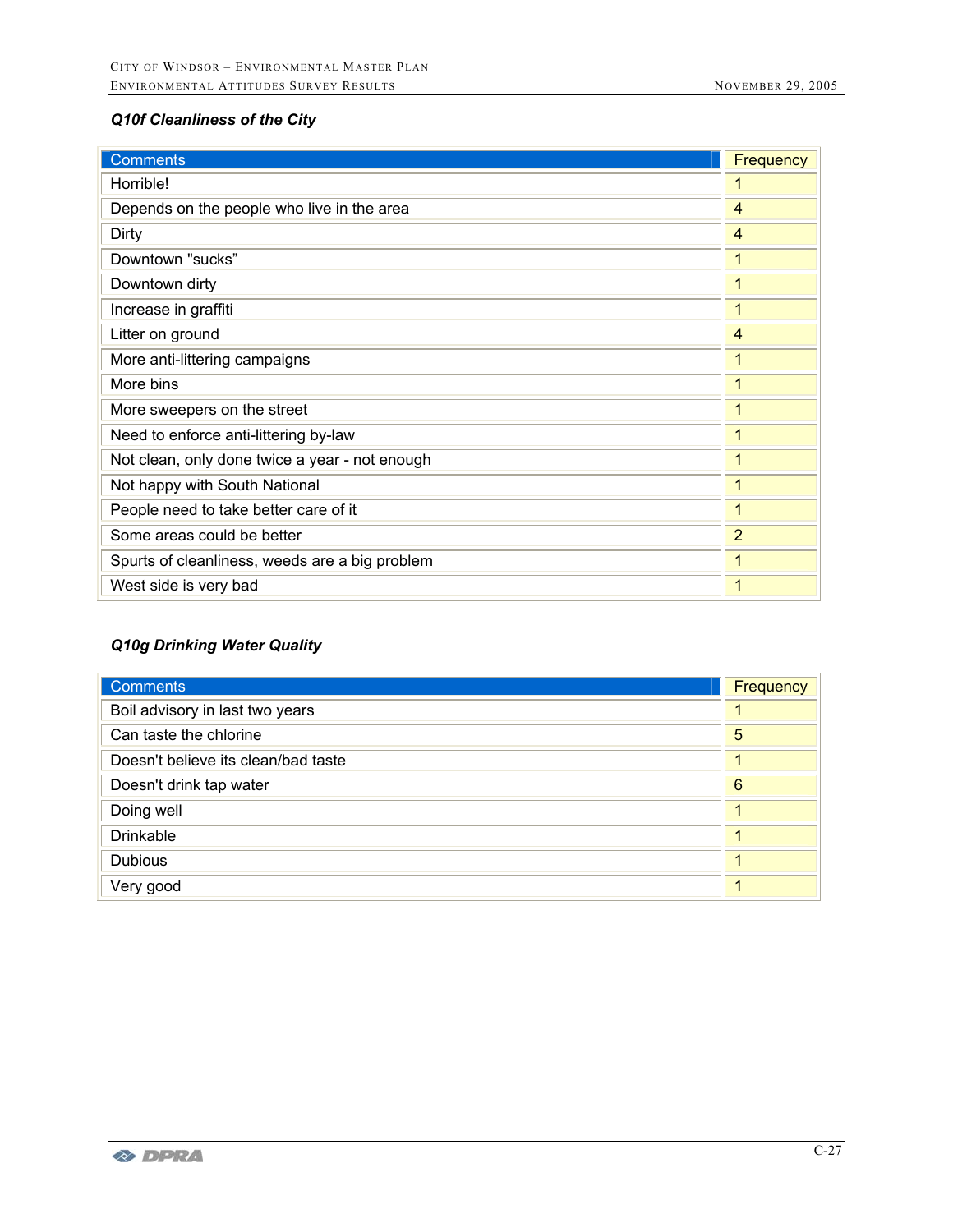# *Q10h Ease of Commuting in the City*

| <b>Comments</b>                                                                            | Frequency      |
|--------------------------------------------------------------------------------------------|----------------|
| <b>Bad traffic flow</b>                                                                    | 1              |
| Better than other cities                                                                   | 1              |
| Car pooling should be promoted                                                             | 1              |
| Careless driving                                                                           | 1              |
| Construction causing delays                                                                | 4              |
| Construction is a problem                                                                  | $\overline{2}$ |
| Construction is not fast enough                                                            | 1              |
| <b>Construction on Walker Rd</b>                                                           | 1              |
| Crowded but good                                                                           | 1              |
| Depends on time of day                                                                     | 1              |
| Depends when - bad in winter, good in summer                                               | $\overline{2}$ |
| East-west problems                                                                         | 1              |
| For buses - no, car - reasonable                                                           | 1              |
| Get rid of freight trains                                                                  | 1              |
| Has own vehicle - need traffic circles to keep traffic moving; too much stop and starting, | 1              |
| Increase in traffic                                                                        | $\mathbf{1}$   |
| More traffic, too many lights, expand roads to meet population                             | 1              |
| Not at rush hour                                                                           | 1              |
| Road construction soon                                                                     | 1              |
| Set up more one-way streets                                                                | 1              |
| Should aim for car free zones/more walking                                                 | 1              |
| Too many lights - no traffic flow                                                          | 1              |
| Too many trains in rush hour                                                               | 1              |
| Trucks are too much                                                                        | 1              |
| Walks everywhere                                                                           | 1              |

# *Q10i Urban Planning and Neighbourhood Design*

| <b>Comments</b>                                                                          | Frequency            |
|------------------------------------------------------------------------------------------|----------------------|
| Build more street lights                                                                 |                      |
| Building too much can't support traffic & utilities; garbage dump problems, mountains of | $\mathbf 1$          |
| City needs to remain green                                                               | 1                    |
| Clean up dirty neighbourhoods                                                            | $\blacktriangleleft$ |
| Could be improved                                                                        | 1                    |
| Don't do enough to preserve wildlife habitats                                            | 1                    |
| Don't like manufactured neighbourhoods                                                   | 1                    |
| Expanded suburbs but roads neglected                                                     | 1                    |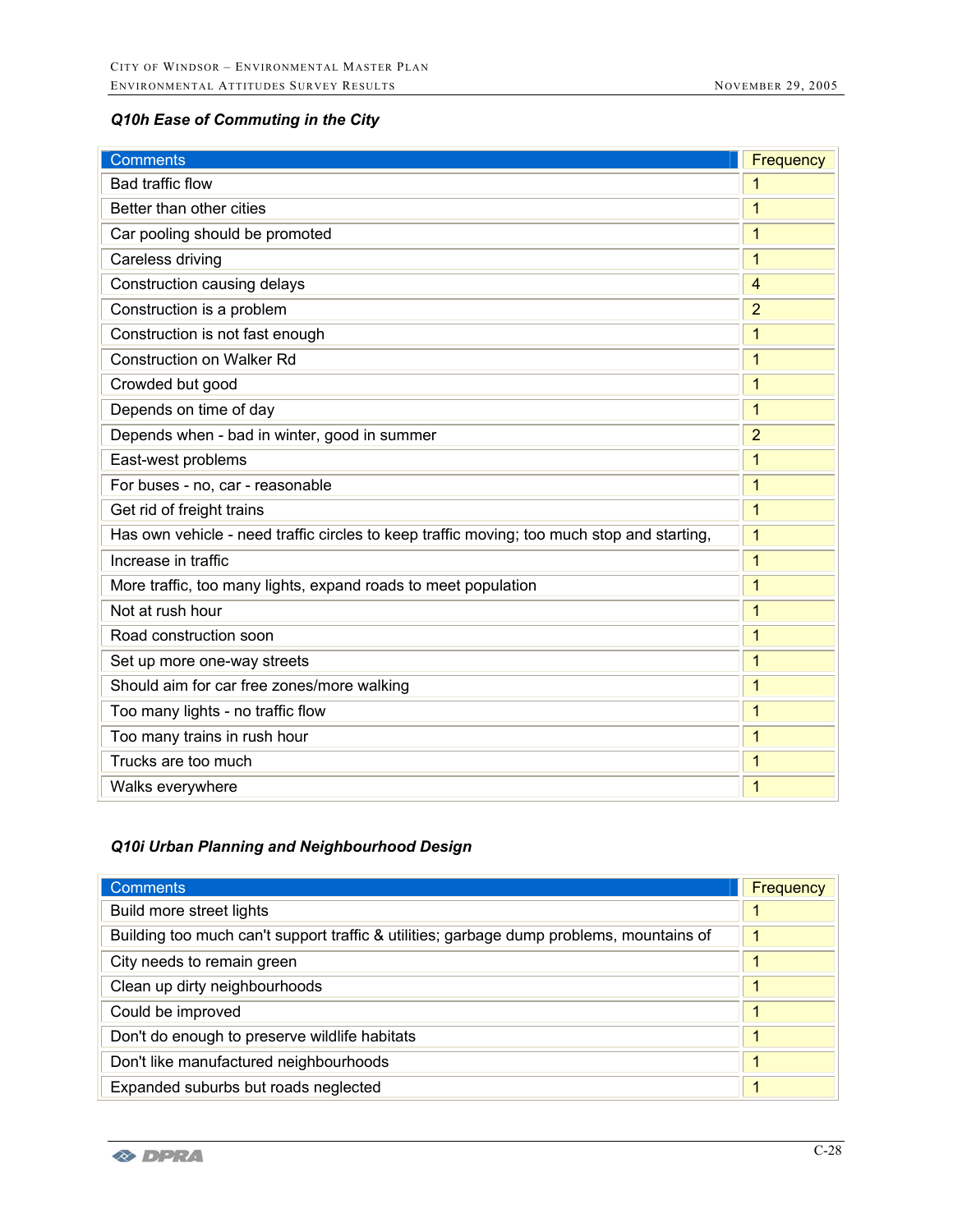| More major roads through city                                                                | 1            |
|----------------------------------------------------------------------------------------------|--------------|
| New designs are good/old is bad                                                              | 1            |
| Nice, but too boring, not enough entertainment                                               | 1            |
| No area for kids to play                                                                     | 1            |
| No long term planning                                                                        | 1            |
| No plan. Too haphazard                                                                       | 1            |
| No real plan in place                                                                        | $\mathbf{1}$ |
| No regulation. Just a sprawl                                                                 | 1            |
| Not enough sidewalks                                                                         | 1            |
| Not enough greenery                                                                          | 1            |
| Poor accessibility                                                                           | $\mathbf{1}$ |
| Poor traffic flow, eliminated natural resources land                                         | 1            |
| Riverfront is nice                                                                           | 1            |
| Some road improvements are dangerous to drivers                                              | $\mathbf{1}$ |
| Take lessons from the States- more courts                                                    | 1            |
| Too congested                                                                                | 1            |
| Too many big houses on small lots                                                            | 1            |
| Too many houses - protect wildlife; more aware of needs before building houses               | 1            |
| Too many subdivisions with very little access to roads                                       | $\mathbf{1}$ |
| Truck inspections should be outside the city; stick to environmental codes - don't give into | $\mathbf{1}$ |

# *Q10j Water Quality of Rivers and Streams*

| <b>Comments</b>                                                                   | <b>Frequency</b> |
|-----------------------------------------------------------------------------------|------------------|
| Horrible!                                                                         | 1                |
| A lot of beaches were banned this summer                                          | 1                |
| Aware of the program                                                              | 1                |
| Can't go fishing anymore                                                          | 1                |
| Clean up Detroit River                                                            | 1                |
| Clean up pollution                                                                | 1                |
| Detroit River is bad                                                              | $\overline{2}$   |
| Detroit River is cleaner                                                          | $\mathbf{1}$     |
| Get rid of pesticides                                                             | 1                |
| Is room for improvement                                                           | 1                |
| More work should be done                                                          | $\mathbf{1}$     |
| Much improved                                                                     | $\overline{2}$   |
| No marinas; check into any possible sources for dumping - all types of businesses | 1                |
| Not as bad as before though                                                       | 1                |
| Not that good                                                                     | 1                |
| Once River Rouge caught fire! Sarnia bad - doesn't freeze                         | 1                |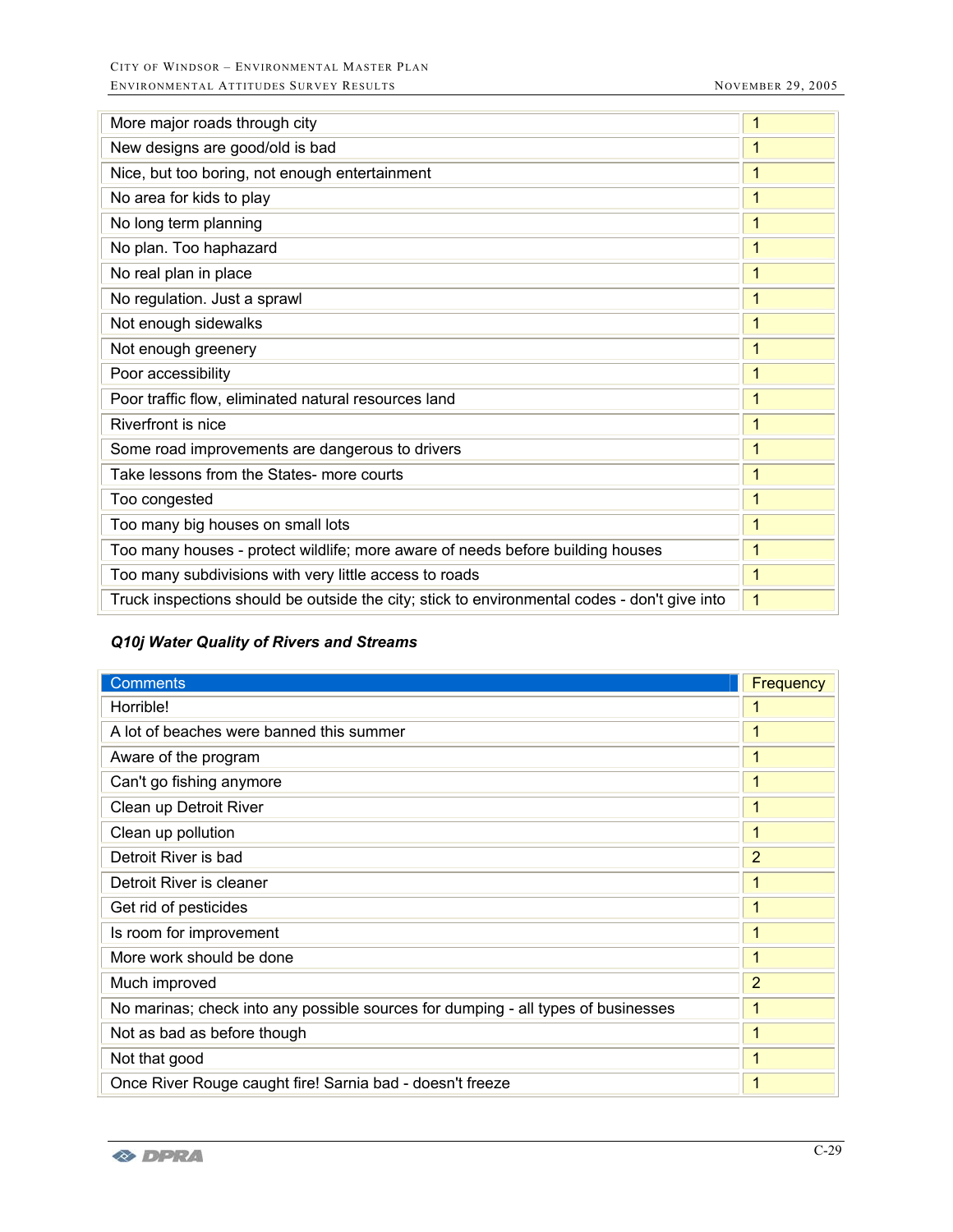| Riverside is nice                     |  |
|---------------------------------------|--|
| Stagnant                              |  |
| Tainted fish                          |  |
| Terrible                              |  |
| They're fine                          |  |
| Too many barns                        |  |
| Upset about fish consumption warnings |  |
| Used to be able to swim in the water  |  |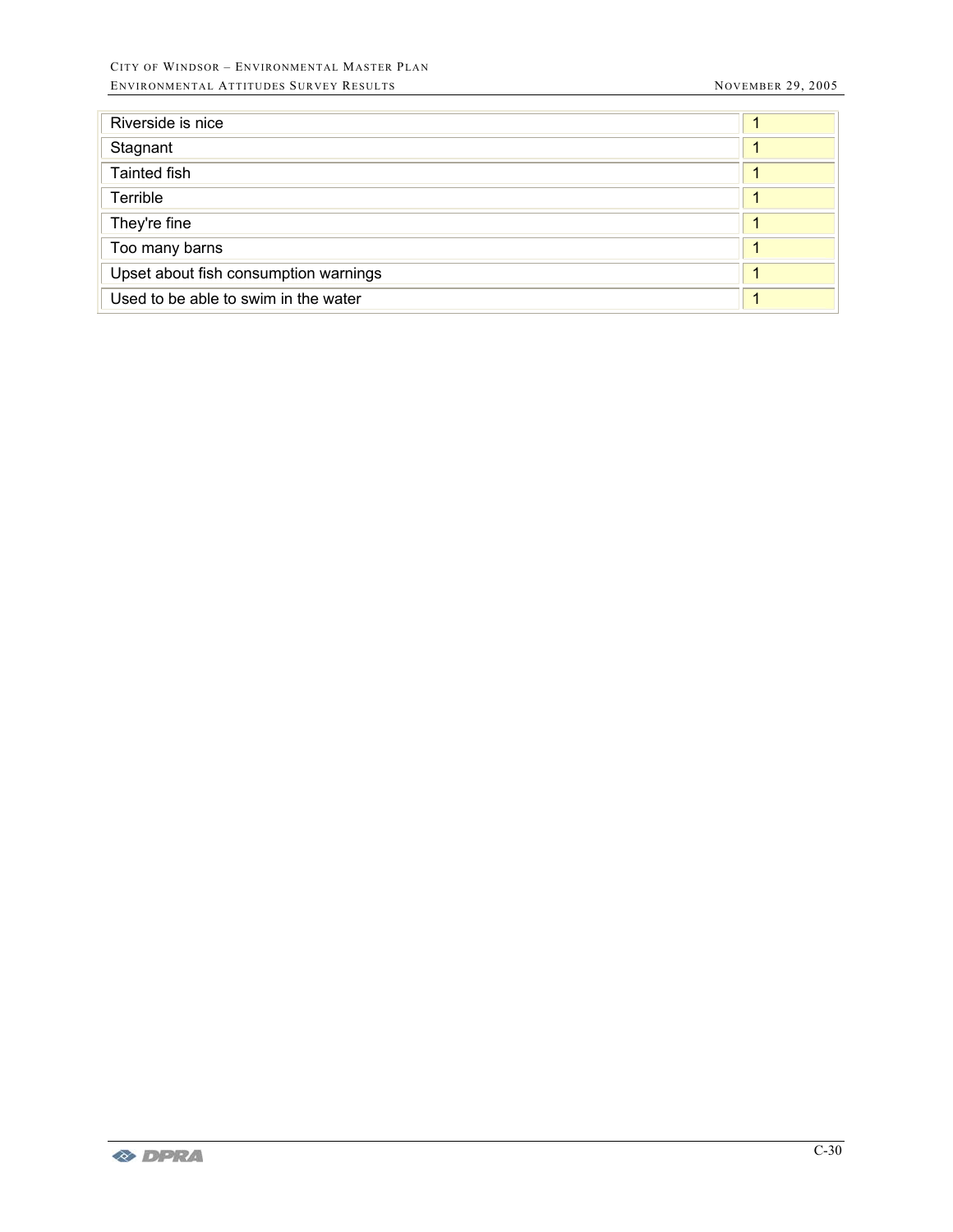# APPENDIX D: ON-LINEAND HARD COPY SURVEY RESULTS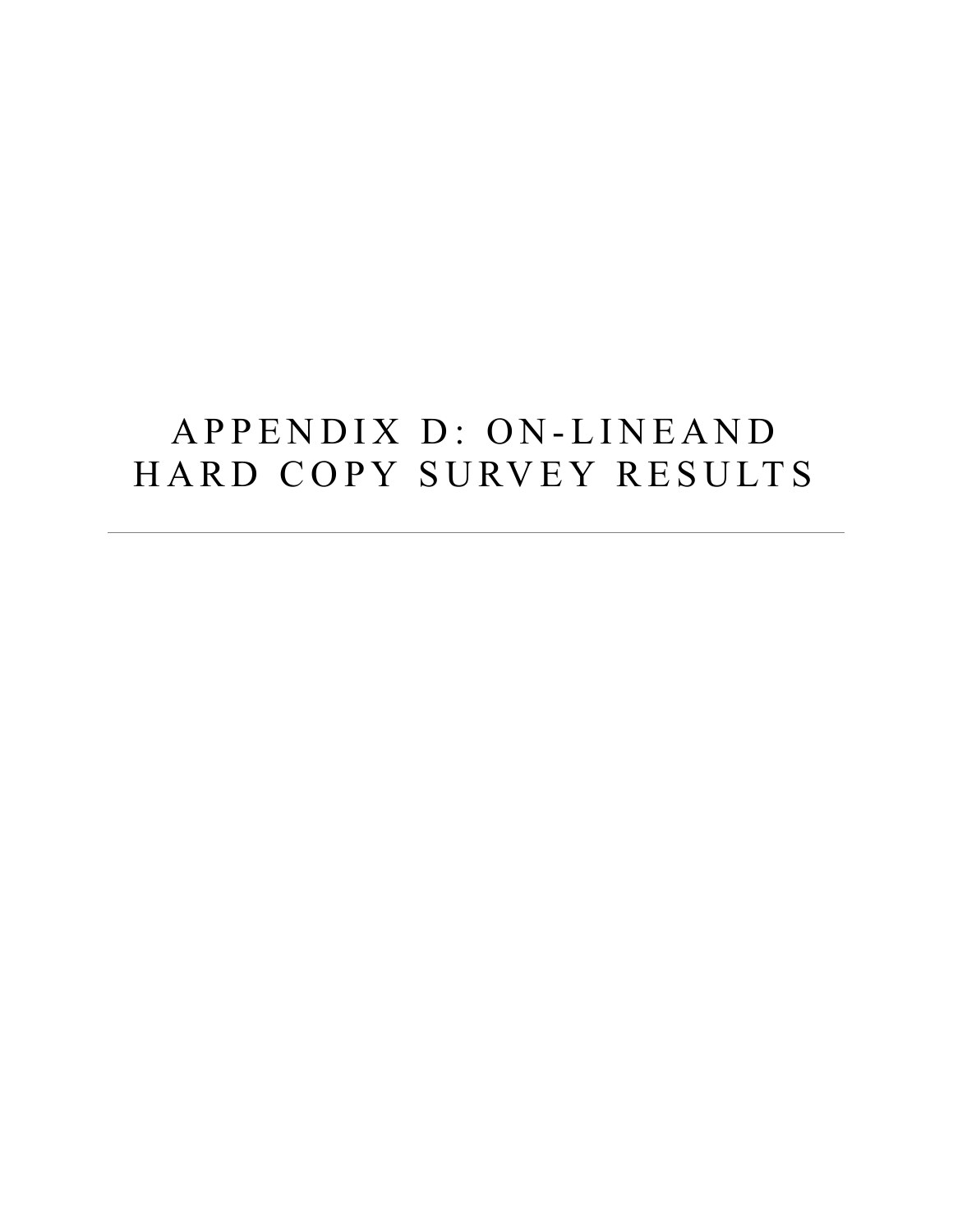# **QUESTION-BY-QUESTION RESULTS, ON-LINE AND HARD COPY SURVEYS**

#### *Question 1: Overall, how satisfied are you with the environment in the City of Windsor?*

Eighty percent (80%) of the on-line respondents and 73% of the hard copy respondents also expressed dissatisfaction with Windsor's environment.

#### *Question 2: Overall, would you say that Windsor's environment is: Better than most cities in Ontario? About the same as most cities in Ontario? Or not as good as most cities in Ontario?*

Eighty-five percent (85%) of the on-line respondents and 67% of the hard copy respondents concurred with the telephone respondents that Windsor's environment was not as good as other Ontarian cities.

#### *Question 3: Please name three things you like most about the quality of the environment in Windsor.*

Hard copy and on-line respondents also listed parks and recreation and the waterfront as the top two features. However, trails came in third for the on-line surveys, and tied for third in the hard copy surveys were size, friendliness, quiet; trees, open spaces and green spaces; nothing; and drinking water.

#### *Question 4: In your opinion, what are the most important environmental challenges facing the City of Windsor today?*

The most frequently recorded environmental challenge for the on-line and hard copy surveys was also air quality.

#### *Question 5: Of those challenges you've mentioned, which one is the most important to you? Why?*

The top challenge identified on the hard copy surveys was also air quality (28.4%) while the on-line respondents expressed adding and protecting trees, parks, and green space (40%) as their most important challenge. Air quality was second with 22.5%.

# *Question 6: What actions can the City of Windsor to take to improve:*

#### *Air Quality*

The hard copy results identified regulate and/or divert traffic (25.6%) as the top means to improve air quality, which was also in the on-line's top three. However, for the on-line respondents, improving public transit (21.7%) was the most frequently reported suggestion.

# *Water Quality*

On-line and hard copy surveys also had "no need for improvement" as their most frequent response to what the City could do to improve water quality.

# *Land Use*

"More trees and green spaces" was identified as the top response for the hard copy respondents with preserving ecosystems and farmland as second. For the on-line surveys, the responses were reversed.

#### *Energy Use*

The top three for the hard copy and on-line were alternative energy sources, incentives to residents, and raise public awareness and education. The complete list of actions for all four areas can be found in Appendix C**.**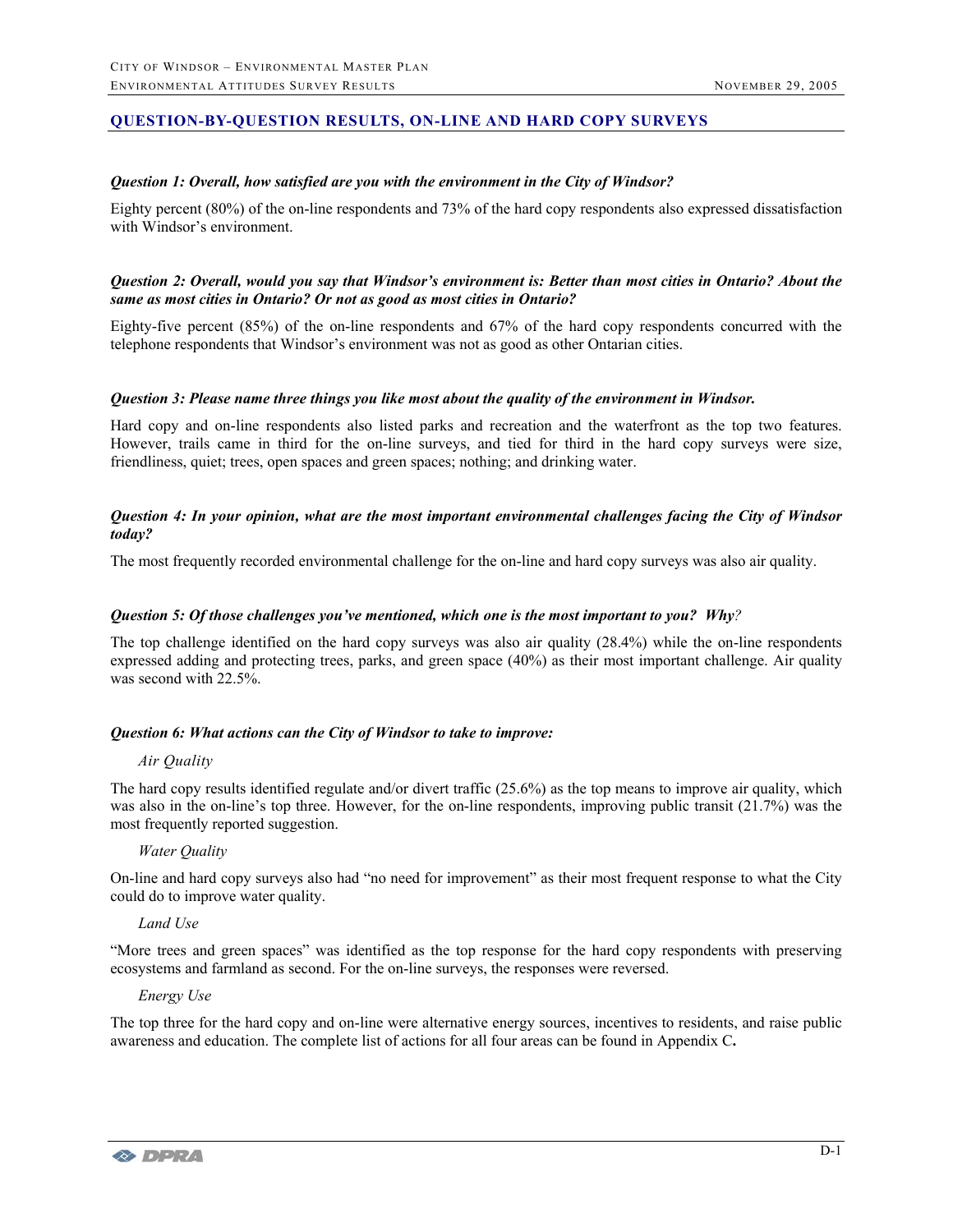# *Question 7a: Would you be willing to pay an additional amount on your annual municipal taxes to assist the City in taking action on the issues you mentioned above?*

Respondents on the hard copy surveys (54.5%) as well as the on-line surveys (62.5%) indicated that they would be willing to an additional amount on their municipal taxes.

## *Question 7b: If yes, how much would your household be willing to contribute on an annual basis?*

These survey respondents concurred that a fee of \$30 or more was acceptable. Fifty-two percent (52%) of the on-line responses and 61.1% of the hard copy responses indicated the larger fee.

*Question 8: I am going to read a list of current City of Windsor programs, services and initiatives I would like you to indicate your level of awareness about the program or service as they relate to the environment (Yes/No). If you are aware of the program or service, please also indicate your level of satisfaction (Very Satisfied/ Satisfied/ Neither Satisfied or Dissatisfied/ Dissatisfied/ Very Dissatisfied).*

The top and bottom three responses from these survey forms are listed in the Error! Reference source not found. below.

#### **Table 4 Awareness and satisfaction levels from the hard copy (n=33) and on-line (n=40) respondents**

| <b>Hard copy Responses</b>                                  |      | <b>On-line Responses</b>                             |      |                                  |      |                                                          |      |  |
|-------------------------------------------------------------|------|------------------------------------------------------|------|----------------------------------|------|----------------------------------------------------------|------|--|
| <b>Most Aware</b>                                           |      | <b>Most Satisfied</b>                                |      | <b>Most Aware</b>                |      | <b>Most Satisfied</b>                                    |      |  |
| Garbage Collection                                          | 97.0 | <b>Recycling Collection</b>                          | 75.8 | <b>Recycling Collection</b>      | 95.0 | Mercury Take Back                                        | 62.6 |  |
| Parks                                                       | 90.9 | <b>Yard Waste Collection</b>                         | 75.8 | Smog Alerts                      | 95.0 | Storm Water<br>Management System                         | 58.8 |  |
| <b>Recycling Collection</b>                                 | 87.9 | Garbage Collection                                   | 71.9 | <b>Transit Windsor</b>           | 92.5 | Household Hazardous                                      | 55.9 |  |
| Yard Waste Collection                                       |      |                                                      |      |                                  |      | Disposal                                                 |      |  |
| <b>Least Aware</b>                                          |      | <b>Least Satisfied</b>                               |      | <b>Least Aware</b>               |      | <b>Least Satisfied</b>                                   |      |  |
| Wildlife Management                                         | 66.7 | <b>Natural Environment</b><br>Area Protection By-Law | 38.9 | Sewer Use By-Law                 | 65.0 | <b>Natural Environment</b><br>Area Protection By-<br>Law | 68.4 |  |
| Mercury Take Back<br>Program                                | 57.6 | <b>Transit Windsor</b>                               | 29.3 | Mercury Take Back<br>Program     | 60.0 | Wildlife Management                                      | 42.9 |  |
| Storm Water<br><b>Management System</b><br>Sewer Use By-Law | 48.5 | Anti-Idling By-Law                                   | 37.5 | Storm Water<br>Management System | 57.5 | Anti-Idling By-Law                                       | 36.0 |  |

*Question 9: Are there any changes to existing environmentally-related programs, services or initiatives that you would like to see offered by the City? Any new programs, services or initiatives?* 

All comments from all survey forms are listed in Appendix C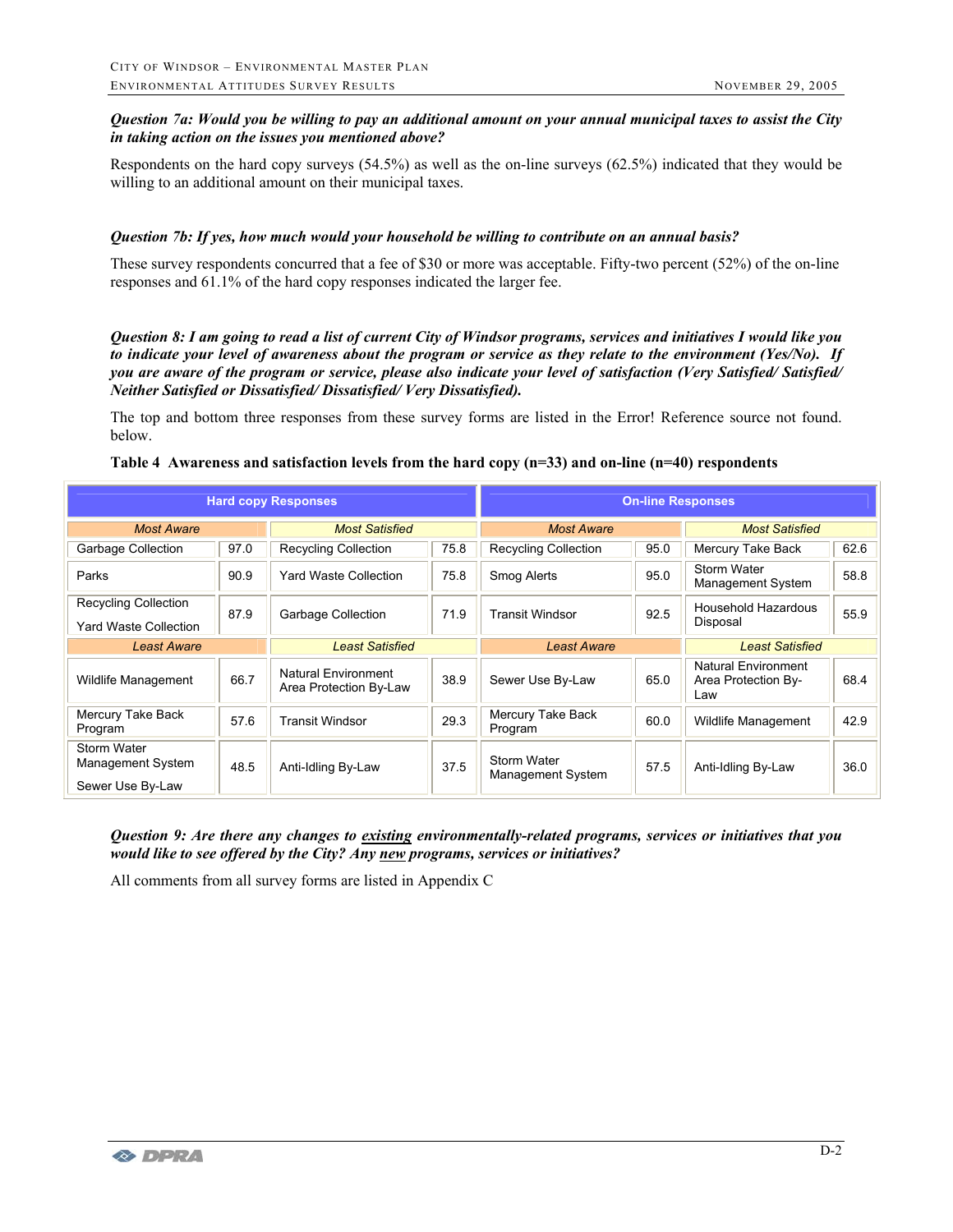# *Question 10: Next, I am going read a list of environmental features and qualities that pertain to Windsor. On a scale of 1 to 5, five being excellent, and one being substandard, please assign a number to the following:*

The following table (Table 5) is list of the environmental features ranked in order of mean score as indicated through the hard copy surveys and on-line surveys received.

## **Table 5 Mean scores of environmental features for hard copy (n=33) and on-line (n=40) respondents**

| <b>Hard copy Survey Responses</b>                         | <b>Mean</b><br><b>Score</b> | <b>On-line Survey Responses</b>                        | <b>Mean</b><br><b>Score</b> |
|-----------------------------------------------------------|-----------------------------|--------------------------------------------------------|-----------------------------|
| Accessibility of parks, walking trails and green<br>space | 3.19                        | Drinking water quality                                 | 3.45                        |
| Drinking water quality                                    | 3.03                        | Accessibility of parks, walking trails and green space | 3.20                        |
| Cleanliness of the City                                   | 2.84                        | Ease of commuting in the City                          | 2.68                        |
| Ease of commuting in the City                             | 2.61                        | Accessibility of bicycle trails                        | 2.50                        |
| Amount of tree cover in Windsor                           | 2.52                        | Cleanliness of the City                                | 2.50                        |
| Accessibility of bicycle trails                           | 2.50                        | Availability and convenience of public transportation  | 2.16                        |
| Availability and convenience of public transportation     | 2.50                        | Amount of tree cover in Windsor                        | 2.08                        |
| Urban planning and neighbourhood design                   | 2.40                        | Water quality of rivers and streams                    | 1.97                        |
| Water quality of rivers and streams                       | 2.15                        | Urban planning and neighbourhood design                | 1.90                        |
| Air quality                                               | 2.09                        | Air quality                                            | 1.86                        |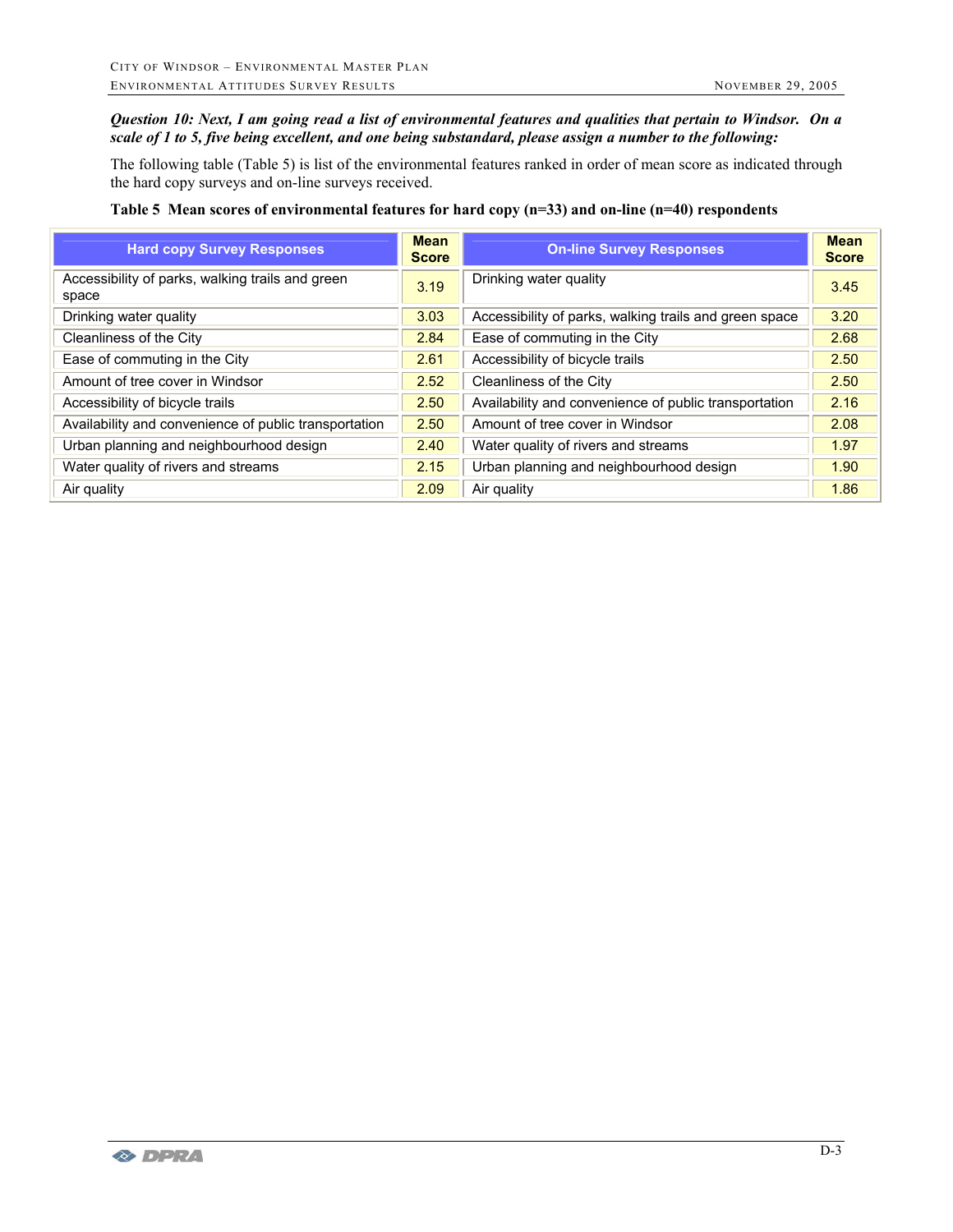# **DEMOGRAPHIC RESULTS, ON-LINE AND HARD COPY SURVEYS**

Responses were obtained from 40 on-line surveys and 33 hard copy surveys in the City of Windsor.

#### *Gender*

Sixty-three percent (63.3%) of the hard copy survey respondents were male and 36.7% were female. Gender was not asked on the on-line surveys.

## *Question 11: How long have you been a resident of Windsor?*

The responses for these survey types were consistent with the telephone results.

#### *Question 12: I am going to read a list of age categories. Stop me when I get to your age:*

The age groups for the on-line respondents were slightly older on average with the age group of 46-55 yrs being the majority with 32.5% of the responses. The hard copy surveys were slightly older than the internet group with 30.3% of the responses falling between 56-65 years of age.

# *Question 13: How many people live in your household?*

On-line and hard copy survey responses concurred with the telephone results.

#### Q*uestion 14: How many children under the age of 18 are living in your household?*

On the internet, 52.5% indicated there were no children in the household as did the hard copy survey respondents with 69.7%. For these survey types, those with children tended to have two under 18 years of age.

# *Question 15: Approximately how many one-way trip do members of your household take per day?*

Almost all of the on-line and hard copy respondents indicated that they make between 1-5 one-way trips per day in a vehicle.

# *Question 16: Approximately how many one-way trips do members of your household take on public transit per week?*

The hard copy survey results were consistent with the telephone survey results however, 87.5% of the on-line survey respondents stated they take between 1-5 trips per week via public transit.

#### *Question 17: Do you own or rent your home?*

Slightly higher percentages were found in these survey forms. For the on-line respondents, 77.5% owned their homes and 72.7% of the hard copy respondents indicated they owned their home.

#### *Question 18: What is the highest level of education you have attained?*

Education levels were higher for both the on-line and hard copy survey results. Within the hard copy responses, 30.3% had completed college or university and an additional 30.3% had a graduate degree. From the on-line survey responses, 40% had completed college or university, and 27.5% had a graduate degree.